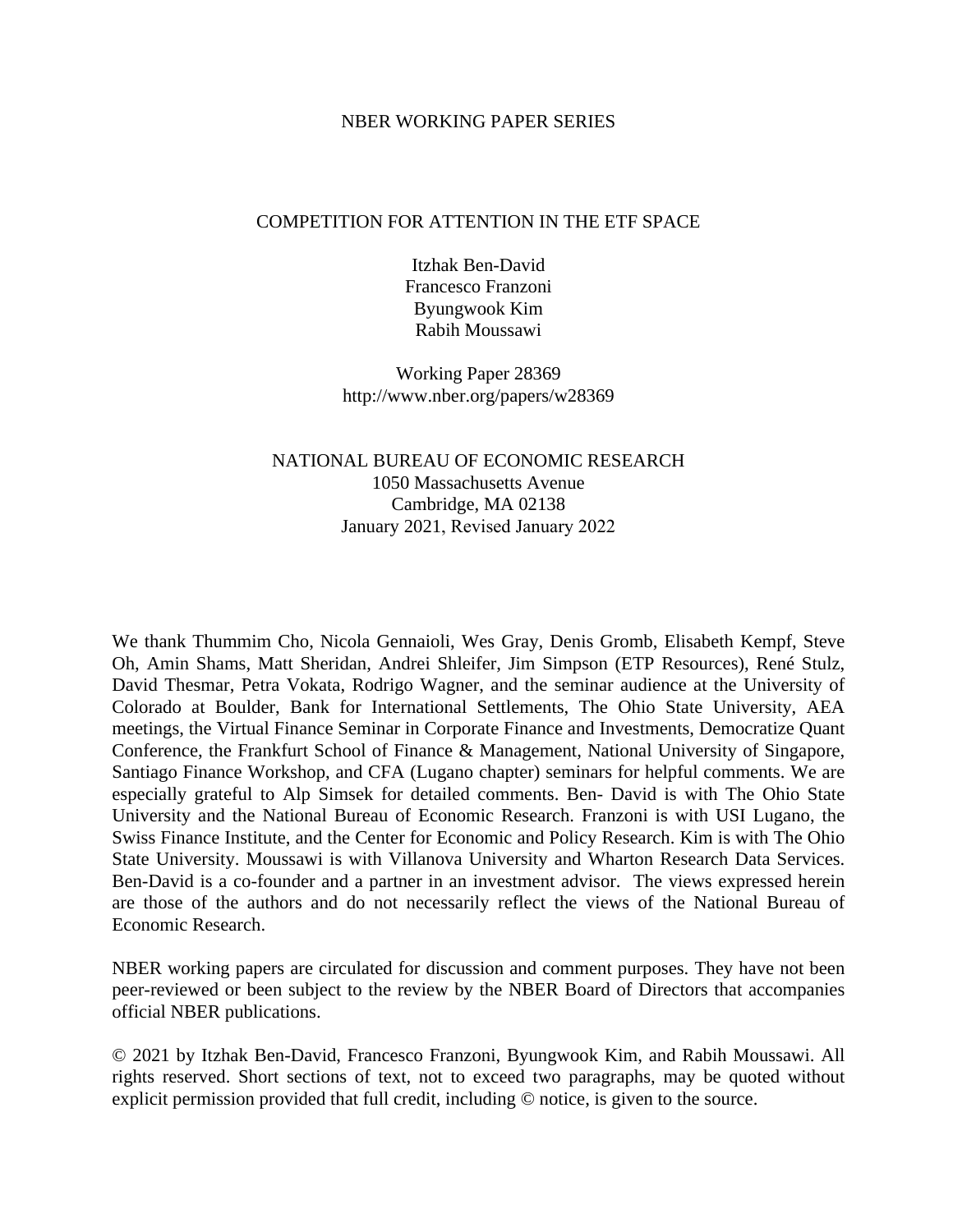Competition for Attention in the ETF Space Itzhak Ben-David, Francesco Franzoni, Byungwook Kim, and Rabih Moussawi NBER Working Paper No. 28369 January 2021, Revised January 2022 JEL No. G12,G14,G15

### **ABSTRACT**

The interplay between investors' demand and providers' incentives has shaped the evolution of exchange-traded funds (ETFs). While early ETFs invest in broad-based indexes and therefore offered diversification at low cost, later products track niche port- folios and charge high fees. Strikingly, over their first five years, specialized ETFs lose about 30% in risk-adjusted terms. This underperformance cannot be explained by high fees or hedging demand. Rather, it is driven by the overvaluation of the underlying stocks at the time of the launch. Our results are consistent with providers catering to investors' extrapolative beliefs by issuing specialized ETFs that track attention- grabbing themes.

Itzhak Ben-David The Ohio State University Fisher College of Business 606A Fisher Hall Columbus, OH 43210-1144 and NBER ben-david.1@osu.edu

Francesco Franzoni Swiss Finance Institute Via G. Buffi 13 6904, Lugano - Switzerland and University of Lugano francesco.franzoni@usi.ch

Byungwook Kim The Ohio State University Fisher College of Business 606 Fisher Hall Columbus, OH 43210-1144 kim.7336@osu.edu

Rabih Moussawi Villanova University 800 Lancaster Ave Bartley 2051 Villanova, PA 19085 Rabih.Moussawi@villanova.edu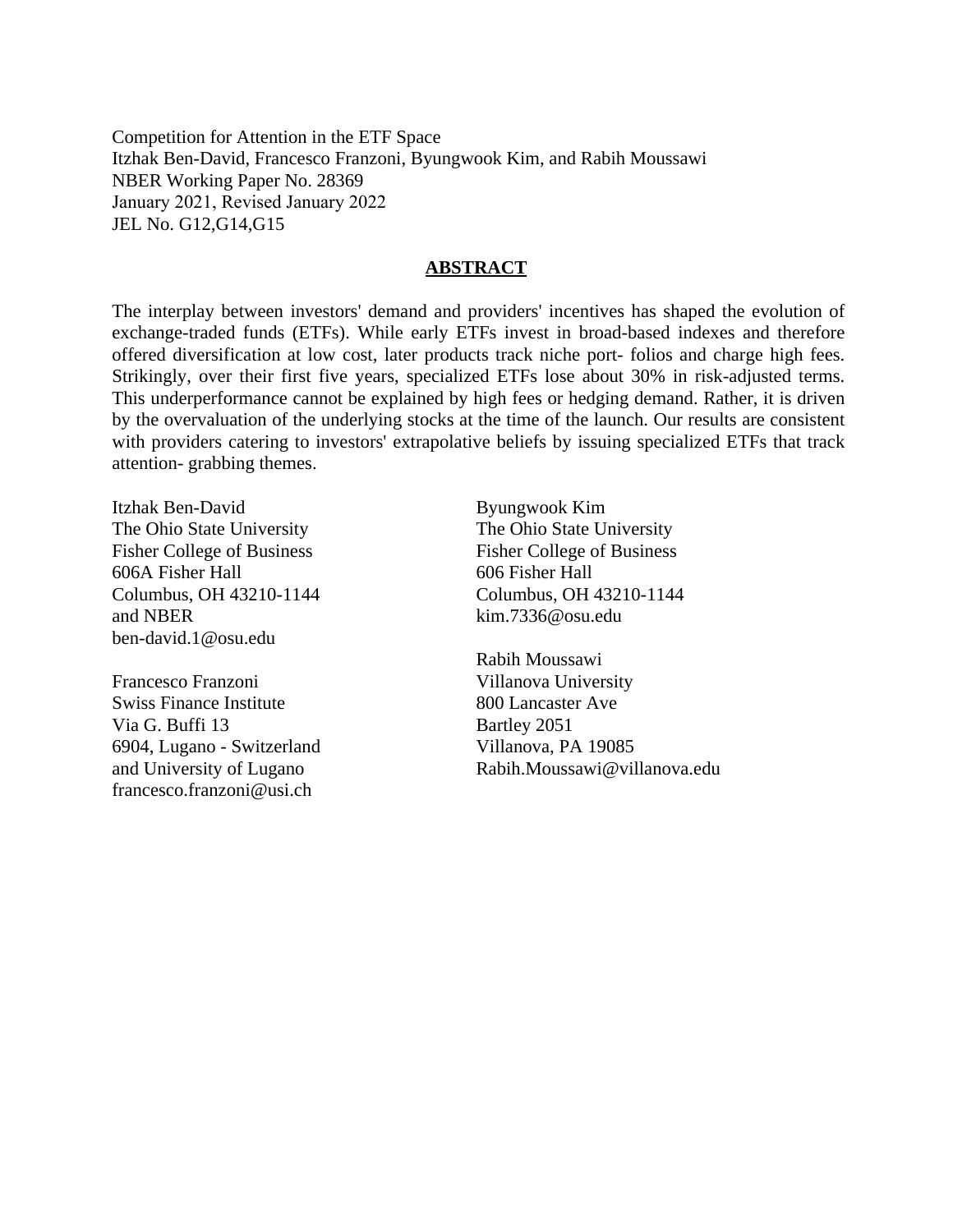# 1 Introduction

The wide adoption of exchange-traded funds is often celebrated as the democratization of investments (e.g., [Novick, 2017\)](#page-51-0).<sup>[1](#page-2-0)</sup> According to this view, investors—no matter how small—can use ETFs to achieve portfolio diversification at a low cost as well as obtain long and short exposure to a wide variety of investment styles without the intermediation of expensive asset managers. However, this narrative may not accurately and completely describe investors' experience with these products. In practice, the ETFs currently available in the market originate from the interplay of investor demand and the profit-maximizing incentives of ETF providers. Some investors may use ETFs as inexpensive buy-and-hold portfolios, while others may use them to speculate based on their beliefs—rational or not. Therefore, to assess the merits of the greatest financial innovation of the last decades, we need to investigate how providers respond to investor demand.

The goal of this paper is to study the dynamics of financial innovation in the ETF industry and their potential implications for product performance. Our evidence helps explain the evolution of the ETF landscape and sheds new light on investors' experience with these products. Overall, our findings suggest that the ETF industry has evolved along two separate paths. Broad-based ETFs offer investors an opportunity to achieve diversification at a low cost. Other, more expensive, specialized ETFs appear to cater to investor demand for popular, yet overvalued, investment themes. As a result, their performance is on average disappointing.

Prior literature has already studied the dynamics of financial innovation, but the specific nature of ETFs motivates a fresh look at these issues. For example, the providers of active mutual funds, relying on the fact that managerial skill is not observable, tend to promote a positive track record as an implicit promise of good future performance (e.g., [Jain and Wu,](#page-50-0)

<span id="page-2-0"></span><sup>&</sup>lt;sup>1</sup>An exchange-traded fund (ETF) is a pooled investment vehicle whose shares are traded on exchanges. In 2021, the assets managed by ETFs in the United States alone surpassed the \$6 trillion mark, amounting to about 18% of the total assets in U.S. investment companies. To date, over 3,400 ETFs have been launched, covering a wide array of investments, from broad-based indexes like the S&P 500 to niche investment themes, such as a trade war, cannabis, vegan products, work from home, and COVID-19 vaccines.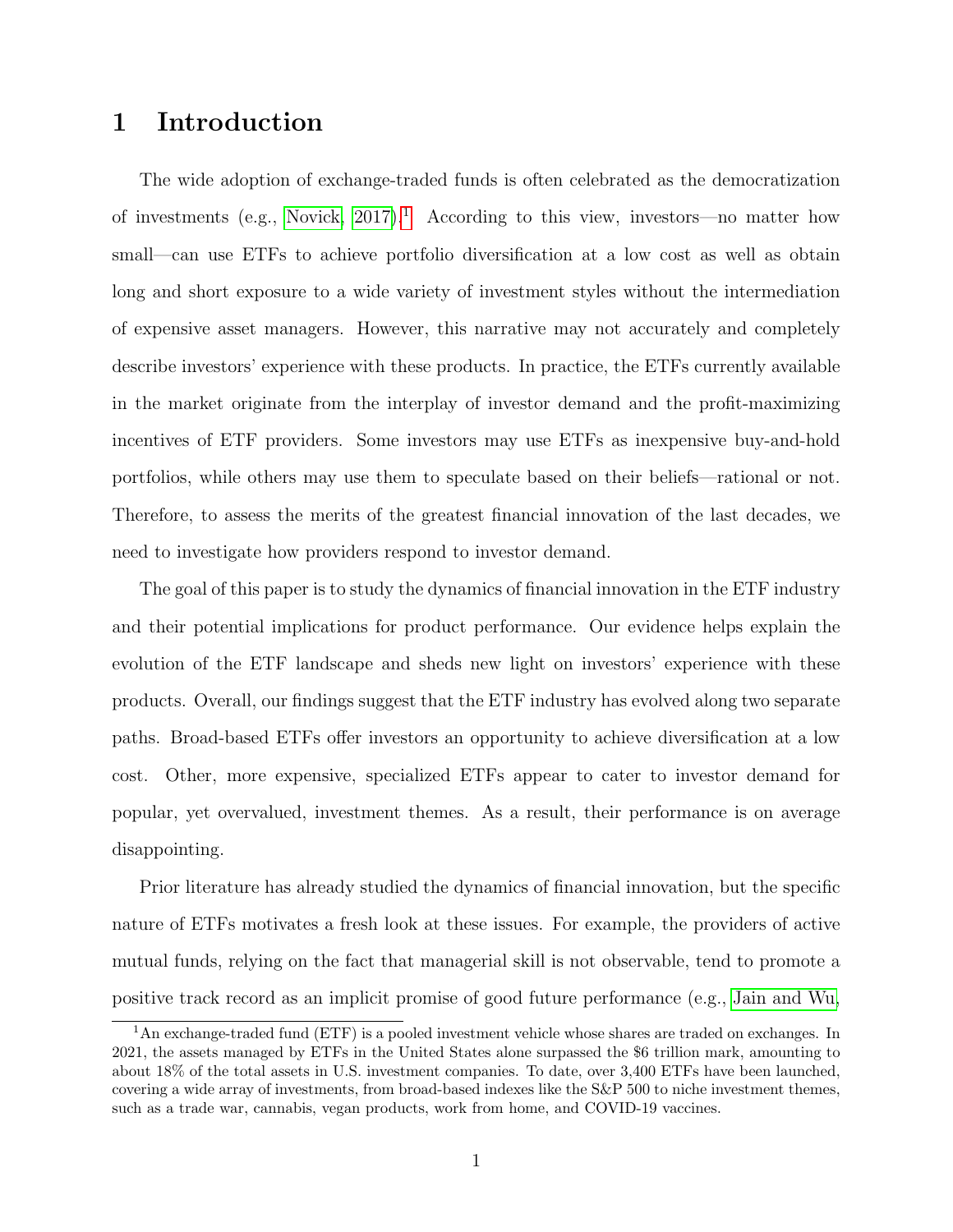[2000\)](#page-50-0). Also, the sponsors of structured products exploit the opaqueness of these vehicles to tout their high yields and shroud risks.<sup>[2](#page-3-0)</sup> However, ETFs are different from other financial products (e.g., mutual funds) in that their portfolios are more transparent and the investment style is passive; hence, it does not involve managerial skill. Moreover, the short time-tomarket of ETFs (as short as 75 days) and their intraday liquidity make these products more suited to cater to investor demand for popular investment themes. Therefore, previously studied competitive strategies may not be relevant in this context.

As a first approximation on the dynamics of innovation in the ETF market, Figure [1](#page-4-0) provides a bird's eye view of the evolution of the ETF "species" over time. The left axis shows the average annual fees that these products charge their investors, a proxy for their direct cost. The markers' colors reflect the degree of differentiation with respect to the existing products in the market. The first breed of ETFs that came into existence in 1993 tracked broad-based indexes and charged low fees. Over time, tighter competition in this segment of the market has led to even lower fees. To preserve high margins, the response of the ETF industry has been to launch higher priced breeds of ETFs that diverge from existing products, focusing on more specialized indexes. The industry, therefore, appears to have progressed toward more differentiated products, and this evolution has allowed incumbents and new entrants to remain profitable despite the growing competition.

Our analysis has two main parts. In the first part, we propose that the dynamics of competition in the ETF industry fit the framework of [Bordalo, Gennaioli, and Shleifer](#page-48-0) [\(2016\)](#page-48-0). The authors model the behavior of suppliers in a market in which consumers have limited attention. To attract consumers, firms can make different product attributes salient. As a result, competition can occur along the price and quality dimensions. While in their model

<span id="page-3-0"></span><sup>&</sup>lt;sup>2</sup>See [Henderson and Pearson](#page-50-1) [\(2011\)](#page-50-1), Célérier and Vallée [\(2017\)](#page-48-1), [Henderson, Pearson, and Wang](#page-50-2) [\(2020\)](#page-50-2), [Gao, Hu, Kelly, Peng, and Zhu](#page-49-0) [\(2020\)](#page-49-0), and [Vokata](#page-52-0) [\(2021\)](#page-52-0). More generally, prior literature has studied the competitive strategies of the providers of financial products in the context of closed-end funds [\(Lee, Shleifer,](#page-51-1) [and Thaler, 1991\)](#page-51-1), fixed-income securities [\(Gennaioli, Shleifer, and Vishny, 2012;](#page-50-3) [Greenwood and Hanson,](#page-50-4) [2013\)](#page-50-4), mutual funds [\(Elton, Gruber, and Rentzler, 1989;](#page-49-1) [Arteaga, Ciccotello, and Grant, 1998;](#page-47-0) [Massa, 1998;](#page-51-2) [Khorana and Servaes, 1999;](#page-51-3) [Cooper, Gulen, and Rau, 2005;](#page-48-2) [Evans, 2010;](#page-49-2) [Kostovetsky and Warner, 2020,](#page-51-4) among others), and equity offerings [\(Baker and Wurgler, 2007\)](#page-47-1).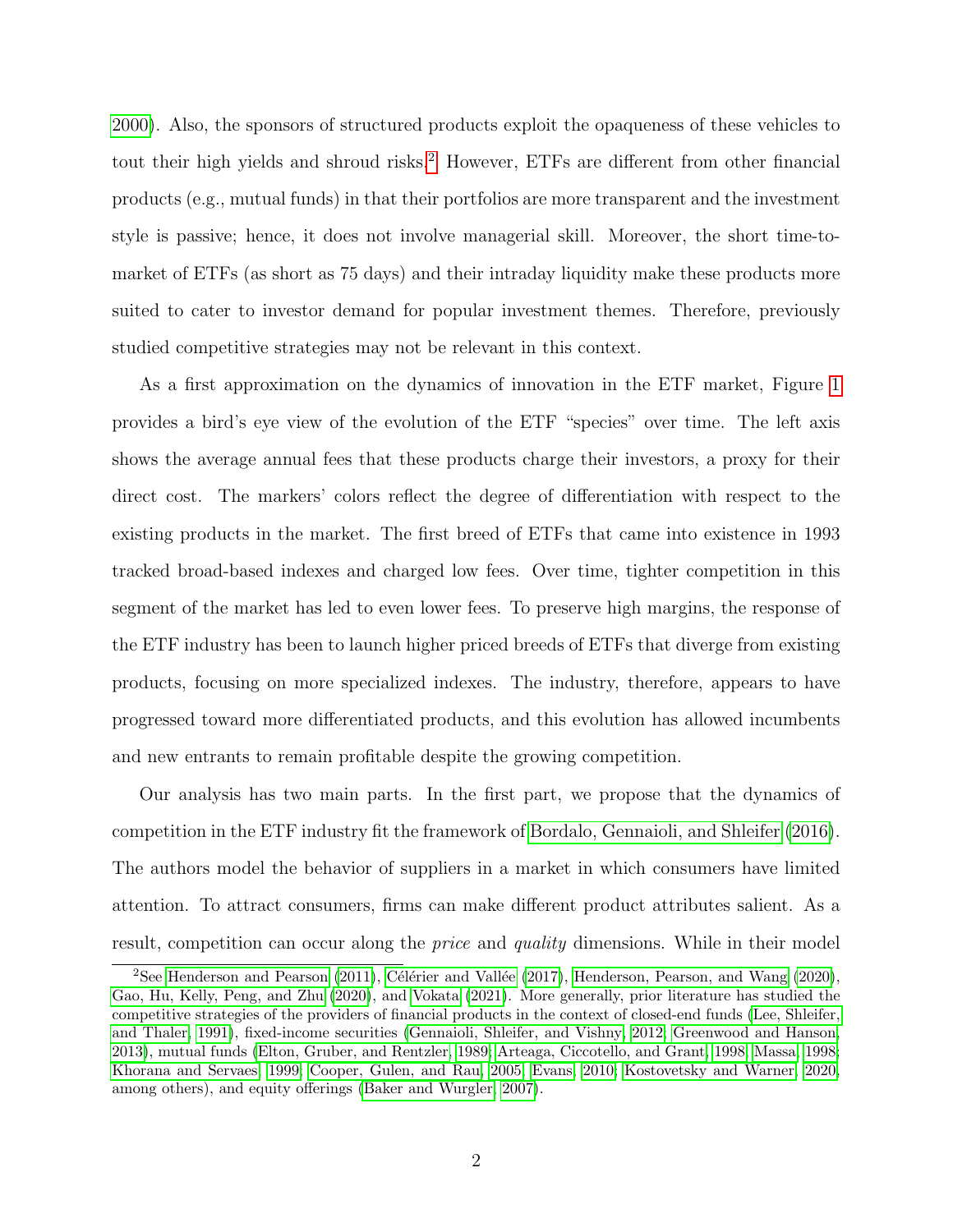#### <span id="page-4-0"></span>Figure 1. The Evolution of the ETF Species

The figure shows the average annual fees and the degree of product differentiation per ETF category weighted by their assets under management (AUM): broad-index ETFs, smart-beta ETFs, sector/industry ETFs, and thematic ETFs. The sample period is from 1993 to 2019. The y-axis shows average fees, and the colors of the markers represent the average degree of product differentiation, computed as one minus the cosine similarity between the ETF portfolio weights and the weights of the aggregate portfolio of all ETFs that exist in the market at that point in time. Section [3](#page-14-0) provides information about the classification of ETFs.



the market converges to either a price-salient or a quality-salient equilibrium, to describe the structure of the ETF industry, we extend the interpretation of this framework. We suggest that the two equilibria can coexist and characterize different segments of the ETF industry. Specifically, broad-based ETFs compete on price, while more specialized ETFs compete along the quality dimension. We interpret quality as other salient product attributes, different from price, that investors may find attractive.

The empirical evidence is consistent with segmentation in the ETF industry corresponding to the price-salient and quality-salient equilibria. Our sample consists of nearly all equity ETFs that ever traded in the U.S. equity market. We classify as broad-based all ETFs that track broad market indexes, i.e., the broad-index and smart-beta categories in Figure [1.](#page-4-0) These two groups differ only in that the latter adopts portfolio weights different from market capitalization. We classify as specialized the ETFs that invest in a specific sector or in sectors that are tied by a theme, i.e., the sector/industry and thematic categories in Fig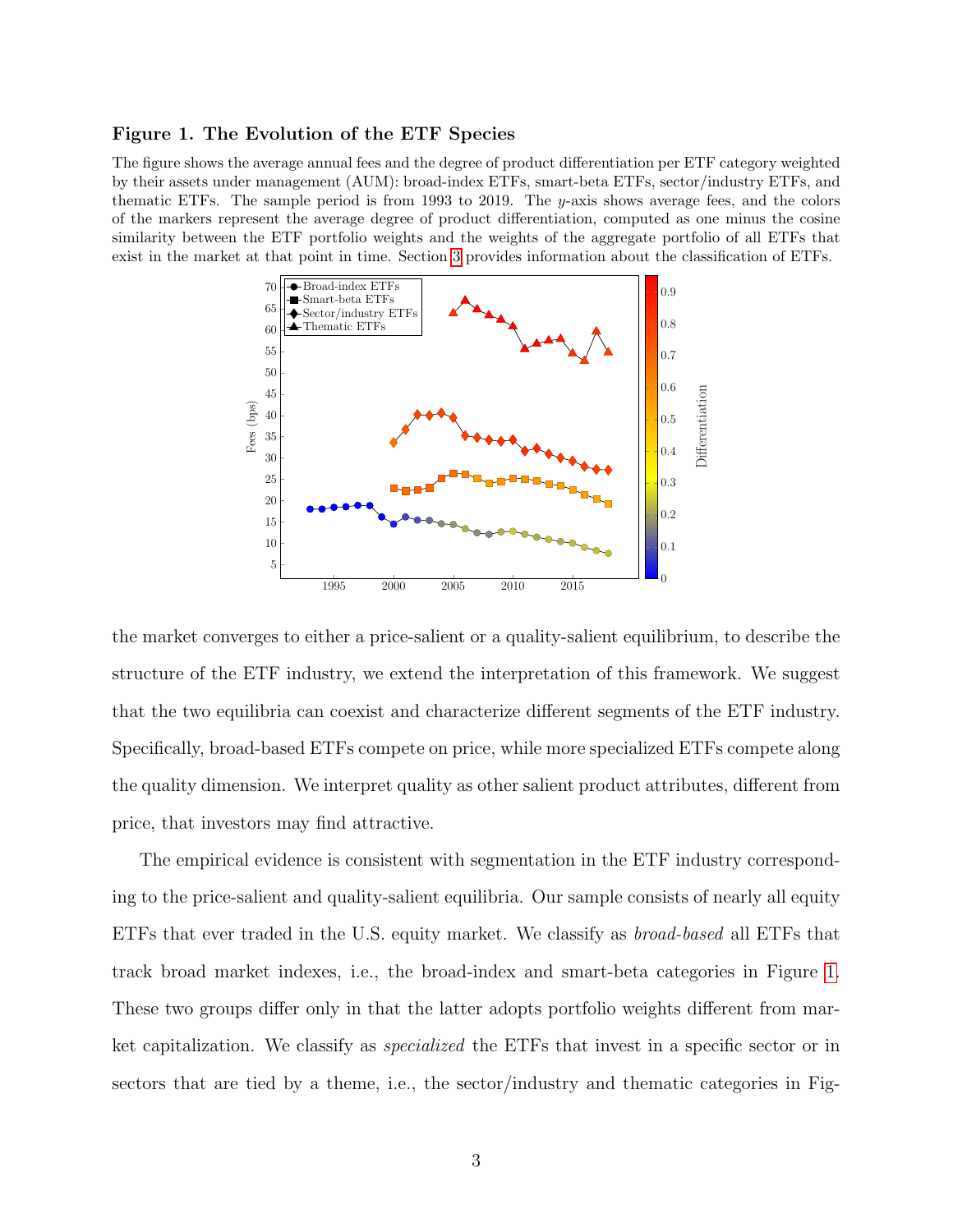ure [1.](#page-4-0) As of December 2019, specialized ETFs managed 18% of the industry's assets, yet they generated about 36% of the industry's fee revenues. In the market for broad-based products, ETFs hold large portfolios and compete on price by offering similar portfolios at a low cost. In the specialized segment, ETFs hold small and differentiated portfolios and charge higher fees.

Providing further support for the conjecture of a segmented market, we find a marked difference between the two groups of products in the sensitivity of investors' demand to ETF fees and to past performance. Specifically, flows to broad-based ETFs display a significantly higher sensitivity to fees, whereas flows to specialized ETFs are unrelated to fees and respond more strongly to past performance. Moreover, high media exposure of the stocks in an ETF portfolio reduces the sensitivity of flows to fees, suggesting that investors neglect the fees charged by ETFs when their attention is drawn to other product attributes.

In the second part of our analysis, we study what makes specialized ETFs attractive to investors, that is, we investigate the *quality* aspect of specialized ETFs. The first obvious candidate is that ETF providers are able to identify sectors and themes that deliver positive risk-adjusted returns and issue products that track them.

Our tests show that this is not the case. In fact, we find that the performance of specialized ETFs is disappointing in terms of both raw and risk-adjusted returns. A portfolio of all specialized ETFs achieves risk-adjusted returns of  $-3.1\%$  per year, after fees. This underperformance is due mostly to recently launched specialized ETFs, which grossly underperform: about −6% annually in the first five years after inception. In comparison, the performance of broad-based ETFs is slightly negative, though statistically indistinguishable from zero. The underperformance of specialized ETFs is not explained by their higher fees or trading frictions, and has similar magnitude when considering the underlying indexes directly. The absolute size of the underperformance of specialized ETFs is non-negligible in dollar terms given their sizeable assets under management (AUM)—about \$460 billion at the end of our sample period. Figure [2](#page-6-0) illustrates this result.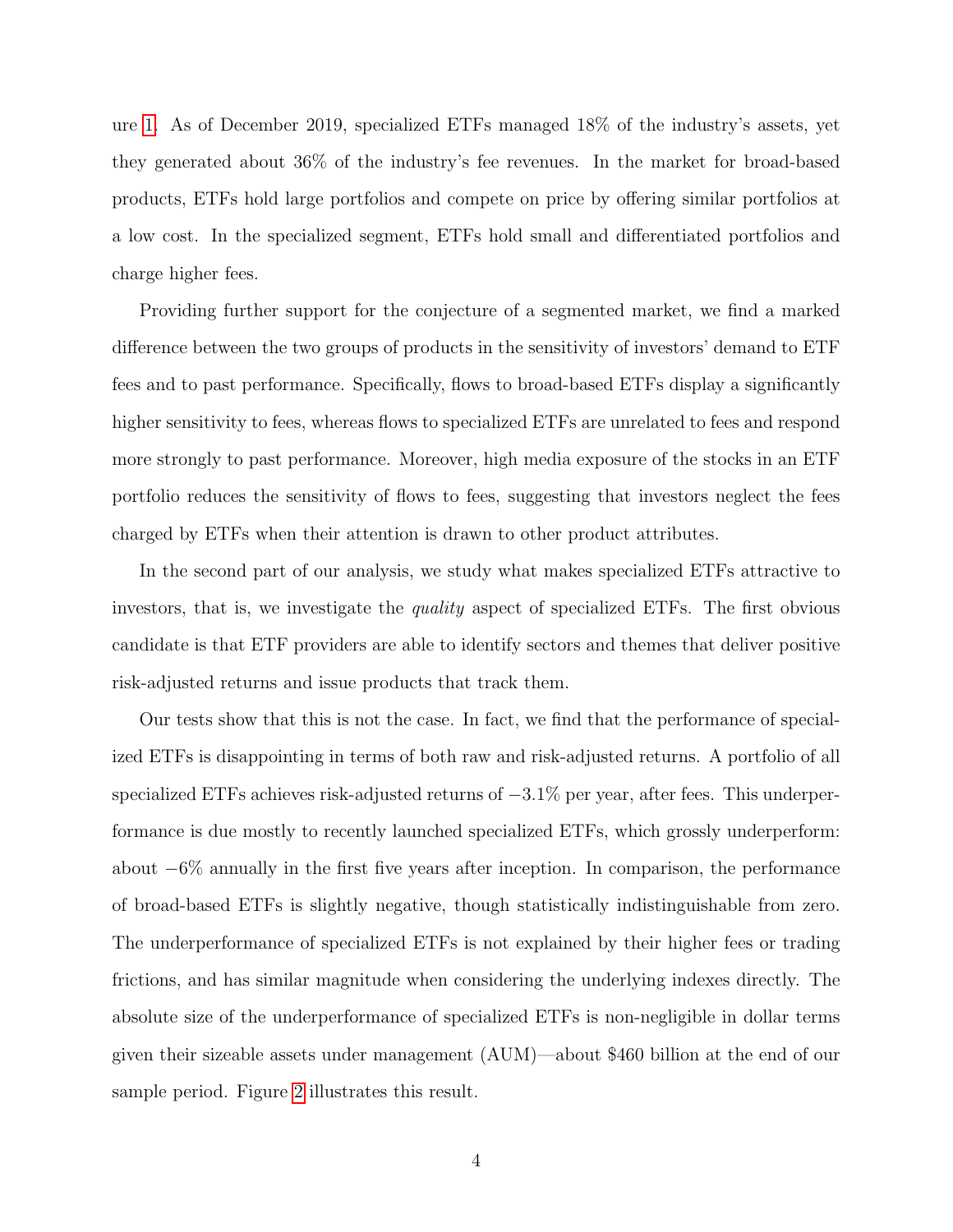### <span id="page-6-0"></span>Figure 2. Performance of ETFs Around Launch

The figure shows the performance of ETFs around launch, split by groups of broad-based and specialized ETFs. The sample period is from 2000 to 2019. For each ETF group, we form 60 calendar-time portfolios that include returns of ETFs in their month  $+1$ ,  $+2$ ,  $\ldots$ ,  $+60$  since the launch date (month 0). The portfolio returns are value-weighted using one-month-lagged market capitalization. We have 60 time series of portfolio returns per ETF category. To adjust returns for risk factors, we estimate the Fama-French-Carhart four-factor model (FFC-4) alphas of the portfolios [\(Fama and French, 1993;](#page-49-3) [Carhart, 1997\)](#page-48-3). We have 60 estimated FFC-4 alphas per ETF category. The lines represent cumulative FFC-4 alphas, and the shaded areas represent 95% confidence intervals.



Given this evidence, we test an alternative hypothesis: that specialized ETFs serve as a hedging tool against risks to which investors are exposed. More broadly, this explanation relates to the view that financial innovation is a means to achieve market completion and enables risk sharing [\(Allen and Gale, 1994;](#page-47-2) [Duffie and Rahi, 1995\)](#page-49-4). While, in principle, investors could potentially replicate the portfolios of ETFs using the underlying assets, ETFs create value by reducing the costs associated with information acquisition, transactions, and search for a large swath of investors.

We do not find evidence consistent with the hedging motive. The portfolio of stocks that are most negatively correlated with the portfolio of all specialized ETFs does not earn positive abnormal returns, which should be the case if it were a risk factor of hedging concern. Importantly, while an insurance motive predicts that investors are willing to sacrifice performance for hedging purposes, specialized ETFs are more likely to experience capital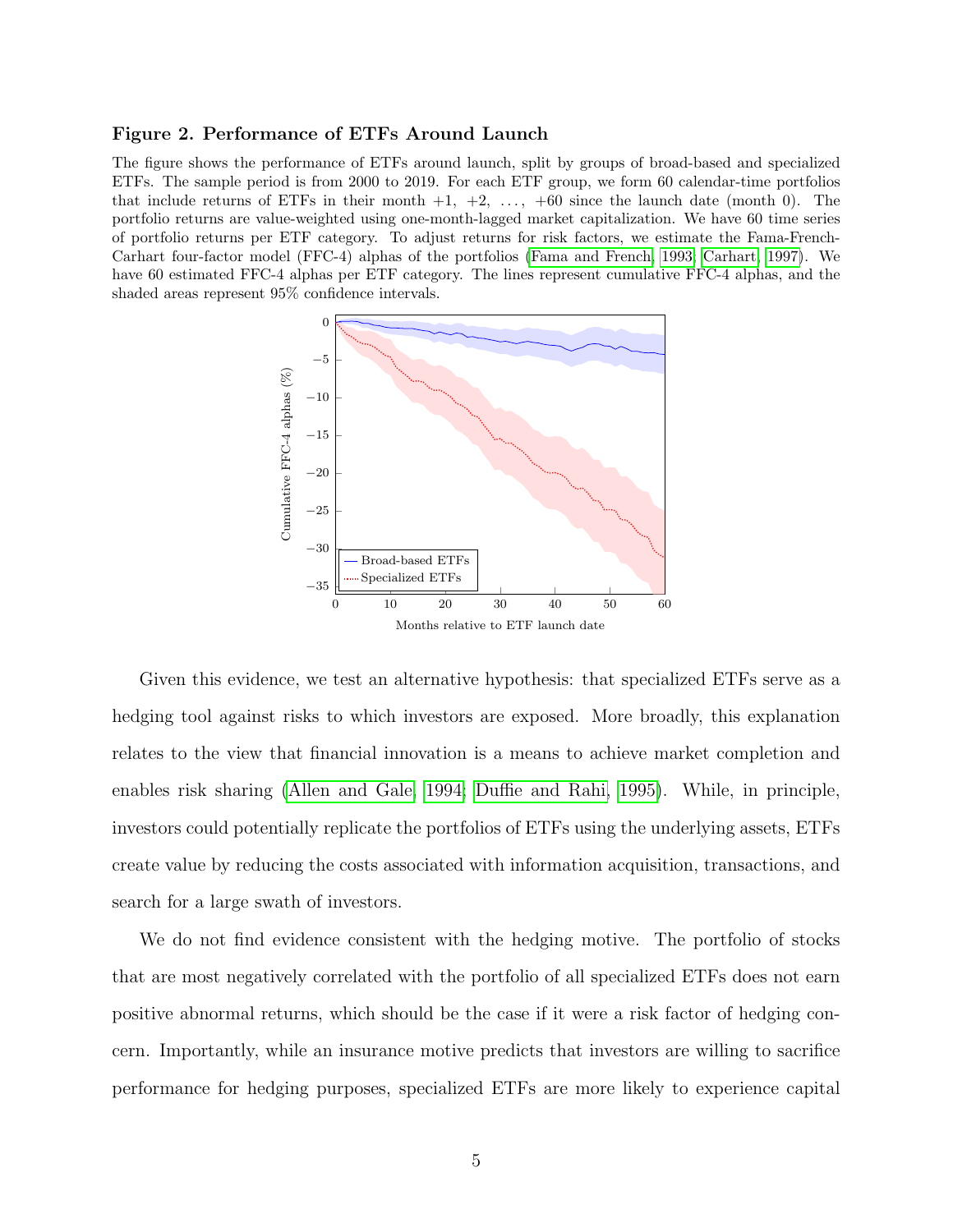outflows over their existence, which suggests instead that investors are disappointed by the poor performance. Similarly, specialized ETFs experience closures at a significantly higher rate, and not just early in their life, and the likelihood of closure is more sensitive to past performance. Also indicative of a souring mood around these investment themes after the launch, we document that stocks that are included in specialized ETFs have been favorably covered in the media. The sentiment of the media, however, drops sharply right after the time of launch. These findings make a related explanation unlikely, i.e., that investors accept the underperformance of specialized ETFs because they obtain non-pecuniary benefits—a "warm glow"—from exposure to themes complying with their values (e.g., environmental, social, and corporate governance (ESG) and faith-compliant ETFs).

We develop a final hypothesis, that specialized ETFs cater to investor sentiment (akin to closed-end funds in [Lee, Shleifer, and Thaler, 1991,](#page-51-1) and other literature discussed below).[3](#page-7-0) We conjecture that issuers of specialized ETFs identify the popular trends in the market and respond to that demand by issuing products that track these investment themes. However, by the time new ETFs enter the market, the securities in which they invest have already reached their valuation peak. Thus, specialized ETFs underperform after launch. According to this hypothesis, specialized ETFs are chosen as a speculative vehicle by investors who extrapolate past performance into the future.

Our empirical findings are consistent with the overvaluation hypothesis. newly-launched specialized ETFs hold portfolios of securities in attention-grabbing segments of the market: These are stocks that experienced recent price run-ups, had recent media exposure (especially positive exposure), had more positive earnings surprises, and displayed general traits that have been previously shown to indicate overvaluation (high market-to-book and high short interest). We also find evidence of catering to preferences for gambling [\(Brunnermeier and](#page-48-4) [Parker, 2005;](#page-48-4) [Brunnermeier, Gollier, and Parker, 2007;](#page-48-5) [Mitton and Vorkink, 2007;](#page-51-5) [Barberis](#page-47-3) [and Huang, 2008;](#page-47-3) [Kumar, 2009\)](#page-51-6): Specialized ETFs contain securities with relatively more

<span id="page-7-0"></span><sup>&</sup>lt;sup>3</sup>In line with the literature, we interpret sentiment as the component of expectations about future asset returns not warranted by fundamentals (e.g., [De Long, Shleifer, Summers, and Waldmann, 1990a\)](#page-48-6).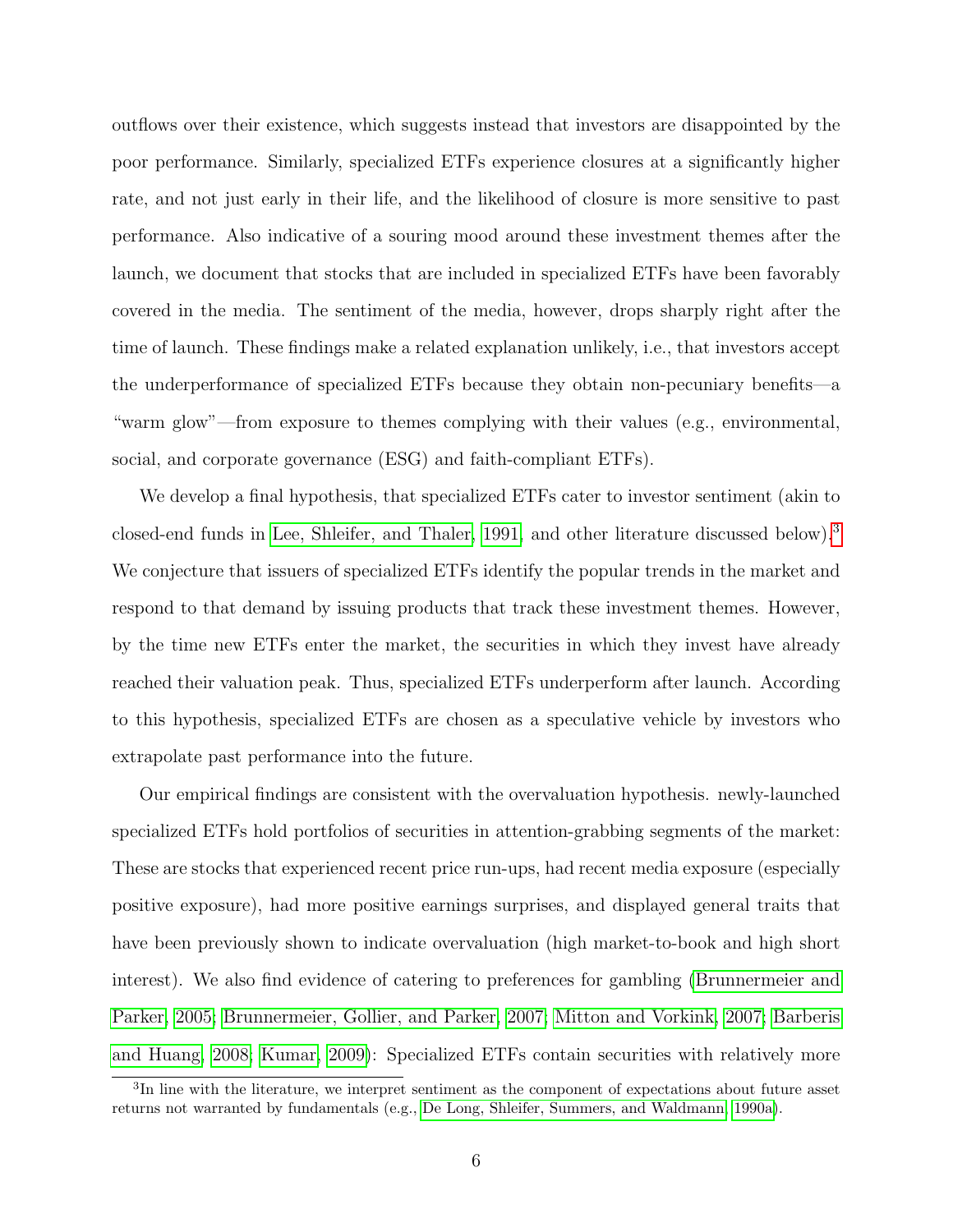positively skewed returns. Moreover, the investor clientele of specialized ETFs has a greater fraction of retail investors, who are typically considered less sophisticated and, therefore, more prone to holding incorrect beliefs and engaging in positive feedback trading [\(De Long,](#page-49-5) [Shleifer, Summers, and Waldmann, 1990b\)](#page-49-5). Relatedly, specialized ETFs are very popular among Robinhood investors, who have become famous in recent years for being prone to investment frenzies [\(Barber, Huang, Odean, and Schwarz, 2022\)](#page-47-4).

We find additional evidence indicating that specialized ETFs target investors' extrapolative beliefs, i.e., the tendency to expect recent performance of an asset to continue into the future, or to their diagnostic expectations, which lead to overweighting of the best-case scenario.<sup>[4](#page-8-0)</sup> Specifically, after the launch of specialized ETFs, analysts' long-term growth expectations for the underlying securities prove to be too optimistic, and analysts constantly revise downward their earlier bullish forecasts.

Overall, our results suggest a new narrative for the evolution of the most transformative financial innovation of the last three decades. The early ETFs, which are broad-based products, are beneficial investment platforms, as they reduce transaction costs and provide diversification.[5](#page-8-1) Specialized ETFs ride the same wave of financial innovation, but they mainly compete for the attention of performance-chasing investors. Consequently, specialized ETFs, on average, have generated disappointing performance for their investors.

Our work joins earlier literature that argues that issuers of securities and investment vehicles cater to investors' sentiment. [Lee et al.](#page-51-1) [\(1991\)](#page-51-1) find that new closed-end funds are launched when investor sentiment for the respective asset class is high. Several studies found that structured products are issued in response to investor sentiment (Célérier and Vallée, [2017;](#page-48-1) [Henderson et al., 2020;](#page-50-2) [Vokata, 2021\)](#page-52-0).

<span id="page-8-0"></span><sup>4</sup>See models and studies of extrapolative beliefs in [Barberis and Shleifer](#page-47-5) [\(2003\)](#page-47-5), [Greenwood and Shleifer](#page-50-5) [\(2014\)](#page-50-5), [Barberis, Greenwood, Jin, and Shleifer](#page-47-6) [\(2018\)](#page-47-6), and [Da, Huang, and Jin](#page-48-7) [\(2020\)](#page-48-7). [Davies](#page-48-8) [\(2022\)](#page-48-8) and [Egan, MacKay, and Yang](#page-49-6) [\(2022\)](#page-49-6) recover expectations of leveraged ETF investors and show that these beliefs are consistent with extrapolative expectations. See models and studies of diagnostic expectations in [Bordalo,](#page-48-9) [Gennaioli, and Shleifer](#page-48-9) [\(2018\)](#page-48-9) and [Bordalo, Gennaioli, La Porta, and Shleifer](#page-47-7) [\(2019\)](#page-47-7).

<span id="page-8-1"></span><sup>&</sup>lt;sup>5</sup>An important way in which broad-based ETFs reduce transaction costs is by being more tax-efficient than mutual funds [\(Moussawi, Shen, and Velthuis, 2020\)](#page-51-7).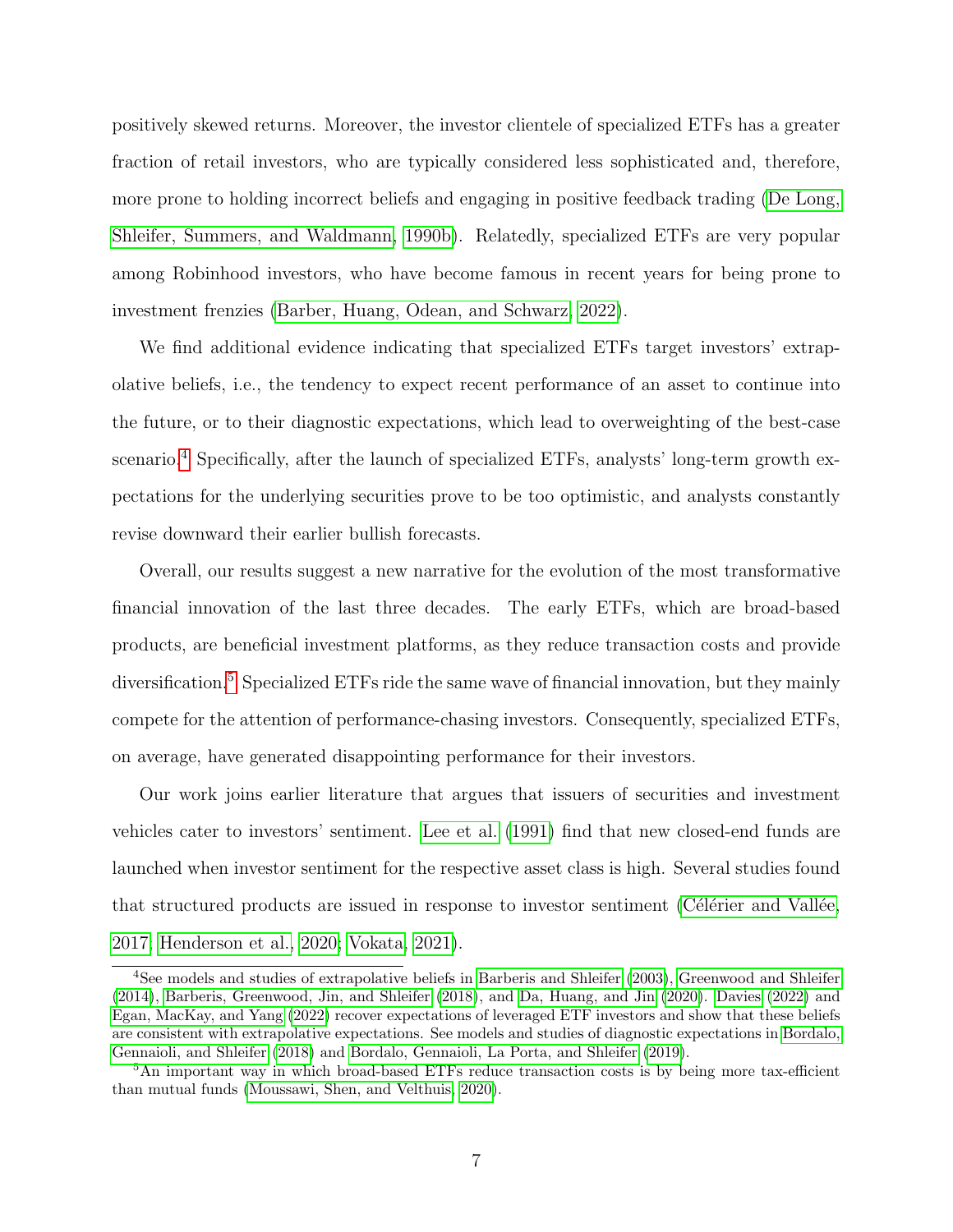In the same spirit as our findings, prior literature shows that mutual funds cater to investor sentiment in order to attract flows by heavily weighting past winners [\(Chuprinin](#page-48-10) [and Ruf, 2018\)](#page-48-10) and changing their names to trendy ones [\(Cooper, Dimitrov, and Rau,](#page-48-11) [2001\)](#page-48-11). Furthermore, new mutual funds tend to perform well right after their launch and underperform later, alluding to their focus on trendy themes [\(Karoui and Meier, 2009;](#page-50-6) [Greene](#page-50-7) [and Stark, 2016\)](#page-50-7). Finally, mutual fund families engage in incubation of new funds [\(Evans,](#page-49-2) [2010\)](#page-49-2). It appears, however, that ETFs are better situated to respond to investor sentiment than mutual funds for two main reasons. First, on the demand side, investors can trade ETFs more easily than mutual funds. Typically, investors access mutual funds through brokers, financial advisors, their retirement plans, or direct sales (e.g., by having an account at Vanguard). In contrast, ETFs can be traded continuously in the stock market leading to significantly higher liquidity. The ease of trading makes ETFs more suitable to chasing short term trends, while mutual funds tend to be used for longer-term investments, consistent with the evidence in [Madhavan and Sobczyk](#page-51-8) [\(2019\)](#page-51-8) and [Vanguard](#page-52-1) [\(2020\)](#page-52-1).<sup>[6](#page-9-0)</sup> Second, from the point of view of the product providers, ETFs benefit from a shorter time-to-market. Specifically, in the last two decades, "White Label" platforms have allowed even small issuers to launch their ETFs and outsource some services to the platform, e.g., legal and registration processes. By doing that, the start-up costs and time to market of ETFs is markedly lower. In recent

<span id="page-9-0"></span><sup>&</sup>lt;sup>6</sup>The difference in investor attitude towards specialized ETFs ("short-term bets") and mutual funds ("long-term investments") might have a foundation in behavioral theories. Mutual funds have been traditionally distributed through channels associated with long-term wealth building (e.g., retirement plans), and therefore are likely to be associated with the "future income" account [\(Shefrin and Thaler, 1988\)](#page-51-9). According to [Shefrin and Thaler,](#page-51-9) individuals avoid tapping the "future income" account to finance current consumption, and this account is kept solely for future use. There are institutional reminders for investors about the intended use of mutual funds as long-term investment vehicles: they are relatively illiquid (traded once a day) and frequent trading is often penalized by front- and back-loads by distributors (or tax authorities, in the case of some retirement accounts). In contrast, the jazzy nature of ETFs—trendy themes and catchy tickers—makes them more associated with short-term trading, i.e., closer to the "current assets" account in [Shefrin and Thaler](#page-51-9) [\(1988\)](#page-51-9). This argument is consistent with the criticism by Jack Bogle, the founder of Vanguard, that ETFs are conducive to excessive trading. See Jack Bogle, "Jack Bogle: the lessons we must take from ETFs," Financial Times, December 12, 2016.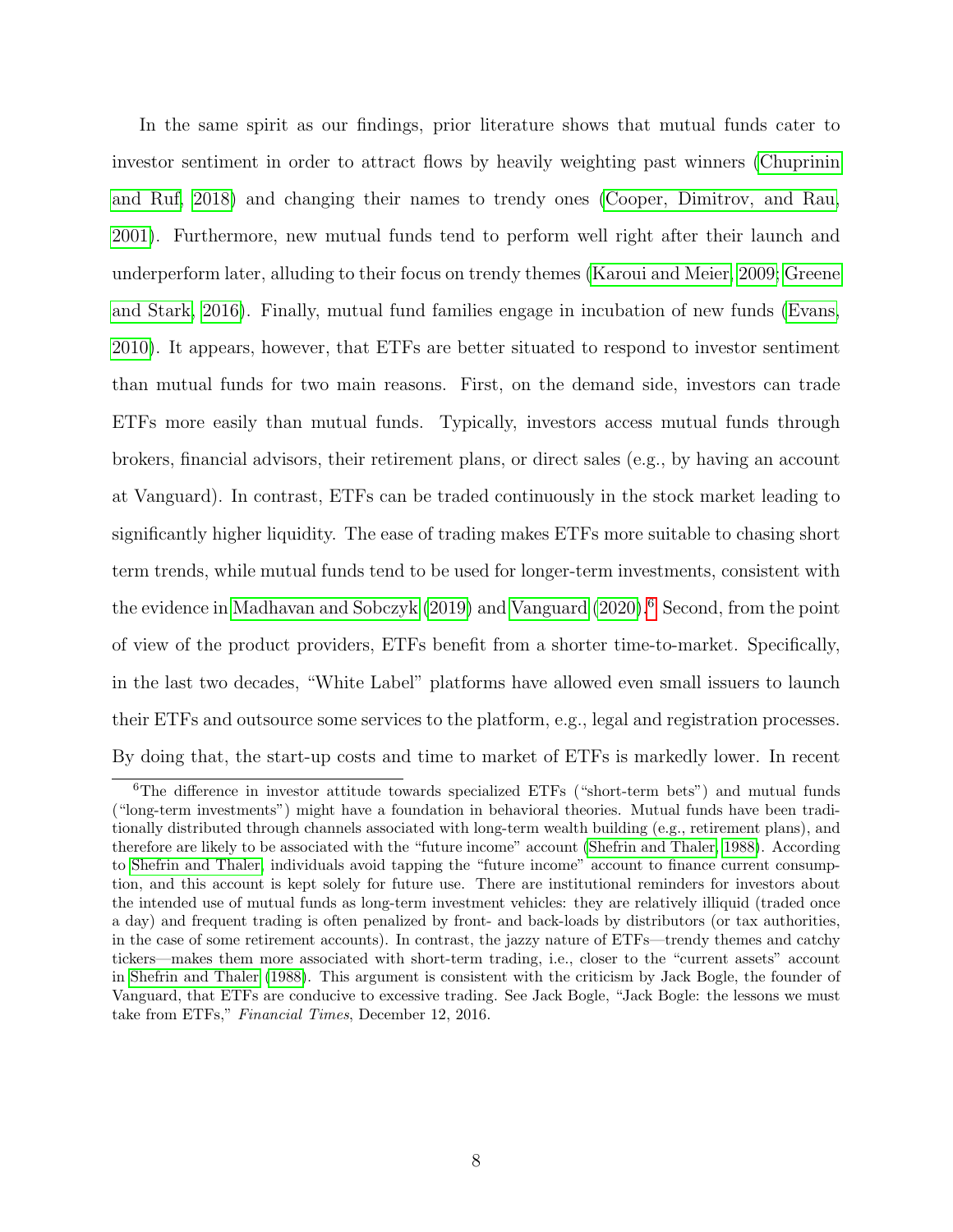years, the time-to-market is as low as 75 days.[7](#page-10-0)

Our description of financial innovation via ETFs resonates with the model of [Simsek](#page-52-2) [\(2013b\)](#page-52-2) and [Simsek](#page-52-3) [\(2013a\)](#page-52-3), in which new financial products are used for both risk sharing and speculation. In the case of ETFs, it appears that broad-based products are primarily geared toward the risk-sharing goal, while specialized ETFs are catering to speculative behavior.

Our work also relates to a few recent studies focusing on ETFs. [Easley, Michayluk,](#page-49-7)  $O'Hara$ , and Putnins [\(2021\)](#page-49-7) propose that ETFs with a narrow focus are used as alphagenerating building blocks for active strategies. As such, they enhance price discovery and reduce mispricing. Our results, instead, suggest that specialized ETFs are not randomly launched, but rather respond to investor sentiment and to track segments of the market with overvalued securities. Therefore, going forward, they yield negative alphas. ETFs, therefore, can contribute in principle to overvaluation if they attract a new layer of investor demand to the underlying securities (see [Ben-David, Franzoni, and Moussawi, 2018\)](#page-47-8). In later work, [Akey, Robertson, and Simutin](#page-47-9) [\(2021\)](#page-47-9) confirm that less diversified ETFs underperform major benchmarks.

[Huang, Song, and Xiang](#page-50-8) [\(2020b\)](#page-50-8) paper focuses on newly-launched smart-beta ETFs.<sup>[8](#page-10-1)</sup> The authors argue that portfolios of smart-beta ETFs are designed by overfitting the data to generate indexes that outperform before launch (a similar argument is made in [Harvey,](#page-50-9) [2021\)](#page-50-9), but deliver zero alpha after launch.<sup>[9](#page-10-2)</sup> We confirm these results (Figure [6\)](#page-28-0). The mechanism behind the underperformance of specialized ETFs, which is the focus of our paper, is different from data mining. Our findings suggest that specialized ETFs are created

<span id="page-10-0"></span><sup>7</sup>Additionally, in September 2019, towards the end of our sample period, the SEC adopted Rule 6c-11 to streamline the issuance of new ETFs. The goal is to "facilitate greater competition and innovation in the ETF marketplace," by making it easier and faster for new ETFs "to come to market without the time or expense of applying for individual exemptive relief." See <https://www.sec.gov/news/press-release/2019-190>.

<span id="page-10-1"></span><sup>8</sup>Smart beta ETFs together with broad-index ETFs constitute the broad-based ETF category. As of the end of 2019, all broad-based ETFs manage about \$2.14 trillion (\$3.6 billion of revenues), and smart-beta ETFs constitute about 38% of these assets. The entire specialized category manages \$0.46 trillion (\$1.9 billion of revenues).

<span id="page-10-2"></span><sup>&</sup>lt;sup>9</sup>See also discussions in [Harvey, Liu, and Zhu](#page-50-10)  $(2016)$  and [Harvey](#page-50-11)  $(2017)$ .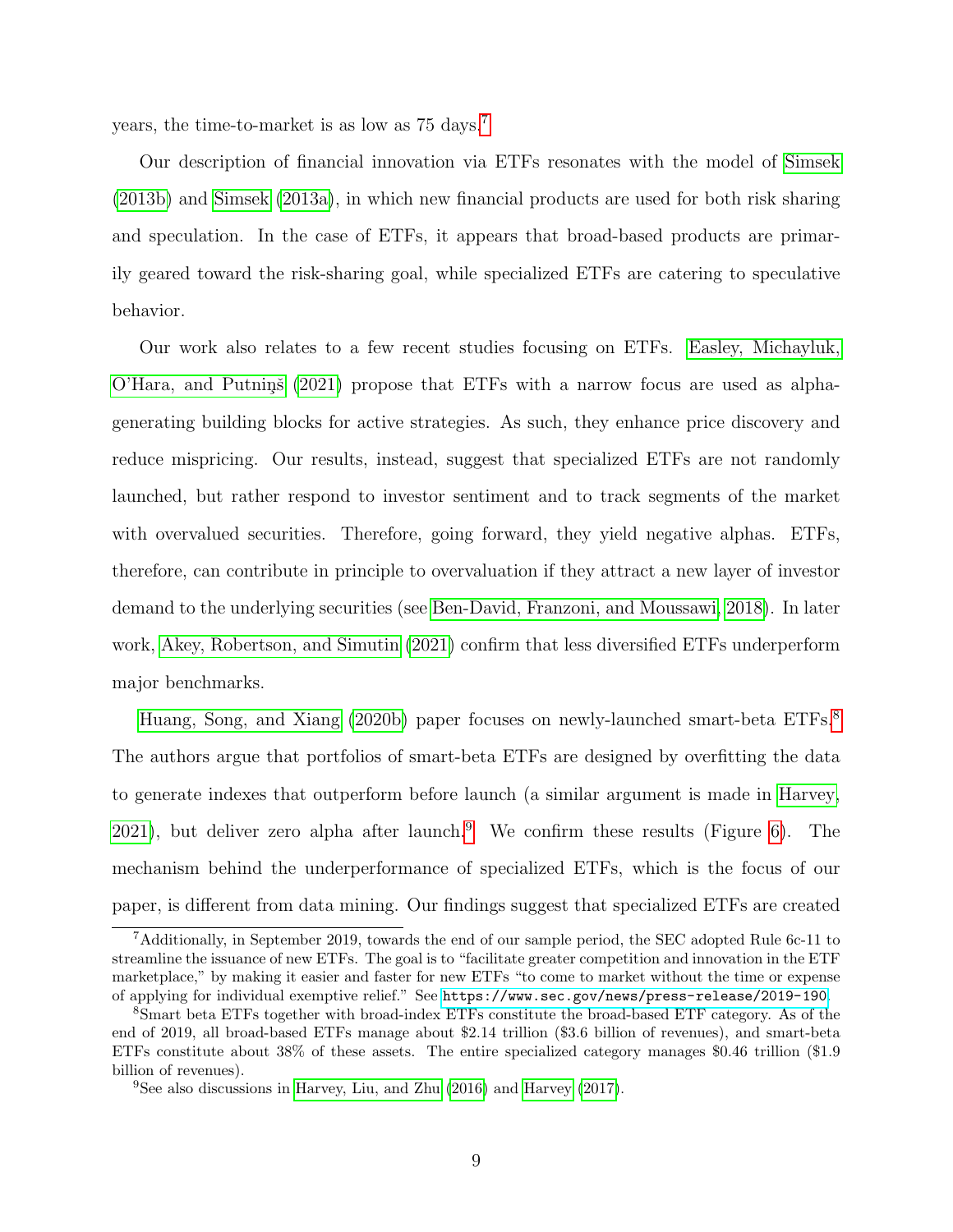to cater to investors' demand for popular themes and sectors. Because the securities in these segments are overvalued on average at the time of ETF creation, the portfolios of specialized ETFs underperform after launch.

# 2 Testable Conjectures

The ETF market has grown substantially since the introduction of the first ETF in the early 1990s. In the United States alone, over 3,400 exchange-traded funds have been launched; of these, more than 1,000 invest in U.S. equities. Equity ETFs differ in the breadth of their holdings—ranging from a few stocks to over 3,000 stocks. And they differ also in the fees they charge—ranging from 4 basis points (bps) to over 150 bps per year.

In the following section, we propose to use the model of [Bordalo et al.](#page-48-0) [\(2016\)](#page-48-0) as a framework to analyze the evolution and the current structure of the ETF industry.[10](#page-11-0)

## 2.1 Price Competition versus Quality Competition

The theory by [Bordalo et al.](#page-48-0) [\(2016\)](#page-48-0) describes a market in which producers face consumers with limited attention. Producers choose to compete on either of two dimensions, price or quality. For example, Walmart sells cheap commoditizied goods, while Starbucks emphasizes product quality and charges high prices. As a consequence, a market can gravitate around either  $(i)$  a price-salient equilibrium in which products are commoditized and firms compete by offering low prices, or  $(ii)$  a quality-salient equilibrium in which prices are high and firms differentiate themselves by offering distinct product features. While the theory predicts that one of these equilibria will emerge in a given market, we extend this interpretation by suggesting that the two equilibria can co-exist in different segments of the same industry. For example, the airline industry includes low-cost carriers who compete on price and carriers competing on first-class travel experience.

<span id="page-11-0"></span> $10$ [Bordalo et al.](#page-48-0) [\(2016\)](#page-48-0) propose that their model can be applied to financial innovation, and Célérier and Vallée [\(2017\)](#page-48-1) use this framework to describe competition in the market for structured products.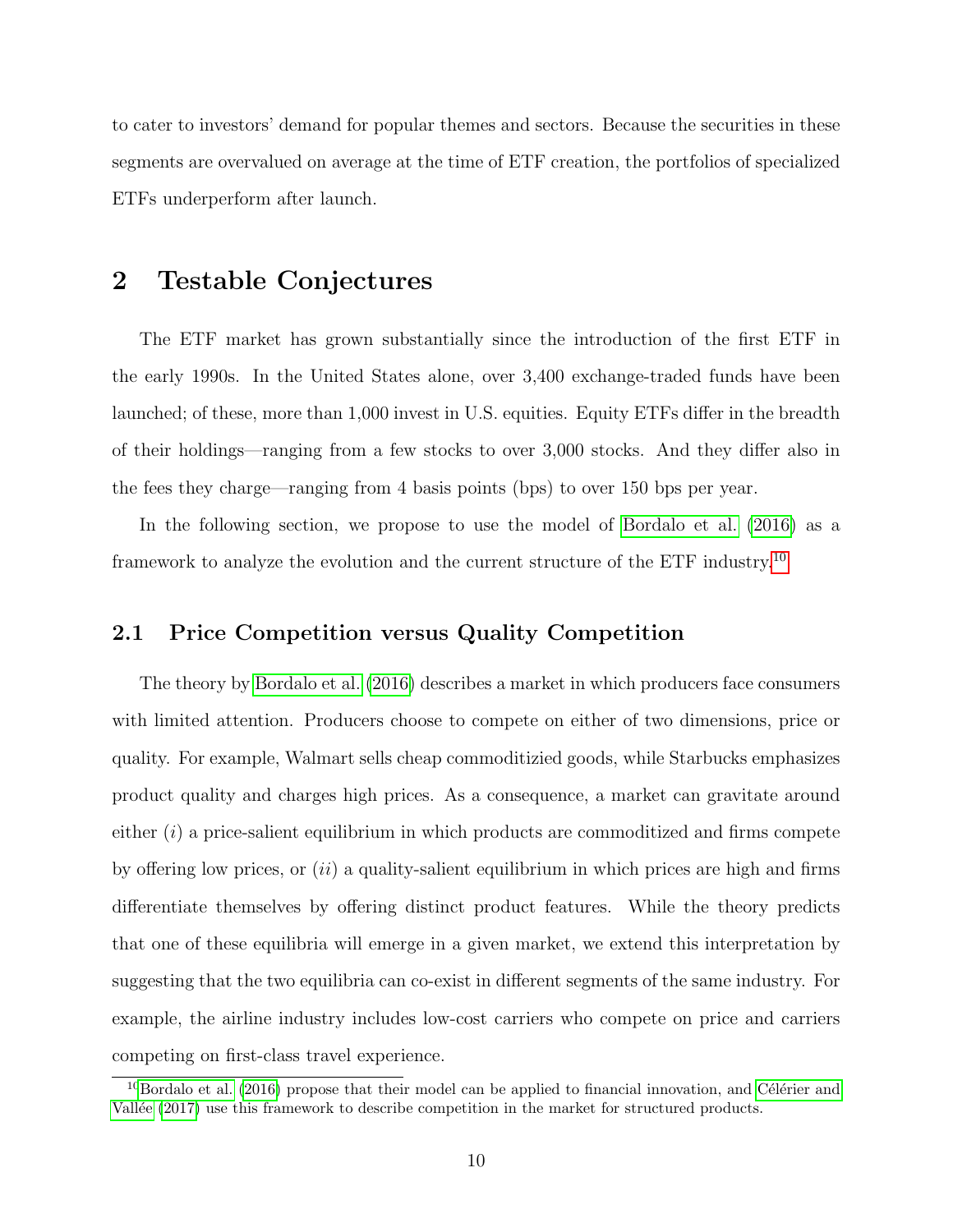Figure [1](#page-4-0) supports the view that the ETF market is characterized by the equilibria in [Bordalo et al.](#page-48-0) [\(2016\)](#page-48-0). Broad-based ETFs allow investors to achieve generic exposure to the market at a low cost and therefore can be mapped into the price-salient equilibrium. Specialized ETFs are differentiated products offered at a higher price point and reflect the quality-salient equilibrium. Investors who buy these ETFs are willing to overlook the high fees or loss of diversification as long as they can gain exposure to their desired investment themes. In this segment of the market, ETF issuers attract investor attention by designing products that lead investors to expect high utility and to neglect their expensive price tag.

## 2.2 The Nature of Quality Competition

In mapping the [Bordalo et al.](#page-48-0) [\(2016\)](#page-48-0) model to the ETFs market, it is crucial to understand the nature of "quality competition." Specifically, what is the value proposition that investors find attractive and that allows providers to charge high fees? After all, the specialized segment of the market accounts for 36% of the industry's revenues at the end of our sample period, despite managing only 18% of the assets.

We next formulate conjectures on the unique features that make specialized ETFs appealing to investors. In particular, we consider three potential explanations to describe the nature of quality competition.

### 2.2.1 Delivering Alpha?

The first hypothesis is that specialized ETFs provide access to investment opportunities that would be otherwise unattainable to investors because of information or transaction costs. The resulting prediction is that specialized ETFs generate a positive alpha after fees. As such, ETFs benefit investors by delivering higher risk-adjusted returns.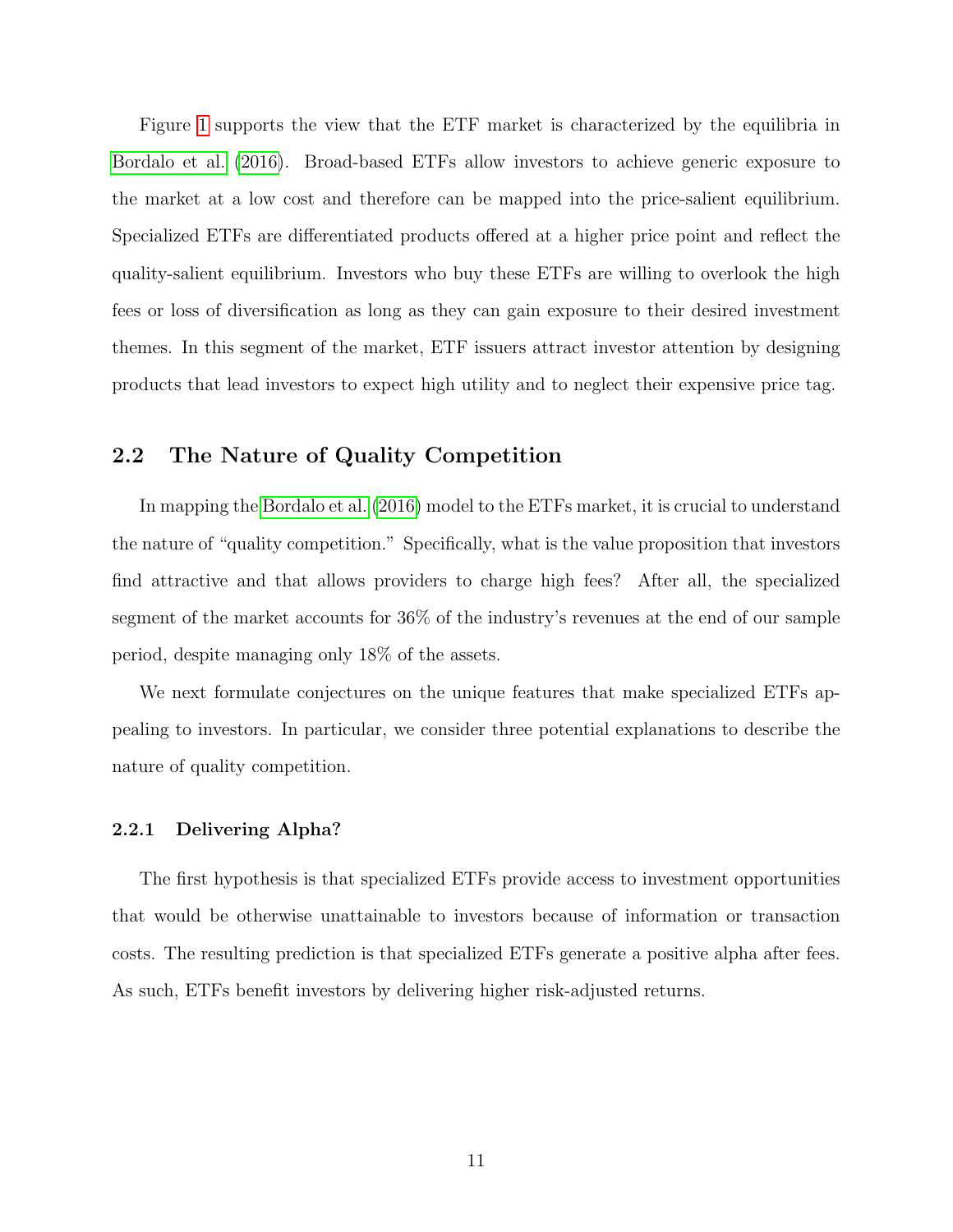### 2.2.2 Providing Hedging Services?

The second hypothesis is that investors use specialized ETFs for hedging some risks to which they are exposed. In this light, specialized ETFs are beneficial as they enable risk sharing among investors [\(Allen and Gale, 1994;](#page-47-2) [Duffie and Rahi, 1995\)](#page-49-4). Even though ETFs replicate cash flow profiles of securities that already exist in the market, they increase the accessibility of these portfolios to investors by reducing search and trading costs. Thus, the variety of products appearing on the market reflects the heterogeneity in investors' endowments and in their need to insure against the risks associated with these endowments—i.e., their hedging demand. Viewed through this lens, the growth in the ETF market, including the specialized segment, responds to investors' rational demand and is, therefore, welfare improving.

According to this hypothesis, investors hold specialized ETFs even if their performance is negative because they provide insurance. Thus, we would expect investors not to abandon specialized ETFs following poor performance. Moreover, if the risks for which specialized ETFs provide hedging are systematic, then we expect that the stocks that are exposed to these risks (i.e., they load positively on them) earn a risk premium.

Similarly, if specialized ETFs provided non-pecuniary benefits in the form of access to themes complying with investors' values (e.g., ESG ETFs, faith-compliant ETFs), we would expect investors to stay with them in spite of their negative performance.

### 2.2.3 Catering to Investor Sentiment?

The third hypothesis that we entertain is that specialized ETFs cater to investor sentiment. A long literature cited in the introduction suggests that some financial innovators cater to investor sentiment (e.g., [Lee et al., 1991\)](#page-51-1), which is broadly defined as the component of expectations about future asset returns that are not warranted by fundamentals. Inspired by this literature, our third hypothesis is that specialized ETFs cater to investors' optimistic expectations about future stock performance.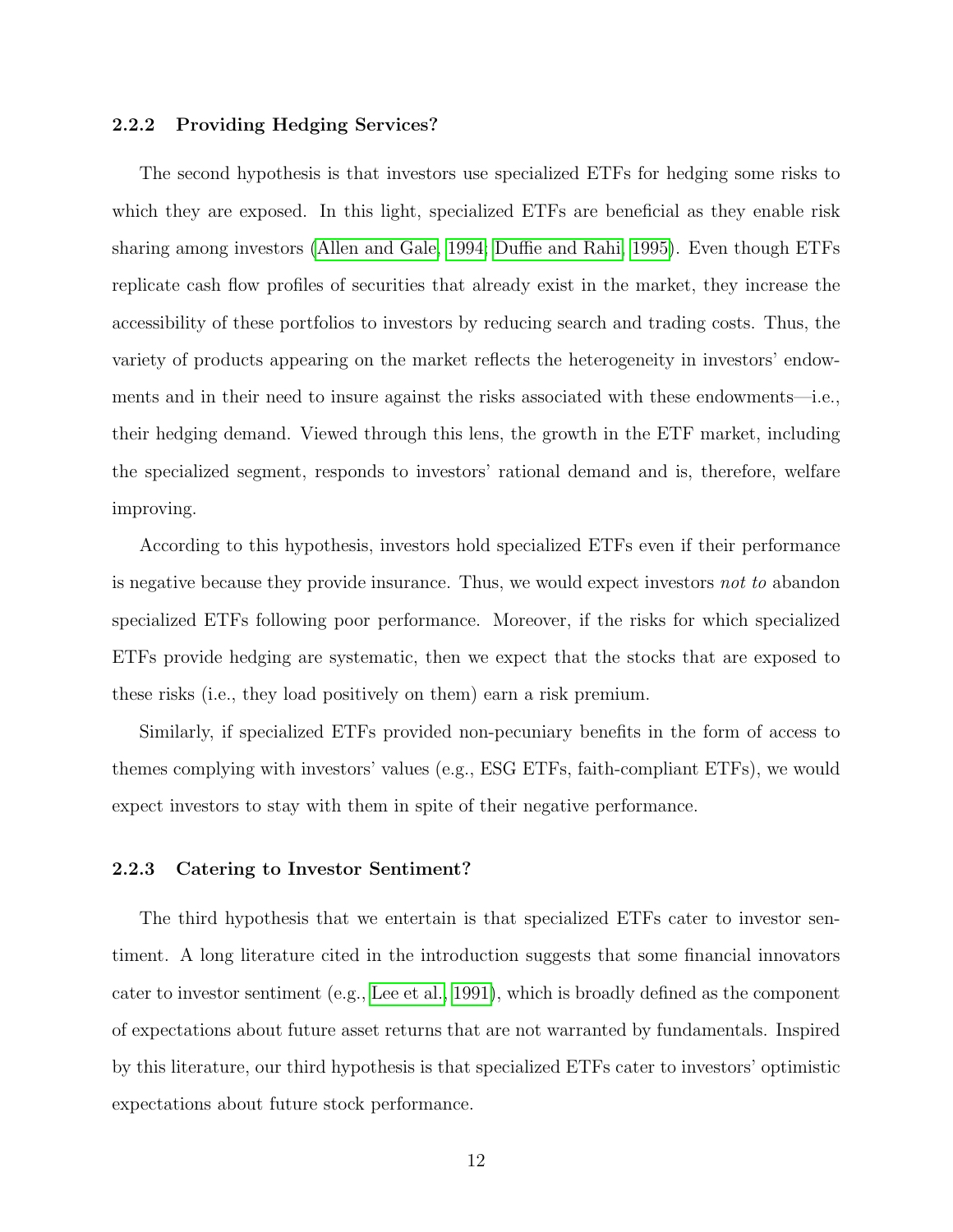Thus, according to this hypothesis, new specialized ETFs are designed to appeal to investors' irrational beliefs. For example, some investors may suffer from representativeness bias and they extrapolate past performance into the future [\(Greenwood and Shleifer, 2014;](#page-50-5) [Barberis et al., 2018;](#page-47-6) [Cosemans and Frehen, 2021\)](#page-48-12). Or they might have diagnostic expectations [\(Bordalo et al., 2018,](#page-48-9) [2019\)](#page-47-7), interpreting positive past performance as indicative of the best possible future scenario. These investor audiences would be drawn, for instance, to new ETFs that invest in past winners and stocks that delivered recent positive news.

The catering hypothesis also implies that, if arbitrage is limited in the stock market, high-sentiment stocks are likely to be overvalued (e.g., [Miller, 1977;](#page-51-10) [Shleifer and Vishny,](#page-52-4) [1997\)](#page-52-4). As a result, securities held by specialized ETFs are overvalued at the time of launch and their post-launch alpha would be negative.<sup>[11](#page-14-1)</sup>

## <span id="page-14-0"></span>3 Data

### 3.1 Data Sources

We use data on ETFs traded in the U.S. market from the Center for Research in Security Prices (CRSP) between 1993 and 2019. We restrict our sample to equity-focused ETFs that hold U.S. stocks in their portfolios. This choice allows us to more closely benchmark the ETF portfolios to broad-based U.S. stock indexes. Therefore, we exclude ETFs that are classified as non-equity, foreign equity, inverse and/or leveraged, and active. The final sample contains 1,080 U.S. equity ETFs. Appendix [A](#page-53-0) introduces the mechanics of ETFs. We provide detailed data sources in Appendix [B](#page-55-0) and variable descriptions in Appendix [C.](#page-57-0)

<span id="page-14-1"></span>We compute ETFs' portfolio holdings by combining the Thomson Reuters Global Mutual

<sup>11</sup>[Simsek'](#page-52-3)s [\(2013a\)](#page-52-3) theory provides additional theoretical background for our third hypothesis. In his model, based on investor disagreement, financial products are used both by investors seeking risk sharing and by those with diverging beliefs interested in speculation. Financial innovators, to maximize their revenues, offer products for which the speculation motive is strongest. Therefore, this theory provides a rationalization for the two segments of the ETF market, where broad-based products are primarily geared toward the risksharing goal, while specialized ETFs are designed for speculators.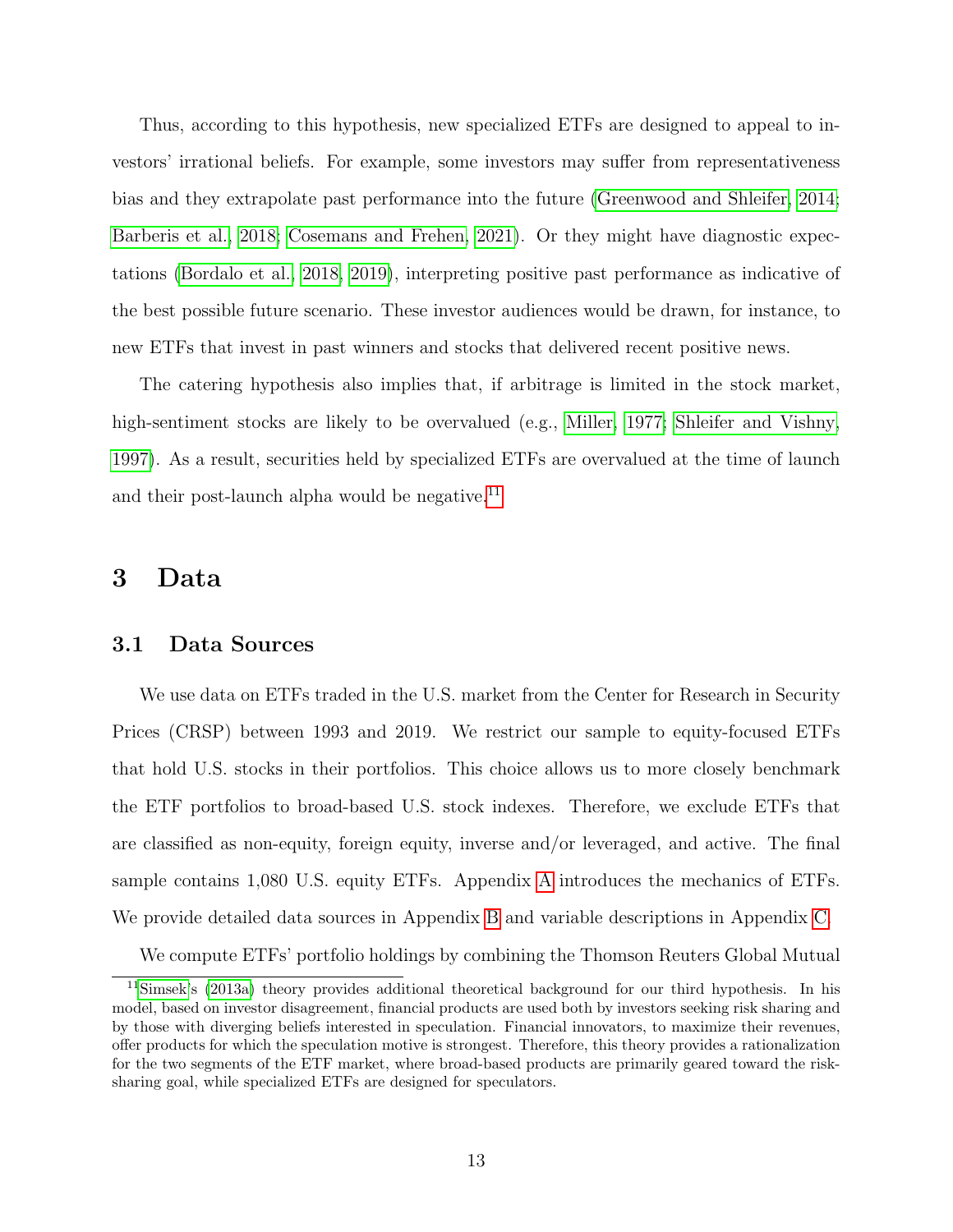Fund Ownership and the CRSP Mutual Fund Holdings databases. We start with the data set that includes holdings information on the earliest date available (i.e., the closest to the launch date). We then use the other data set to complement missing data. We use Bloomberg and Morningstar Direct as guides for classifying ETFs, as described below.

In addition, we use stock-level data from additional sources: market data from CRSP, short interest from Compustat, analyst expectations from I/B/E/S, firm-level news from RavenPack News Analytics, 13F institutional ownership data from Thomson Reuters, and Robinhood user data from Robintrack.

## 3.2 Classification of ETFs

To analyze the evolution and motives behind the launch of new ETF products, we classify ETFs in two steps. First, we classify ETFs into four groups based on their investment objective (as was presented in Figure [1\)](#page-4-0). The thematic group comprises ETFs that, according to Bloomberg and CRSP, track multiple industries that are tied by a "theme" (e.g., clean en-ergy). If ETFs track a single industry or sector, they belong to the sector/industry category.<sup>[12](#page-15-0)</sup> Smart-beta ETFs are identified using the Strategic Beta field in Morningstar. Finally, we identify as broad-index those ETFs for which the Morningstar category Index Selection variable has the value Market Capitalization and that are not smart beta funds.<sup>[13](#page-15-1)</sup> We do not create a separate category for ETF products specializing in environmental, social, and corporate governance topics (ESG) because they cut across multiple ETF classes with

<span id="page-15-0"></span><sup>&</sup>lt;sup>12</sup>Specifically, we reference the Bloomberg field  $FUNDINDUSTRY\_FOCUS$ . Moreover, ETFs with a CRSP Objective Code (CRSP OBJ CD variable) starting with EDS are classified as sector/industry ETFs. Also, those with Lipper Classification ( $LIPPER\_CLASS$  variable) with value S are classified as thematic ETFs if they track religious, artificial intelligence, clean energy, or gender themes, and as sector/industry ETFs otherwise.

<span id="page-15-1"></span><sup>&</sup>lt;sup>13</sup>For the remaining equity ETFs, we rely on the variable  $LIPPER\_CLASS$  in CRSP to classify funds as either broad-index or smart-beta.  $LIPPER\_CLASS$  values of  $LCVE$ ,  $MCVE$ ,  $MLVE$ ,  $SCVE$ ,  $LCGE$ ,  $MCGE, MLGE$ , or  $SCGE$ ; alternative funds; and funds that include factors in their names (e.g., value, growth, momentum, quality, sentiment, low volatility, dividends, earnings, profitability, alpha, multifactor, equal-weighted) are classified as smart-beta ETFs. We drop actively managed ETFs and ETFs with industry exclusions (e.g., S&P 500 ex-Technology ETF) from the list. The remaining funds are classified as broadindex ETFs.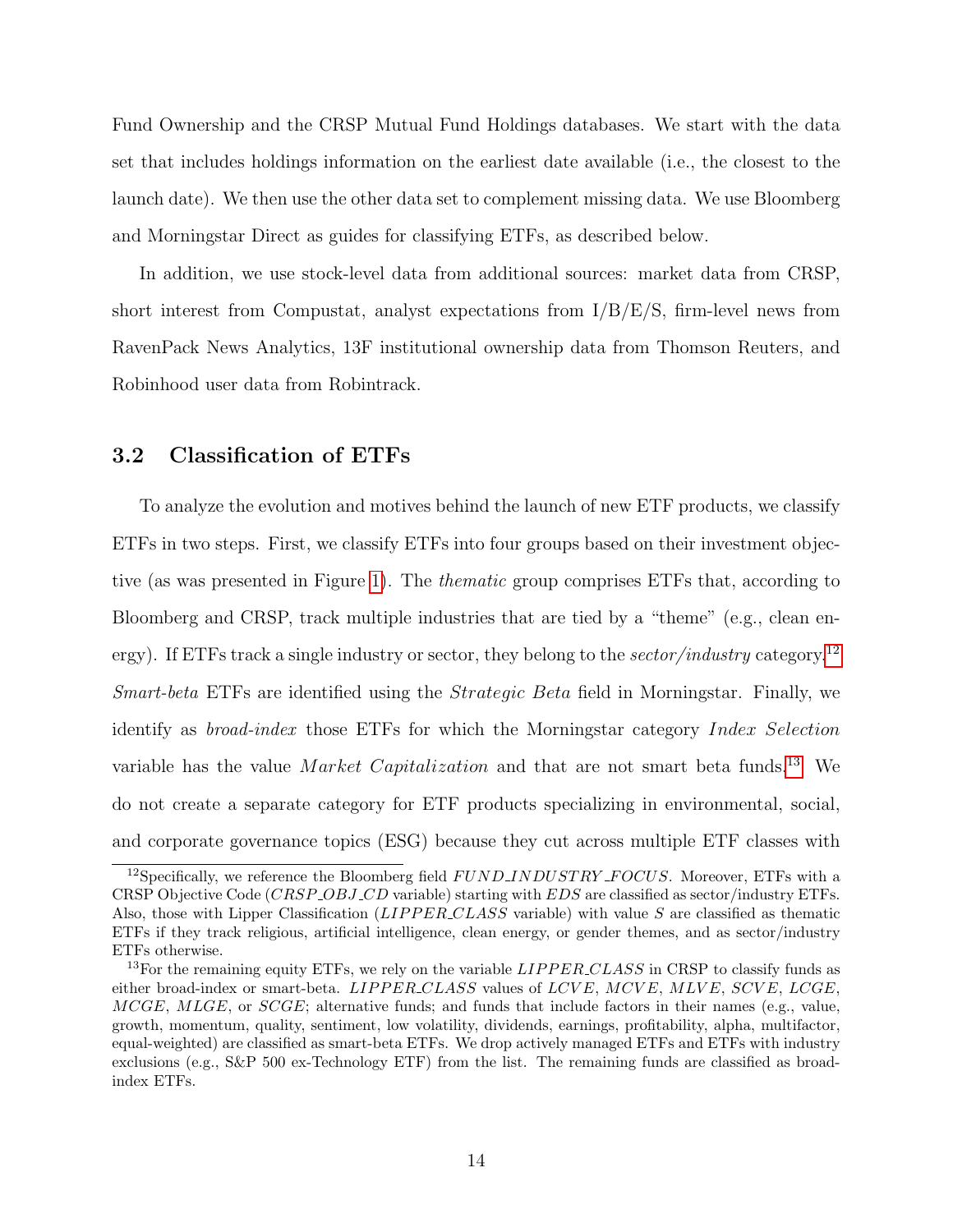different degrees of diversification.<sup>[14](#page-16-0)</sup>

In the second step, we consolidate ETFs into two broader groups to facilitate the analysis and presentation. We classify as broad-based ETFs all ETFs that track broad market indexes, that is, the broad-index and smart-beta categories in Figure [1.](#page-4-0) The two types differ only in that smart-beta ETFs do not use capitalization-based weights. We classify as specialized  $ETFs$  those that invest in a specific sector or in sectors that are tied by a theme, that is, sector/industry and thematic categories in the figure.

Although all U.S. equity ETFs are included in our sample, some of the data items have limited availability in the pre-2000 period (e.g., holdings data). Given these data limitations, most of our empirical analysis begins in January 2000, including all ETFs launched earlier, and ends in December 2019.[15](#page-16-1) The sample contains 554 broad-based ETFs (90 broad-index and 464 smart beta ETFs) and 526 specialized ETFs (411 sector/industry and 115 thematic ETFs).

### 3.3 Descriptive Statistics

Since the late-1990s, the ETF industry experienced a great proliferation of new products. Figure [3](#page-17-0) shows the time-series evolution of ETFs' AUM and implied revenues (percentage fees times the average AUM in each year), as well as the time series of ETF launches and closures.

Panel (a) of Figure [3](#page-17-0) shows that the assets managed by broad-based ETFs have grown exponentially over the years, whereas the growth of the assets in specialized ETFs is less striking. By the end of 2019, broad-based ETFs accounted for about 82% of the assets invested in equity-based ETFs, and specialized ETFs accounted for the remaining 18%. Despite their relatively small market share, specialized ETFs at the end of the sample accounted for about 36% of the industry's revenues, and broad-based ETFs generate 64% of it

<span id="page-16-0"></span> $14$ In particular, ESG ETFs are classified as specialized if they are sector/industry or thematic ETFs (e.g., ALPS Clean Energy ETF). The remaining ESG ETFs, which are more diversified products (e.g., iShares ESG Screened S&P 500 ETF), are included in the broad-based category.

<span id="page-16-1"></span><sup>&</sup>lt;sup>15</sup>Exhibits' captions include details about the exact sample periods.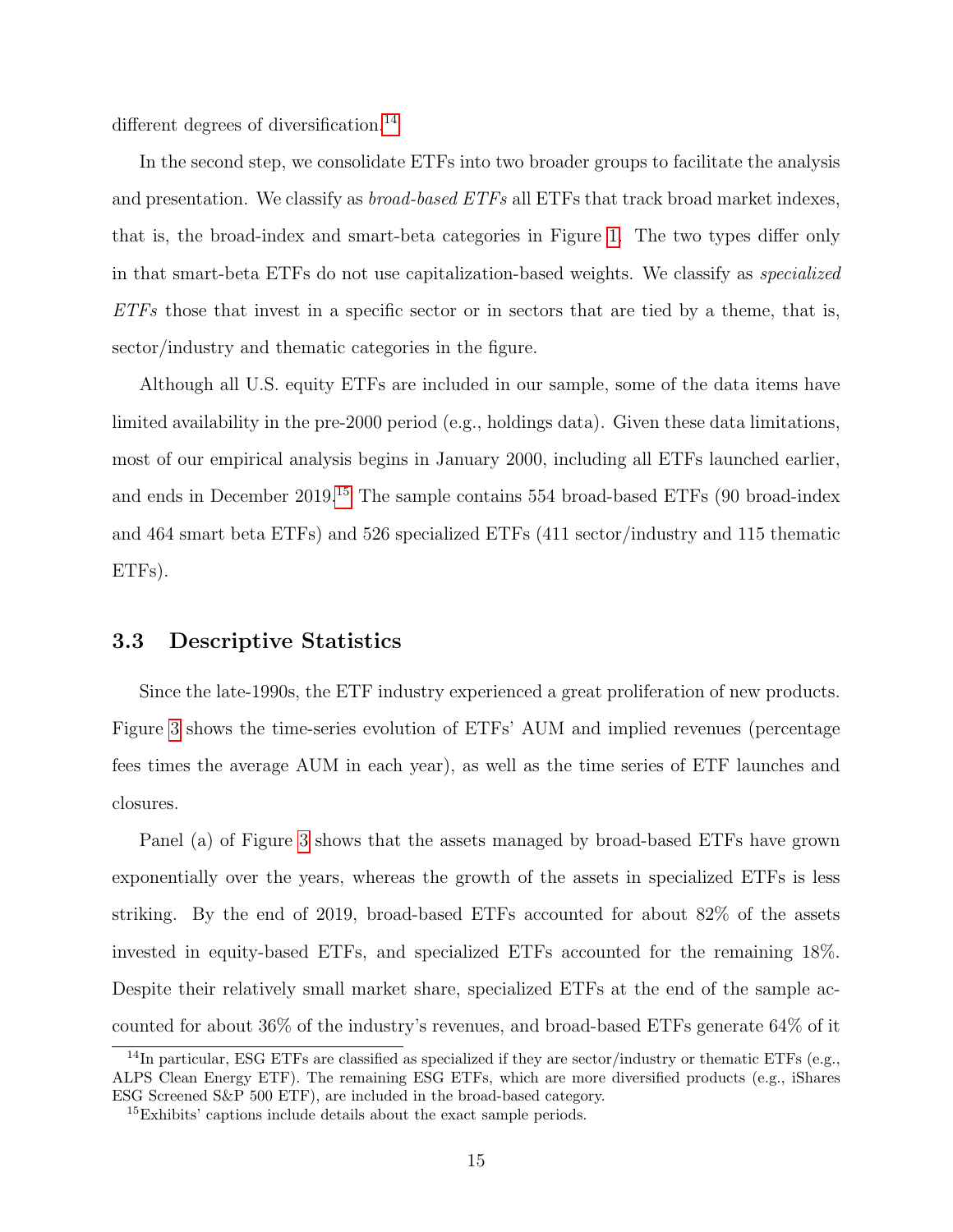### <span id="page-17-0"></span>Figure 3. Evolution of the ETF Industry

The figure presents the evolution of the stock-focused ETF industry, split by ETF category. The sample period is from 1993 to 2019. Panel (a) reports the aggregate assets under management (AUM), and Panel (b) shows implied revenues, computed as the sum across ETFs in the category of fee times the average AUM in each year. Panel (c) presents the number of ETF launches, and Panel (d) shows the number of ETF closures.



(Panel (b)). The disproportionate share of revenues of specialized ETFs is due to the higher fees that they charge on average (Table [1\)](#page-18-0). Over the entire sample period, broad-based ETFs and specialized ETFs generated cumulative revenues of \$22.6bn and \$14.6bn, respectively. Panels (c) and (d) of Figure [3](#page-17-0) present the time series of ETF launches and closures. In the early years, most newly-launched ETFs were broad-based. A large batch of specialized ETFs was launched in 2006, and another in 2011. Interestingly, specialized ETFs experience higher closure rate throughout the sample period.

In Table [1,](#page-18-0) we present summary statistics for our sample of ETFs. Specialized ETFs hold portfolios with fewer stocks than broad-based ETFs do: The median broad-based ETF holds 247 stocks, while the median specialized ETF holds 53 stocks. Broad-based ETFs charge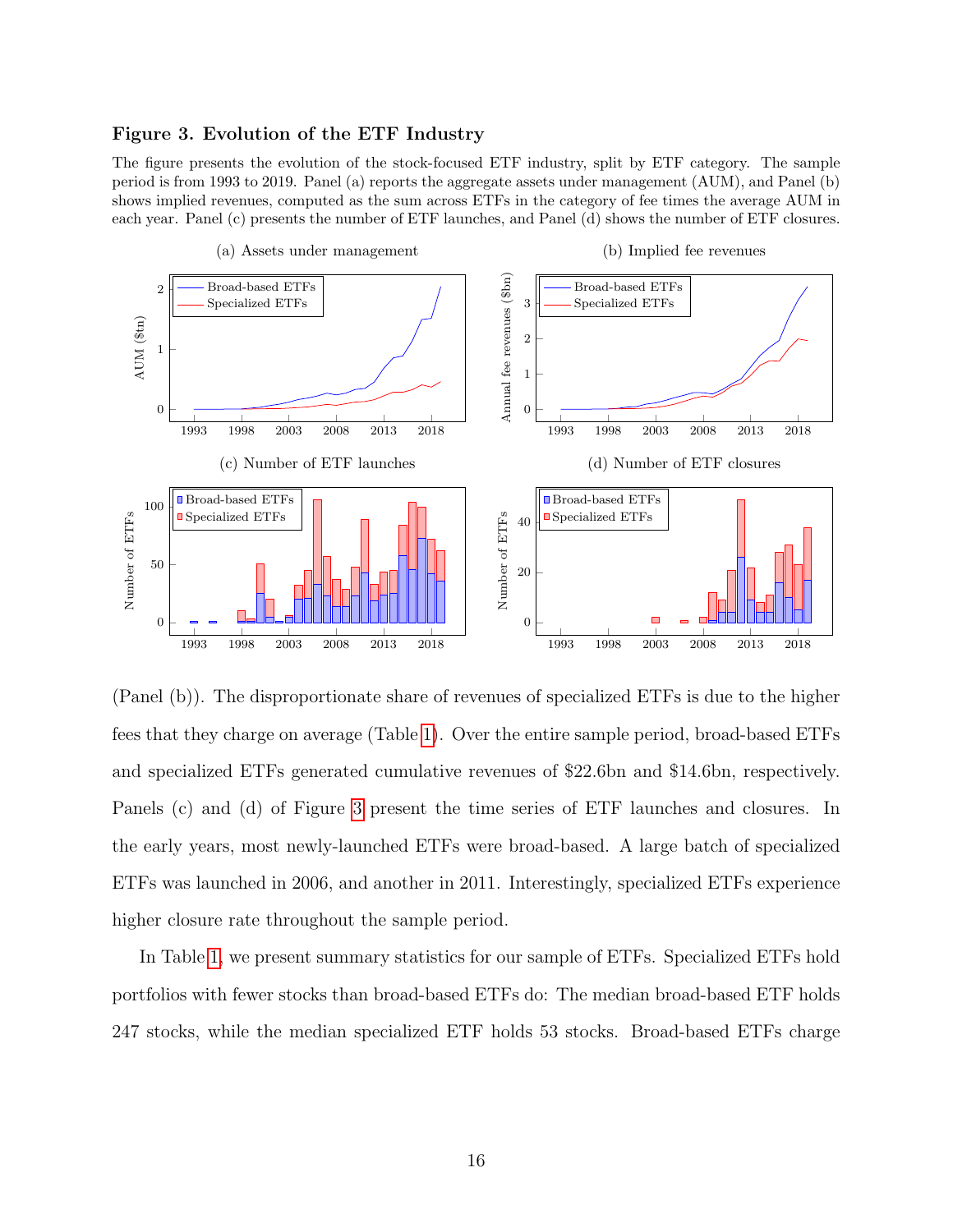lower fees than specialized ETFs (medians of 35 versus 58 basis points, respectively).<sup>[16](#page-18-1)</sup>

### <span id="page-18-0"></span>Table 1. ETF Summary Statistics

The table shows summary statistics at the ETF level. The sample period is from 1993 to 2019. Panel A reports summary statistics for broad-based ETFs, and Panel B reports summary statistics for specialized ETFs. Number of holdings represents the average number of stocks in the portfolios of ETFs. Fee refers to the annualized expense ratio. Share turnover is the average daily share turnover of the ETF over the six months after launch. *Market-adjusted return* is the monthly ETF return in excess of the CRSP valueweighted return over the 60 months after launch. Delisted is an indicator for whether the ETF was liquidated as of the end of 2019. Assets under management (AUM) is the total market value of the investments as of the end of 2019. Implied revenues are calculated by multiplying fees by the average AUM in 2019.

| Panel A: Broad-Based ETFs                   |     |         |                           |                  |                 |                |          |                 |  |  |
|---------------------------------------------|-----|---------|---------------------------|------------------|-----------------|----------------|----------|-----------------|--|--|
|                                             | N   | Mean    | SD                        | P <sub>5</sub>   | P <sub>25</sub> | <b>P50</b>     | P75      | P95             |  |  |
| Number of holdings                          | 553 | 403     | 495                       | 40               | 100             | 247            | 500      | 1,450           |  |  |
| Fee (bps)                                   | 491 | 42      | 25                        | 12               | 22              | 35             | 60       | 85              |  |  |
| Share turnover (months $1-6$ ; $\%$ )       | 543 | 2.83    | 3.25                      | 0.19             | 0.93            | 2.01           | 3.48     | 7.95            |  |  |
| Market-adjusted return (months $1-60; \%$ ) | 551 | $-0.16$ | 0.39                      | $-0.88$          | $-0.31$         | $-0.11$        | 0.04     | 0.33            |  |  |
| Delisted                                    | 554 | 0.18    | 0.38                      | $\theta$         | $\theta$        | $\theta$       | $\theta$ | 1               |  |  |
| 2019 statistics                             |     |         |                           |                  |                 |                |          |                 |  |  |
| Assets under management (\$bn)              | 431 | 4.76    | 21.16                     | 0.01             | 0.05            | 0.22           | 1.46     | 20.02           |  |  |
| Implied revenues $(\text{m})$               | 389 | 8.94    | 31.36                     | 0.03             | 0.22            | 0.97           | 5.12     | 45.36           |  |  |
|                                             |     |         | Panel B: Specialized ETFs |                  |                 |                |          |                 |  |  |
|                                             |     |         |                           |                  |                 |                |          |                 |  |  |
|                                             | N   | Mean    | SD                        | P <sub>5</sub>   | P <sub>25</sub> | <b>P50</b>     | P75      | P <sub>95</sub> |  |  |
| Number of holdings                          | 515 | 87      | 87                        | 21               | 34              | 53             | 100      | 272             |  |  |
| Fee (bps)                                   | 455 | 55      | 21                        | 18               | 39              | 58             | 70       | 86              |  |  |
| Share turnover (months $1-6$ ; $\%$ )       | 530 | 3.84    | 6.38                      | 0.37             | 1.09            | 2.13           | 4.16     | 13.10           |  |  |
| Market-adjusted return (months $1-60; \%$ ) | 526 | $-0.44$ | 1.42                      | $-1.99$          | $-0.73$         | $-0.21$        | 0.21     | 0.79            |  |  |
| Delisted                                    | 526 | 0.30    | 0.46                      | $\boldsymbol{0}$ | $\theta$        | $\overline{0}$ | 1        | 1               |  |  |
| 2019 statistics                             |     |         |                           |                  |                 |                |          |                 |  |  |
| Assets under management (\$bn)              | 354 | 1.30    | 3.72                      | 0.01             | 0.04            | 0.18           | 0.82     | 6.09            |  |  |

There are other marked differences between the two groups of ETFs. Specialized ETFs generate more volatile returns than do broad-based ETFs. Furthermore, ETF share turnover is materially higher for specialized ETFs, reflecting a different use of these products by their investors relative to broad-based ETFs. Appendix Table [D.1](#page-58-0) breaks the two groups into the four categories of ETFs and provides summary statistics.

<span id="page-18-1"></span><sup>&</sup>lt;sup>16</sup>The apparent discrepancy between the means of fees reported in Table [1](#page-4-0) and Figure 1 happens because the mean is equally weighted in Table [1](#page-18-0) but AUM-weighted in Figure [1.](#page-4-0)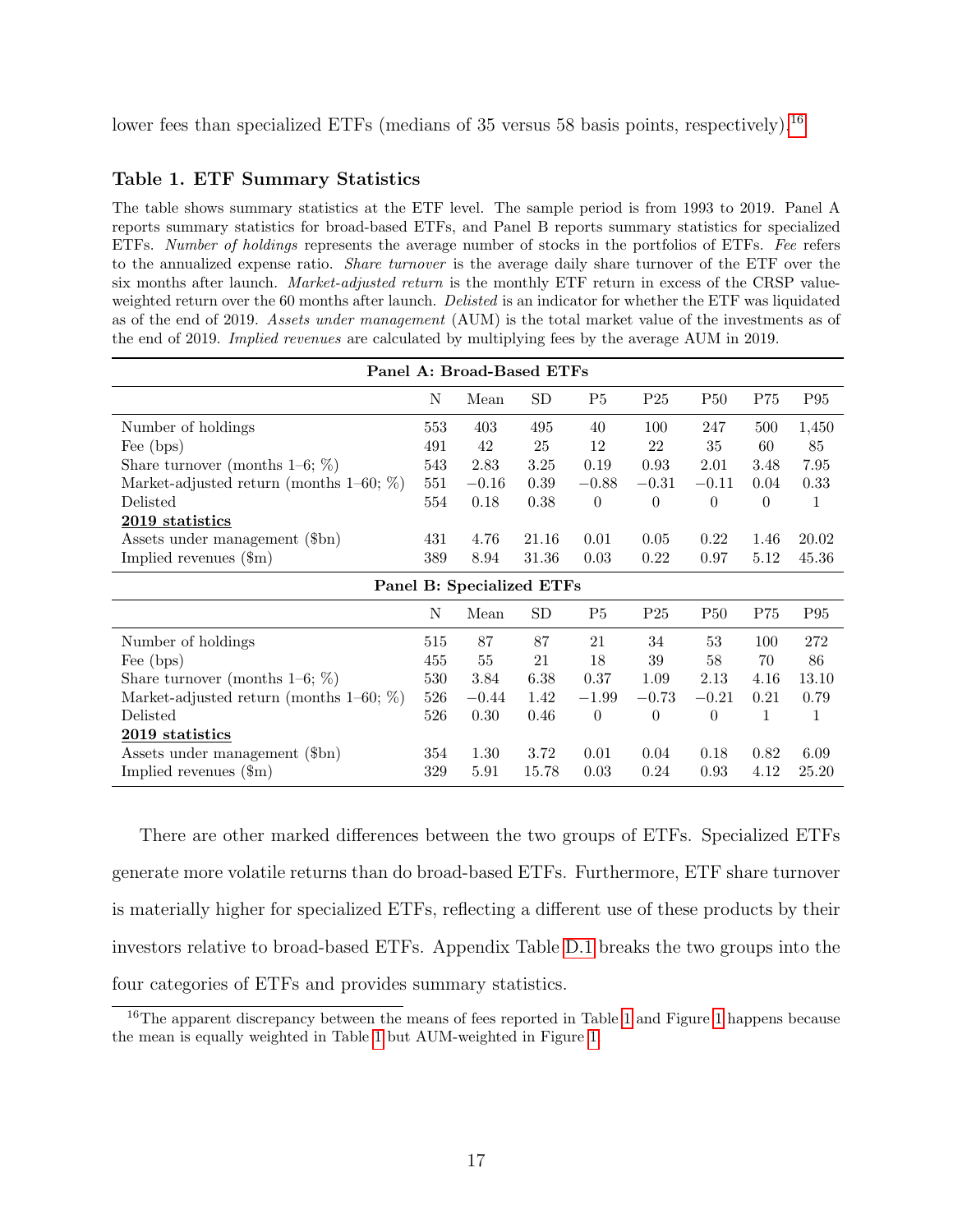# 4 Empirical Analysis: Segmentation in the ETF Space

We begin our empirical examination by studying the joint distribution of fees and specialization.

## 4.1 Segmentation Along the Fees and Diversification Dimensions

Several pieces of evidence support the view of a market segmented into price- and qualitysalient equilibria. First, in Figure [4,](#page-20-0) we plot ETF fees against product differentiation at two points in time: close to the birth of the industry (2002) and toward the end of our sample  $(2019).$ <sup>[17](#page-19-0)</sup> The figure shows that two clusters of products have emerged over time. Broadbased ETFs, the early comers to the market, tend to charge lower fees and appear to be more similar to one another. Specialized products, which proliferate in the late sample, are more differentiated and expensive.

In Appendix Table [D.2,](#page-59-0) we show that the difference in fees between broad-based and specialized ETFs is statistically significant, even controlling for time and management company fixed effects. The latter set of controls allows us to rule out the possibility that the difference in fees results from different pricing power of different providers, for example, due to their brand recognition. Even within the same provider, specialized products are priced significantly higher.

Based on the circles in Figure [4,](#page-20-0) whose size is proportional to the ETFs' AUMs, we also conclude that the broad-based segment of the market is more concentrated. This is likely a consequence of the economies of scale in the price competition space, which lead to a winner-takes-all equilibrium. In the specialized segment, multiple differentiated products

<span id="page-19-0"></span><sup>&</sup>lt;sup>17</sup>Product differentiation is computed for each category as one minus the cosine similarity between the ETF portfolio weights and the weights of the aggregate portfolio of all ETFs in that category that exist in the market at that point in time. [Kostovetsky and Warner](#page-51-4) [\(2020\)](#page-51-4) develop an alternative measure of product differentiation for active mutual funds using textual analysis of the fund prospectus. They show that despite differentiation in strategy description, mutual fund holdings are similar. Likewise, we find that some portfolios that are marketed as differentiated products have almost identical holdings. A noticeable example are the ETFs offering investments based on religious or political values. Most of these ETFs hold portfolios that are very similar to broad-based indexes, but charge high fees.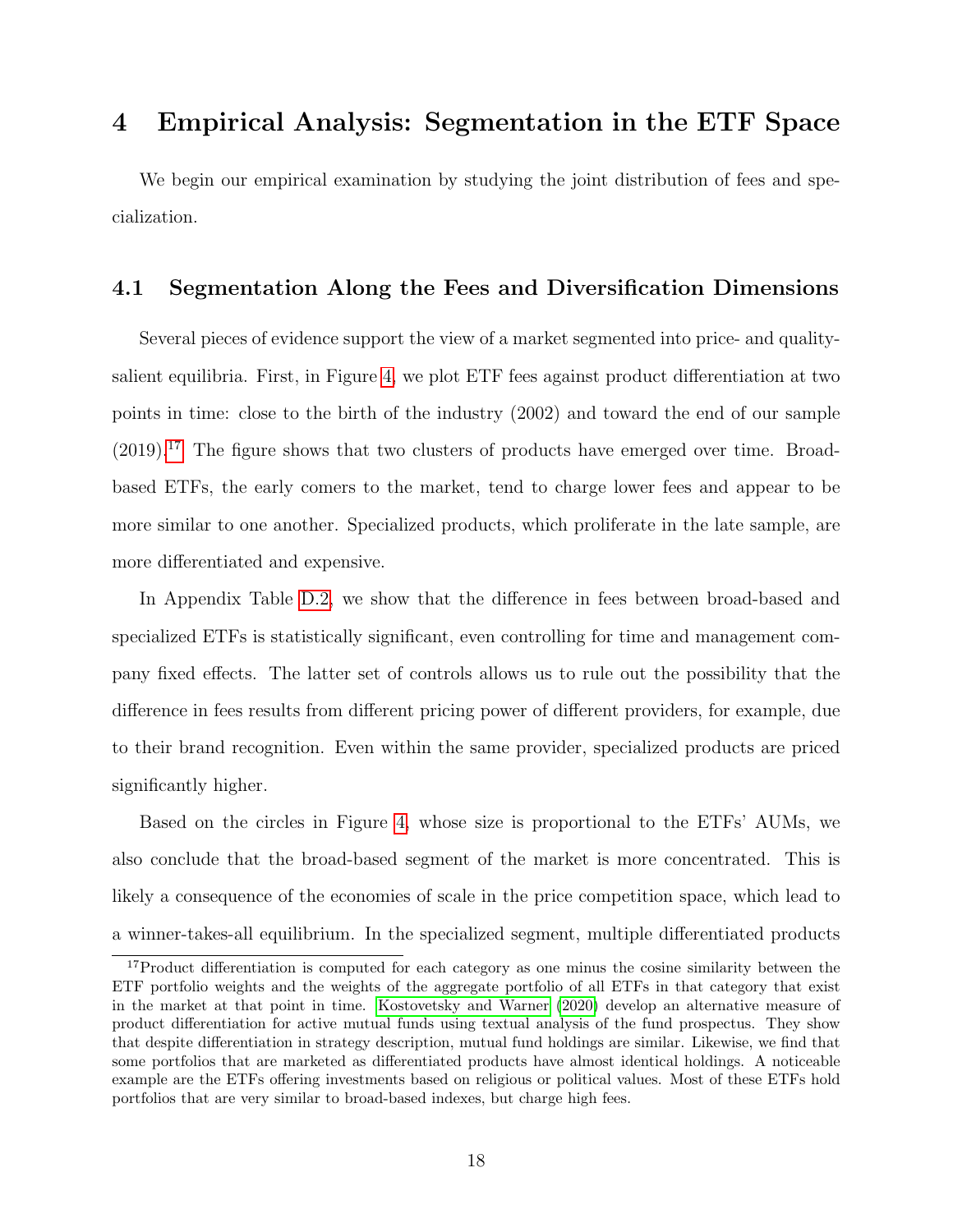#### <span id="page-20-0"></span>Figure 4. Segmentation in the ETF Market

The figure presents the ETF market configuration at two points in time. Panel (a) shows a snapshot as of December 2002, and Panel (b) shows a snapshot as of December 2019. Product differentiation is computed for each category as one minus the cosine similarity between the ETF portfolio weights and the weights of the portfolio of all ETFs in that category that exist in the market at that point in time. The panels show the universe of ETFs at each date, on two dimensions: product differentiation and fees. Each circle represents one ETF, and the size of the circles represents relative share of assets under management across all ETFs. Blue circles represent broad-based ETFs, and red circles represent specialized ETFs.



with smaller portfolio sizes can charge higher fees and survive, leading to lower concentration. Interestingly, the distribution of revenues generated by broad-based ETFs largely matches that of specialized ETFs, as can be seen in Table [1.](#page-18-0) For example, as of 2019, the median annual fee revenue was nearly \$1m in each group and the revenues at the  $75<sup>th</sup>$  percentile were above \$5m and \$4m for broad-based ETFs and specialized ETFs, respectively. The main difference between the groups is in the extreme right tail, where the large broad-based ETFs (like State Street's SPDR tracking the S&P 500 index) generate higher revenues due to their sheer portfolio size.

At the level of providers, the concentration also differs markedly between the two sets of products. Appendix Table [D.3](#page-60-0) reports that the concentration among providers declines uniformly moving to more specialized ETFs across the four categories depicted in Figure [1.](#page-4-0) Finally, the Venn diagram in Appendix Figure [D.1](#page-61-0) shows that while a significant fraction of providers (41%) operate in both segments of the market, non-negligible shares of asset managers offer only broad-based ETFs (37%) or specialized ETFs (23%).

In sum, the dynamics of competition in the ETF market appear to differ markedly in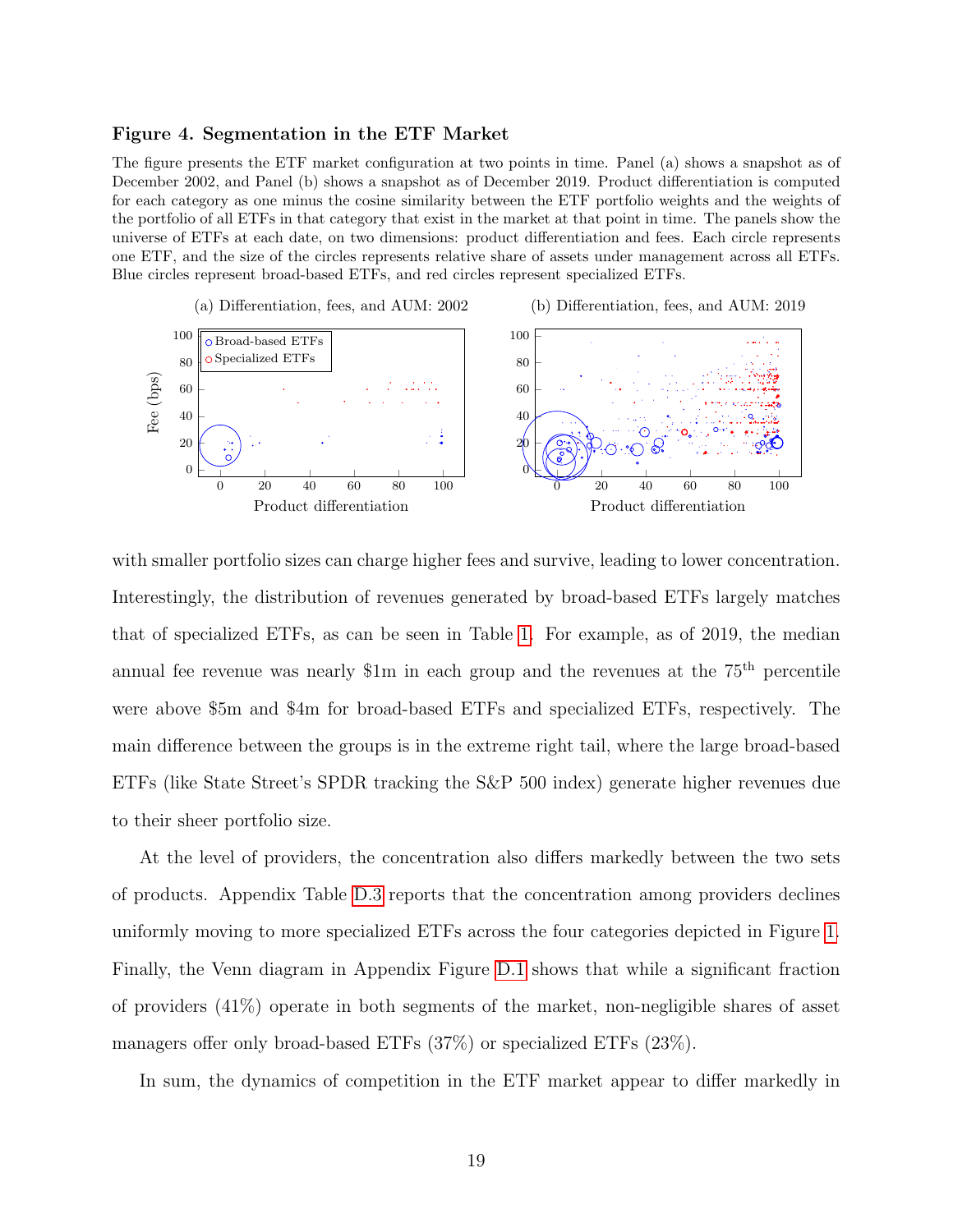the broad-based and specialized segments. In the broad-based segment, a small number of issuers benefit from economies of scale, which allows them to spread the costs across a bigger customer base—e.g., the costs of data licensing. Thus, they can charge lower fees. At the same time, due to their large clientele, broad-based ETFs are a catalyst of significant trading volume, which constitutes a source of liquidity that investors value (Khomyn, Putnins̆, and [Zoican, 2020\)](#page-50-12). Their economies of scale create barriers to entry for new contenders. On the other hand, for specialized ETFs, fees decline only slightly (see Figure [1\)](#page-4-0), even though the supply of specialized products increases substantially over time. These products are very differentiated, so new entrants do not directly compete with the incumbents, who can preserve some of their monopolistic rents.

## 4.2 Segmentation of Investor Demand

Next, we more directly investigate the conjecture that a price-salient and quality-salient equilibria characterize different segments of the ETF industry. To this purpose, Table [2](#page-22-0) presents an analysis of the product features that attract investor demand. We report estimates from regressions of monthly capital flows into each ETF, a proxy for demand, on product characteristics. In particular, we focus on fees, as a measure of price, and on past returns, which approximate expected returns for investors with extrapolative beliefs and, in this sense, are a measure of quality.

The results in Panel A suggest that investors pay more attention to price when trading broad-based ETFs than specialized products, as the sensitivity to fees is significantly more negative in the former products. In the late part of our sample period (2010–2019), when the bulk of specialized ETFs are present in the market, specialized ETFs' sensitivity to fees is indistinguishable from zero providing clear evidence in support of a quality-salient equilibrium in which consumers disregard price.[18](#page-21-0) To address the issue that fees are fairly

<span id="page-21-0"></span><sup>18</sup>An additional reason for investors in specialized ETFs to overlook the high fees is their higher turnover in these products, i.e., shorter holding period, relative to broad-based ETFs (see Table [1\)](#page-18-0). If investors expect a high return in the short run for specialized ETFs, then fees can be disregarded as they will only be born for a limited time.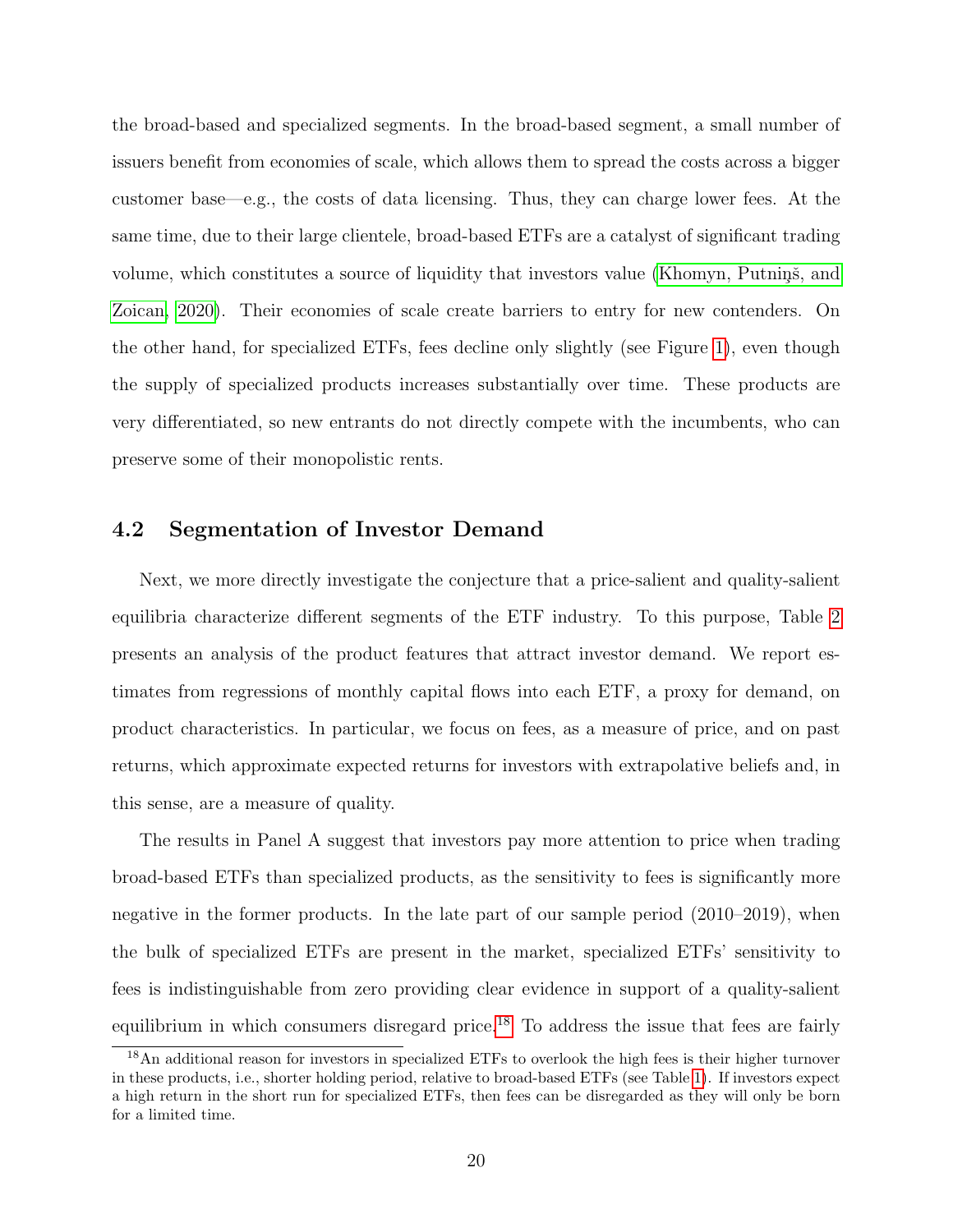### <span id="page-22-0"></span>Table 2. ETF Flow Sensitivity to Fees and Past Performance

The table presents the flow sensitivity of ETFs to their fees and past performance. Panel A compares flow sensitivity between broad-based and specialized ETFs. Panel B compares flow sensitivity between ETFs that recently received high media attention and those that recently received low media attention. The dependent variable is ETF flows in month  $t + 1$ , computed as  $(AUM_{t+1} - AUM_t \times ETF$  return $_{t+1})/AUM_t$ . In each month  $t$ , we calculate the percentile rank of ETF returns. *Specialized* is a dummy variable that equals 1 if an ETF is a specialized ETF. High media is a dummy variable that equals 1 if the AUM-weighted media sentiment of an ETF's underlying securities computed in month  $t$  ranks in the top 20%. AUM is an ETF's assets under management ( $\text{\$ million}$ ) in month t, and Age is an ETF's age in months. Standard errors are clustered at the ETF and the calendar-month levels. t-statistics are reported in parentheses. \*, \*\*, and \*\*\* indicate significance at the 10%, 5%, and 1% levels, respectively. The overall adjusted  $\mathbb{R}^2$  is reported.

| Panel A: Flows and Specialized ETFs |            |                           | Panel B: Flows and High Media Sentiment |                          |            |                               |            |
|-------------------------------------|------------|---------------------------|-----------------------------------------|--------------------------|------------|-------------------------------|------------|
| Dependent variable:                 |            | $\text{Flows}_{t+1} (\%)$ |                                         | Dependent variable:      |            | $\text{Flows}_{t+1} (\%)$     |            |
| Sample period:                      |            |                           | 2000-2019 2000-2009 2010-2019           | Sample period:           |            | 2000-2019 2000-2009 2010-2019 |            |
| Fee (bps)                           | $-0.04***$ | $-0.08***$                | $-0.03***$                              | Fee (bps)                | $-0.03***$ | $-0.07***$                    | $-0.03***$ |
|                                     | $(-6.97)$  | $(-4.15)$                 | $(-5.91)$                               |                          | $(-6.28)$  | $(-3.9)$                      | $(-5.19)$  |
| Fee                                 | $0.01**$   | $-0.00$                   | $0.02**$                                | Fee                      | $0.02**$   | 0.01                          | $0.02*$    |
| $\times$ Specialized                | (2.01)     | $(-0.14)$                 | (2.60)                                  | $\times$ High media      | (2.07)     | (0.48)                        | (1.89)     |
| Return rank <sub>t</sub>            | $0.04***$  | $0.03***$                 | $0.04***$                               | Return rank <sub>t</sub> | $0.05***$  | $0.04***$                     | $0.05***$  |
|                                     | (10.08)    | (3.21)                    | (9.88)                                  |                          | (12.94)    | (5.20)                        | (12.33)    |
| Return rank                         | $0.01***$  | $0.02*$                   | $0.01***$                               | Return rank $_t$         | 0.00       | 0.01                          | 0.00       |
| $\times$ Specialized                | (2.88)     | (1.72)                    | (2.61)                                  | $\times$ High media      | (0.59)     | (0.82)                        | (0.22)     |
| Specialized                         | $-1.48***$ | $-0.54$                   | $-1.73***$                              | High media               | $-0.96*$   | $-1.70$                       | $-0.62$    |
|                                     | $(-3.15)$  | $(-0.42)$                 | $(-3.73)$                               |                          | $(-1.81)$  | $(-1.24)$                     | $(-1.09)$  |
| $log(AUM_t)$                        | $-0.12**$  | $-0.86***$                | 0.01                                    | $log(AUM_t)$             | $-0.12*$   | $-1.14***$                    | 0.03       |
|                                     | $(-1.98)$  | $(-3.53)$                 | (0.13)                                  |                          | $(-1.72)$  | $(-3.53)$                     | (0.54)     |
| $log(Age_t)$                        | $-1.84***$ | $-1.42***$                | $-1.93***$                              | $log(Age_t)$             | $-1.85***$ | $-1.20**$                     | $-1.98***$ |
|                                     | $(-12.37)$ | $(-2.95)$                 | $(-12.28)$                              |                          | $(-12.15)$ | $(-2.10)$                     | $(-13.10)$ |
| Calendar month FE                   | Yes        | Yes                       | Yes                                     | Calendar month FE        | Yes        | Yes                           | Yes        |
| Observations                        | 81,485     | 17,821                    | 63,664                                  | Observations             | 64,425     | 12,282                        | 52,143     |
| Adj $\mathbb{R}^2$                  | 0.063      | 0.067                     | 0.059                                   | Adj $\mathbb{R}^2$       | 0.069      | 0.080                         | 0.060      |

constant over the life of an ETF while flows vary considerably, Appendix Table [D.4](#page-60-1) reports estimates from a regression of cumulative flows over one- or two-year windows after the launch of the ETF onto average fees in the same window. The result that investors in specialized ETFs are significantly less sensitive to fees remains unchanged.

In Panel B of Table [2,](#page-22-0) we study how the salience of ETFs' portfolio composition modifies investors' response to different product attributes. We measure the salience of ETFs' portfolio assets as the average media sentiment score of the underlying stocks. Again, the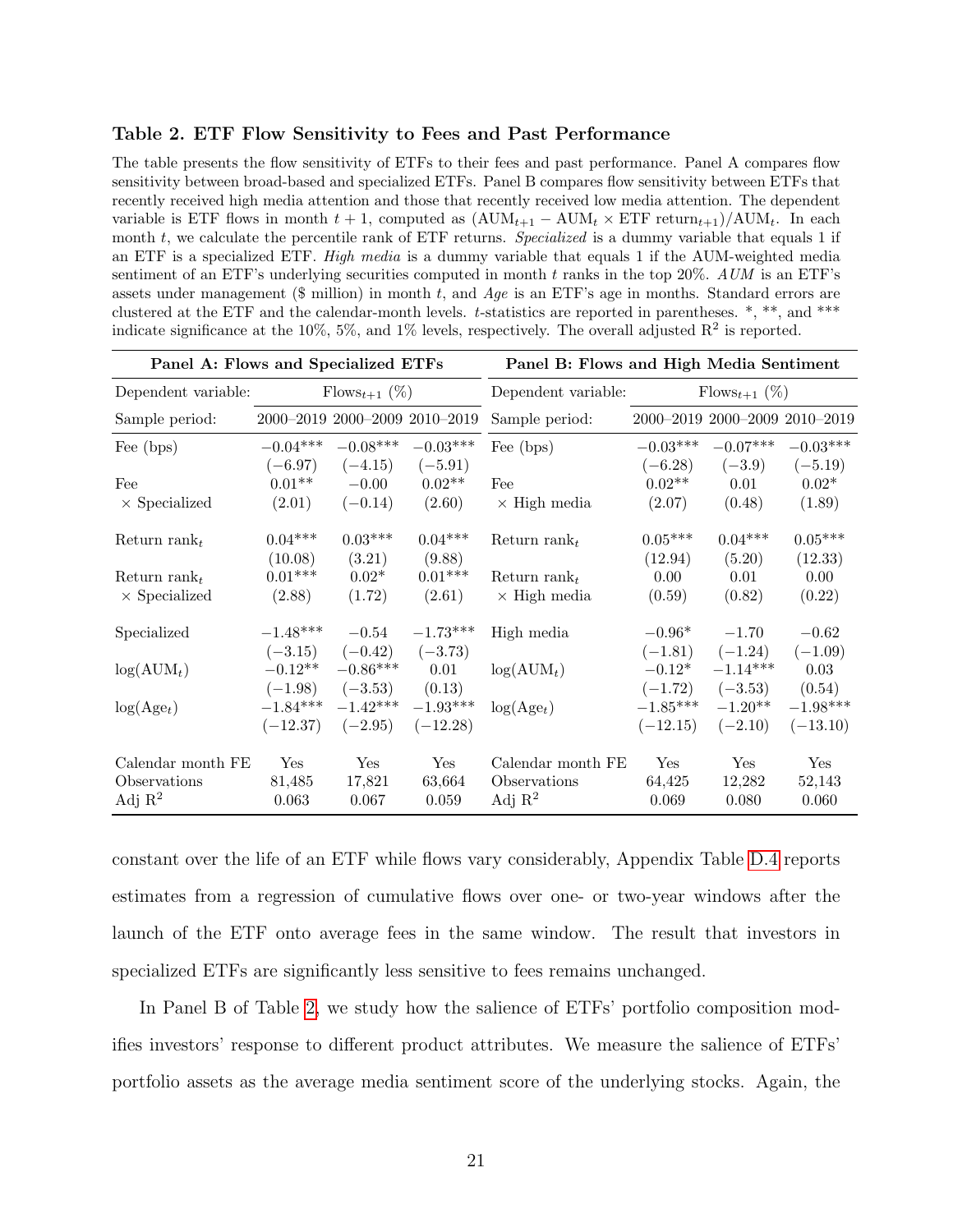evidence suggests that two separate equilibria prevail in the industry.The investors in ETFs holding stocks that attract the most attention are almost insensitive to price and, instead, care mostly about past performance. As we show below, media attention is significantly higher for stocks in specialized ETFs' portfolios relative to those in broad-based portfolios.

Figure [5](#page-23-0) provides a graphical representation of flow-performance sensitivity for broadbased and specialized ETFs. In each month t, we compute next-period flows as  $(AUM_{t+1} \text{AUM}_t \times \text{ETF return}_{t+1}$  /  $\text{AUM}_t$ . Then, we estimate a non-parametric relation between nextperiod flows and period-t raw returns using local polynomials approximations.

### <span id="page-23-0"></span>Figure 5. Flow-Performance Sensitivity

The figure presents the flow-performance sensitivity of ETFs per ETF category. The sample period is from 2000 to 2019. Flows are computed as  $(AUM_{t+1} - AUM_t \times ETF$  return $_{t+1})/AUM_t$ . Returns are raw ETF returns. We estimate a non-parametric relation between flows and returns using local polynomials approximations obtained with Stata's -lpoly- command with bandwidth of 0.04. The shaded areas represent 95% confidence intervals.



Consistent with the results in Table [2,](#page-22-0) the figure shows that the return-chasing behavior of investors in broad-based ETF differs from that in specialized ETFs. The results are consistent with performance-chasing in the ETF market, as documented in [Dannhauser](#page-48-13) [and Pontiff](#page-48-13) [\(2019\)](#page-48-13); however, here we find that the sensitivity of flows to past returns is significantly higher for specialized ETFs, consistent with investors paying more attention to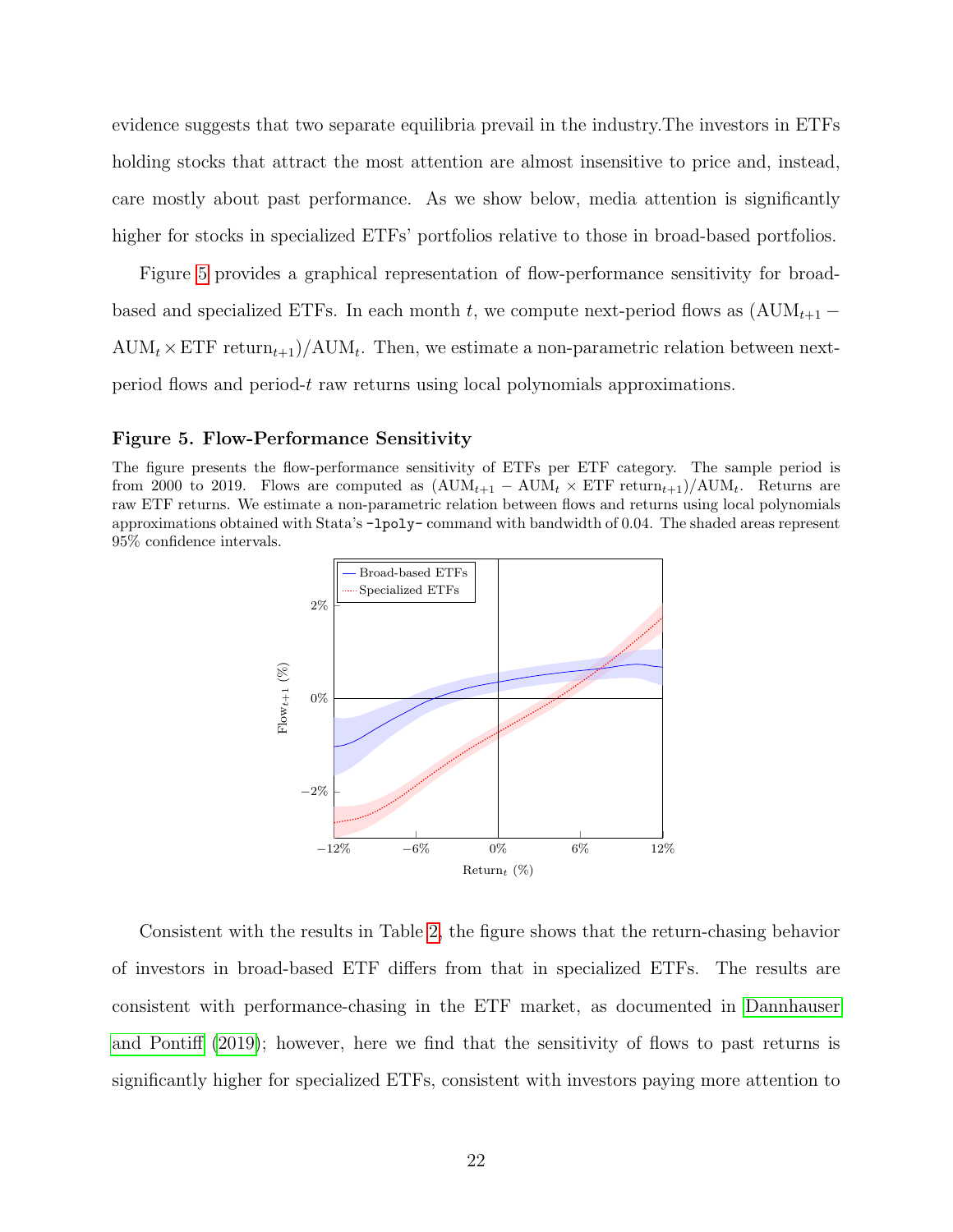past performance in this segment of the market.<sup>[19](#page-24-0)</sup>

# 5 The "Quality" of Specialized ETFs

Having established that broad-based and specialized ETFs present different form of competition, we turn to exploring the value propositions in these two segments. While there is little doubt about the value created by broad-based ETFs in terms of facilitated market access and low-cost diversification, the case for value creation by specialized ETFs is less clear.

Given investors' revealed preferences of including specialized ETFs in their portfolios despite their higher fees, we investigate two conjectures that fall within the paradigm of rational investor behavior.

The first possibility is that specialized ETFs deliver superior performance. Under this conjecture, the rationale for investing in high-fee ETFs is simply to achieve positive riskadjusted returns (alphas). Specialized ETFs, therefore, would provide a low-cost tool for accessing these investment ideas.

The second possibility is that specialized ETFs create value by providing a hedging tool against some risks that investors care about. In other words, these products might operate like insurance policies. Hence, their risk-adjusted returns do not have to be positive, as long as their performance insulates against risks that investors care about.

<span id="page-24-0"></span><sup>19</sup>In Appendix Figure [E.1,](#page-62-0) we replicate the analysis in Figure [5](#page-23-0) using market-adjusted returns and the percentile rank of returns within each month and find consistent results. Also, a legitimate concern is that the difference in flow-performance sensitivity between the two groups of ETFs results from a difference in the horizons at which the clienteles for the two types of products evaluate them. The monthly frequency in Figure [5](#page-23-0) may be too restrictive, e.g., it may not capture the behavior of investors who rebalance their portfolios at lower frequencies. To address this concern, Appendix Figure [E.2](#page-63-0) shows that the same pattern is present when we measure performance at the quarterly (Panel (a)) and annual frequency (Panel (b)).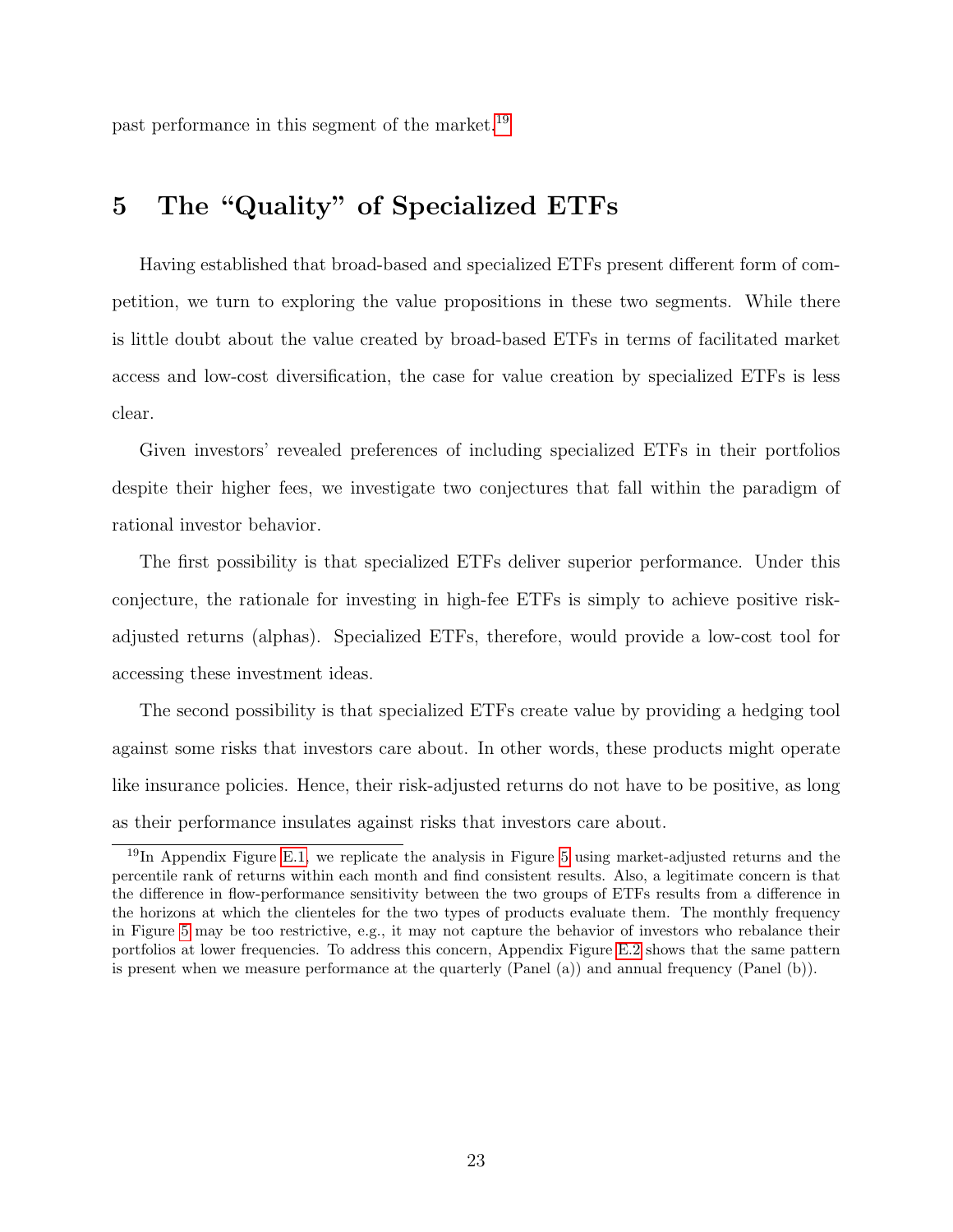## <span id="page-25-2"></span>5.1 The Performance of Specialized ETFs

To measure the performance of specialized ETFs, we use a calendar-time portfolios approach, a standard approach in the asset pricing literature. We form portfolios that separately hold the universes of broad-based and specialized products. The portfolios are re-formed each month and are weighted by firms' market capitalization.<sup>[20](#page-25-0)</sup> Then, we regress the net-of-fee returns of these portfolios in excess of the risk-free rate on commonly used risk factors, as is customary in asset pricing studies. $21$ 

In Panel A of Table [3,](#page-26-0) we present excess returns as well as the alphas from these risk models. In general, specialized ETFs have negative performance across the different specifications. Focusing on the Fama-French-Carhart four-factor model [\(Fama and French,](#page-49-3) [1993;](#page-49-3) [Carhart, 1997\)](#page-48-3), specialized ETFs generate negative alphas of about −3.24% per year  $(-0.27\% \times 12)$ . Underperformance is smaller (but still negative) when using richer factor models. In comparison, using the same risk model, broad-based ETFs generate negative alpha of about  $-0.24\%$  a year  $(-0.02\% \times 12)$ , which is closer to their average fees.

We also note that the FF5 alphas are smaller in absolute value than the FFC4 alphas in Panel A of Table [3.](#page-26-0) This result follows from the fact that specialized ETFs have significant exposures to growing yet unprofitable firms—i.e., negative coefficients on the RMW and the CMA factors. This exposure leads them to generate lower returns. Adjusting for these factors absorbs part of their underperformance.

Importantly, the relative underperformance of specialized ETFs cannot be accounted for by the higher fees that they charge. The difference in annual fees between specialized and broad-based ETFs is about 0.13% on average (see Table [1\)](#page-18-0). Thus, the difference in alphas of specialized and broad-based ETFs (about −3% per year for the four-factor model) is an order of magnitude larger than the difference in fees between the two groups. Confirming

<span id="page-25-1"></span><span id="page-25-0"></span><sup>&</sup>lt;sup>20</sup>The results with equal-weighted portfolios are similar and are shown in Appendix Table [F.1.](#page-64-0)

 $^{21}$ Risk factor returns are downloaded from Professor French's website: [https://mba.tuck.dartmouth.](https://mba.tuck.dartmouth.edu/pages/faculty/ken.french/data_library.html) [edu/pages/faculty/ken.french/data\\_library.html](https://mba.tuck.dartmouth.edu/pages/faculty/ken.french/data_library.html) and Professors Hou, Xue, and Zhang's website: <http://global-q.org/factors.html>.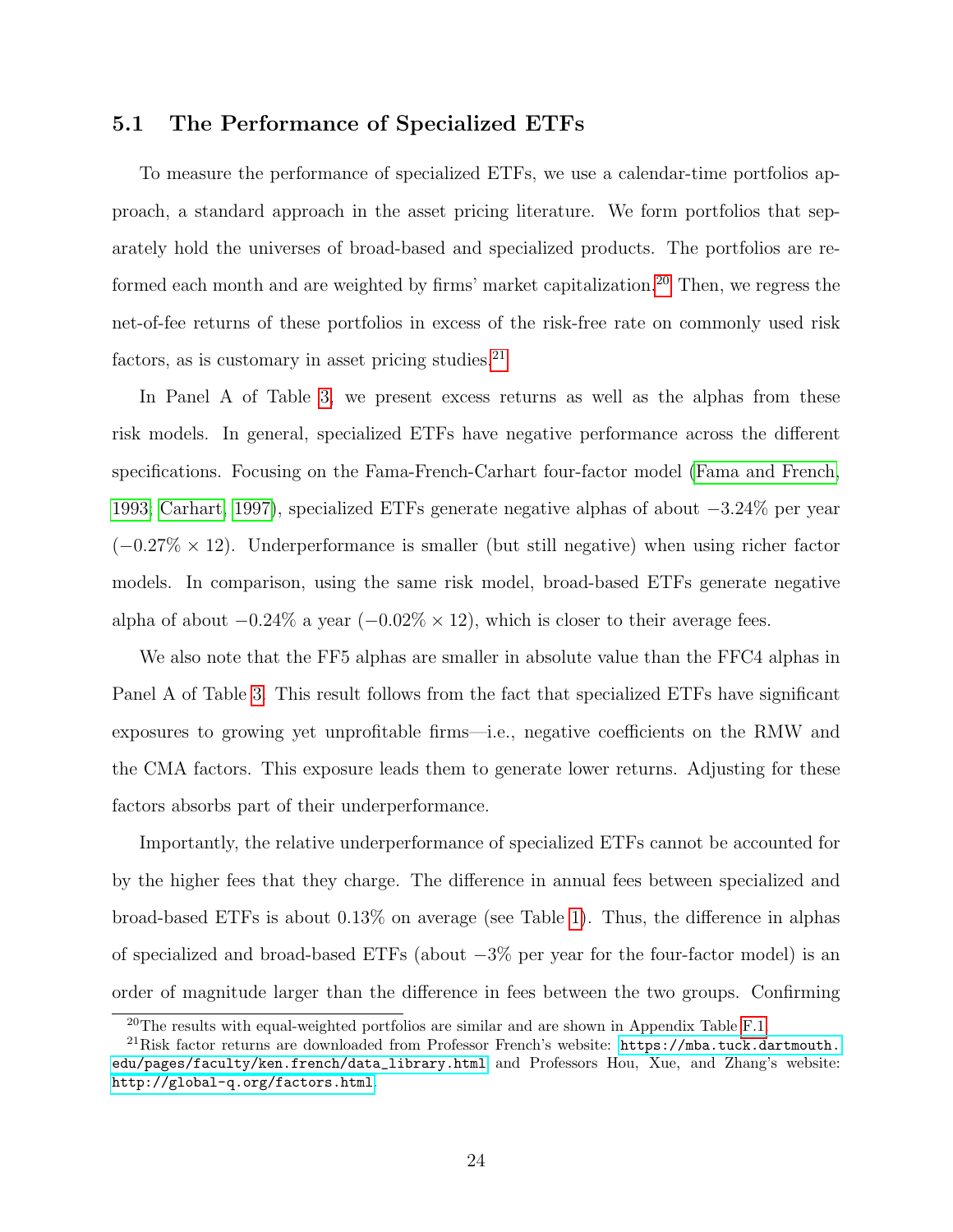### <span id="page-26-0"></span>Table 3. Calendar-Time Portfolios of ETFs

The table presents the risk-adjusted performance of ETFs from 2000 to 2019. In Panel A, we form portfolios consisting of all ETFs in the same category. In Panel B, we identify new ETFs that were launched in the previous five years in each month. We then form portfolios consisting of all new ETFs in the same category. In Panel C, we identify *seasoned* ETFs that were launched more than five years prior in each month. We then form portfolios consisting of all *seasoned* ETFs in the same category. The portfolio returns are valueweighted using one-month-lagged market capitalization. Excess return refers to the average monthly return in excess of the risk-free rate. CAPM, FF3, FFC4, FF5, FF6, and Q alpha denote alphas with respect to the Capital Asset Pricing Model [\(Sharpe, 1964;](#page-51-11) [Lintner, 1965;](#page-51-12) [Mossin, 1966\)](#page-51-13), the Fama-French three-factor model [\(Fama and French, 1993\)](#page-49-3), the Fama-French-Carhart four-factor model [\(Carhart, 1997\)](#page-48-3), the Fama-French five-factor model [\(Fama and French, 2015\)](#page-49-8), the Fama-French six-factor model [\(Fama and French,](#page-49-9) [2018\)](#page-49-9), and the Q-factor model [\(Hou et al., 2015\)](#page-50-13), respectively. The portfolios of all broad-based (specialized) ETFs comprise 171 (189) ETFs on average. Sp minus BB denotes the specialized ETF portfolio minus the broad-based ETF portfolio. The excess return and alphas are in percentage points, and t-statistics are reported in parentheses.  $*, **$ , and  $***$  indicate significance at the 10%, 5%, and 1% levels, respectively.

| Panel A: All Months    |               |             |                           |            |            |            |            |
|------------------------|---------------|-------------|---------------------------|------------|------------|------------|------------|
|                        | Excess return | <b>CAPM</b> | FF3                       | FFC4       | FF5        | FF6        | Q          |
| Broad-based ETFs       | 0.46          | $-0.05$     | $-0.03$                   | $-0.02$    | $0.05\,$   | 0.05       | 0.05       |
|                        | (1.50)        | $(-0.76)$   | $(-0.65)$                 | $(-0.41)$  | (1.01)     | (1.09)     | (0.87)     |
| Specialized ETFs       | 0.20          | $-0.32***$  | $-0.28***$                | $-0.27***$ | $-0.13$    | $-0.13$    | $-0.13$    |
|                        | (0.62)        | $(-3.38)$   | $(-3.44)$                 | $(-3.30)$  | $(-1.59)$  | $(-1.57)$  | $(-1.61)$  |
| Sp minus BB            | $-0.26***$    | $-0.28***$  | $-0.25***$                | $-0.25***$ | $-0.18**$  | $-0.18**$  | $-0.17**$  |
|                        | $(-3.22)$     | $(-3.47)$   | $(-3.22)$                 | $(-3.22)$  | $(-2.22)$  | $(-2.24)$  | $(-2.22)$  |
|                        |               |             | Panel B: Months $\leq 60$ |            |            |            |            |
|                        | Excess return | <b>CAPM</b> | FF3                       | FFC4       | FF5        | FF6        | Q          |
| Broad-based ETFs       | 0.31          | $-0.22*$    | $-0.17$                   | $-0.13$    | 0.09       | 0.10       | 0.05       |
|                        | (0.90)        | $(-1.68)$   | $(-1.51)$                 | $(-1.18)$  | (0.86)     | (1.00)     | (0.50)     |
| Specialized ETFs       | $-0.01$       | $-0.55***$  | $-0.53***$                | $-0.50***$ | $-0.35***$ | $-0.35***$ | $-0.34***$ |
|                        | $(-0.02)$     | $(-4.10)$   | $(-4.20)$                 | $(-4.02)$  | $(-2.81)$  | $(-2.76)$  | $(-2.78)$  |
| Sp minus BB            | $-0.31**$     | $-0.32**$   | $-0.36**$                 | $-0.37***$ | $-0.44***$ | $-0.45***$ | $-0.39***$ |
|                        | $(-2.20)$     | $(-2.26)$   | $(-2.49)$                 | $(-2.61)$  | $(-3.00)$  | $(-3.04)$  | $(-2.62)$  |
| Panel C: Months $> 60$ |               |             |                           |            |            |            |            |
|                        | Excess return | <b>CAPM</b> | FF3                       | FFC4       | FF5        | FF6        | Q          |
| Broad-based ETFs       | $0.70**$      | $-0.03$     | $-0.03$                   | $-0.03$    | $-0.04*$   | $-0.04*$   | $-0.03$    |
|                        | (2.38)        | $(-1.32)$   | $(-1.28)$                 | $(-1.26)$  | $(-1.91)$  | $(-1.89)$  | $(-1.13)$  |
| Specialized ETFs       | $0.60**$      | $-0.11$     | $-0.11$                   | $-0.12$    | $-0.12$    | $-0.12$    | $-0.07$    |
|                        | (2.04)        | $(-1.57)$   | $(-1.56)$                 | $(-1.56)$  | $(-1.54)$  | $(-1.55)$  | $(-1.00)$  |
| Sp minus BB            | $-0.10$       | $-0.08$     | $-0.08$                   | $-0.09$    | $-0.07$    | $-0.07$    | $-0.05$    |
|                        | $(-1.49)$     | $(-1.19)$   | $(-1.25)$                 | $(-1.25)$  | $(-1.02)$  | $(-1.05)$  | $(-0.67)$  |

this claim, Appendix Table [F.2](#page-66-0) reports the alphas for gross-of-fee returns.<sup>[22](#page-26-1)</sup>

To understand whether the observed underperformance of specialized ETFs crucially hinges on the valuation of their portfolios at the time of launch, we focus next on recently

<span id="page-26-1"></span> $^{22}$ Appendix Figure [F.1](#page-65-0) reproduces Figure [2](#page-6-0) with gross-of-fee returns.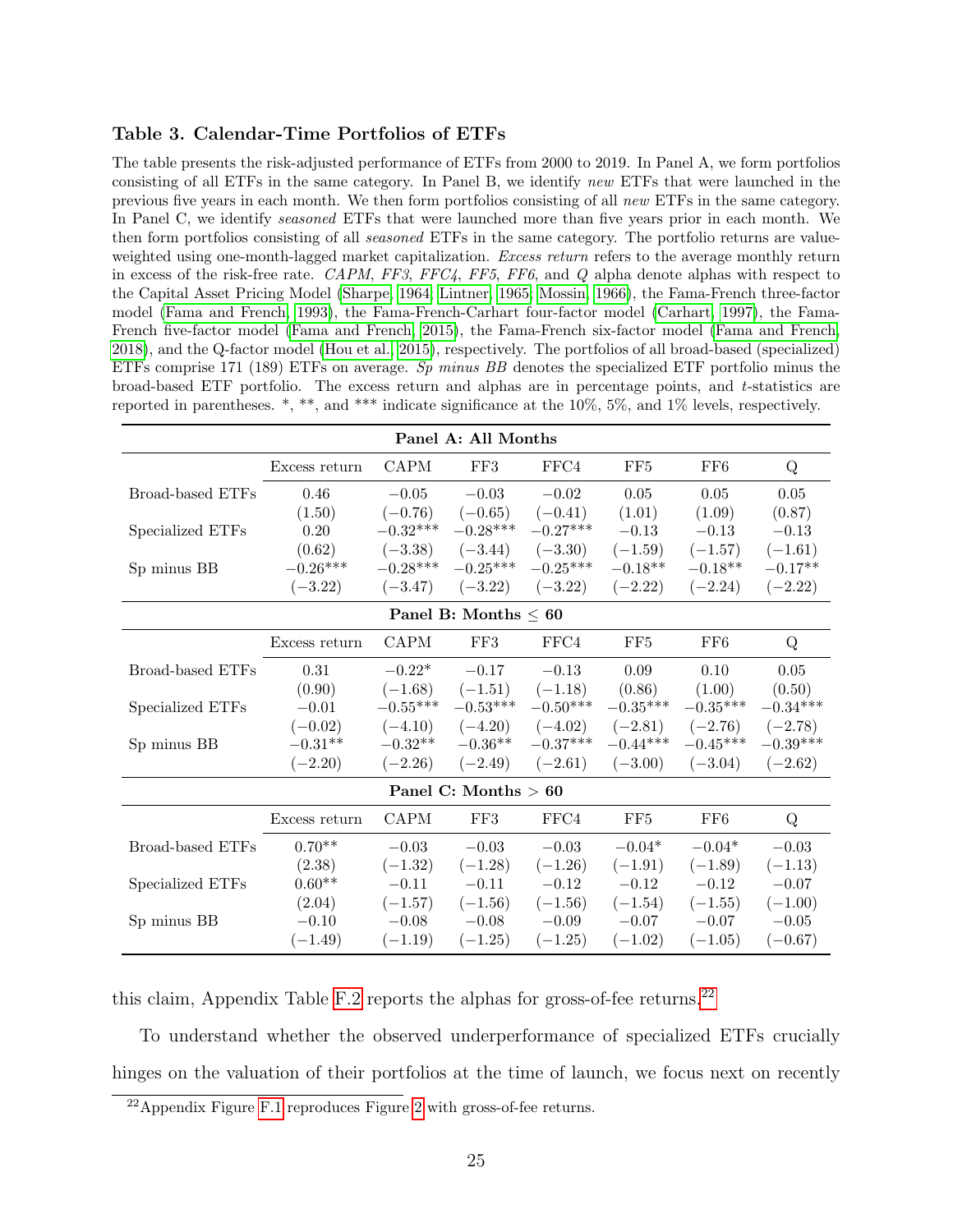launched ETFs. In Panel B of Table [3,](#page-26-0) we form calendar-time portfolios that hold all the ETFs in each of the two categories that were launched in the prior five years. The results show that the underperformance of specialized ETFs is stronger in the years following their launch. For example, the four-factor alpha is  $-6\%$  per year  $(-0.50\% \times 12).^{23}$  $(-0.50\% \times 12).^{23}$  $(-0.50\% \times 12).^{23}$  The estimates show also a stark underperformance of recently launched specialized ETFs relative to the broad-based, ones with a four-factor alpha difference of  $-0.37\%$  per month.<sup>[24](#page-27-1)</sup>

For completeness, Panel C of Table [3](#page-26-0) shows that, after the first five years, the riskadjusted underperformance of specialized ETFs is substantially reduced and statistically indistinguishable from zero.<sup>[25](#page-27-2)</sup> Nevertheless, the evidence about the underperformance in the early years of specialized ETFs raises questions about the timing of specialized ETF issuances. We address these questions in the next section.

To further ensure that the underperformance of specialized ETFs is not driven by fees or the impact of trading costs, we repeat the analysis in Figure [2](#page-6-0) using the indexes under-lying the newly-launched ETFs, instead of the ETFs themselves.<sup>[26](#page-27-3)</sup> We report the results in Figure [6.](#page-28-0) As evident from the figure, we obtain the same performance pattern for the two categories of ETFs that compose the specialized ETFs' group—i.e., sector/industry and

<span id="page-27-0"></span><sup>&</sup>lt;sup>23</sup>Similar results are depicted in Figure [2](#page-6-0) in the Introduction. Each point in the chart is produced by one regression based on the four-factor model [\(Fama and French, 1993;](#page-49-3) [Carhart, 1997\)](#page-48-3). The alpha associated with month one, for example, is produced from a regression on the performance of a portfolio that includes all the ETFs that are exactly one-month old; the alpha associated with month two is produced by a portfolio that comprises ETFs that are exactly two months old. We repeat the process up to the 60-month life span. The striking result is that, over the first five years of their life, specialized ETFs lose about 30% on average in terms of risk-adjusted returns. Appendix Figure [F.1](#page-65-0) finds the same result using gross-of-fee returns.

<span id="page-27-1"></span><sup>&</sup>lt;sup>24</sup>Our results imply that ETFs, on average, underperform post-launch. [Brightman, Li, and Liu](#page-48-14) [\(2015\)](#page-48-14) use a sample of all ETFs launched between 1993 and 2011, and find that post-launch returns were virtually flat (see also discussion in [Harvey, 2021\)](#page-50-9). We replicate and reconcile these results with our findings. There are two key factors driving the difference in the studies' results. First, while [Brightman et al.](#page-48-14) [\(2015\)](#page-48-14) examine only ETFs that existed 36 months after the launch date, we do not have such restriction. Second, our sample, being longer by nine years, covers a period with larger fraction of specialized ETFs (see Figure [3,](#page-17-0) Panel (c)). Third, [Brightman et al.](#page-48-14) [\(2015\)](#page-48-14) use traditional event study methodology [\(Ball and Brown, 1968\)](#page-47-10), while we use calendar time methodology [\(Fama, 1998;](#page-49-10) [Mitchell and Stafford, 2000\)](#page-51-14).

<span id="page-27-2"></span><sup>&</sup>lt;sup>25</sup>We also verify that our results are not driven by ETFs that hold a majority of foreign stocks. In Appendix Table [F.3,](#page-67-0) we restrict the sample to ETFs for which at least 80% of their market capitalization is invested in stocks traded in the United States. The results of the analysis are similar to those reported in Table [3.](#page-26-0)

<span id="page-27-3"></span> $26$ We extract data from Bloomberg on the indexes that underlie the ETFs in our sample, using the Bloomberg variable: ETF\_UNDL\_INDEX\_TICKER. We have been able to identify about 78.5% of the underlying indexes, for which we extract total return data.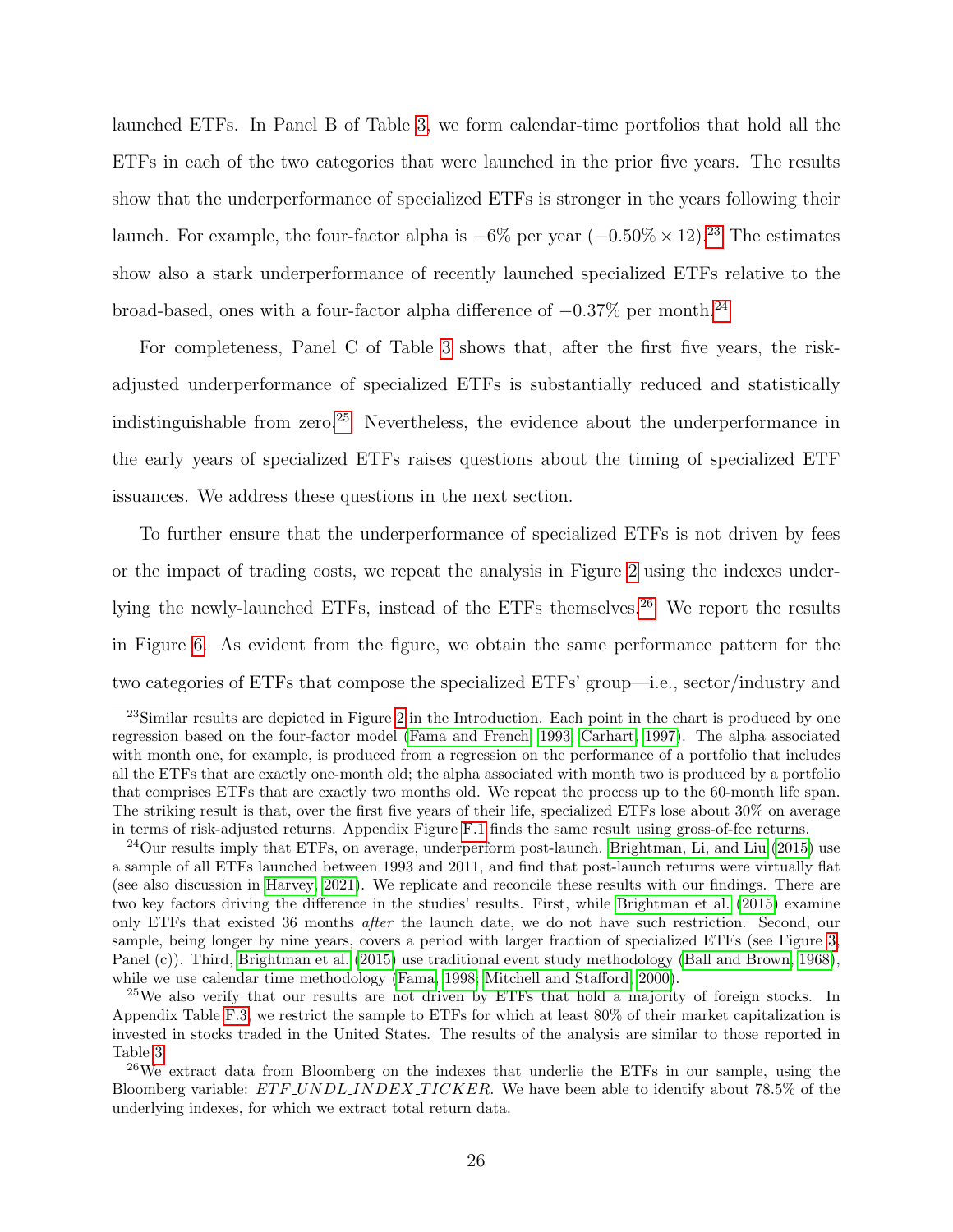<span id="page-28-0"></span>thematic ETFs.[27](#page-28-1)

#### Figure 6. Performance of the Indexes Underlying Newly-Launched ETFs

The figure shows the performance of the indexes underlying ETFs around launch per ETF category from 2000 to 2019. The index data are collected from Bloomberg. We were able to match 85.6% of the indexes for broad-index ETFs (Panel (a)), 81.6% of the indexes for smart-beta ETFs (Panel (b)), 78.8% of the indexes for sector/industry ETFs (Panel (c)), and 70.4% of the indexes for thematic ETFs (Panel (d)). For each ETF group, we form 97 calendar-time portfolios that include returns of ETFs in their month  $-36, -35, \ldots, +59, +60$  around the launch date (month 0). We have 97 time series of portfolio returns per ETF category. The portfolio returns are equal-weighted. To adjust returns for risk factors, we estimate the Fama-French-Carhart four-factor model (FFC-4) alphas of the portfolios [\(Fama and French, 1993;](#page-49-3) [Carhart,](#page-48-3) [1997\)](#page-48-3). We have 97 estimated FFC-4 alphas per ETF category. The lines represent cumulative FFC-4 alphas, and the shaded areas represent 95% confidence intervals.



<span id="page-28-1"></span> $27$  [Bordalo et al.](#page-48-0) [\(2016\)](#page-48-0) is a conceptual framework that derives two modes of competition and responses to demand. Naturally, reality is more complex and product offering in the ETF market is not necessarily binary. Because of this imperfect mapping from the theory to the data, the concern might arise that the results are sensitive to the classification method that we adopted. Therefore, we test whether the underperformance of specialized ETFs is robust to using other intuitive approaches to define this group. Appendix Table [F.4](#page-68-0) shows that the evidence in Table [3](#page-26-0) is confirmed when we identify specialized products using heterogeneity along the investment strategy (i.e., active share), the portfolio size (i.e., number of holdings), and the cost dimensions. In particular, for this analysis, we define specialized ETFs as those with either a large active share, or a small number of portfolio holdings, or those charging high fees. Also, Appendix Table [F.5](#page-70-0) studies the four categories of ETFs separately and shows that both categories in the specialized segment, sector and thematic ETFs, display significant underperformance. Finally, in Appendix Table [F.6,](#page-71-0) we propose a simple stock-level trading strategy based on holdings of new specialized ETFs instead of relying on ETF returns. In particular, the strategy is long in the top five holdings of ETFs that launched in the previous 12 months. We find a similar magnitude of underperformance.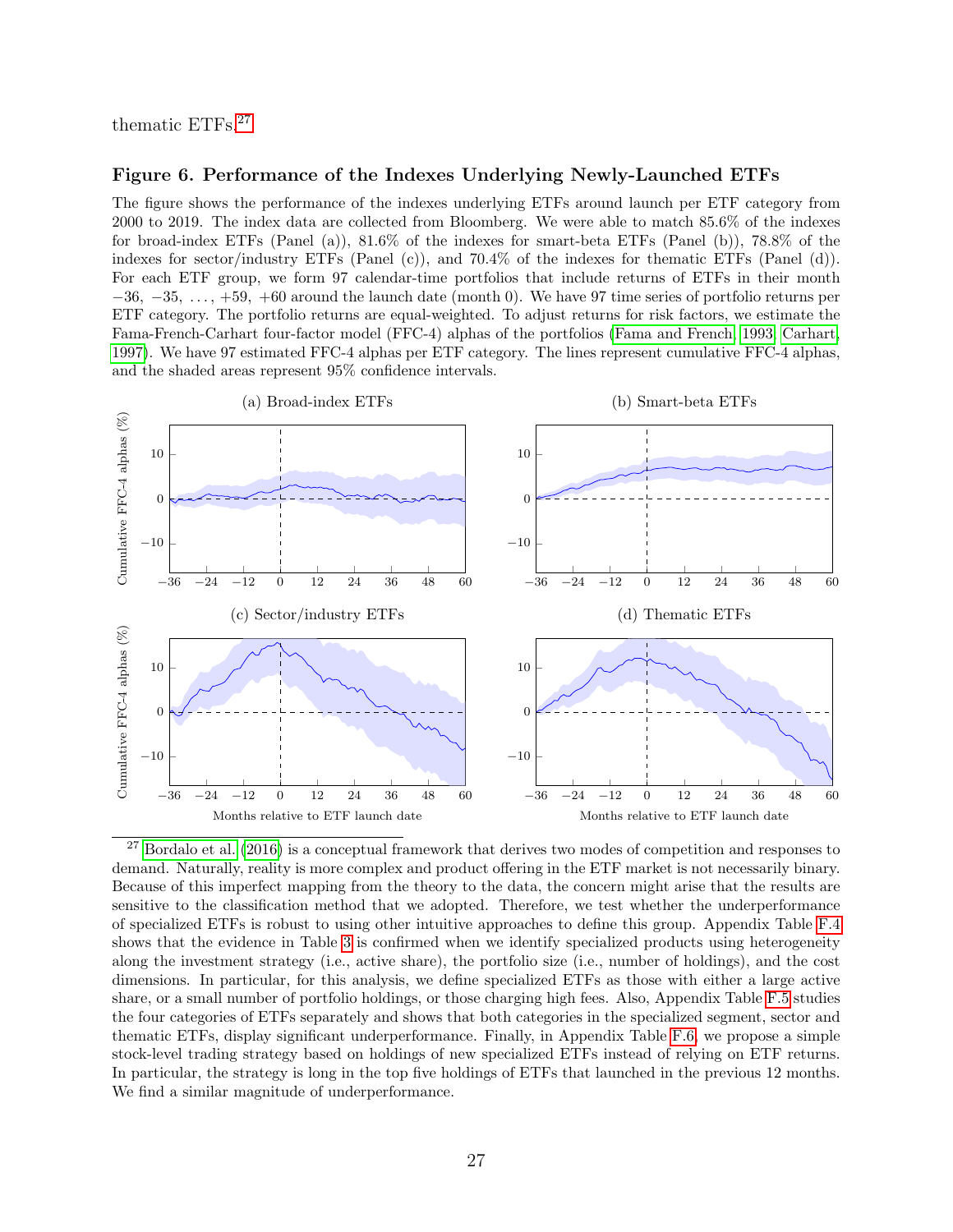Studying the performance of indexes instead of ETFs allows us also to extend the series to the period preceding the launch, as many indexes were already in existence. We note that before ETFs inception, smart beta, sector/industry, and thematic ETFs, experience a price run-up. In the case of smart beta ETFs, the pre-launch run-up does not revert after the launch. This evidence is consistent with the claim of [Brightman et al.](#page-48-14) [\(2015\)](#page-48-14) and [Huang et al.](#page-50-8) [\(2020b\)](#page-50-8), that while these products are launch with the intent of capturing an alpha, their portfolio definitions are overfit based on past performance, and therefore deliver zero alpha going forward. In contrast, the post-launch performance of sector/industry and thematic ETFs reverses the pre-launch run-up. The reversal pattern is consistent with the overvaluation hypothesis, which is studied in Section [6.](#page-34-0)

To summarize, this analysis suggests that specialized ETFs generate an economically and statistically significant negative alpha in the order of magnitude of −6% a year in the first five years of their existence. As such, they do not create value for their investors by providing outperforming investment strategies. Consequently, the combination of underperformance, high fees, and lack of diversification of these products remains a puzzle. For this reason, we entertain more closely the hypothesis that specialized ETFs provide insurance against some underlying risks that investors care about.

## 5.2 Are Specialized ETFs Used for Hedging Purposes?

To explain investors' demand for specialized ETFs in spite of their underperformance, we investigate whether these products deliver value as a form of insurance. Specialized ETFs might serve as a hedging tool for aggregate risks, in which case their underperformance could be construed as a negative risk premium, or for risks to which some subsets of investors are exposed, in which case we do not expect ETFs to command a negative risk premium. A related conjecture is that specialized ETFs generate non-pecuniary benefits by being compliant with investors' values.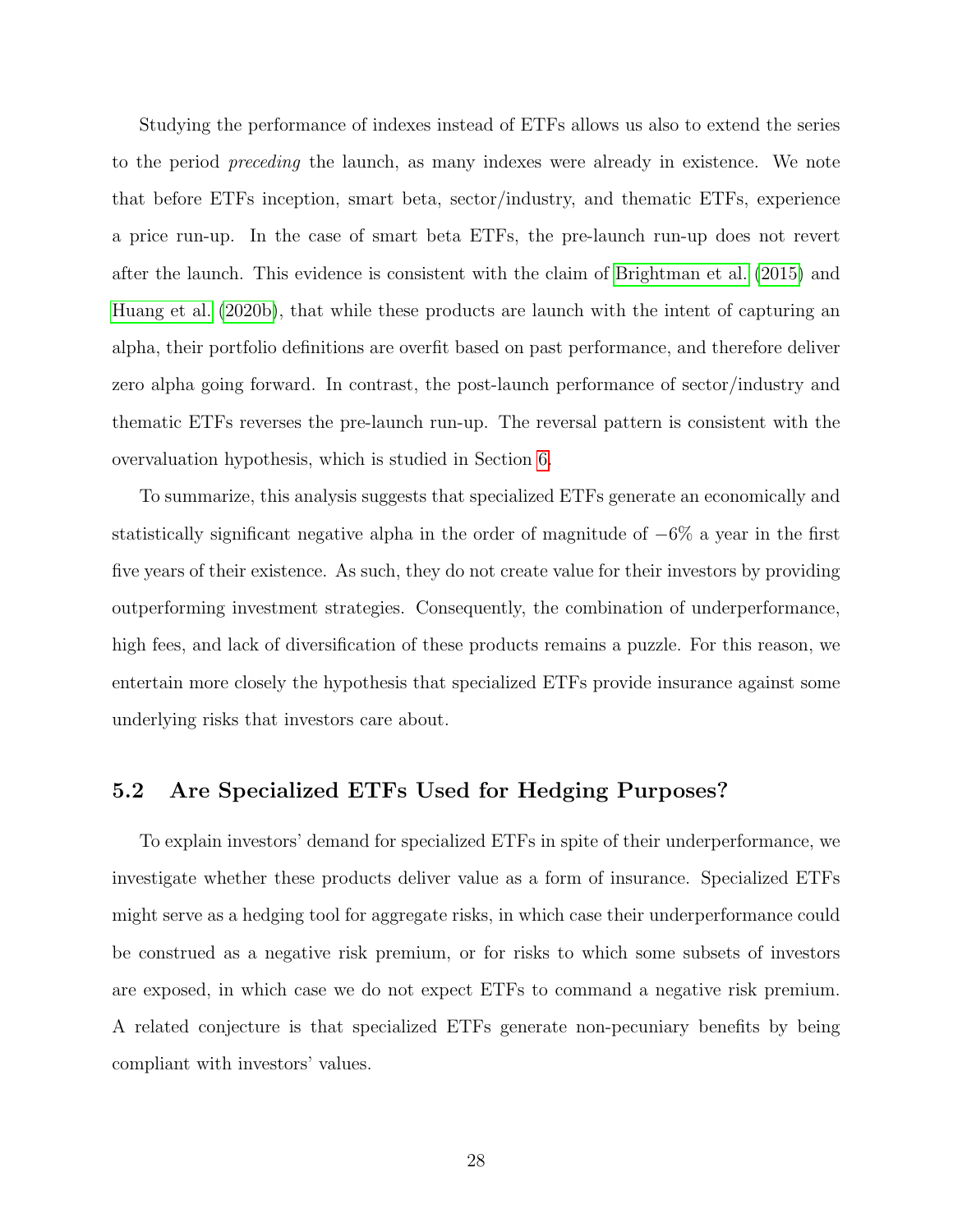### 5.2.1 Is the Underperformance a Hedging Premium?

It is possible that our earlier tests fail to capture some unobserved risk factors that investors care about, and that specialized ETFs might be the right vehicle that allows investors to hedge against unobserved risk factors. For this reason, investors are willing to accept lower returns.[28](#page-30-0)

A testable implication of this conjecture is that the performance of specialized ETFs is negatively correlated with the performance of a portfolio of assets that investors dislike, i.e., a portfolio that earns a positive risk premium.[29](#page-30-1)

To test this prediction, we construct a portfolio of stocks that have negative correlation with the portfolio of all specialized ETFs. In particular, each month, we form five portfolios of stocks sorted on their betas on the specialized-ETF factor, constructed as the excess return of the market-capitalization-weighted portfolio of specialized ETFs.<sup>[30](#page-30-2)</sup> Portfolio 1 has the stocks with the lowest correlation with the aggregate specialized ETF portfolio, and portfolio 5 has the highest correlation.

The results, shown in Table [4,](#page-31-0) indicate no support for the conjecture that specialized ETFs provide hedging for an aggregate risk factor. The table reports the alphas from regressions of these portfolios' returns on different factor models. In no specification, are the alphas of low-specialized-beta stocks consistent with a positive risk premium.

Finally, a potential explanation for the underperformance of specialized ETFs could be inspired by the findings of [Huang et al.](#page-50-14) [\(2020a\)](#page-50-14), that sector/industry ETFs are short-sold by

<span id="page-30-0"></span><sup>&</sup>lt;sup>28</sup>The hedging motive we discuss here is different from the specific notion that arbitrageurs use industry ETFs as hedging tools within long-short strategies [\(Huang, O'Hara, and Zhong, 2020a\)](#page-50-14). More broadly, our notion of hedging refers to the interpretation of financial innovation as a tool to improve risk sharing among investors [\(Allen and Gale, 1994\)](#page-47-2).

<span id="page-30-1"></span><sup>&</sup>lt;sup>29</sup>We emphasize that in the current analysis we are looking for a risk factor that accounts for the evidence of negative average performance of the portfolio of all specialized ETFs. It remains possible that different specialized ETFs serve as hedging tool for different groups of investors, a possibility that we entertain in Section [5.2.2.](#page-31-1)

<span id="page-30-2"></span><sup>&</sup>lt;sup>30</sup>The beta is estimated using 60-month rolling-window regressions, requiring each stock to have at least 36 months of available return observations. In these regressions, we control for the market factor. Then, we form five portfolios corresponding to the quintiles of the estimated betas on the specialized-ETF factor based on the breakpoints of the distribution of NYSE-listed stocks, to avoid giving disproportionate influence to smaller stocks listed on other exchanges [\(Fama and French, 1992\)](#page-49-11).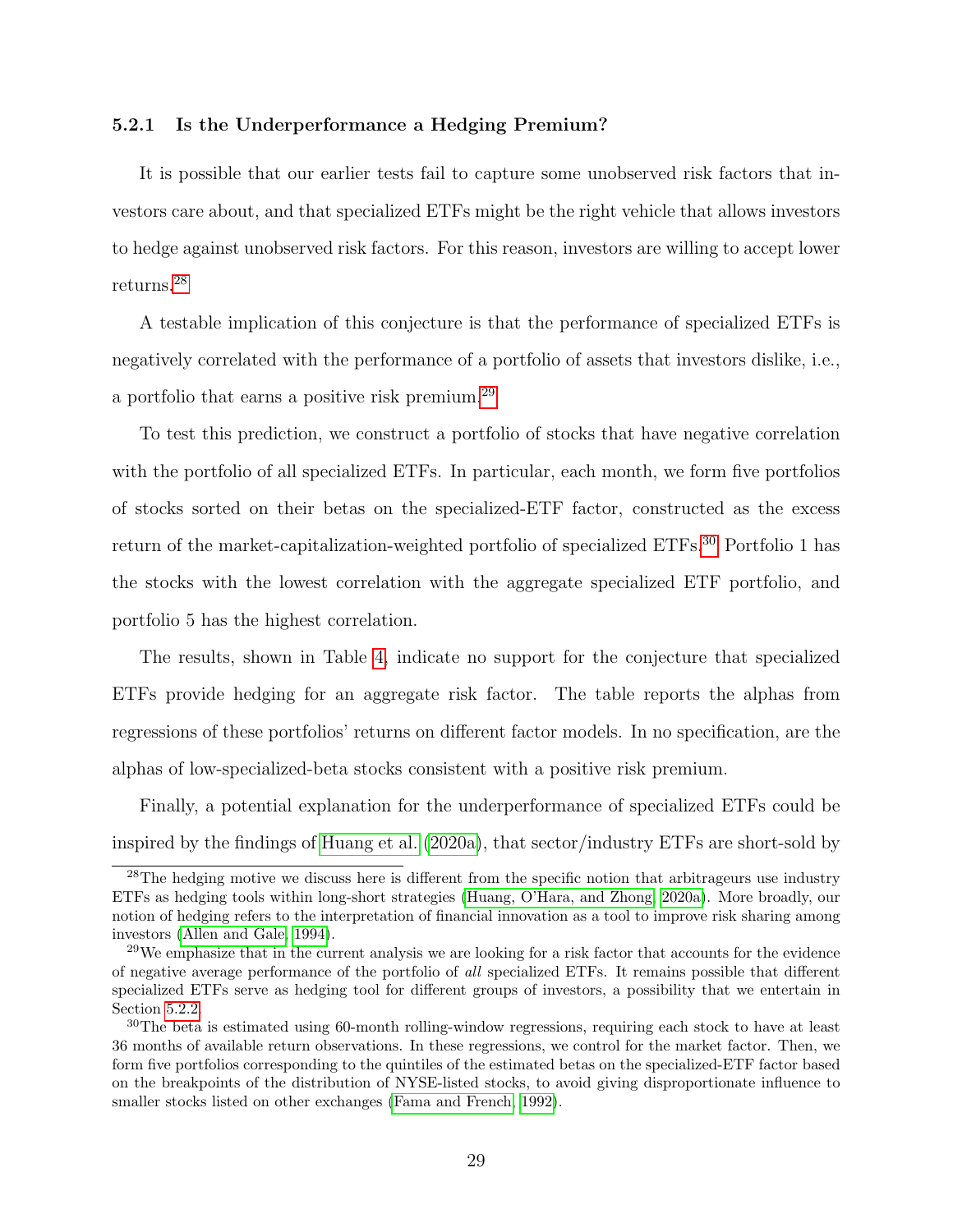### <span id="page-31-0"></span>Table 4. Hedging Motive?

The table presents the risk-adjusted monthly performance of stocks from 2000 to 2019 by quintiles of loadings on specialized ETFs. In each month, we sort stocks based on their beta on the excess return of the marketcapitalization-weighted portfolio of specialized ETFs, controlling for the market factor. The beta is estimated using 60-month rolling-window regressions, requiring each stock to have at least 36 months of observations with returns. We then form five portfolios corresponding to the quintiles of the estimated betas based on NYSE breakpoints. Portfolio Q1 (Q5) contains the stocks with the lowest (highest) correlation with the specialized portfolio. CAPM, FF3, FFC4, FF5, FF6, and Q alpha denote alphas with respect to the Capital Asset Pricing Model [\(Sharpe, 1964;](#page-51-11) [Lintner, 1965;](#page-51-12) [Mossin, 1966\)](#page-51-13), the Fama-French three-factor model [\(Fama](#page-49-3) [and French, 1993\)](#page-49-3), the Fama-French-Carhart four-factor model [\(Carhart, 1997\)](#page-48-3), the Fama-French five-factor model [\(Fama and French, 2015\)](#page-49-8), the Fama-French six-factor model [\(Fama and French, 2018\)](#page-49-9), and the Qfactor model [\(Hou et al., 2015\)](#page-50-13), respectively. The alphas are in percentage points, and t-statistics are reported in parentheses. \*, \*\*, and \*\*\* indicate significance at the 10%, 5%, and 1% levels, respectively.

| Exposure to specialized ETFs: | Low       | Q2     | Q3     | Q4     | High      |
|-------------------------------|-----------|--------|--------|--------|-----------|
| CAPM alpha                    | $-0.03$   | 0.04   | 0.07   | 0.04   | $-0.30$   |
|                               | $(-0.19)$ | (0.58) | (1.02) | (0.55) | $(-1.64)$ |
| FF3 alpha                     | 0.06      | 0.04   | 0.05   | 0.03   | $-0.32*$  |
|                               | (0.55)    | (0.58) | (0.77) | (0.44) | $(-1.78)$ |
| FFC4 alpha                    | 0.08      | 0.04   | 0.06   | 0.03   | $-0.31*$  |
|                               | (0.65)    | (0.62) | (0.80) | (0.44) | $(-1.74)$ |
| FF5 alpha                     | 0.13      | 0.02   | 0.00   | 0.04   | $-0.28$   |
|                               | (1.16)    | (0.21) | (0.03) | (0.52) | $(-1.52)$ |
| FF6 alpha                     | 0.14      | 0.02   | 0.01   | 0.04   | $-0.27$   |
|                               | (1.24)    | (0.25) | (0.07) | (0.53) | $(-1.47)$ |
| Q alpha                       | 0.02      | 0.04   | 0.04   | 0.02   | $-0.19$   |
|                               | (0.18)    | (0.50) | (0.54) | (0.30) | $(-1.04)$ |

hedge funds to hedge industry risk. The results in Appendix Table [F.7](#page-72-0) appear to rule out this possibility as a main cause of the underperformance, as they show that the underperformance of specialized ETFs is present even for the subset of specialized ETFs that does not have shares available for borrowing in their first year of existence according to the Markit database.

### <span id="page-31-1"></span>5.2.2 Capital Flows Over ETFs' Life Cycle

Failing to find an aggregate risk factor of hedging concern points to the lack of a *systematic* insurance motive behind the portfolio of all specialized ETFs. Investors may still be willing to hold specialized ETFs in spite of their negative risk-adjusted returns for their idiosyncratic reasons.

Directly testing for an investor-specific hedging motive would require observing investors' endowments, which is not possible given the available data. Thus, we pursue a different strat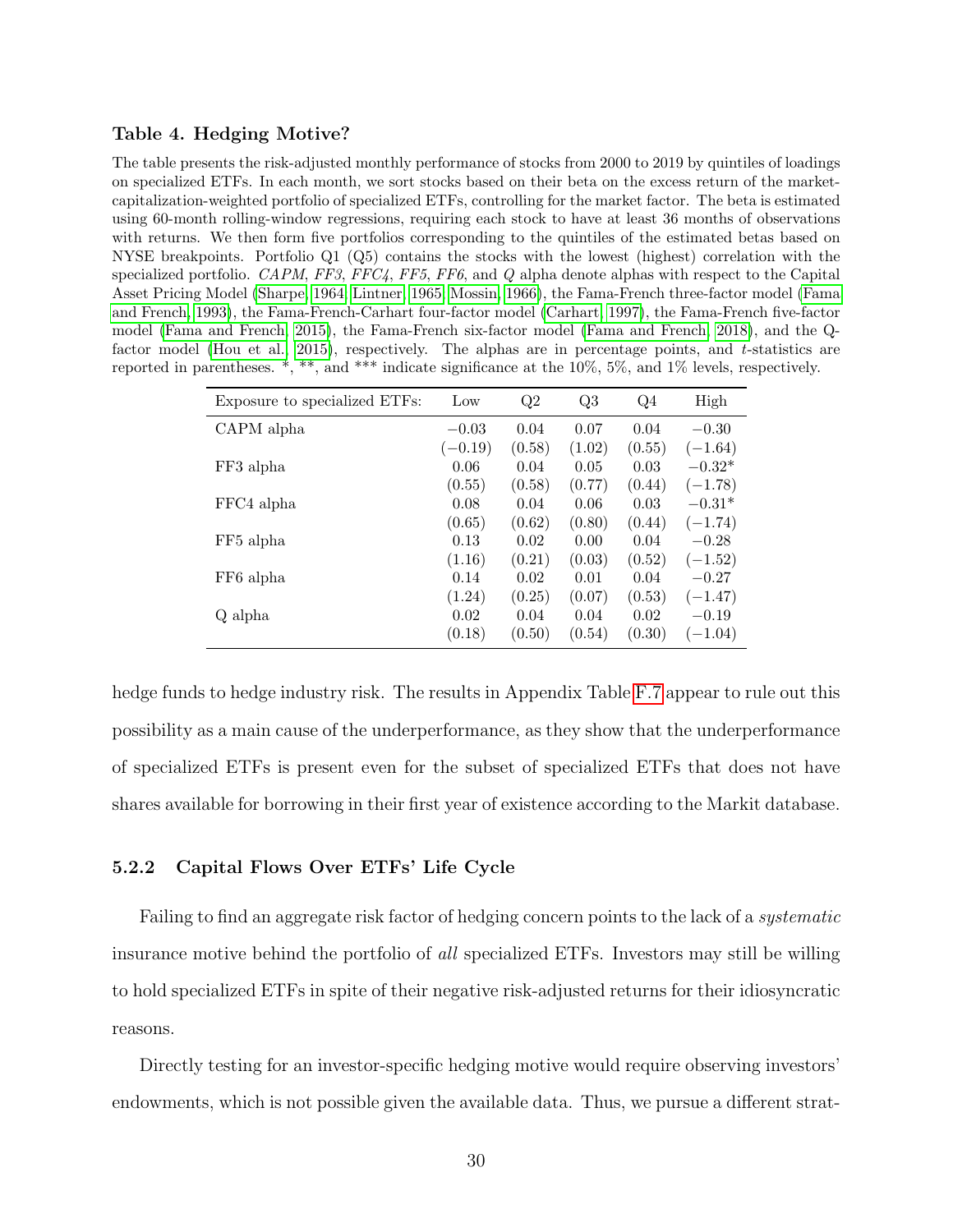egy. We study whether investors are ex-ante aware of the negative risk premium delivered by specialized ETFs and are willing to bear it as a form of insurance premium. In other words, we examine whether investors stick with these products in spite of their negative performance.

This empirical strategy also allows us to test the explanation that investors willingly sacrifice performance because specialized ETFs offer non-pecuniary benefits, e.g., in the form of compliance with investors' ethical, political, or religious values. According to this explanation, investors should remain invested over time despite specialized ETFs' underperformance.

To implement this test, we analyze investors' likelihood to allocate capital into specialized ETFs over the life of these products, and present the results in Table [5.](#page-33-0) Because there can be life-cycle patterns in ETF flows that are independent of performance, we benchmark specialized ETFs against broad-based ETFs. The sample consists of all ETF-months in our data. The dependent variable is an indicator for whether an ETF received positive flows in a particular month. The variable of interest is the interaction of the specialized ETF indicator and the logarithm of ETF age (in months). We include the main effects as well as calendar-month fixed effects.

The estimates in Table [5](#page-33-0) suggest that investors are very enthusiastic about specialized ETFs at their inception, but their enthusiasm fades over time. Naturally, ETFs tend to receive positive flows at the start of their life, arguably, because they are introduced in response to investors' needs, whatever they are. Thus, at the beginning of the life of the ETF, the dependent variable is close to one. To illustrate, right after launch, 84% of broadbased ETFs have positive flows where the corresponding figure is 92% for specialized ETFs. As time passes, flows respond to performance. Thus, over time, the fraction of ETFs receiving positive flows decline below one, explaining the negative slope on the variable Age.

We are interested in the relative pace at which flows evolve over the life of the product. The negative interaction between age and the specialized dummy indicates that investors in specialized ETFs are more likely to be disappointed by performance than investors in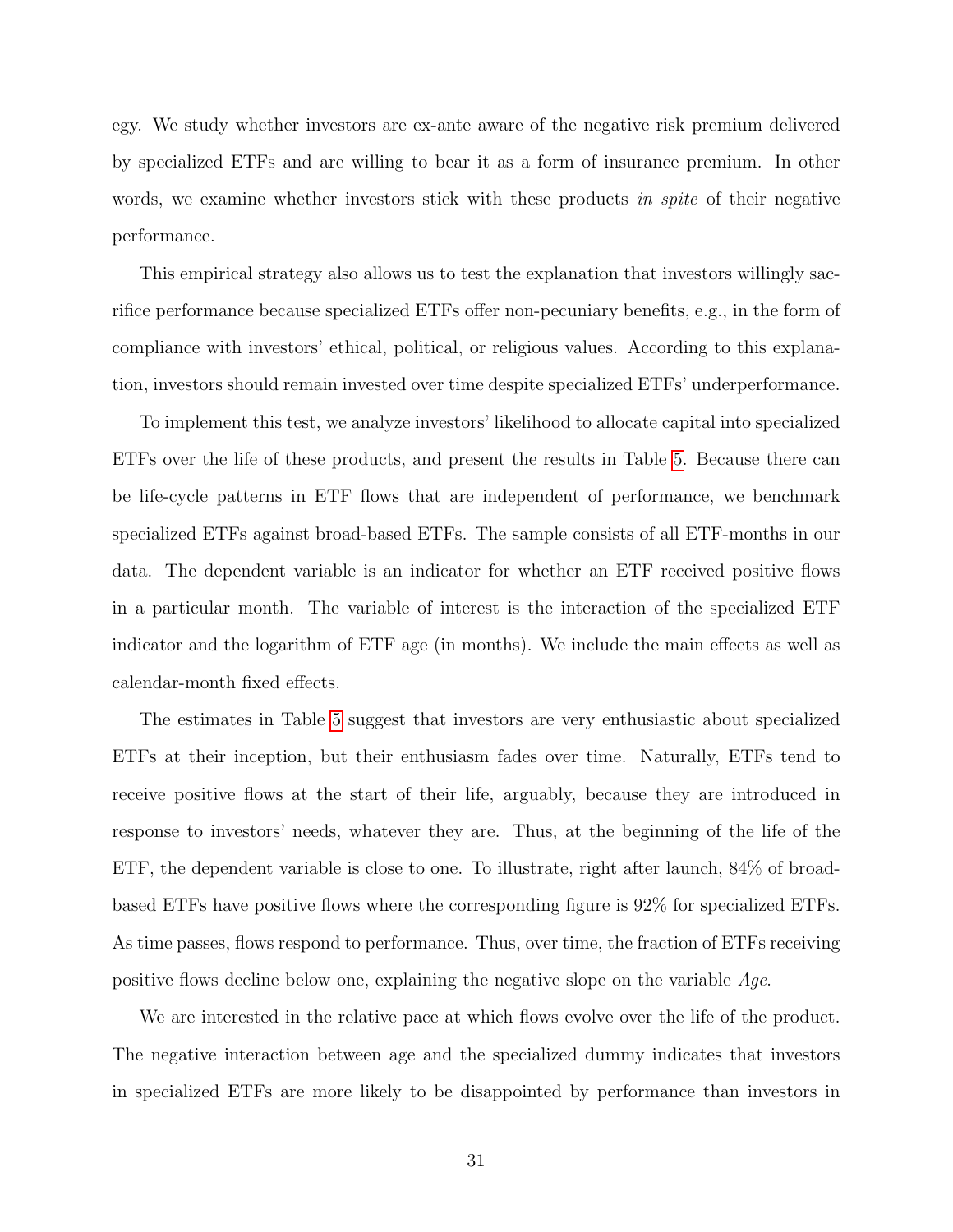### <span id="page-33-0"></span>Table 5. Disappointment in Flows

The table studies the probability of positive flows into ETFs since launch. The sample period is from 2000 to 2019. The dependent variable is a dummy variable that equals 1 if ETF flows are positive, where ETF flows in month  $t + 1$  are defined as  $(AUM_{t+1} - AUM_t \times ETF$  return $_{t+1})/AUM_t$ . Specialized is a dummy variable that equals 1 if an ETF is a specialized ETF.  $log(Age)$  is an ETF's logged age, in months. The first two columns report results using the full sample from 2000 to 2019, and the last two columns report results for new ETFs launched in the previous five years. Standard errors are clustered at the ETF and the calendar-month levels, and t-statistics are reported in parentheses. \*, \*\*, and \*\*\* indicate significance at the 10%, 5%, and 1% levels, respectively.

| Dependent variable:           | I(Positive flows <sub>i,t</sub> ) |                                   |                                   |                                   |  |  |
|-------------------------------|-----------------------------------|-----------------------------------|-----------------------------------|-----------------------------------|--|--|
| Sample:                       | Full sample                       | Full sample                       | $Age \leq 60$                     | $Age \leq 60$                     |  |  |
| Specialized                   | $0.07***$                         | $0.07***$                         | $0.06**$                          | $0.06**$                          |  |  |
| log(Age)                      | (3.01)<br>$-0.05***$<br>$(-8.08)$ | (3.32)<br>$-0.05***$<br>$(-8.25)$ | (2.18)<br>$-0.03***$<br>$(-3.80)$ | (2.53)<br>$-0.03***$<br>$(-4.66)$ |  |  |
| Specialized $\times$ log(Age) | $-0.03***$                        | $-0.03***$                        | $-0.03***$                        | $-0.03***$                        |  |  |
| Constant                      | $(-5.20)$<br>$0.85***$<br>(33.06) | $(-5.48)$                         | $(-3.20)$<br>$0.80***$<br>(29.70) | $(-3.81)$                         |  |  |
| Calendar month FE             | No                                | Yes                               | No                                | Yes                               |  |  |
| Observations<br>$R^2$         | 85,489<br>0.027                   | 85,489<br>0.104                   | 45,297<br>0.009                   | 45,297<br>0.132                   |  |  |

broad-based ETFs. This disenchantment manifests itself soon after the inception of the ETFs, as suggested by the estimates in Columns  $(3)-(4)$ , where we restrict the sample to the first five years of ETFs' lives. These findings are consistent with the positive slope of the flow-performance sensitivity for specialized ETFs shown in Figure [5.](#page-23-0) We interpret these results as suggestive of investor disappointment following the poor performance of specialized products.

There is also a possibility that capital outflows create price pressure, which leads to the observed underperformance ( $\hat{a}$  la [Gabaix and Koijen, 2021\)](#page-49-12). We assess the viability of this possibility in Appendix [F.7.](#page-73-0) Our analysis shows that the price impact of flows could be sizeable under certain assumptions, e.g., negative flows could amplify the underperformance of specialized ETFs by up to 2.7% over the five-year horizon since inception. However, the magnitude of the underperformance that we document is larger by an order of magnitude and exists independently of the magnifying effect of outflows.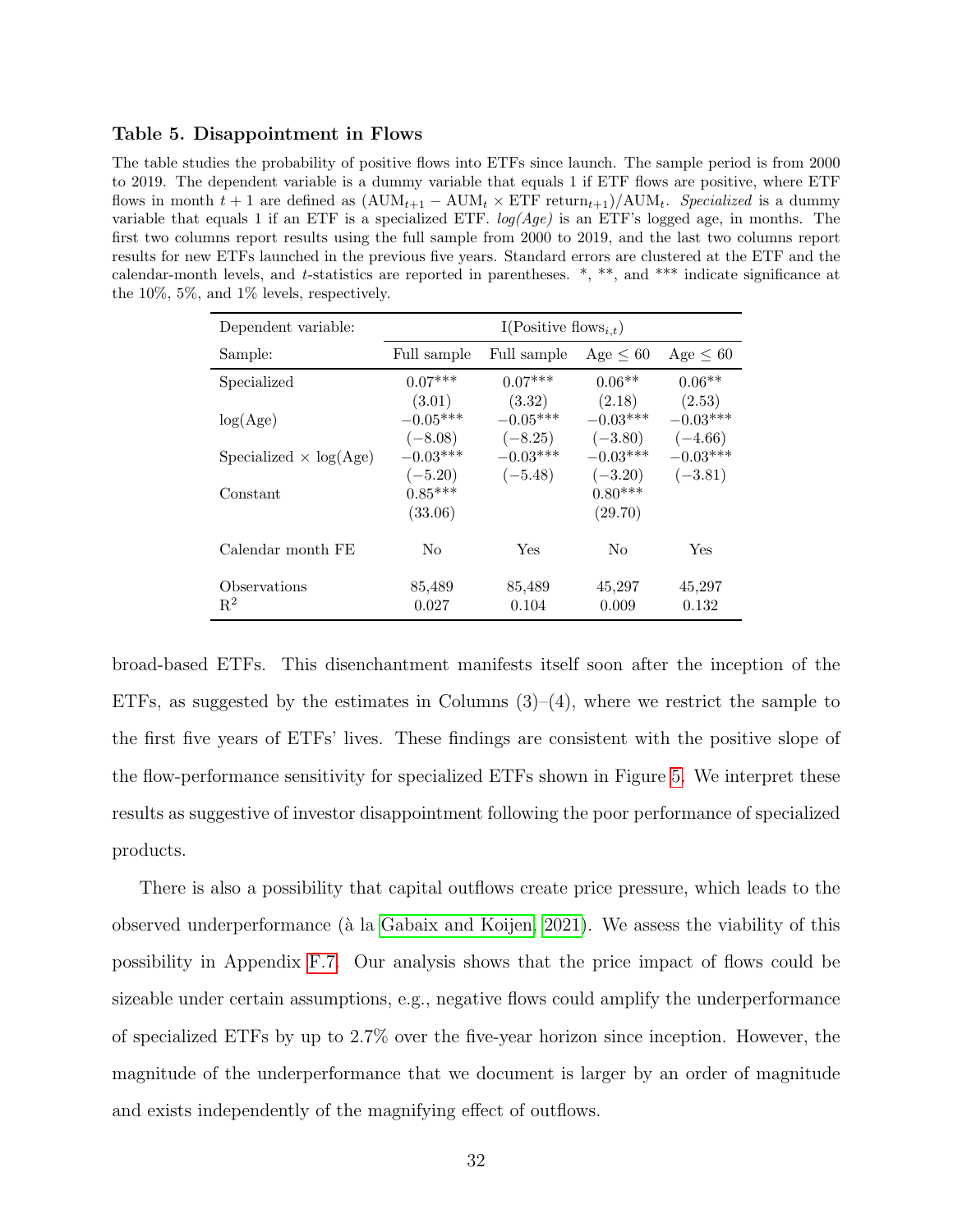ETF closures are another manifestation of disappointment. The termination of an ETF typically occurs when the fund does not have enough assets under management to justify its operating costs. Thus, the products that are more likely to be closed are those that investors did not find appealing, or stopped finding appealing. Therefore, studying the likelihood of ETF closures since launch and as a function of past performance allows us to study the evolution of investor interest in the products.

We study in Appendix Figure [F.3](#page-77-0) both the likelihood of closure of ETFs as a function of time since launch as well as of their past performance. First, in Panel (a), we find that specialized ETFs are closed at a higher rate than broad-based ETFs at each point in time after their launch. One may argue that the higher rate of closure in the early life of specialized ETFs suggest that ETF providers test the waters with a large variety of products, some of which are soon terminated. However, higher closure rate that exists in the later stage of specialized ETFs' lives indicates that investors are disappointed by their performance. Second, in Panel (b), we find that the closure rate is higher for specialized ETFs for the same level of underperformance. These results corroborate the earlier results that they are disappointed when specialized ETFs underperform, indicating that they were expecting positive alpha at the time of investment.

Overall, the evidence in this subsection does not support the conjecture that investors invest in specialized ETFs for their hedging properties or that they willingly sacrifice performance because of non-pecuniary benefits. Therefore, in the next section, we turn to a different hypothesis to explain the demand for specialized products.

## <span id="page-34-0"></span>6 Do Specialized ETFs Cater to Investor Sentiment?

Given that specialized ETFs deliver negative alpha and that there is no evidence that they serve as hedging tools, we turn to testing a third hypothesis, that specialized ETFs are launched in response to investors' demand driven by performance chasing behavior. We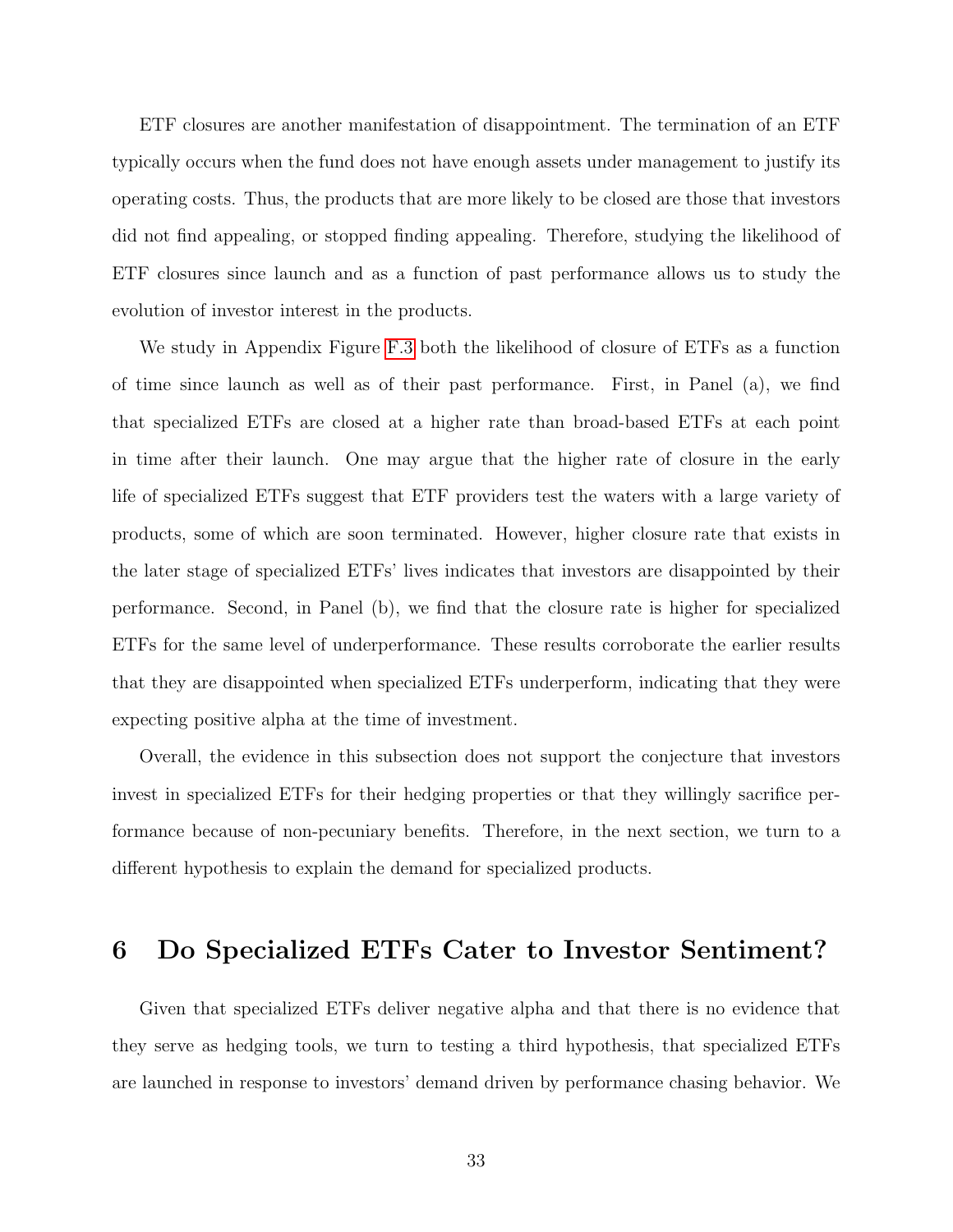also provide evidence about the nature of these beliefs, i.e., whether they are consistent with rational expectations, or reflect irrational expectations such as extrapolative beliefs.

We have already found some supporting evidence in Section [5.1](#page-25-2) for the notion that securities in specialized ETFs are overvalued. Specifically, we found that the indexes underlying specialized ETFs exhibit a run-up in the period preceding the launch, and that specialized ETFs underperform after launch, potentially reversing the an earlier overvaluation.

In this section, we conduct several tests studying whether the launch of specialized ETFs caters to investors' irrational beliefs. First, if newly-launched specialized ETFs ride recent trends, then the securities included in their portfolios should  $(i)$  have attracted investors' attention, and  $(ii)$  display traits of overvaluation. Second, the stocks in specialized portfolios should be attractive to investors who form expectations in an extrapolative way. Finally, specialized ETFs are likely to be especially attractive to investors who are, on average, less sophisticated, notably retail investors [\(Barber and Odean, 2013\)](#page-47-11).

## 6.1 Characteristics of the Underlying Portfolios

We begin by analyzing the characteristics of the stocks included in the portfolios of specialized and broad-based ETFs at the time of their launch. We focus on several characteristics that could indicate heightened investor attention and are likely associated with overvaluation.

Table [6](#page-36-0) compares the average ETF-level characteristic for specialized and broad-based portfolios. For each stock in an ETF portfolio, we measure different characteristics over the two-year period before the launch. Then, we compute the average of each characteristic at the ETF level (using the weights of each stock in the ETF) at the time of launch.

The table shows that stocks in specialized ETFs have characteristics that could be appealing to investors with irrational beliefs and non-standard preferences. These stocks have significantly higher pre-launch market-adjusted returns, making them attractive to investors with extrapolative or diagnostic beliefs (e.g., [Greenwood and Shleifer, 2014;](#page-50-5) [Barberis et al.,](#page-47-6)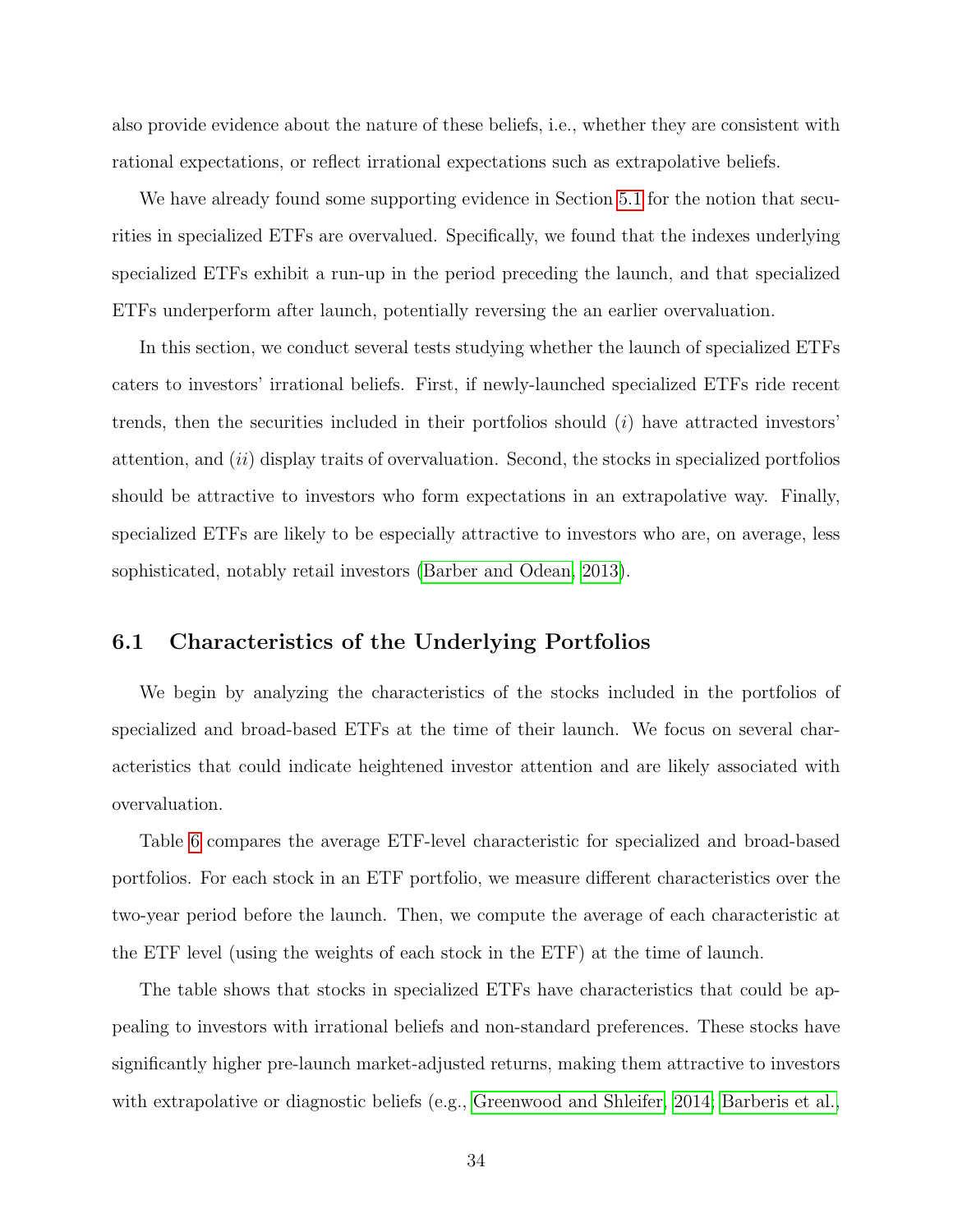#### <span id="page-36-0"></span>Table 6. Portfolio Characteristics of ETFs Around Launch

The table reports the characteristics of stocks included in ETF portfolios over the two years before the launch. The sample period is from 2000 to 2019. We measure portfolio characteristics of ETFs from stockmonth level characteristics data. For each characteristic, we construct the time-series of the ETF-month level characteristic from month −24 to month −6 using the ETF's portfolio weights in the launch month 0. We then compute the time-series average characteristic for each ETF. Finally, we calculate the average characteristic across all ETFs in the same category. We report the average characteristics and t-test results. Market-adjusted return represents returns in excess of CRSP value-weighted returns. Return skewness is the skewness of returns following [Ghysels et al.](#page-50-0) [\(2016\)](#page-50-0). We use the  $25<sup>th</sup>$  and  $75<sup>th</sup>$  percentiles as cutoffs. Size percentile rank is the percentile rank of market capitalization within each month using NYSE breakpoints. Market-to-book is market equity divided by book equity. Price-to-sales is price-to-sales ratio. EV-to-EBITDA is enterprise value to earnings before interest, taxes, depreciation, and amortization. Short interest is the monthly short interest ratio. *Media exposure* is the number of monthly news articles scaled by market capitalization. Media sentiment is the sum of each news article's composite sentiment score from RavenPack scaled by market capitalization. For Short interest, Media exposure, and Media sentiment, we subtract the median each month to filter out time trends, the mean being excessively impacted by outliers. Earnings surprise denotes the average EPS surprise scaled by the one-quarter-lagged stock price. We standardize Earnings surprise each year. % Negative earnings is the percentage of firms with negative earnings. In the right-most column, we present the difference between the averages of specialized ETFs (Sp) and broad-based ETFs (BB). t-statistics are reported in parentheses. \*, \*\*, and \*\*\* indicate significance at the 10%, 5%, and 1% levels, respectively.

|                        | Broad-based ETFs | Specialized ETFs | Sp minus BB |
|------------------------|------------------|------------------|-------------|
| Market-adjusted return | $0.66***$        | $1.04***$        | $0.38***$   |
|                        | (11.51)          | (9.23)           | (4.15)      |
| Return skewness        | 0.01             | $0.17***$        | $0.15***$   |
|                        | (0.40)           | (4.80)           | (4.12)      |
| Size percentile rank   | $80.19***$       | $77.85***$       | $-2.35**$   |
|                        | (91.47)          | (45.09)          | $(-1.98)$   |
| Market-to-book         | $2.98***$        | $3.14***$        | $0.15**$    |
|                        | (44.51)          | (32.10)          | (2.07)      |
| Price-to-sales         | $9.29***$        | $28.83***$       | $19.54***$  |
|                        | (7.48)           | (3.02)           | (2.75)      |
| $EV$ -to-EBITDA        | $12.37***$       | $14.69***$       | $2.31***$   |
|                        | (52.01)          | (22.87)          | (4.74)      |
| Short interest         | $0.02***$        | $0.03***$        | $0.01***$   |
|                        | (25.60)          | (15.92)          | (3.61)      |
| Media exposure         | $-4.04$          | $33.33***$       | 37.37***    |
|                        | $(-1.28)$        | (3.19)           | (4.29)      |
| Media sentiment        | $0.22***$        | $0.64***$        | $0.42***$   |
|                        | (4.81)           | (4.51)           | (3.98)      |
| Earnings surprise      | $0.02***$        | $0.03***$        | $0.01***$   |
|                        | (9.00)           | (10.78)          | (2.50)      |
| % Negative earnings    | $12.20***$       | $20.10***$       | $7.91***$   |
|                        | (14.69)          | (14.73)          | (7.20)      |

[2018;](#page-47-0) [Bordalo et al., 2018\)](#page-48-0). Moreover, stocks held by specialized ETFs display more positive skewness, which would be appealing for investors who have a preference for lottery-like payoffs [\(Brunnermeier and Parker, 2005;](#page-48-1) [Brunnermeier et al., 2007;](#page-48-2) [Mitton and Vorkink, 2007;](#page-51-0)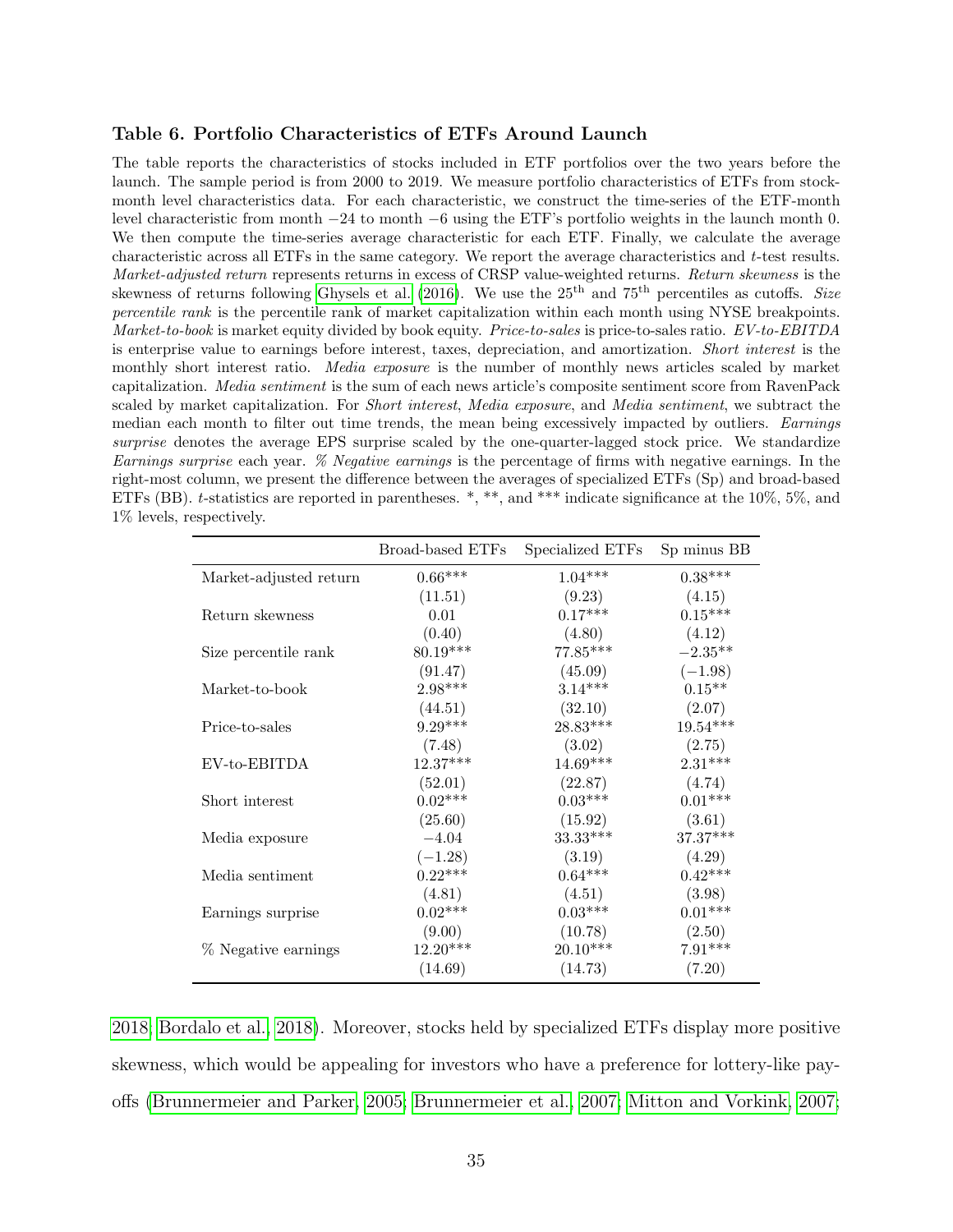[Barberis and Huang, 2008;](#page-47-1) [Kumar, 2009\)](#page-51-1).<sup>[31](#page-37-0)</sup>

The table also suggests that specialized ETFs hold small growth stocks. They have high valuation multiples, notably the market-to-book, price-to-sales, and EV-to-EBITDA<sup>[32](#page-37-1)</sup> ratios. Importantly, the stocks in the portfolios of specialized ETFs have higher short interest. All these characteristics are associated with lower future returns [\(Lakonishok, Shleifer, and](#page-51-2) [Vishny, 1994;](#page-51-2) [Daniel and Titman, 1997;](#page-48-3) [Boehmer, Jones, and Zhang, 2008;](#page-47-2) [Ben-David,](#page-47-3) [Drake, and Roulstone, 2015\)](#page-47-3).

The characteristics of the securities included in the portfolios of specialized ETFs indicate that they are popular stocks, which attract investor attention. Relative to broad-based portfolios, stocks in specialized ETFs experienced greater media exposure with more positive sentiment, and greater earnings surprises. We also note that share turnover is materially larger for specialized products (see Table [1\)](#page-18-0), which is consistent with the conjecture that these products are used for speculative purposes (e.g., [Simsek, 2013b\)](#page-52-0).

The conjecture that specialized ETFs focus on sectors and themes that capture investor attention is consistent with anecdotal evidence on recent ETF launches. In 2019, for example, new ETFs included products focusing on cannabis, cybersecurity, and video games. In 2020, new specialized ETFs covered stocks related to the Black Lives Matter movement, COVID-19 vaccines, and the work-from-home trend. In 2021, tracking the recovery after the COVID recession, new specialized ETFs covered the travel industry, and space travel as well as real estate and construction.

To gain further intuition on the determinants of ETF inceptions, we analyze the behavior of a valuation ratio and media sentiment around launches. In Figure [7,](#page-38-0) we present the evolution of the market-to-book ratios (Panel (a)) and media sentiment scores (Panel (b)) of stocks included in broad-based and specialized ETFs. The figure shows that prior to launch, stocks included in specialized ETFs have a higher market-to-book ratio and a more positive media sentiment score, relative to those in broad-based ETFs. In the year after

<span id="page-37-0"></span> $31$ In unreported analysis, we find that the difference in skewness persists after the ETF launch as well.

<span id="page-37-1"></span><sup>&</sup>lt;sup>32</sup>Enterprise value to earnings before interest taxes, depreciation, and amortization.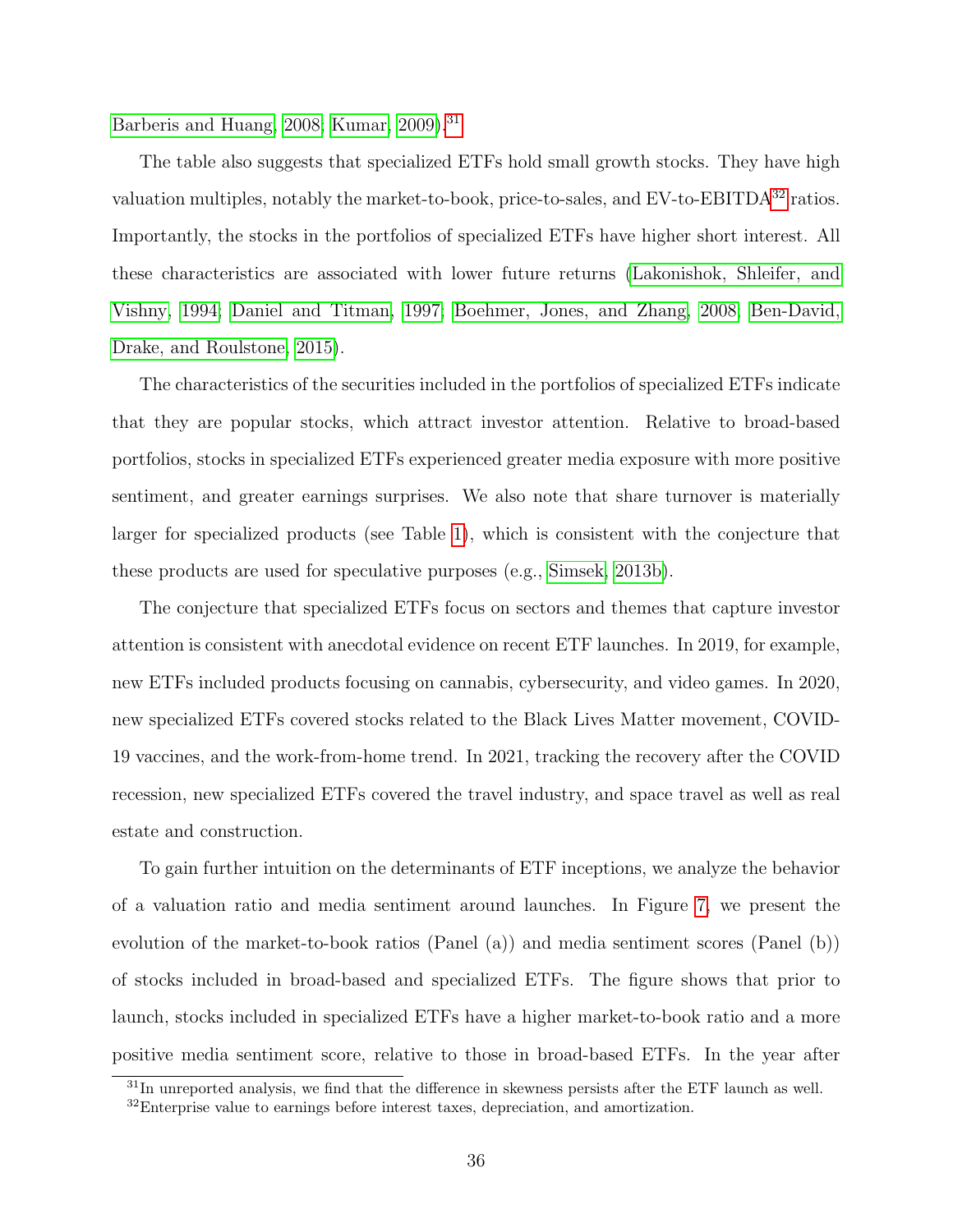the launch, both market-to-book ratios and the media sentiment of the stocks in specialized

ETFs quickly revert to lower levels.<sup>[33](#page-38-1)</sup>

## <span id="page-38-0"></span>Figure 7. Dynamics of ETF Portfolio Characteristics

The figure presents the evolution of ETF portfolio characteristics per ETF category. The sample period is from 2000 to 2019. Panel (a) shows the evolution of the market-to-book ratio, and Panel (b) shows the evolution of media sentiment. We measure portfolio characteristics of ETFs from stock-month level characteristics data. For each characteristic, we construct the time-series of the ETF-month level characteristic from month −24 to month +24 relative to the ETF launch month 0 using the ETF's portfolio weights. In the pre-launch periods, we use the ETF's initial portfolio weights in the launch month 0. In the post-launch periods, we use the actual portfolio weights. We then calculate the average characteristic across all ETFs in the same category each month. The shaded areas represent 95% confidence intervals.



This figure is consistent with the idea that the launches of specialized ETFs are timed to match investor excitement for the underlying themes. By the time an eligible sector or theme is identified by ETF issuers based on its popularity, the valuation cycle has already peaked. After launch, valuations start sliding downward.

To provide further evidence on the overvaluation of specialized ETFs, we explore the relation between pre-launch characteristics denoting investor attention, i.e., returns and media sentiment, and subsequent performance within each ETF category. The overvaluation conjecture suggests that greater pre-launch attention is likely to lead to overvaluation and is, therefore, correlated with subsequent underperformance. To construct Figure [8,](#page-39-0) we split the broad-based and specialized ETFs based on whether the pre-launch returns and me-

<span id="page-38-1"></span><sup>33</sup>We note that, while we cannot infer that the two series in Panel (a) of Figure [7](#page-38-0) differ at a given point in time for lack of power, the test in Table [6,](#page-36-0) using data over the entire 24-month period before launch, allows us to conclude that the market-to-book ratio of specialized ETFs is significantly higher than that of broad-based ETFs.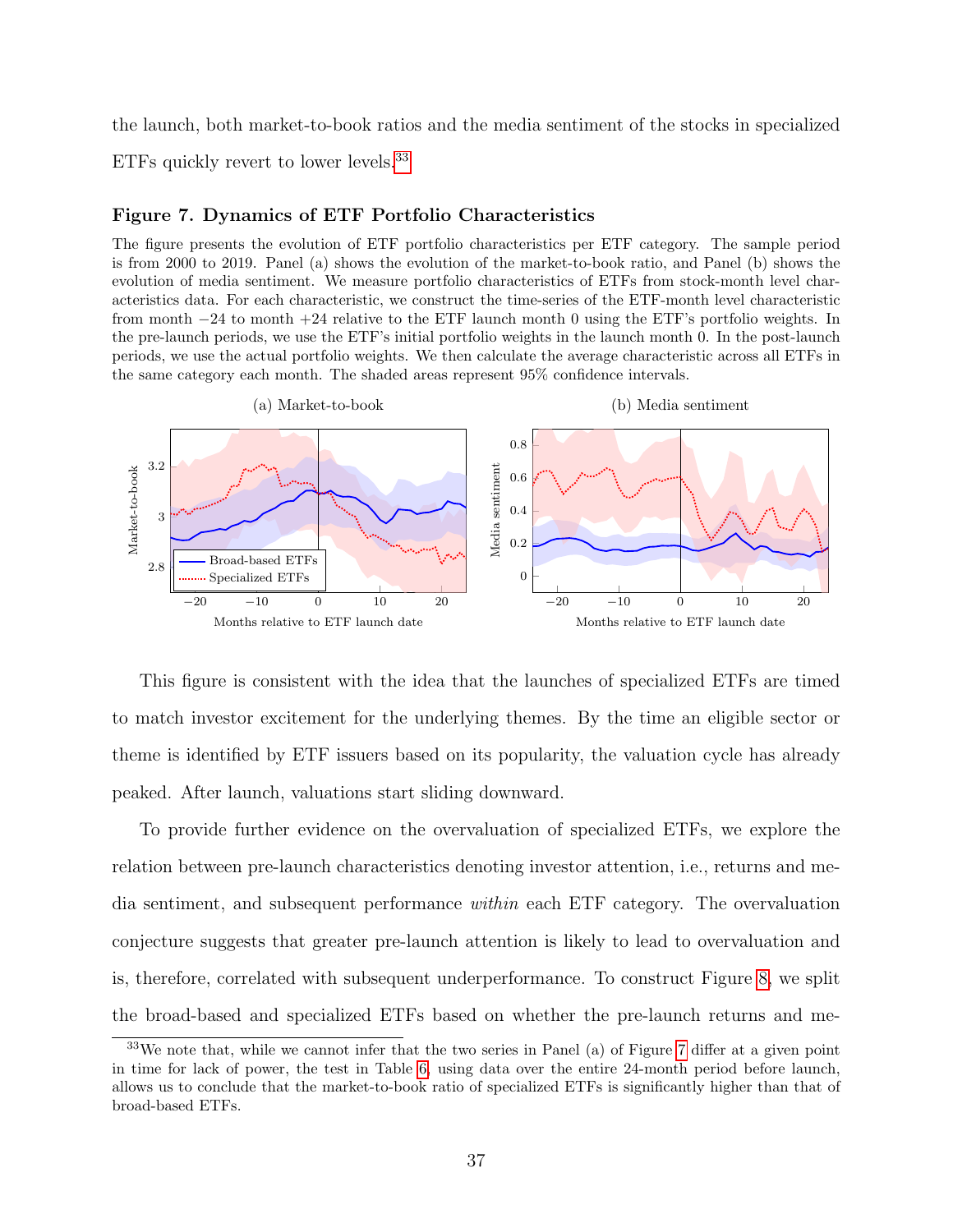#### <span id="page-39-0"></span>Figure 8. Performance of ETFs, Split by Pre-launch Stock Characteristics

The figure presents the Fama-French-Carhart four-factor model [\(Fama and French, 1993;](#page-49-0) [Carhart, 1997\)](#page-48-4) monthly alphas of the portfolios of ETFs from 2000 to 2019, split by ETF categories and stock characteristics groups. In Panel (a), we split each ETF category into two subgroups based on the past market-adjusted returns, computed as in Table [6.](#page-36-0) In Panel (b), we split each ETF category into two subgroups based on the past media sentiment, computed as in Table [6.](#page-36-0) In each month, we identify new ETFs that were launched in the previous five years. We then form portfolios consisting of all new ETFs in the same category and the same subgroup. The portfolio returns are value-weighted using one-month-lagged market capitalization. To adjust returns for risk factors, we estimate FFC-4 alphas of the portfolios. The alphas are in monthly percentage points. Error bars represent 95% confidence intervals.



dia sentiment of the underlying portfolios are above or below the median. The figure plots the average post-launch Fama-French-Carhart four-factor alphas of the ETFs in the split groups. Within the specialized category, the ETFs that invest in stocks with the highest pre-launch returns and media sentiment, perform the worst, delivering a monthly FFC-4 alpha of  $-0.53\%$  ( $-0.58\%$  in Panel (a) and  $-0.48\%$  in Panel (b)).<sup>[34](#page-39-1)</sup> In contrast, specialized ETFs that are launched following lower pre-launch returns and media sentiment underperform less—only  $-0.20\%$  a month  $(-0.01\%$  in Panel (a) and  $-0.38\%$  in Panel (b)). Given that these sorting characteristics are likely correlated with potential overvaluation, and they explain post-launch underperformance, the results corroborate our earlier evidence indicating that specialized ETFs tend to invest in overvalued assets. No significant separation along these dimensions is evident for broad-based ETFs, which suggests that overvaluation is likely to be an issue only within the specialized category.

Overall, the evidence in this subsection suggests that the underperformance of specialized ETFs is likely related to the overvaluation of the securities in the underlying portfolios at the

<span id="page-39-1"></span><sup>&</sup>lt;sup>34</sup>Similar results are obtained with the other risk adjustments that we consider.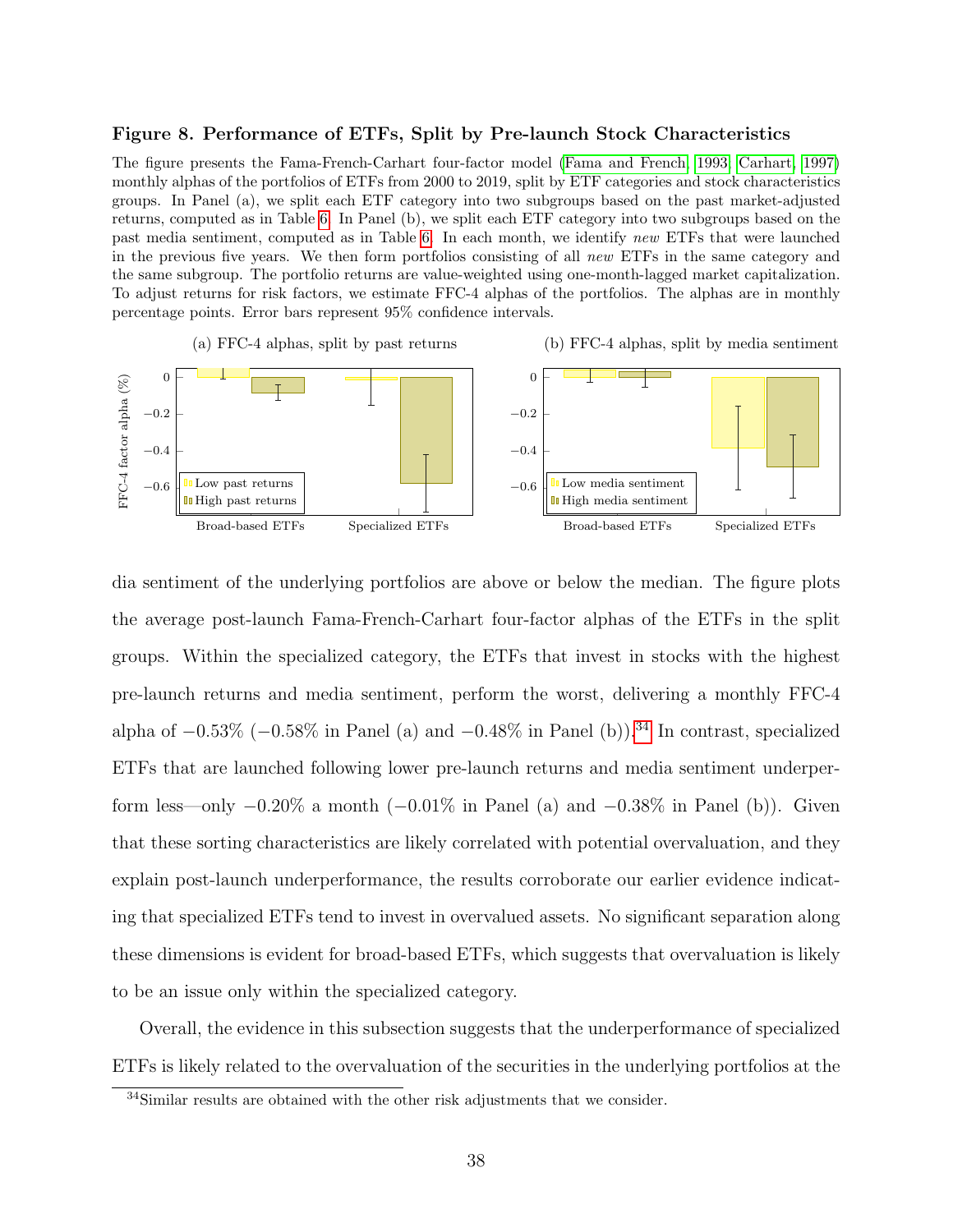time of launch. Given that the pre-launch performance of the underlying portfolios of these ETFs, as well as the attention they attract, is high, the negative post-launch alpha suggests that the issuance of specialized ETFs occurs near the peak of valuation of the underlying securities.

## 6.2 Evidence on the Nature of Investor Expectations

Given that specialized ETFs hold securities displaying high past returns, high media sentiment, and high valuations prior to launch, it is natural to ask whether the providers of specialized ETFs cater to investors' extrapolative beliefs. Following [Bordalo et al.](#page-47-4) [\(2019\)](#page-47-4), we make the working assumption that analysts' forecasts are reflective of investor beliefs and that they are informative about the expectations shaping market prices.

In Figure [9,](#page-41-0) we study analysts' forecasts for the stocks included in broad-based and specialized ETFs. We use data from  $I/B/E/S$  on analysts' long-term earnings growth (LTG) forecasts and earnings-per-share (EPS) realizations. In Panel (a), we report the behavior of the average LTG forecasts for the stocks in the broad-based and specialized portfolios around the time of the ETF launch. Mirroring the pattern of the high-LTG portfolio in [Bordalo](#page-47-4) [et al.](#page-47-4) [\(2019\)](#page-47-4), the portfolio of specialized stocks displays significantly higher forecasts on average. These forecasts become increasingly more positive in the period leading up to the launch. However, after the ETF launch, these stocks experience a marked downward revision in LTG expectations. No such pattern is found for the stocks in the broad-based portfolio. This finding cannot be attributed to attrition in the sample, as we keep only the stocks that have LTG forecasts for all the relevant periods.

As argued by [Bordalo et al.](#page-47-4) [\(2019\)](#page-47-4), the mean-reversion in LTG forecasts could result from mean reversion in the underlying process, making Panel (a) compatible with rational expectations or excessively optimistic forecasts. To test the latter alternative, in Panel (b) of Figure [9,](#page-41-0) we report the average forecast errors for the stocks in the ETF portfolio in the eight quarters following the launch. Forecast errors are computed as the annual change in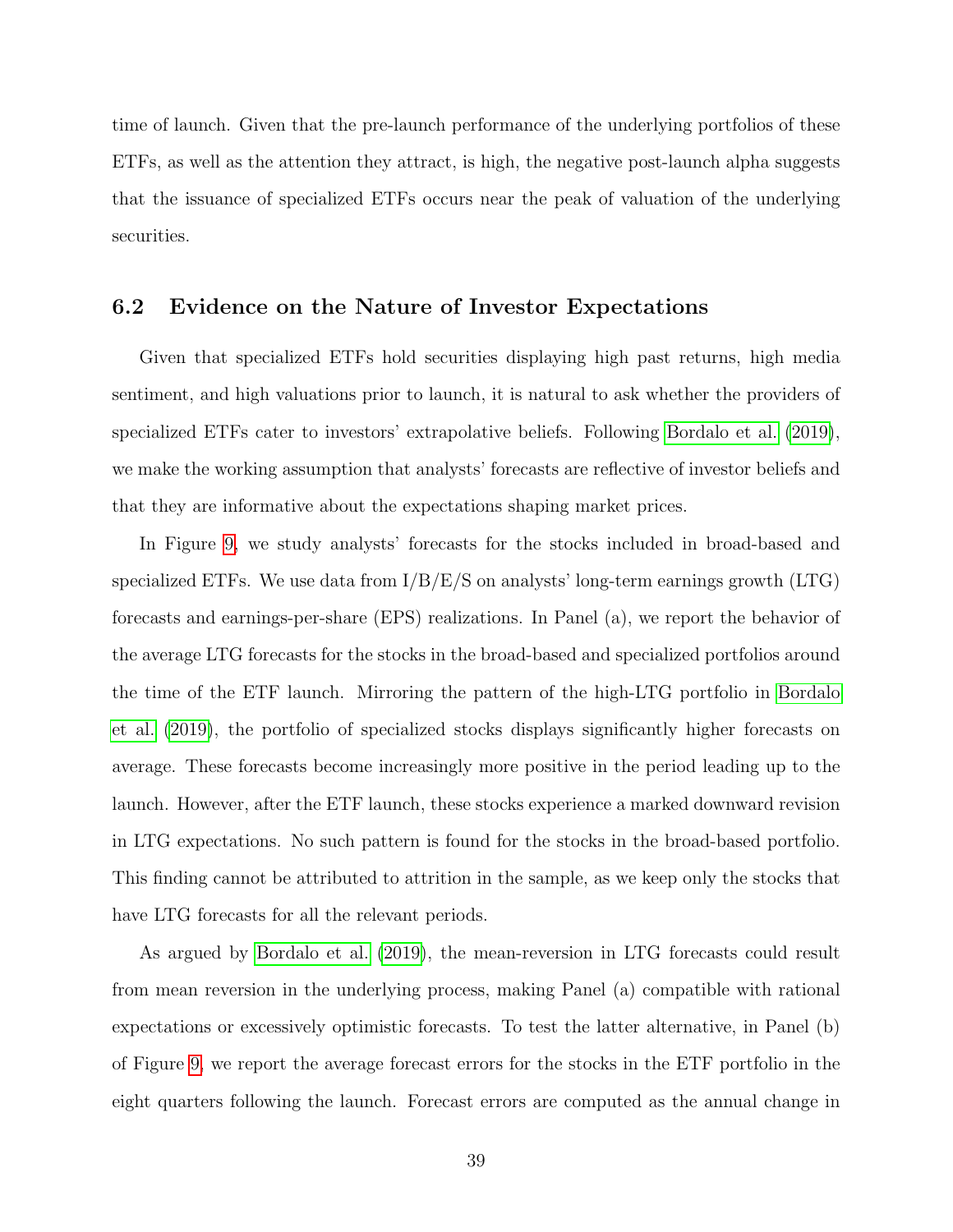realized EPS minus the LTG forecast at the time of launch. We find that forecast errors for specialized ETFs grow to be significantly negative and economically large, consistent with strong overoptimism in the expectations around the time of launch. We also find slightly negative forecast errors for broad-based ETFs, consistent with analysts' incentives to inflate their forecasts [\(Easterwood and Nutt, 1999;](#page-49-1) [Michaely and Womack, 1999;](#page-51-3) [Dechow, Hutton,](#page-49-2) [and Sloan, 2000\)](#page-49-2).

#### <span id="page-41-0"></span>Figure 9. Dynamics of Earnings Forecasts Around Launch

The figure presents the evolution of earnings forecasts and forecast errors per ETF category. The sample period is from 2000 to 2019. Panel (a) shows the evolution of analysts' expectations of long-term annual earnings growth (LTG). Panel (b) shows the evolution of forecast errors, defined as the difference between the realized annual earnings growth ( $[EPS_q/EPS_{q-4}]-1$ ) and LTG one quarter before launch (LTG<sub>−1</sub>). We measure portfolio-level earnings forecasts and forecast errors from stock-quarter level earnings data. For each variable, we construct the time-series of the ETF-quarter level variable from quarters −8 to +8 relative to the ETF launch quarter 0 using the ETF's portfolio weights. In the pre-launch periods, we use the ETF's portfolio weights in the launch quarter 0. In the post-launch periods, we use the actual portfolio weights. We then calculate the average across all ETFs in the same category each quarter. Shaded areas represent 95% confidence intervals.



According to [Bordalo et al.](#page-47-4) [\(2019\)](#page-47-4), such patterns of expectations are inconsistent with a rational model of belief formation. Rather, these patterns can be generated in a model with diagnostic expectations, which represent a specific form of extrapolative beliefs. In particular, investors with diagnostic expectations would consider recent extreme realizations as representative of the prevailing distribution for a group of stocks—in our case the stocks that will be included in the specialized ETFs. Therefore, after positive surprises, expectations about future performance tend to be excessively optimistic.

In sum, the evidence in this subsection supports the hypothesis that the providers of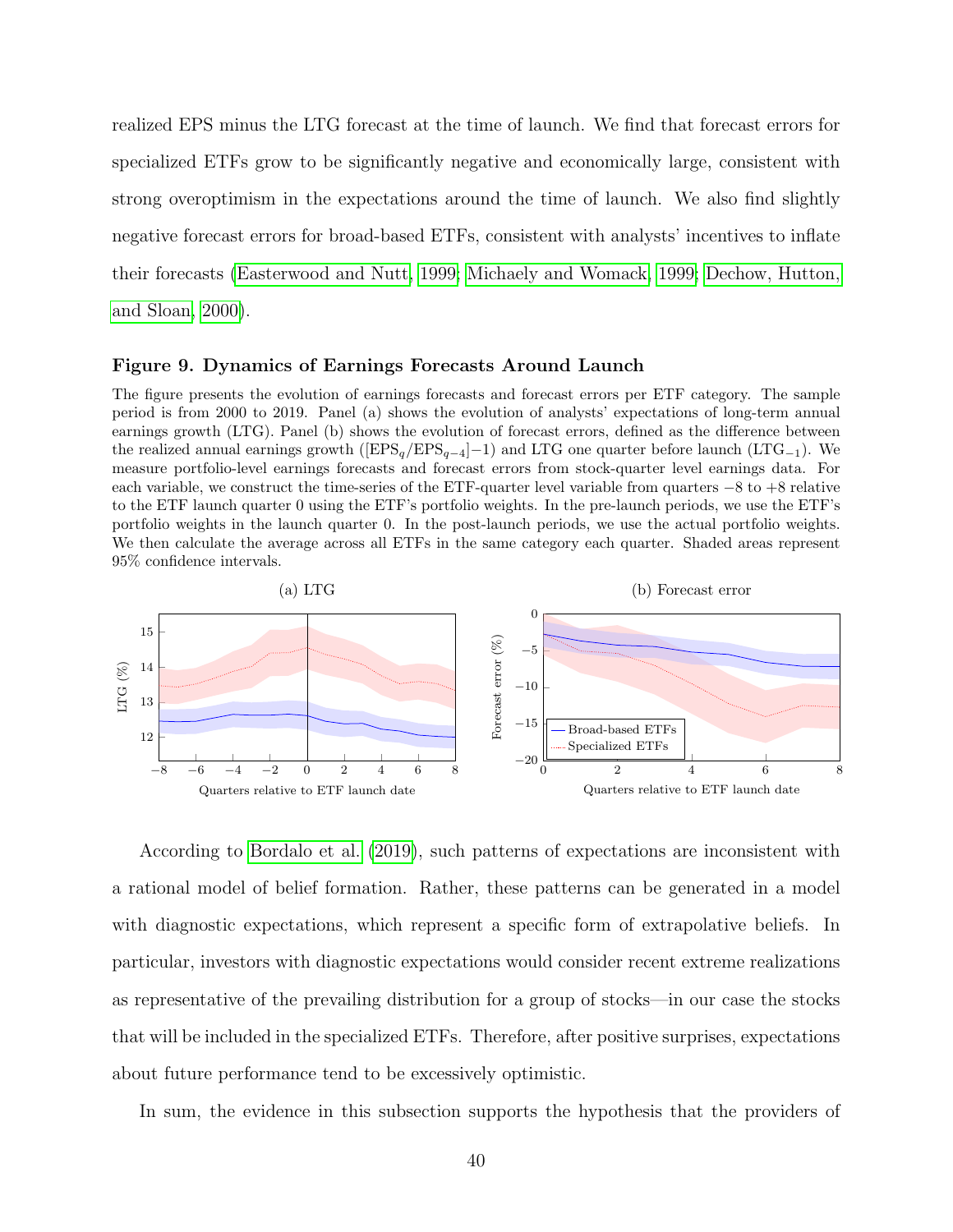specialized ETFs launch new products in segments of the stock market in which investors hold optimistic beliefs. These stocks likely experience greater investor demand, hence increasing the attractiveness of the new products.

## 6.3 Who Is Attracted to Specialized ETFs?

As argued above, ETFs lower retail investors' access costs to financial markets. Specialized ETFs, in particular, open up the opportunity to trading sectors and themes that would otherwise require significant search costs and, for this reason, would likely not be accessible to unsophisticated investors.<sup>[35](#page-42-0)</sup> In this sense, ETFs are an important step towards realizing the vision of the former U.S. Securities and Exchange Commission (SEC) Chairman, Jay Clayton: "I believe it is important to focus on solutions that provide access [to Main Street investors] to investment opportunities on substantially the same terms as those that would be available to institutional investors." [36](#page-42-1)

It is interesting, therefore, to understand whether specialized ETFs cater to a specific group of investors—unsophisticated investors. To answer this question, we examine the investor composition in the different ETF categories. In this analysis, we focus on the first year after launch to more closely identify the target clientele.

We start by using regulatory filings by institutional investors. In particular, they re-port their ownership of ETFs on the mandatory quarterly SEC 13F forms.<sup>[37](#page-42-2)</sup> Institutional investors include mutual funds, hedge funds, pension funds, banks, insurance companies, endowments, etc. Prior literature suggests that institutions are on average more sophisticated investors than individuals, i.e., their investment decisions are less prone to the systematic bi-

<span id="page-42-0"></span><sup>&</sup>lt;sup>35</sup>For example, an investor who is interested to invest in the restaurants sector does not need to conduct a thorough market research or security search; instead, the investor can conveniently buy the restaurant ETF, aptly called BITE.

<span id="page-42-1"></span><sup>36</sup>Testimony before the U.S. Senate Committee on Banking, Housing, and Urban Affairs, Washington D.C., December 10, 2019. Available on [https://www.sec.gov/news/testimony/](https://www.sec.gov/news/testimony/testimony-clayton-2019-12-10) [testimony-clayton-2019-12-10](https://www.sec.gov/news/testimony/testimony-clayton-2019-12-10).

<span id="page-42-2"></span><sup>&</sup>lt;sup>37</sup>Only institutions that manage more than \$100 million in U.S. equity and which are doing business with U.S. investors are required to file a 13F form. The filers need to report positions exceeding \$200,000 or 10,000 shares.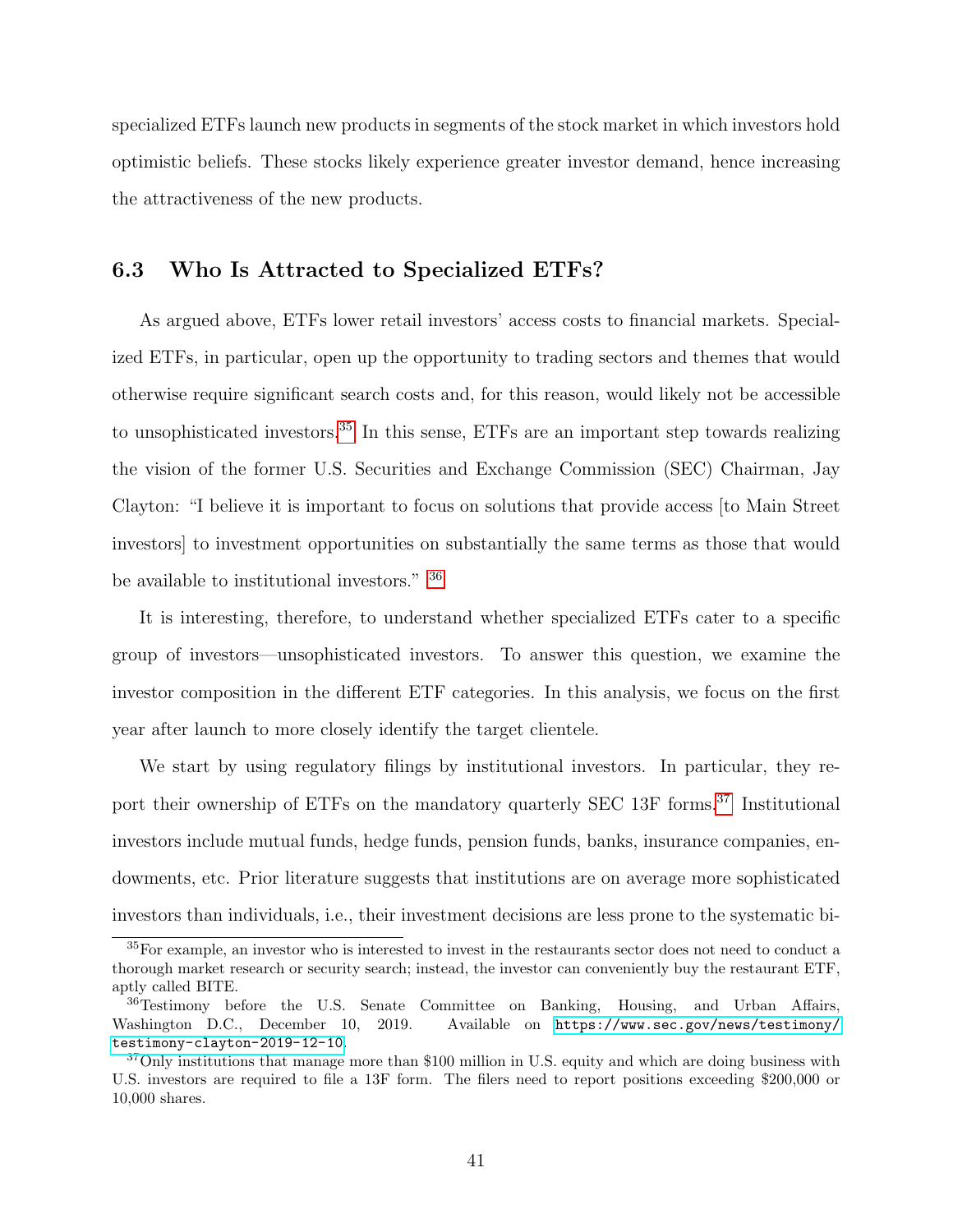ases (e.g., [French, 2008;](#page-49-3) [Stambaugh, 2014\)](#page-52-1) that often impact the decisions of retail investors [\(Barber and Odean, 2013\)](#page-47-5).

Figure [10,](#page-43-0) Panel (a), reports the average fraction of shares owned by institutional investors in the first four quarters after launch. The panel shows that institutions own about 43% of the market capitalization of broad-based ETFs in their first year. In contrast, institutions own a significantly lower share of the market capitalization of specialized ETFs, about 39%. Because shares not owned by 13F-reporting institutions are either owned by smaller (non-reporting) institutions, managers, or retail investors, we deduce that retail investors are likely to own a greater share of the specialized ETFs universe than that of the broadbased ETF universe, supporting the view that unsophisticated investors are more likely to be attracted to specialized ETFs.

#### <span id="page-43-0"></span>Figure 10. ETF Ownership Soon After Launch

The figure presents the ownership structures of ETFs one year after launch per ETF category. Over the first 4 quarters after launch, we calculate the average ownership of 13F institutional investors and the number of Robinhood users scaled by AUM (\$m). Panel (a) reports 13F ownership, and Panel (b) reports the number of Robinhood users per AUM. Bar charts represent the average ownership, and error bars represent 95% confidence intervals.



We can also gain direct insights into ownership by sentiment-driven investors through user data from the discount brokerage Robinhood. These data are available starting in 2018 and include the number of Robinhood accounts holding each security at the daily frequency. The Robinhood platform has recently become known for investment frenzies, characterizing its users.[38](#page-43-1) Panel (b) of Figure [10](#page-43-0) shows that the number of Robinhood users scaled by ETF

<span id="page-43-1"></span><sup>38</sup>See <https://www.nytimes.com/2020/07/08/technology/robinhood-risky-trading.html>.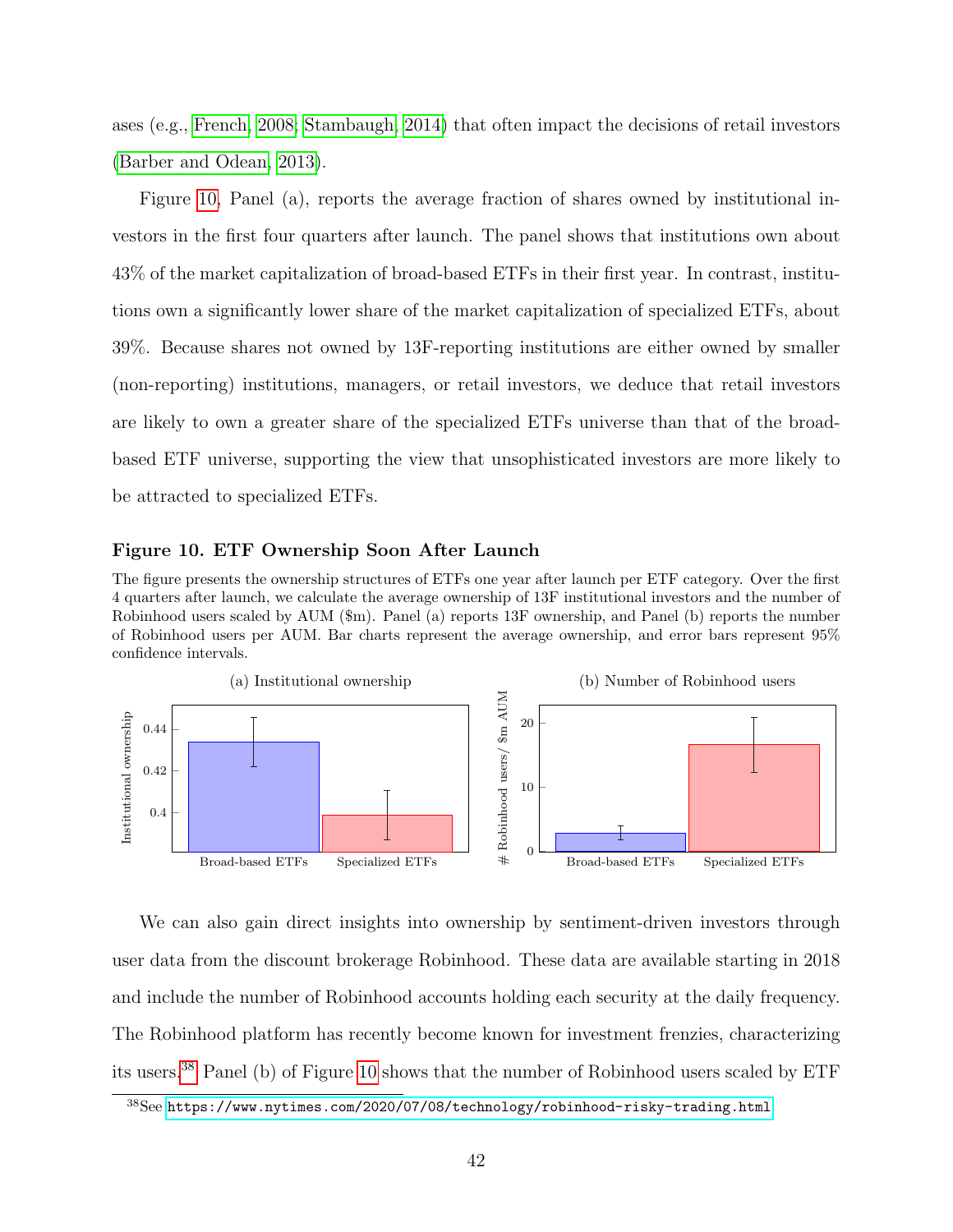market capitalization is substantially higher for specialized ETFs than for the broad-based ETFs in their first year of existence. This result is consistent with the observations of [Barber](#page-47-6) [et al.](#page-47-6) [\(2022\)](#page-47-6) and [Welch](#page-52-2) [\(2020\)](#page-52-2), that Robinhood investors hold attention-grabbing securities. The authors show that Robinhood traders experience negative returns shortly after they open their positions.[39](#page-44-0)

#### <span id="page-44-1"></span>Figure 11. Robinhood Users' Investments in the Underlying Stocks and ETFs

The figure presents the number of Robinhood users who hold ETFs or their underlying stocks per ETF category. We subtract the median of the Robinhood users each month to filter out time trends. In Panel (a), we construct the time series of the ETF-month level number of Robinhood users from month −18 to month +18 relative to the launch month 0 using the ETF's portfolio weights. In the pre-launch periods, we use the ETF's portfolio weights in the launch month 0. In the post-launch periods, we use the actual portfolio weights. We then calculate the average number of Robinhood users across all ETFs in the same category each month. Panel (b) reports the average number of Robinhood users who directly invest in ETFs. The shaded areas represent 95% confidence intervals.



Examining the portfolios of Robinhood users around the launch of ETFs provides further support for the hypothesis that specialized ETFs are launched in segments of the market that have attracted the attention of unsophisticated investors. In Figure [11,](#page-44-1) we use an event study around ETF launches to plot the holdings of stocks in ETF portfolios by Robinhood users. Specifically, we compute the number of users holding the stocks that will be included in the ETF (to be launched in month 0), weighted by their weight in the ETF. Because the Robinhood user base increased significantly over the sample period, we subtract the median

<span id="page-44-0"></span><sup>39</sup>[Welch](#page-52-2) [\(2020\)](#page-52-2) also finds that Robinhood traders' strategy, which is concentrated on high-volume and large stocks, delivers a positive alpha over the 1980–2020 period. This evidence, arising from trades in stocks, does not necessarily contradict our results showing that *specialized ETFs*, which are favored by Robinhood traders, deliver a negative alpha.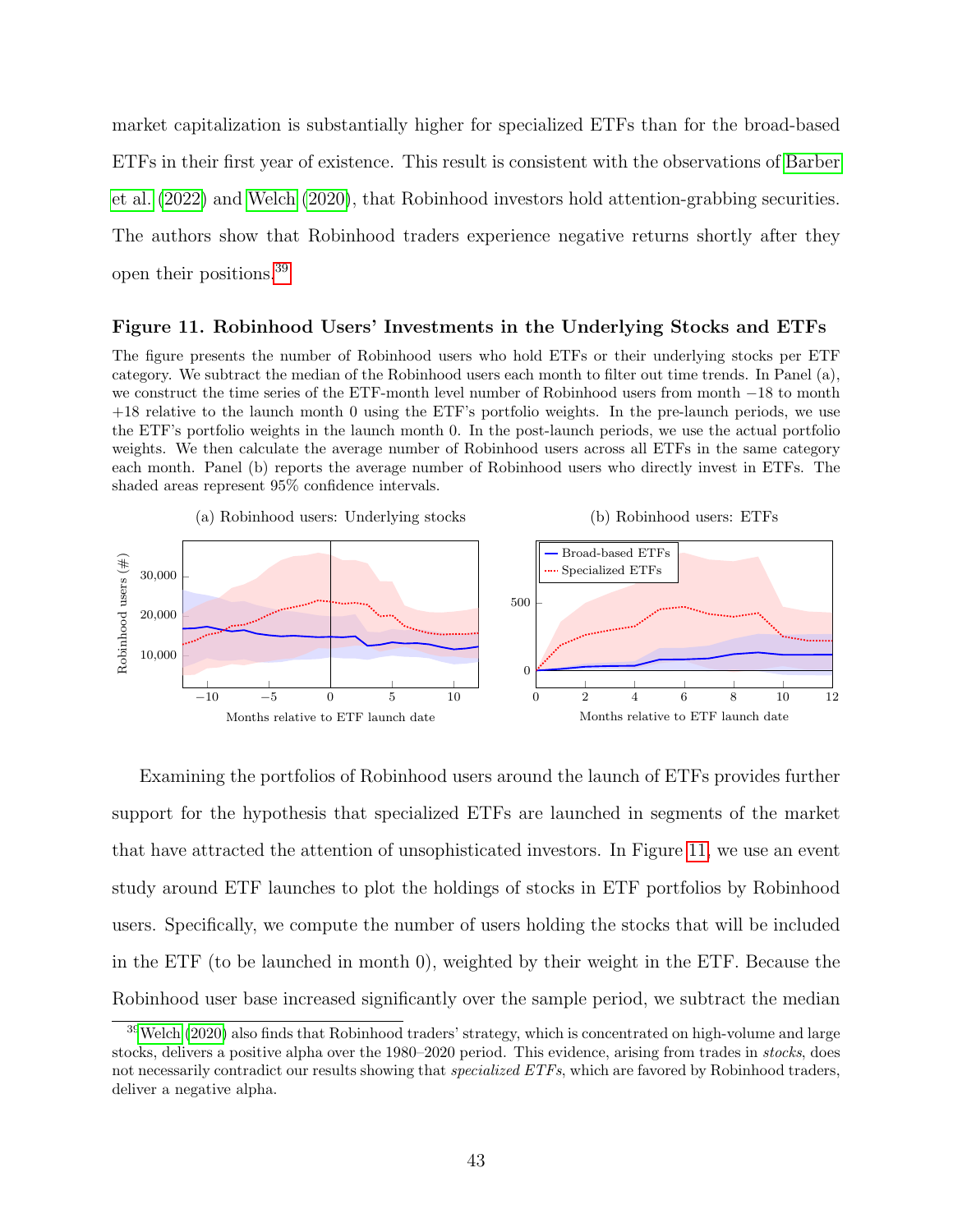stock holding in the relevant calendar month.<sup>[40](#page-45-0)</sup> We also report the number of users holding the ETFs directly.

The results in Panel (a) of Figure [11](#page-44-1) show that the number of users holding the stocks that will be included in specialized ETFs increases and peaks right before the launch. Around the launch time, the number of users starts declining. We observe no similar pattern for broad-based ETFs. These results reiterate the point made in Section [6.1](#page-35-0) that specialized ETFs are launched in segments of the market about which investors hold positive views; further, these products arrive to the market after the excitement has peaked.

Once new specialized ETFs are launched, they attract some of the Robinhood traders (Figure [11,](#page-44-1) Panel (b)), though not at the same rate as the underlying stocks do. Investors who are drawn to new specialized ETFs lose their interest after a few months. Broad-based ETFs do not exhibit these patterns.

The picture that emerges from these results is that specialized ETFs cater to investors' expectations formed by extrapolating positive past performance of popular investment themes into the future. These portfolios include attention-grabbing stocks that are overvalued at the time of launch. In the years following the launch, the value of the underlying assets decline, together with the value of the specialized ETFs holding them.

# 7 Conclusion

This paper studies the most prominent financial innovation in the last 30 years: exchangetraded funds (ETFs). Many observers view the growth of ETFs as a positive development that allows ordinary investors to achieve diversification at low cost and to construct payoff profiles that would otherwise be unattainable.

Our evidence shows a more nuanced reality. We identify two segments in the ETF market. Broad-based ETFs hold diversified portfolios and charge low fees. These products respond

<span id="page-45-0"></span><sup>&</sup>lt;sup>40</sup>Due to the skewness of the holdings data, adjusting user holdings by the median gives more meaningful and stable results than adjusting by the mean.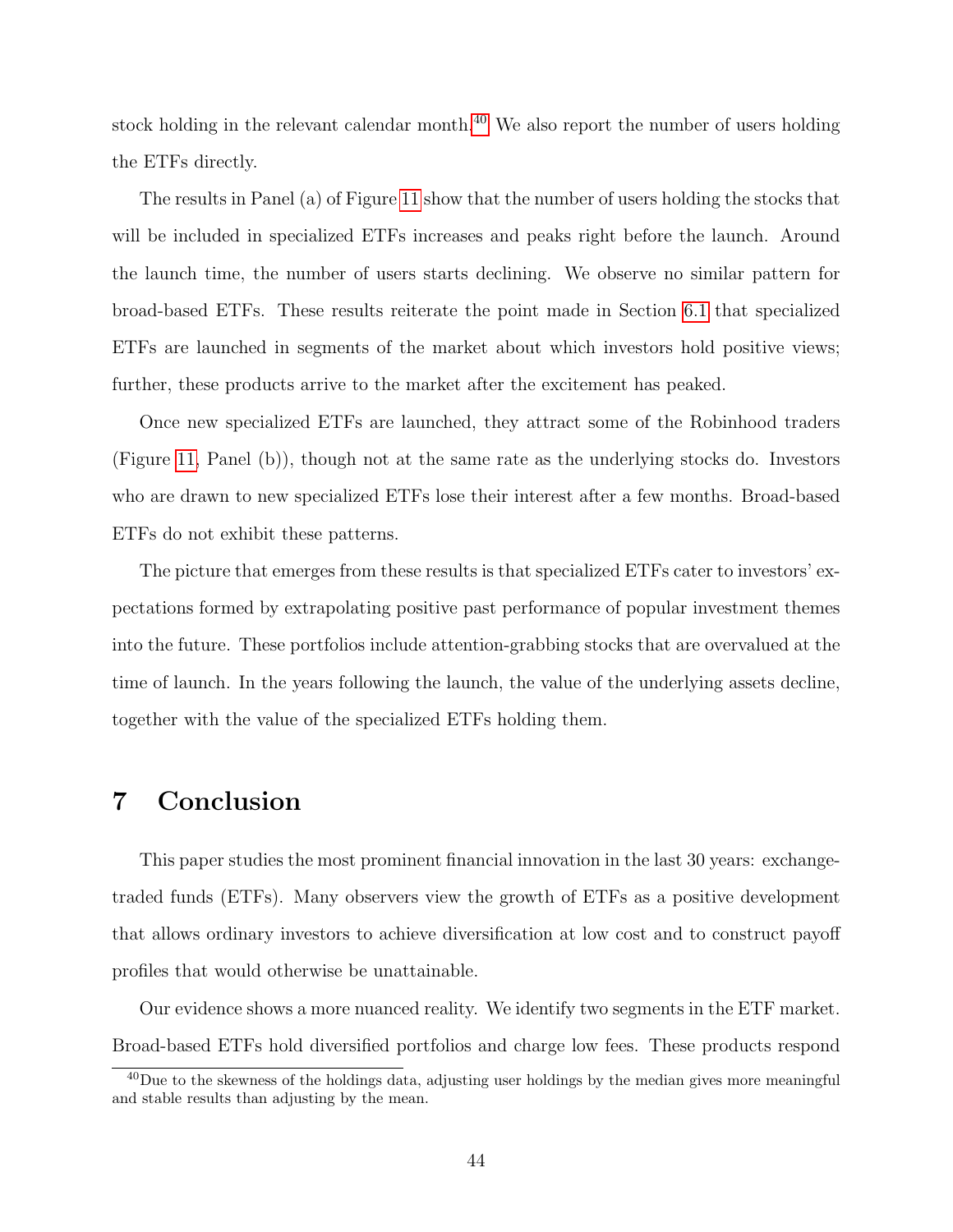to investors' motive to achieve diversification and market access at a low cost. Specialized ETFs, in contrast, offer investors exposure to trendy themes at a high cost and low level of diversification. Although the average AUM of these funds is smaller, in the aggregate, they drive over one-third of the revenues of the equity-based ETF industry in the U.S.

While broad-based ETFs clearly achieve their goal of providing diversification at low cost, we examine whether specialized ETFs provide value in terms of exposure to successful investment ideas or, if that is not the case, in the form of insurance. Our results suggest that specialized ETFs, on average, do not create value for investors. These ETFs tend to hold attention-grabbing and overvalued stocks and therefore underperform significantly: They deliver a negative annual alpha of about −6% in the five years after their inception, on average. We find no evidence that the negative performance corresponds to the price that investors are willing pay to insure against relevant risk factors, or that they are willing to pay a premium for some non-pecuniary benefits.

Instead, our evidence suggests that specialized ETFs appear to cater to overoptimistic investors. Specialized ETFs are launched just after the very peak of excitement around popular investment themes. Over the years following the launch, the underlying assets shed some of their initial overvaluation, and so do the prices of specialized ETFs.

We conclude that the implications of the "democratization of investment" that ETFs bring about are mixed. On the one hand, investors can now access financial markets at low cost, which can be welfare-improving because it allows broader risk sharing. On the other hand, the marketing strategies of specialized ETFs facilitate speculation in overvalued securities, which subsequently underperform. It is possible that, absent specialized ETFs, these investors would still invest their money inefficiently. However, specialized ETFs likely encourage greater investor participation due to their marketing efforts and competitive strategies. Investors on the extensive margin may be worse off as a result of holding specialized ETFs.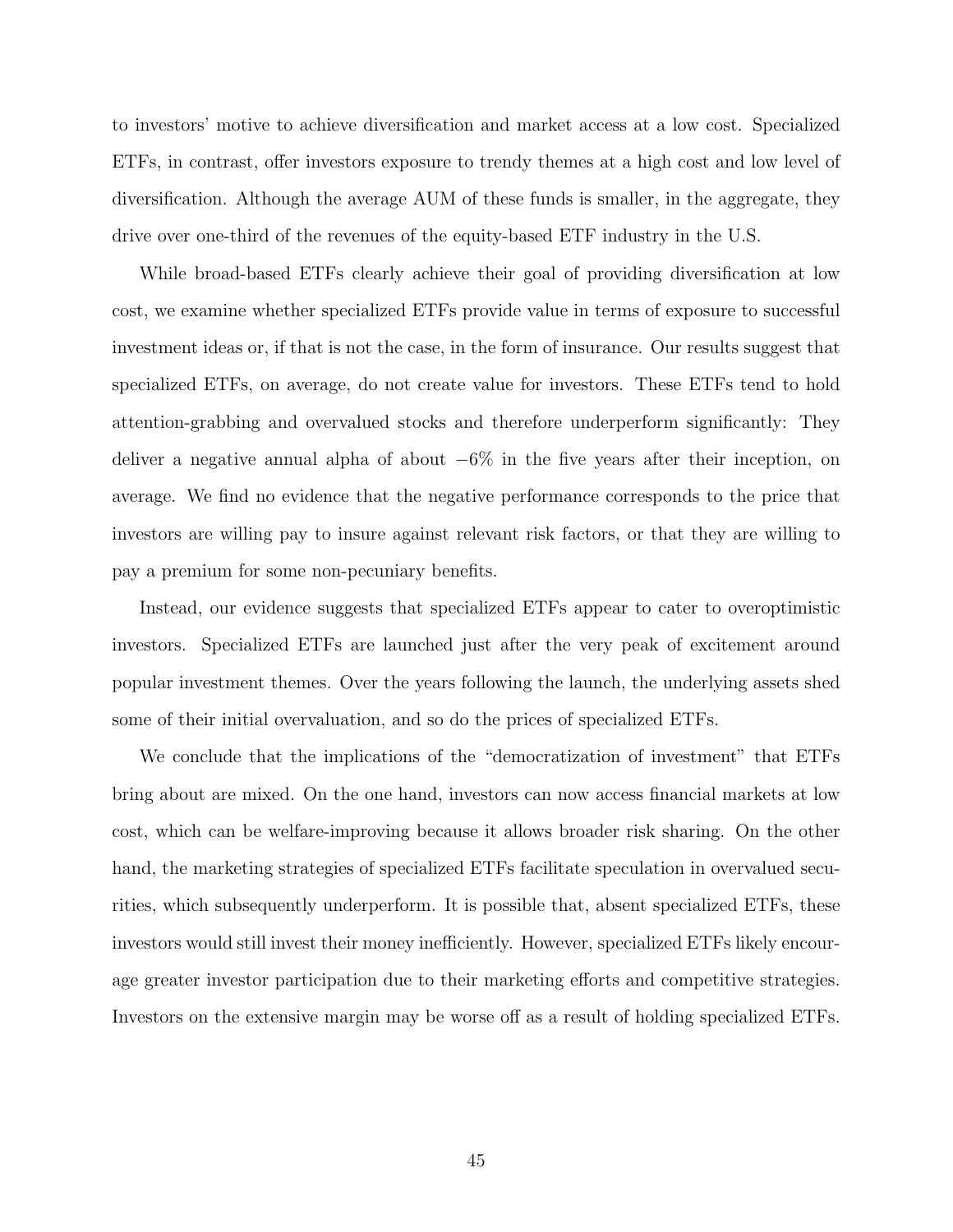# References

- Akey, Pat, Adriana Robertson, and Mikhail Simutin, 2021, Closet active management of passive funds, Working paper, University of Toronto.
- Allen, Franklin, and Douglas Gale, 1994, Financial innovation and risk sharing (MIT press).
- Arteaga, Kenneth R, Conrad S Ciccotello, and C Terry Grant, 1998, New equity funds: Marketing and performance, Financial Analysts Journal 54, 43–49.
- Baker, Malcolm, and Jeffrey Wurgler, 2007, Investor sentiment in the stock market, Journal of Economic Perspectives 21, 129–152.
- Ball, Ray, and Philip Brown, 1968, An empirical evaluation of accounting income numbers, Journal of Accounting Research 159–178.
- <span id="page-47-6"></span>Barber, Brad M, Xing Huang, Terrance Odean, and Christopher Schwarz, 2022, Attentioninduced trading and returns: Evidence from Robinhood, Journal of Finance forthcoming.
- <span id="page-47-5"></span>Barber, Brad M, and Terrance Odean, 2013, The behavior of individual investors, in *Hand*book of the Economics of Finance, volume 2, 1533–1570 (Elsevier).
- <span id="page-47-0"></span>Barberis, Nicholas, Robin Greenwood, Lawrence Jin, and Andrei Shleifer, 2018, Extrapolation and bubbles, Journal of Financial Economics 129, 203–227.
- <span id="page-47-1"></span>Barberis, Nicholas, and Ming Huang, 2008, Stocks as lotteries: The implications of probability weighting for security prices, American Economic Review 98, 2066–2100.
- Barberis, Nicholas, and Andrei Shleifer, 2003, Style investing, Journal of Financial Economics 68, 161–199.
- <span id="page-47-3"></span>Ben-David, Itzhak, Michael S Drake, and Darren T Roulstone, 2015, Acquirer valuation and acquisition decisions: Identifying mispricing using short interest, Journal of Financial and Quantitative Analysis 50, 1–32.
- <span id="page-47-7"></span>Ben-David, Itzhak, Francesco Franzoni, and Rabih Moussawi, 2017, Exchange-traded funds, Annual Review of Financial Economics 9, 169–189.
- <span id="page-47-8"></span>Ben-David, Itzhak, Francesco Franzoni, and Rabih Moussawi, 2018, Do ETFs increase volatility?, Journal of Finance 73, 2471–2535.
- <span id="page-47-9"></span>Ben-David, Itzhak, Francesco Franzoni, and Rabih Moussawi, 2019, An improved method to predict assignment of stocks into Russell indexes, Journal of Finance: Replications and Corrigenda (web-only:  $https://doi.org/10.37214/jofweb.1)$ .
- <span id="page-47-2"></span>Boehmer, Ekkehart, Charles M Jones, and Xiaoyan Zhang, 2008, Which shorts are informed?, Journal of Finance 63, 491–527.
- <span id="page-47-4"></span>Bordalo, Pedro, Nicola Gennaioli, Rafael La Porta, and Andrei Shleifer, 2019, Diagnostic expectations and stock returns, Journal of Finance 74, 2839–2874.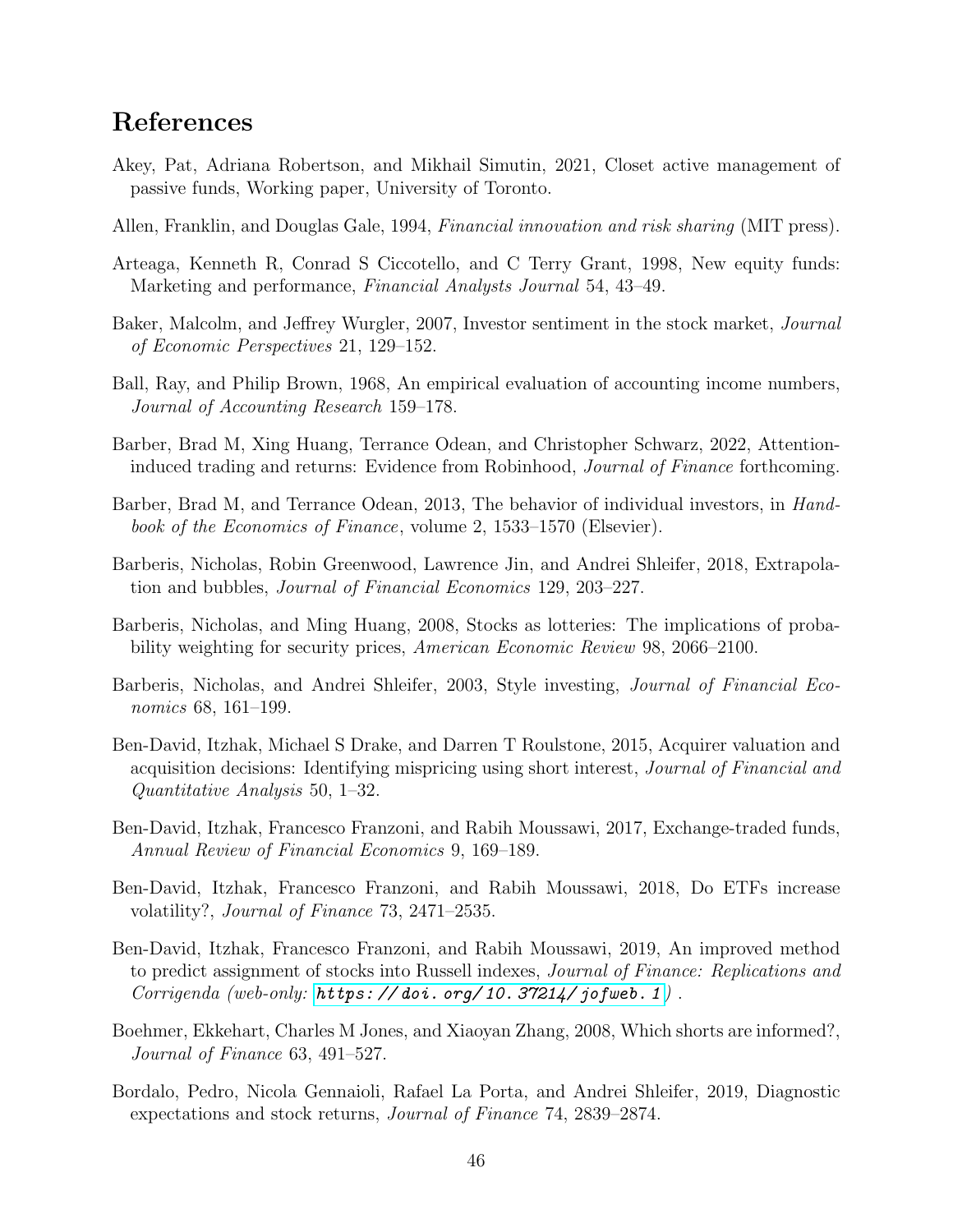- Bordalo, Pedro, Nicola Gennaioli, and Andrei Shleifer, 2016, Competition for attention, Review of Economic Studies 83, 481–513.
- <span id="page-48-0"></span>Bordalo, Pedro, Nicola Gennaioli, and Andrei Shleifer, 2018, Diagnostic expectations and credit cycles, Journal of Finance 73, 199–227.
- Brightman, Chris, Feifei Li, and Xi Liu, 2015, Chasing performance with ETFs, White paper, Research Affiliates.
- <span id="page-48-2"></span>Brunnermeier, Markus K, Christian Gollier, and Jonathan A Parker, 2007, Optimal beliefs, asset prices, and the preference for skewed returns, American Economic Review 97, 159– 165.
- <span id="page-48-1"></span>Brunnermeier, Markus K, and Jonathan A Parker, 2005, Optimal expectations, American Economic Review 95, 1092–1118.
- <span id="page-48-4"></span>Carhart, Mark M, 1997, On persistence in mutual fund performance, Journal of Finance 52, 57–82.
- C'élérier, Claire, and Boris Vallée, 2017, Catering to investors through security design: Headline rate and complexity, Quarterly Journal of Economics 132, 1469–1508.
- Chuprinin, Oleg, and Thomas Ruf, 2018, Rent seeking and mutual fund inceptions, Working paper, University of New South Wales.
- Cooper, Michael J, Orlin Dimitrov, and P Raghavendra Rau, 2001, A Rose.com by any other name, Journal of Finance 56, 2371–2388.
- Cooper, Michael J, Huseyin Gulen, and P Raghavendra Rau, 2005, Changing names with style: Mutual fund name changes and their effects on fund flows, *Journal of Finance* 60, 2825–2858.
- Cosemans, Mathijs, and Rik Frehen, 2021, Salience theory and stock prices: Empirical evidence, Journal of Financial Economics 140, 460–483.
- Da, Zhi, Xing Huang, and Lawrence J Jin, 2020, Extrapolative beliefs in the cross-section: What can we learn from the crowds?, *Journal of Financial Economics* 140, 175–196.
- <span id="page-48-3"></span>Daniel, Kent, and Sheridan Titman, 1997, Evidence on the characteristics of cross sectional variation in stock returns, Journal of Finance 52, 1–33.
- Dannhauser, Caitlin D, and Jeffrey Pontiff, 2019, Flow, Working paper, Boston College.
- Davies, Shaun, 2022, Speculation sentiment, *Journal of Financial and Quantitative Analysis* forthcoming.
- De Long, J Bradford, Andrei Shleifer, Lawrence H Summers, and Robert J Waldmann, 1990a, Noise trader risk in financial markets, Journal of Political Economy 98, 703–738.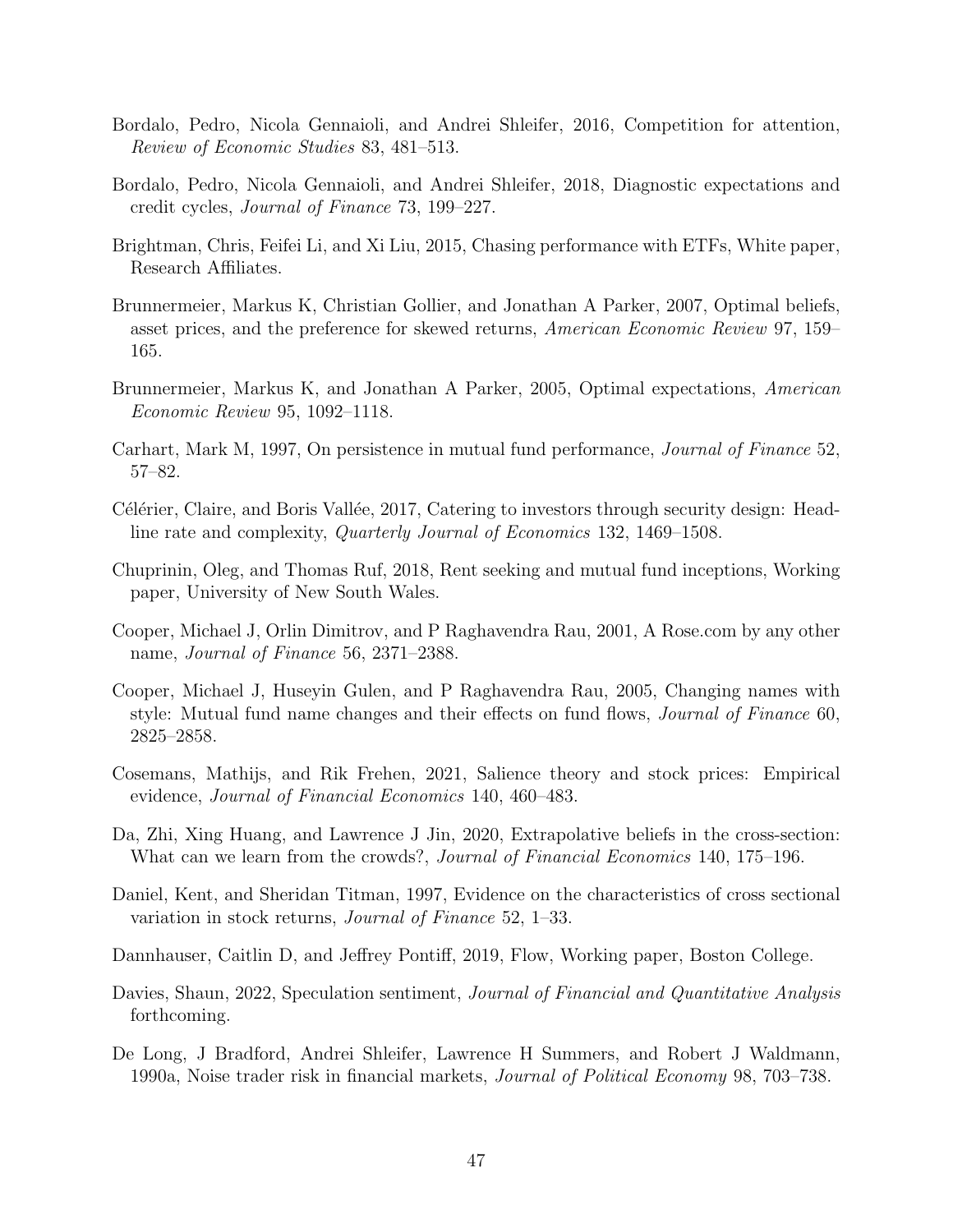- De Long, J Bradford, Andrei Shleifer, Lawrence H Summers, and Robert J Waldmann, 1990b, Positive feedback investment strategies and destabilizing rational speculation, Journal of Finance 45, 379–395.
- <span id="page-49-2"></span>Dechow, Patricia M, Amy P Hutton, and Richard G Sloan, 2000, The relation between analysts' forecasts of long-term earnings growth and stock price performance following equity offerings, Contemporary Accounting Research 17, 1–32.
- Duffie, Darrell, and Rohit Rahi, 1995, Financial market innovation and security design: An introduction, Journal of Economic Theory 65, 1–42.
- Easley, David, David Michayluk, Maureen O'Hara, and Tālis J Putniņš, 2021, The active world of passive investing, *Review of Finance* 25, 1433–1471.
- <span id="page-49-1"></span>Easterwood, John C, and Stacey R Nutt, 1999, Inefficiency in analysts' earnings forecasts: Systematic misreaction or systematic optimism?, Journal of Finance 54, 1777–1797.
- Egan, Mark, Alexander MacKay, and Hanbin Yang, 2022, Recovering investor expectations from demand for index funds, Review of Economic Studies forthcoming.
- Elton, Edwin J, Martin J Gruber, and Joel Rentzler, 1989, New public offerings, information, and investor rationality: The case of publicly offered commodity funds, Journal of Business 62, 1–15.
- Evans, Richard B, 2010, Mutual fund incubation, Journal of Finance 65, 1581–1611.
- Fama, Eugene F, 1998, Market efficiency, long-term returns, and behavioral finance, Journal of Financial Economics 49, 283–306.
- Fama, Eugene F, and Kenneth R French, 1992, The cross-section of expected stock returns, Journal of Finance 47, 427–465.
- <span id="page-49-0"></span>Fama, Eugene F, and Kenneth R French, 1993, Common risk factors in the returns on stocks and bonds, Journal of Financial Economics 33, 3–56.
- <span id="page-49-4"></span>Fama, Eugene F, and Kenneth R French, 2015, A five-factor asset pricing model, Journal of Financial Economics 116, 1–22.
- <span id="page-49-5"></span>Fama, Eugene F, and Kenneth R French, 2018, Choosing factors, Journal of Financial Economics 128, 234–252.
- <span id="page-49-3"></span>French, Kenneth R, 2008, Presidential address: The cost of active investing, Journal of Finance 63, 1537–1573.
- Gabaix, Xavier, and Ralph SJ Koijen, 2021, In search of the origins of financial fluctuations: The inelastic markets hypothesis, Technical report, National Bureau of Economic Research.
- Gao, Pengjie, Allen Hu, Peter Kelly, Cameron Peng, and Ning Zhu, 2020, Exploited by complexity, Working paper, University of Notre Dame.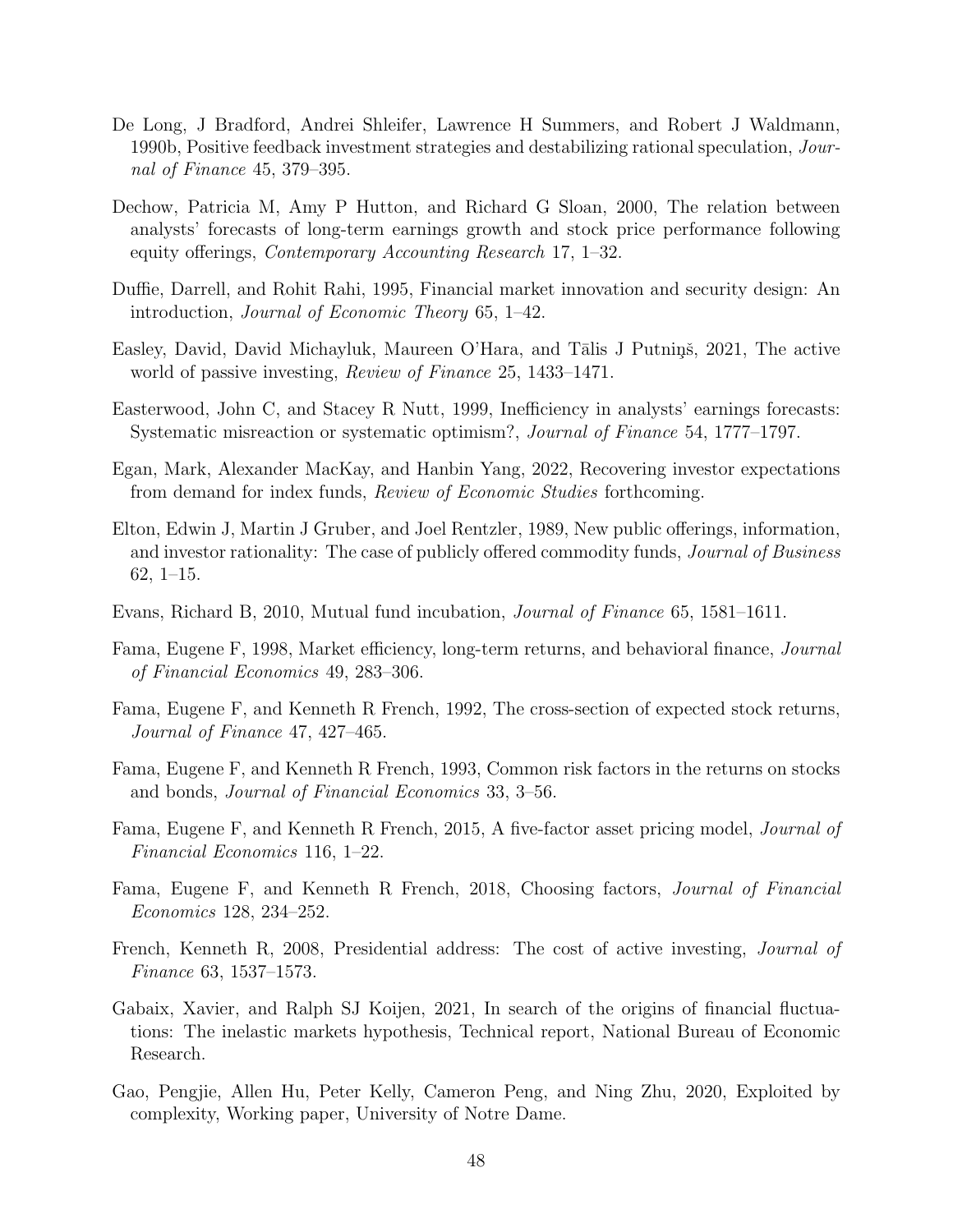- Gennaioli, Nicola, Andrei Shleifer, and Robert Vishny, 2012, Neglected risks, financial innovation, and financial fragility, Journal of Financial Economics 104, 452–468.
- <span id="page-50-0"></span>Ghysels, Eric, Alberto Plazzi, and Rossen Valkanov, 2016, Why invest in emerging markets? The role of conditional return asymmetry, Journal of Finance 71, 2145–2192.
- Greene, Jason T, and Jeffrey Stark, 2016, What's trending? The performance and motivations for mutual fund startups, Working paper, Bridgewater State University.
- Greenwood, Robin, and Samuel G Hanson, 2013, Issuer quality and corporate bond returns, Review of Financial Studies 26, 1483–1525.
- Greenwood, Robin, and Andrei Shleifer, 2014, Expectations of returns and expected returns, Review of Financial Studies 27, 714–746.
- Harvey, Campbell R, 2017, Presidential address: The scientific outlook in financial economics, *Journal of Finance* 72, 1399–1440.
- Harvey, Campbell R, 2021, Be skeptical of asset management research, Working paper, Duke University.
- Harvey, Campbell R, Yan Liu, and Heqing Zhu, 2016, . . . and the cross-section of expected returns, Review of Financial Studies 29, 5–68.
- Henderson, Brian J, and Neil D Pearson, 2011, The dark side of financial innovation: A case study of the pricing of a retail financial product, Journal of Financial Economics 100, 227–247.
- Henderson, Brian J, Neil D Pearson, and Li Wang, 2020, Retail derivatives and sentiment: A sentiment measure constructed from issuances of retail structured equity products, Working paper, University of Illinois at Urbana-Champagne.
- <span id="page-50-1"></span>Hou, Kewei, Chen Xue, and Lu Zhang, 2015, Digesting anomalies: An investment approach, Review of Financial Studies 28, 650–705.
- Huang, Shiyang, Maureen O'Hara, and Zhuo Zhong, 2020a, Innovation and informed trading: Evidence from industry ETFs, Review of Financial Studies 34, 1280–1316.
- Huang, Shiyang, Yang Song, and Hong Xiang, 2020b, The Smart Beta mirage, Working paper, University of Washington.
- Jain, Prem C, and Joanna Shuang Wu, 2000, Truth in mutual fund advertising: Evidence on future performance and fund flows, Journal of Finance 55, 937–958.
- Karoui, Aymen, and Iwan Meier, 2009, Performance and characteristics of mutual fund starts, European Journal of Finance 15, 487–509.
- Khomyn, Marta, Tālis J Putniņš, and Marius Zoican, 2020, The value of ETF liquidity, Working paper, University of Technology Sydney.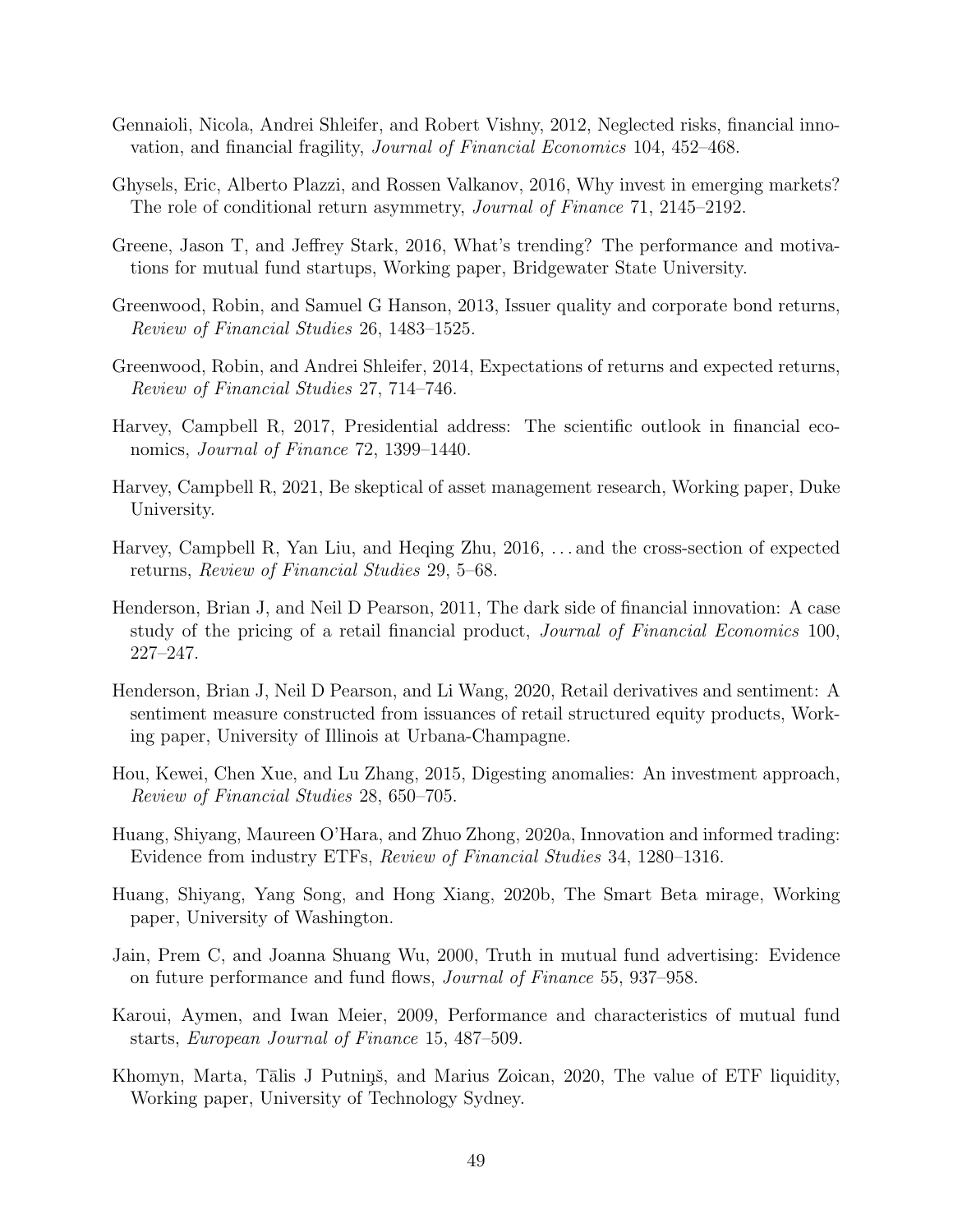- Khorana, Ajay, and Henri Servaes, 1999, The determinants of mutual fund starts, Review of Financial Studies 12, 1043–1074.
- Kostovetsky, Leonard, and Jerold B Warner, 2020, Measuring innovation and product differentiation: Evidence from mutual funds, Journal of Finance 75, 779–823.
- <span id="page-51-1"></span>Kumar, Alok, 2009, Who gambles in the stock market?, Journal of Finance 64, 1889–1933.
- <span id="page-51-2"></span>Lakonishok, Josef, Andrei Shleifer, and Robert W Vishny, 1994, Contrarian investment, extrapolation, and risk, Journal of Finance 49, 1541–1578.
- Lee, Charles MC, Andrei Shleifer, and Richard H Thaler, 1991, Investor sentiment and the closed-end fund puzzle, Journal of Finance 46, 75–109.
- <span id="page-51-5"></span>Lintner, John, 1965, The valuation of risk assets and the selection of risky investments in stock portfolios and capital budgets, Review of Economics and Statistics 47, 13–37.
- Madhavan, Ananth, and Aleksander Sobczyk, 2019, Does trading by ETF and mutual fund investors hurt performance? Evidence from time-and dollar-weighted returns, Journal of Investment Management 17, 1–17.
- Massa, Massimo, 1998, Why so many mutual funds? Mutual fund families, market segmentation and financial performance, Working paper, Insead.
- <span id="page-51-3"></span>Michaely, Roni, and Kent L Womack, 1999, Conflict of interest and the credibility of underwriter analyst recommendations, *Review of Financial Studies* 12, 653–686.
- Miller, Edward M, 1977, Risk, uncertainty, and divergence of opinion, Journal of Finance 32, 1151–1168.
- Mitchell, Mark L, and Erik Stafford, 2000, Managerial decisions and long-term stock price performance, Journal of Business 73, 287–329.
- <span id="page-51-0"></span>Mitton, Todd, and Keith Vorkink, 2007, Equilibrium underdiversification and the preference for skewness, Review of Financial Studies 20, 1255–1288.
- <span id="page-51-6"></span>Mossin, Jan, 1966, Equilibrium in a capital asset market, Econometrica 34, 768–783.
- Moussawi, Rabih, Ke Shen, and Raisa Velthuis, 2020, ETF heartbeat trades, tax efficiencies, and clienteles: The role of taxes in the flow migration from active mutual funds to ETFs, Working paper, Villanova University.
- Novick, Barbara, 2017, How index funds democratize investing, Wall Street Journal (January, 8).
- <span id="page-51-4"></span>Sharpe, William F, 1964, Capital asset prices: A theory of market equilibrium under conditions of risk, Journal of Finance 19, 425–442.
- Shefrin, Hersh M, and Richard H Thaler, 1988, The behavioral life-cycle hypothesis, Economic Inquiry 26, 609–643.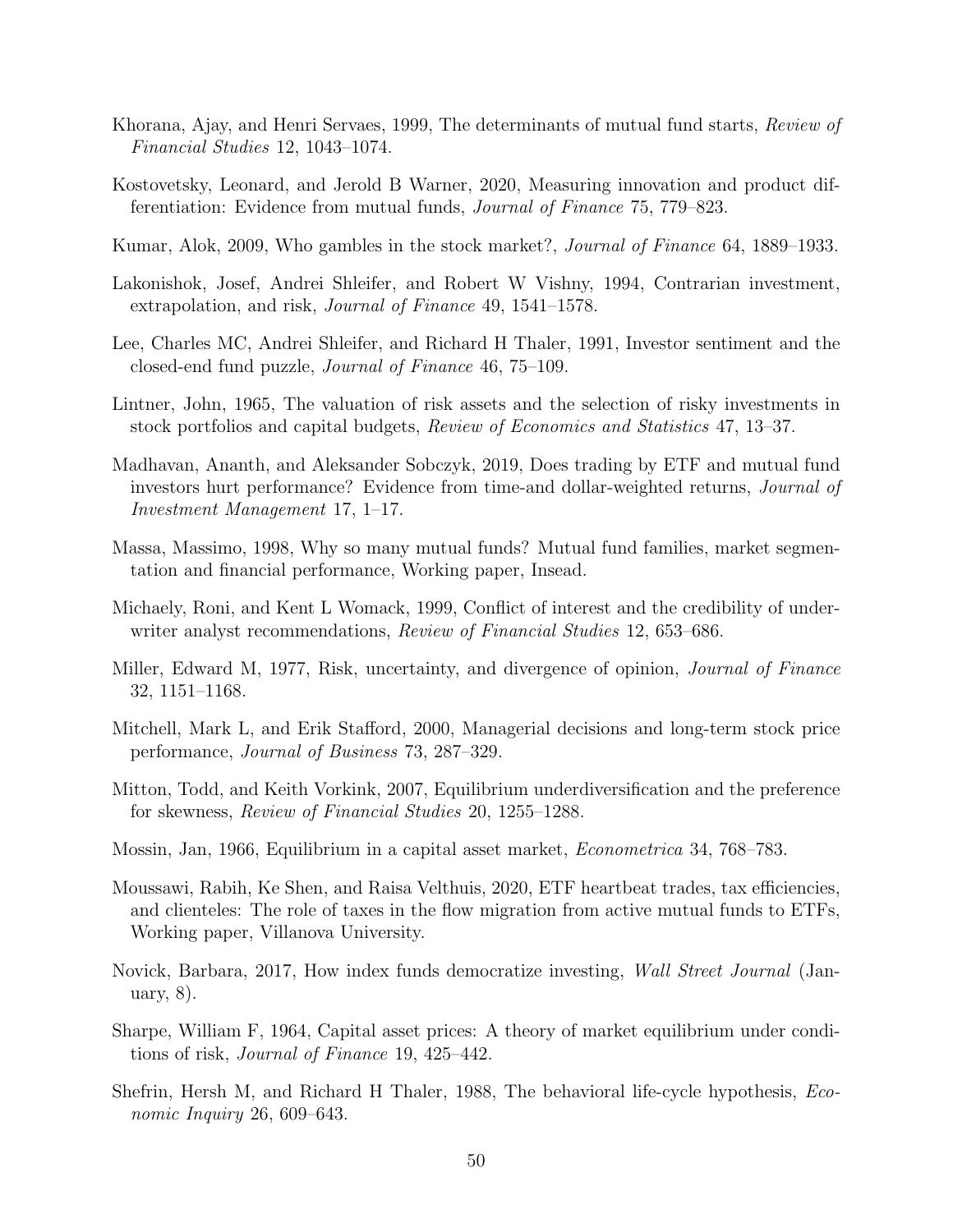- Shleifer, Andrei, and Robert W Vishny, 1997, The limits of arbitrage, Journal of Finance 52, 35–55.
- Simsek, Alp, 2013a, Financial innovation and portfolio risks, American Economic Review: Papers & Proceedings 103, 398–401.
- <span id="page-52-0"></span>Simsek, Alp, 2013b, Speculation and risk sharing with new financial assets, Quarterly Journal of Economics 128, 1365–1396.
- <span id="page-52-1"></span>Stambaugh, Robert F, 2014, Presidential address: Investment noise and trends, Journal of Finance 69, 1415–1453.
- Vanguard, 2020, How America invests, White paper, The Vanguard Group.
- Vokata, Petra, 2021, Engineering lemons, Journal of Financial Economics 142, 737–755.
- <span id="page-52-2"></span>Welch, Ivo, 2020, Retail raw: Wisdom of the Robinhood crowd and the Covid crisis, Working paper, National Bureau of Economic Research.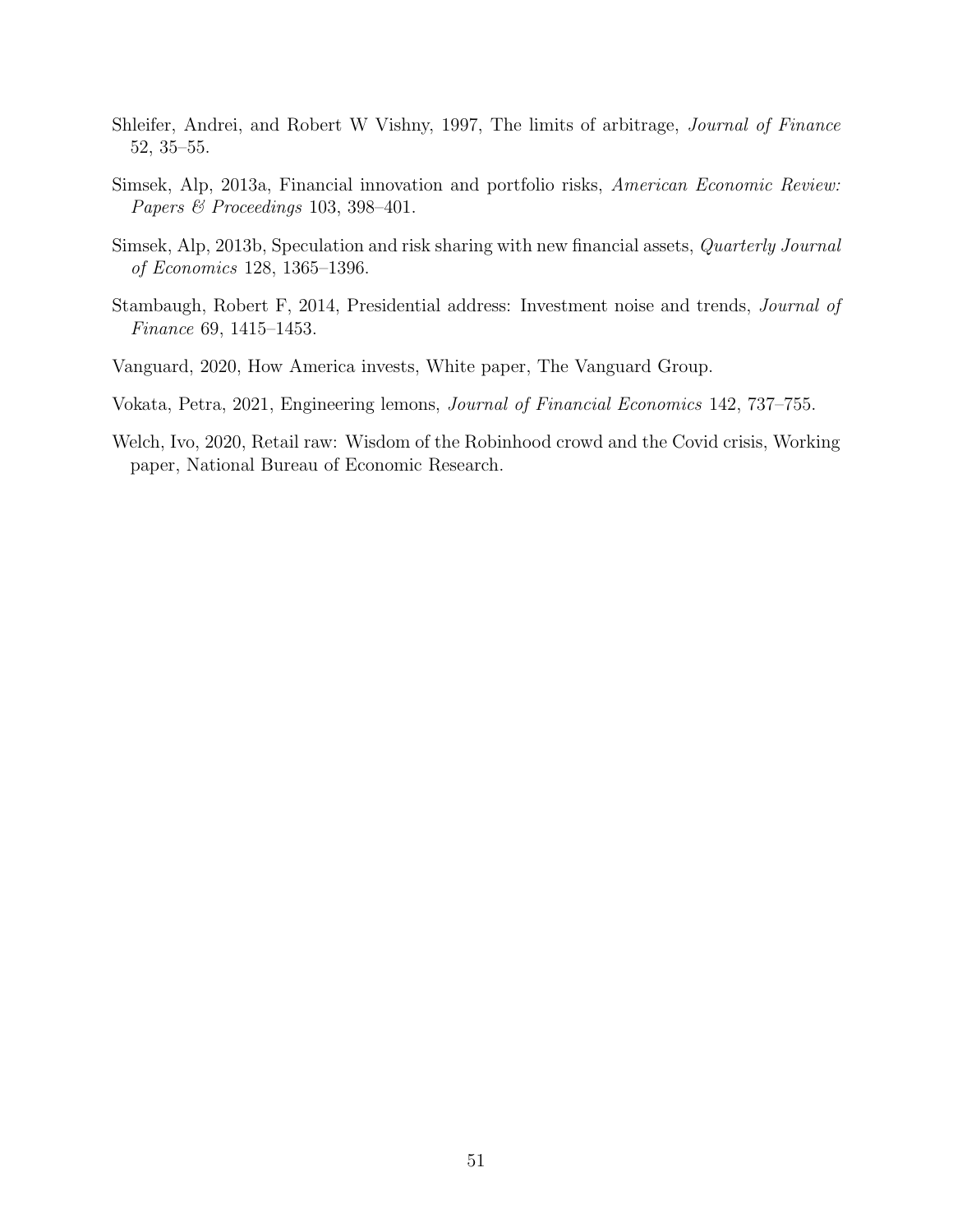# Appendix A A Primer on ETFs

Exchange-traded products (ETPs) are investment companies whose objective is to replicate the performance of an index, in a similar manner to index mutual funds. Unlike index funds, however, ETPs are listed on an exchange and are traded throughout the day. These funds are organized in several legal structures, such as exchange-traded funds (ETFs), exchange-traded notes (ETNs), exchange-traded commodities, and index participation units (IPU). In this article, we focus exclusively on ETFs.

The first U.S. ETF was launched in January 1993. It tracked the S&P 500 (ticker: SPY). SPY is currently the largest ETF in the world, with nearly \$300 billion in assets. As of the end of 2019, the number of ETFs has grown to over 3,000 in the United States and nearly 7,000 globally, with these products spanning various asset classes.

ETFs can reproduce the performance of the relevant index in two distinct ways. First, they can hold a basket of securities that, more or less, replicates the index ("physical replication"). Second, they can enter into swap agreements with financial institutions to have the performance of the index delivered by these counterparties in exchange for a fee ("synthetic replication"). The physical structure is prevalent in the United States, and it characterizes all the ETFs in our sample.

The focus in this article is on "plain vanilla" equity ETFs that hold portfolios of stocks that track an index. The index can be an existing index, such as the S&P 500 or Russell 2000, or an index that is designed by the issuers expressly for the ETF, e.g., the index tracked by the work-from-home ETF, launched in June 2020.

The innovation in the ETF structure revolves around the creation and redemption mechanism that takes place on a daily basis and keeps the market price of the ETF in close proximity to the value of the basket of securities in the index it tracks. Because ETFs hold securities that are, themselves, traded on the market, there is a possibility of temporary misalignment between the price of ETF shares and the value of the basket of securities. For example, when there is high demand for the ETF, but not yet for the underlying securities,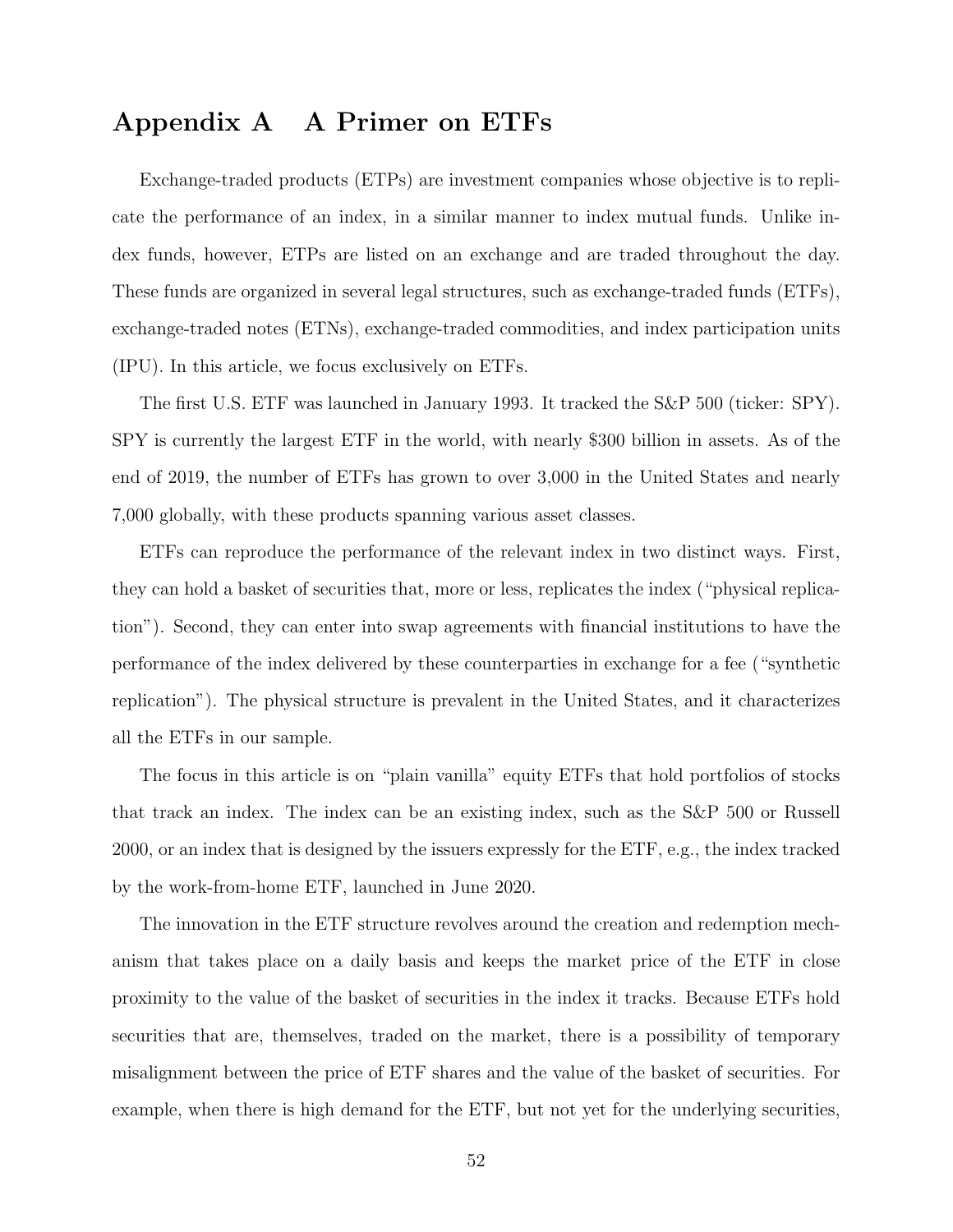the ETF will trade at a premium relative to the underlying index. To ensure that significant deviations are not created between the ETF and the underlying securities portfolio, ETFs continuously issue new shares when investor demand is high or redeem shares when investor demand is low. The creation or redemption of ETF shares is called *flows*, which can be positive or negative, and can indicate the demand for the ETF in excess of the demand for the underlying securities.

For further reading about ETFs, please see [Ben-David, Franzoni, and Moussawi](#page-47-7) [\(2017\)](#page-47-7), [Ben-David, Franzoni, and Moussawi](#page-47-8) [\(2018\)](#page-47-8), and [Ben-David, Franzoni, and Moussawi](#page-47-9) [\(2019\)](#page-47-9).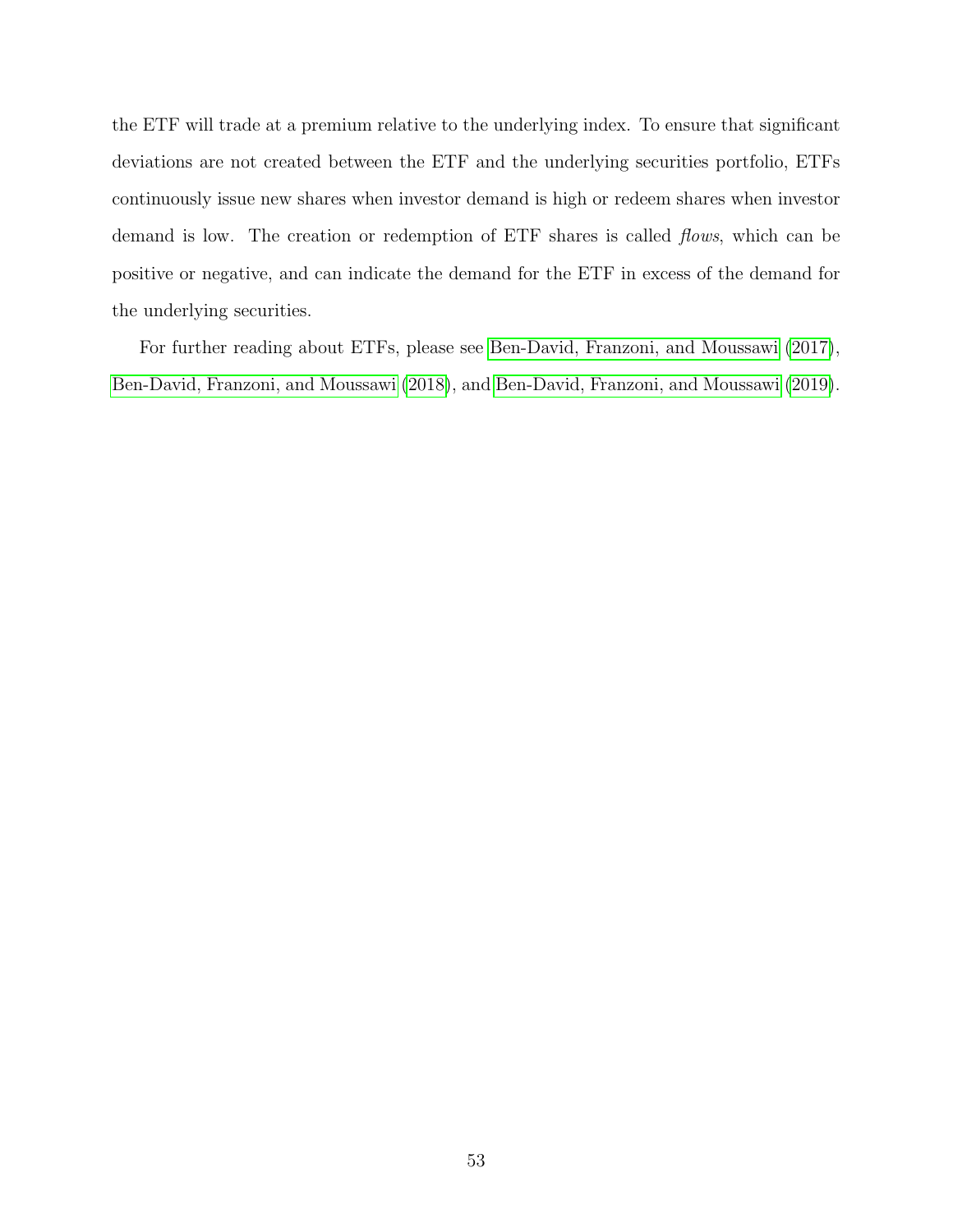# Appendix B Data Sources

## B.1 ETF Data

We use information from the Center for Research in Security Prices (CRSP) to identify a comprehensive and survivorship-bias-free list of all U.S. equity ETFs. We first select securities with share code of 73 from CRSP, or a non-missing ETF flag in the CRSP Mutual Fund Database. Because we are interested in ETFs that hold U.S. equities, we drop ETFs focusing on the bond market (that have a CRSP style of fixed income, mixed holdings, or other—style codes: I,  $M$ ,  $O$ , or names that contain the word "bond"). We also drop inverse and leveraged ETFs (that have a Lipper classification code of  $DSB$ ,<sup>[41](#page-55-0)</sup> or CRSP style code EDYS or EDYH,<sup>[42](#page-55-1)</sup> or the name contains any of the following:  $2 \times$ ,  $3 \times$ , bear, or bull). We exclude ETFs that are classified as foreign equity ETFs (CRSP style code  $F$ ). The final sample contains 1,080 distinct U.S. equity ETFs that satisfy all requirements.

CRSP is our primary source for daily trading data. We rely on Bloomberg for ETF shares outstanding information, and supplement it with Compustat when the Bloomberg data are not available. Furthermore, we use CRSP's end-of-month information about returns and prices, and supplement it with Bloomberg's and Compustat's total shares outstanding to calculate month-end assets under management (AUM). Compustat is our primary source for monthly short interest data.

## B.2 ETF Holdings Data

We obtain ETF holdings information from two sources: the Thomson Reuters Global Mutual Fund Ownership and CRSP Mutual Fund Holdings databases. For many ETFs, both sources contain holdings information; for others, holdings information is only available

<span id="page-55-0"></span> $^{41}DSB$ : dedicated short bias funds. More information about Lipper classification codes is provided in: <http://www.crsp.org/products/documentation/lipper-objective-and-classification-codes>.

<span id="page-55-1"></span> $^{42}EDYS$ : Dedicated Short Bias Funds.  $EDYN$ : long/short equity funds, equity market neutral funds, absolute return funds, and equity leverage funds. More information about CRSP style codes is provided in: <http://www.crsp.org/products/documentation/crsp-style-code>.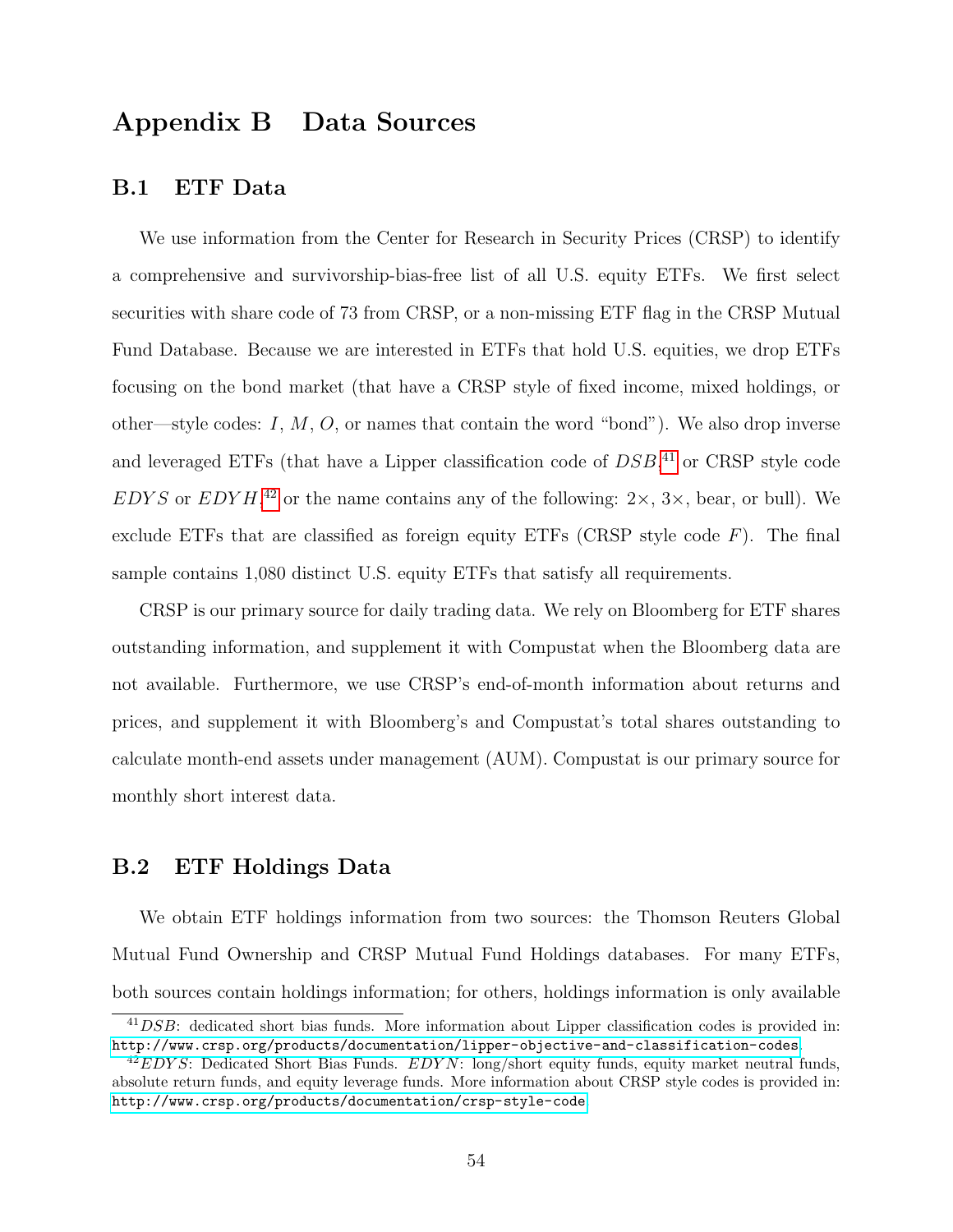in one of the sources. In many cases, first report dates of portfolio holdings differ between the two. Our approach is to take one source per ETF as the reference for its holdings. If an ETF has holdings information in both sources, we use the one with the start date that is closer to the launch date in CRSP. We notice that CRSP holdings data are relatively more reliable and timely after June 2010 and those in the earlier period of the sample, the Thomson Reuters Global Ownership data are more reliable to track ETF ownership soon after launch dates.

## B.3 Firm-Level Data

We use Compustat for firm-level accounting information and obtain the analysts-forecastbased measure of earnings surprises from  $I/B/E/S$ . Firm-level news data are from RavenPack News Analytics. We aggregate daily-level news items into monthly-level news counts. 13F institutional ownership data are from Thomson Reuters, and Robinhood users data are from Robintrack.

#### B.4 Financial Markets Data

We calculate risk-adjusted returns using six different risk models: the CAPM [\(Sharpe,](#page-51-4) [1964;](#page-51-4) [Lintner, 1965;](#page-51-5) [Mossin, 1966\)](#page-51-6), the Fama-French three-factor [\(Fama and French, 1993\)](#page-49-0), the Fama-French-Carhart four-factor [\(Carhart, 1997\)](#page-48-4), the Fama-French five-factor [\(Fama](#page-49-4) [and French, 2015\)](#page-49-4), the Fama-French six-factor [\(Fama and French, 2018\)](#page-49-5), and the Q-factor [\(Hou et al., 2015\)](#page-50-1) models.  $43$ 

<span id="page-56-0"></span><sup>&</sup>lt;sup>43</sup>Risk factor returns are downloaded from Professor French's website: [https://mba.tuck.dartmouth.](https://mba.tuck.dartmouth.edu/pages/faculty/ken.french/data_library.html) [edu/pages/faculty/ken.french/data\\_library.html](https://mba.tuck.dartmouth.edu/pages/faculty/ken.french/data_library.html) and Professors Hou, Xue, and Zhang's website: <http://global-q.org/factors.html>.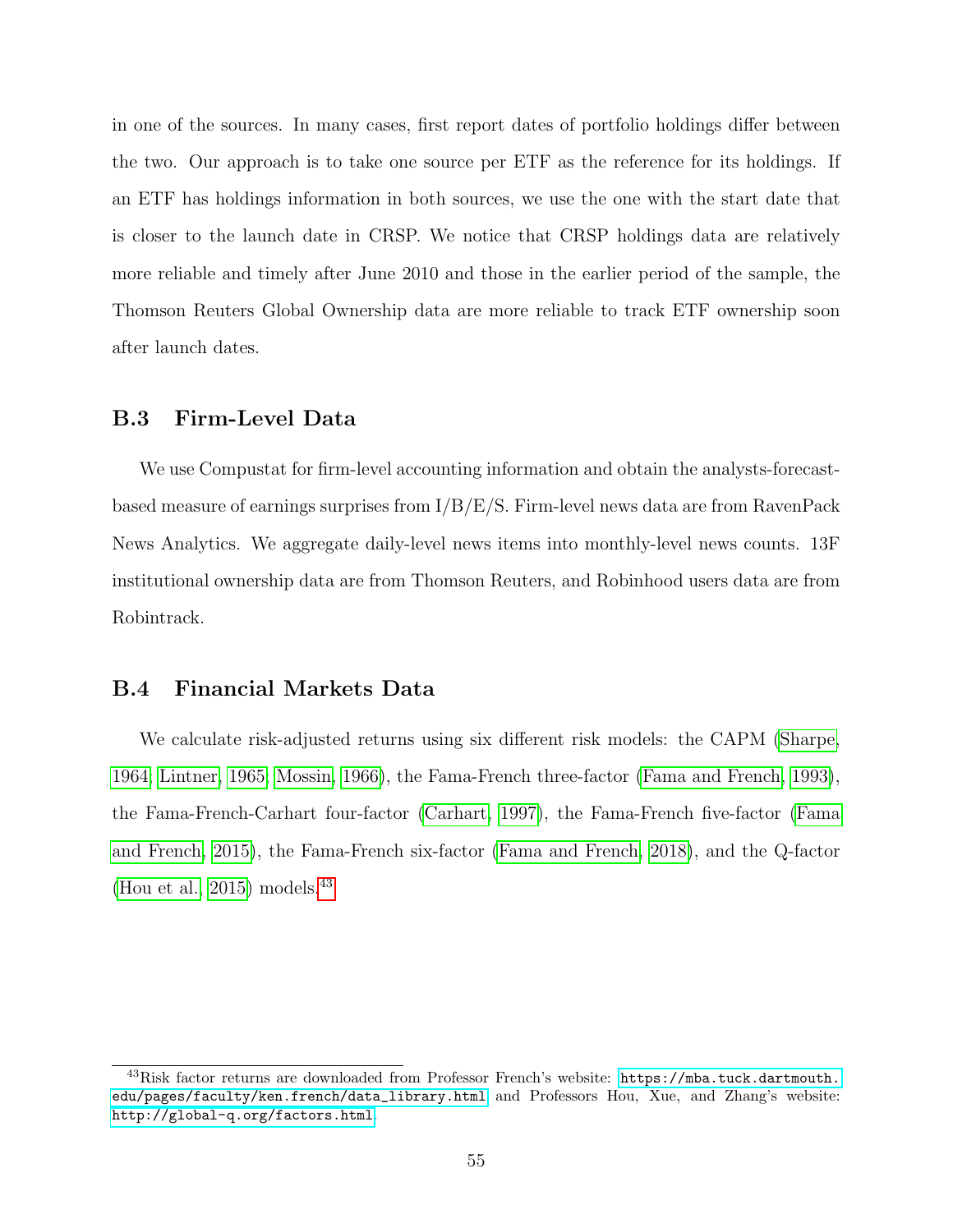| Variable                                          | Definition                                                                                                                                                                                                                                                                                                                | Source                                                                        |
|---------------------------------------------------|---------------------------------------------------------------------------------------------------------------------------------------------------------------------------------------------------------------------------------------------------------------------------------------------------------------------------|-------------------------------------------------------------------------------|
| <b>ETF-level variables</b>                        |                                                                                                                                                                                                                                                                                                                           |                                                                               |
| Active share                                      | The sum of the absolute value of the difference between<br>the fund portfolio weight and the weight in the market<br>portfolio.                                                                                                                                                                                           | Thomson Reuters Global,<br>CRSP Mutual Fund                                   |
| Fee<br>Turnover                                   | Fiscal year-end expense ratio.<br>The average daily trading volume scaled by the total<br>shares outstanding.                                                                                                                                                                                                             | Bloomberg<br><b>CRSP</b>                                                      |
| Market-adjusted<br>return                         | ETF monthly returns in excess of CRSP value-<br>weighted returns.                                                                                                                                                                                                                                                         | <b>CRSP</b>                                                                   |
| Delisted                                          | An indicator for whether an ETF is liquidated as of<br>the end of the sample.                                                                                                                                                                                                                                             | <b>CRSP</b>                                                                   |
| <b>AUM</b><br>Implied revenues<br>Differentiation | The total market value of the investments (\$bn).<br>Fees multiplied by the average AUM (\$m) in each year.<br>One minus the cosine similarity between the ETF port-<br>folio weights and the weights of the aggregate portfolio<br>of all ETFs in the same category that exist in the mar-<br>ket at that point in time. | <b>CRSP</b><br>Bloomberg, CRSP<br>Thomson Reuters Global,<br>CRSP Mutual Fund |
| Flows                                             | Flows in month $t + 1$ are computed as $(AUM_{t+1}$ –<br>$AUM_t \times ETF$ return <sub>t+1</sub> $)/AUM_t$ .                                                                                                                                                                                                             | <b>CRSP</b>                                                                   |
| Age                                               | Age in each month $t$ is an ETF's age in months since<br>the launch month 0.                                                                                                                                                                                                                                              | <b>CRSP</b>                                                                   |
| 13F ownership<br>$#$ of Robinhood users           | The total ownership of 13F institutional investors.<br>The number of Robinhood users holding an ETF.                                                                                                                                                                                                                      | Thomson Reuters<br>Robintrack                                                 |
| Firm-level variables                              |                                                                                                                                                                                                                                                                                                                           |                                                                               |
| Market-adjusted                                   | Monthly returns in excess of CRSP value-weighted re-                                                                                                                                                                                                                                                                      | <b>CRSP</b>                                                                   |
| return<br>Return skewness                         | turns.<br>The skewness of returns following Ghysels et al. (2016).<br>We use the $25^{\text{th}}$ and $75^{\text{th}}$ percentiles as cutoffs.                                                                                                                                                                            | <b>CRSP</b>                                                                   |
| Media exposure                                    | The number of monthly news articles scaled by market<br>capitalization.                                                                                                                                                                                                                                                   | RavenPack                                                                     |
| Media sentiment                                   | Sum of each news article's composite sentiment score<br>scaled by market capitalization.                                                                                                                                                                                                                                  | RavenPack                                                                     |
| Earnings surprise                                 | The average earnings-per-share (EPS) surprises scaled<br>by the one-quarter-lagged stock price.                                                                                                                                                                                                                           | I/B/E/S, CRSP                                                                 |
| Market-to-book                                    | Market equity divided by book equity.                                                                                                                                                                                                                                                                                     | Compustat, CRSP                                                               |
| Price-to-sale<br>EV-to-EBITDA                     | Market equity divided by sales.<br>Enterprise value (market equity+book value of<br>debt-cash) divided by earnings before interest, taxes,<br>depreciation, and amortization.                                                                                                                                             | Compustat, CRSP<br>Compustat, CRSP                                            |
| Short interest                                    | The ratio of the number of shares shorted to the total<br>shares outstanding.                                                                                                                                                                                                                                             | Compustat                                                                     |
| <b>LTG</b>                                        | Analysts' expectation of long-term annual earnings<br>growth.                                                                                                                                                                                                                                                             | I/B/E/S                                                                       |
| Forecast error                                    | The difference between the realized annual earnings<br>growth and LTG.                                                                                                                                                                                                                                                    | I/B/E/S                                                                       |
| $#$ of Robinhood users                            | The number of Robinhood users holding a stock.                                                                                                                                                                                                                                                                            | Robintrack                                                                    |

# Appendix C Variable Definitions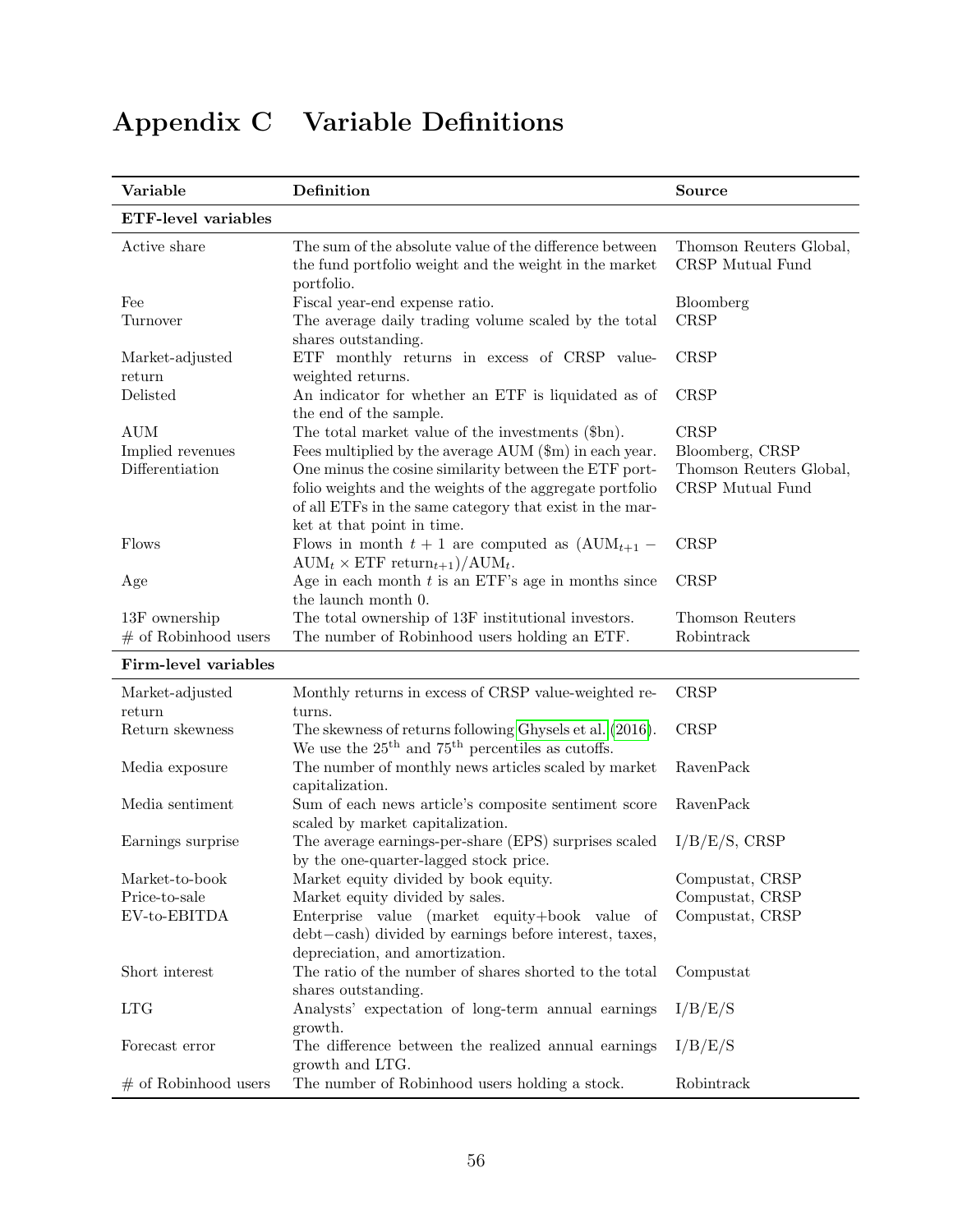# Appendix D Additional Empirical Results

#### Table D.1. ETF Summary Statistics

The table shows summary statistics at the ETF level. The sample period is from 1993 to 2019. Panels A, B, C, and D report summary statistics for broad-index ETFs, smart-beta ETFs, sector/industry ETFs, and thematic ETFs, respectively. Number of holdings represents the average number of stocks in the portfolios of ETFs. Fee refers to annualized expense ratio. Share turnover is the average daily share turnover of the ETF over the six months after launch. Market-adjusted return is monthly ETF return in excess of CRSP value-weighted return over the 60 months after launch. Delisted is an indicator for whether the ETF was liquidated as of the end of 2019. Assets under management (AUM) is the total market value of the investments as of the end of 2019. Implied revenues are calculated by multiplying fee by the average AUM in 2019.

| Panel A: Broad-Index ETFs                  |             |                               |           |                  |                  |                  |                |                 |
|--------------------------------------------|-------------|-------------------------------|-----------|------------------|------------------|------------------|----------------|-----------------|
|                                            | $\mathbf N$ | Mean                          | SD        | P <sub>5</sub>   | P <sub>25</sub>  | P50              | P75            | P95             |
| Number of holdings                         | 90          | 865                           | 823       | 50               | 266              | 538              | 1262           | 2938            |
| Fee (bps)                                  | 77          | $28\,$                        | 23        | $\bf 5$          | 15               | $20\,$           | 28             | 75              |
| Share turnover (months $1-6$ ; %)          | 87          | 3.64                          | 3.99      | 0.33             | 0.94             | 1.88             | 5.84           | 9.82            |
| Market-adjusted return (months $1-60, %$ ) | 88          | $-0.01$                       | 0.30      | $-0.37$          | $-0.17$          | $-0.02$          | $0.15\,$       | 0.42            |
| Delisted                                   | 90          | 0.17                          | 0.37      | $\boldsymbol{0}$ | $\overline{0}$   | $\boldsymbol{0}$ | $\theta$       | $\mathbf{1}$    |
| 2019 statistics                            |             |                               |           |                  |                  |                  |                |                 |
| Assets under management (\$bn)             | 75          | 17.49                         | 47.70     | 0.00             | 0.11             | 1.00             | 10.17          | 130.54          |
| Implied revenues $(\text{\$m})$            | 63          | 27.82                         | 70.50     | 0.02             | 0.55             | $2.31\,$         | 19.27          | 134.15          |
|                                            |             | Panel B: Smart-Beta ETFs      |           |                  |                  |                  |                |                 |
|                                            | N           | Mean                          | <b>SD</b> | P <sub>5</sub>   | P25              | <b>P50</b>       | P75            | P95             |
| Number of holdings                         | 463         | 313                           | 336       | 36               | 99               | 199              | 437            | 954             |
| Fee (bps)                                  | 418         | 44                            | 24        | $13\,$           | $26\,$           | 38               | 60             | 85              |
| Share turnover (months $1-6$ ; %)          | 460         | 2.73                          | 3.11      | 0.19             | 0.90             | 2.06             | $3.42\,$       | 7.77            |
| Market-adjusted return (months $1-60, %$ ) | 463         | $-0.18$                       | 0.40      | $-0.90$          | $-0.35$          | $-0.12$          | 0.03           | 0.30            |
| Delisted                                   | 464         | 0.18                          | 0.39      | $\boldsymbol{0}$ | $\boldsymbol{0}$ | $\boldsymbol{0}$ | $\overline{0}$ | $\mathbf{1}$    |
| 2019 statistics                            |             |                               |           |                  |                  |                  |                |                 |
| Assets under management (\$bn)             | 357         | 2.31                          | 6.83      | 0.01             | 0.05             | 0.18             | 0.96           | 11.62           |
| Implied revenues $(\text{\$m})$            | 327         | 5.68                          | 13.92     | 0.03             | 0.20             | 0.79             | 4.06           | 28.37           |
|                                            |             | Panel C: Sector/Industry ETFs |           |                  |                  |                  |                |                 |
|                                            | N           | Mean                          | <b>SD</b> | P <sub>5</sub>   | P <sub>25</sub>  | <b>P50</b>       | P75            | P <sub>95</sub> |
| Number of holdings                         | 401         | 80                            | 80        | 20               | 32               | 50               | 93             | 238             |
| Fee (bps)                                  | 366         | 52                            | 20        | 17               | $35\,$           | $55\,$           | 68             | 82              |
| Share turnover (months $1-6$ ; %)          | 411         | 4.04                          | 7.04      | 0.37             | 1.09             | 2.14             | 4.22           | 13.63           |
| Market-adjusted return (months $1-60, %$ ) | 411         | $-0.32$                       | 0.94      | $-1.98$          | $-0.68$          | $-0.18$          | 0.27           | 0.80            |
| Delisted                                   | 411         | 0.28                          | 0.45      | $\boldsymbol{0}$ | $\theta$         | $\boldsymbol{0}$ | $\mathbf{1}$   | $\mathbf{1}$    |
| 2019 statistics                            |             |                               |           |                  |                  |                  |                |                 |
| Assets under management (\$bn)             | 281         | 1.55                          | 4.13      | 0.01             | 0.05             | 0.23             | 1.02           | 7.87            |
| Implied revenues $(\text{\$m})$            | 272         | 6.68                          | 17.17     | 0.05             | 0.29             | 1.02             | 4.37           | 37.30           |

(continued below)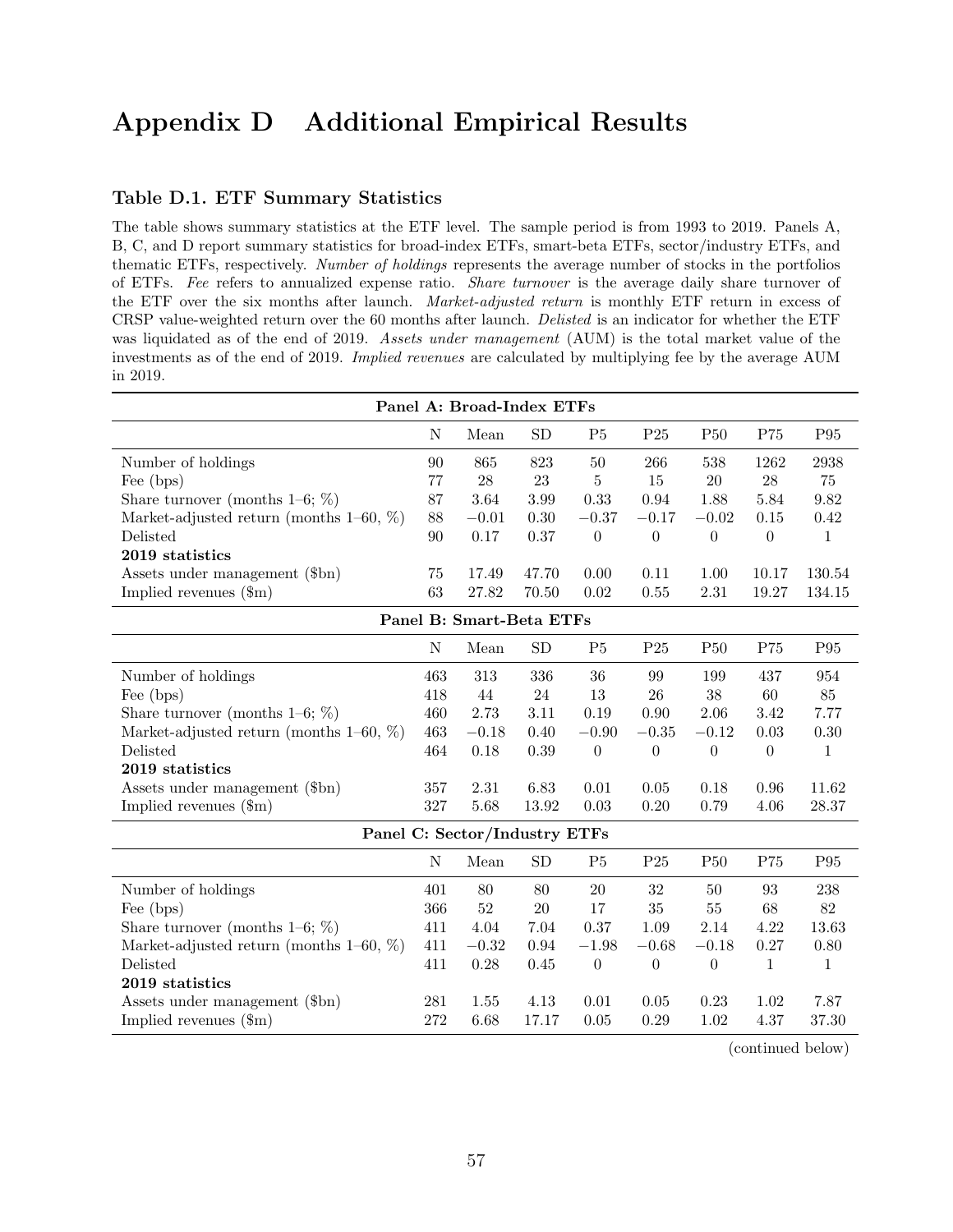| Table D.1. ETF Summary Statistics (Continued) |  |  |  |
|-----------------------------------------------|--|--|--|
|-----------------------------------------------|--|--|--|

| Panel D: Thematic ETFs                     |     |         |           |           |                 |            |      |       |  |
|--------------------------------------------|-----|---------|-----------|-----------|-----------------|------------|------|-------|--|
|                                            | N   | Mean    | <b>SD</b> | <b>P5</b> | P <sub>25</sub> | <b>P50</b> | P75  | P95   |  |
| Number of holdings                         | 114 | 108     | 106       | 27        | 39              | 75         | 106  | 350   |  |
| Fee (bps)                                  | 85  | 67      | 20        | 35        | 50              | 65         | 75   | 95    |  |
| Share turnover (months $1-6$ ; $\%$ )      | 115 | 2.93    | 2.87      | 0.37      | 1.05            | 2.04       | 3.69 | 9.08  |  |
| Market-adjusted return (months $1-60, %$ ) | 115 | $-0.87$ | 2.43      | $-5.04$   | $-0.83$         | $-0.30$    | 0.02 | 0.50  |  |
| Delisted                                   | 115 | 0.37    | 0.48      | $\Omega$  | $\theta$        | $\Omega$   |      |       |  |
| 2019 statistics                            |     |         |           |           |                 |            |      |       |  |
| Assets under management (\$bn)             | 73  | 0.33    | 0.66      | 0.00      | 0.01            | 0.06       | 0.20 | 1.84  |  |
| Implied revenues $(\text{\$m})$            | 57  | 2.22    | 3.77      | 0.02      | 0.14            | 0.43       | 2.10 | 12.35 |  |

(continued from the previous page)

#### Table D.2. Difference in Fees Across ETF Categories

The table reports the difference in fees across ETF categories from 2000 to 2019. The dependent variable Fee is the annualized expense ratio of an ETF in each month. Specialized is a dummy variable that equals 1 if an ETF is a specialized ETF. Thematic is a dummy variable that equals 1 if an ETF is a thematic ETF. Sector/industry is a dummy variable that equals 1 if an ETF is a sector/industry ETF. Smart-beta is a dummy variable that equals 1 if an ETF is a smart-beta ETF. Standard errors are clustered at the ETF, the management company, and the calendar-month levels. t-statistics are reported in parentheses. \*, \*\*, and \*\*\* indicate significance at the 10%, 5%, and 1% levels, respectively.

| Dependent variable: |            | $\text{Fe}e_t$ (bps) |                |                      |            |            |                |                      |  |
|---------------------|------------|----------------------|----------------|----------------------|------------|------------|----------------|----------------------|--|
|                     | (1)        | (2)                  | (3)            | $\left( 4\right)$    | (5)        | (6)        | (7)            | (8)                  |  |
| Specialized         | $14.17***$ | $12.52***$           | $13.72***$     | $11.82***$           |            |            |                |                      |  |
|                     | (3.98)     | (3.20)               | (4.87)         | (3.61)               |            |            |                |                      |  |
| Thematic            |            |                      |                |                      | $41.77***$ | 19.96***   | $29.77***$     | $18.45***$           |  |
|                     |            |                      |                |                      | (10.50)    | (6.01)     | (7.56)         | (9.16)               |  |
| Sector/industry     |            |                      |                |                      | $26.98***$ | $16.65***$ | $22.03***$     | $15.94***$           |  |
|                     |            |                      |                |                      | (9.94)     | (4.26)     | (10.51)        | (4.58)               |  |
| Smart-beta          |            |                      |                |                      | $18.71***$ | $5.79***$  | $11.81***$     | $5.62***$            |  |
|                     |            |                      |                |                      | (4.82)     | (4.35)     | (4.25)         | (4.10)               |  |
| Constant            | $35.50***$ | $36.35***$           | $35.73***$     | $36.71***$           | $20.97***$ | $31.84***$ | $26.54***$     | $32.33***$           |  |
|                     | (6.53)     | (18.01)              | (10.12)        | (21.79)              | (7.14)     | (15.59)    | (9.52)         | (17.09)              |  |
| Mgmt company FE     | No         | Yes                  | N <sub>o</sub> | Yes                  | No         | Yes        | N <sub>o</sub> | Yes                  |  |
|                     | No         | No                   | Yes            | $\operatorname{Yes}$ | No         | No         | Yes            | $\operatorname{Yes}$ |  |
| Launch year FE      |            |                      |                |                      |            |            |                |                      |  |
| Observations        | 81,594     | 81,594               | 81,594         | 81,594               | 81,594     | 81,594     | 81,594         | 81,594               |  |
| R-squared           | 0.100      | 0.710                | 0.353          | 0.757                | 0.182      | 0.715      | 0.378          | 0.762                |  |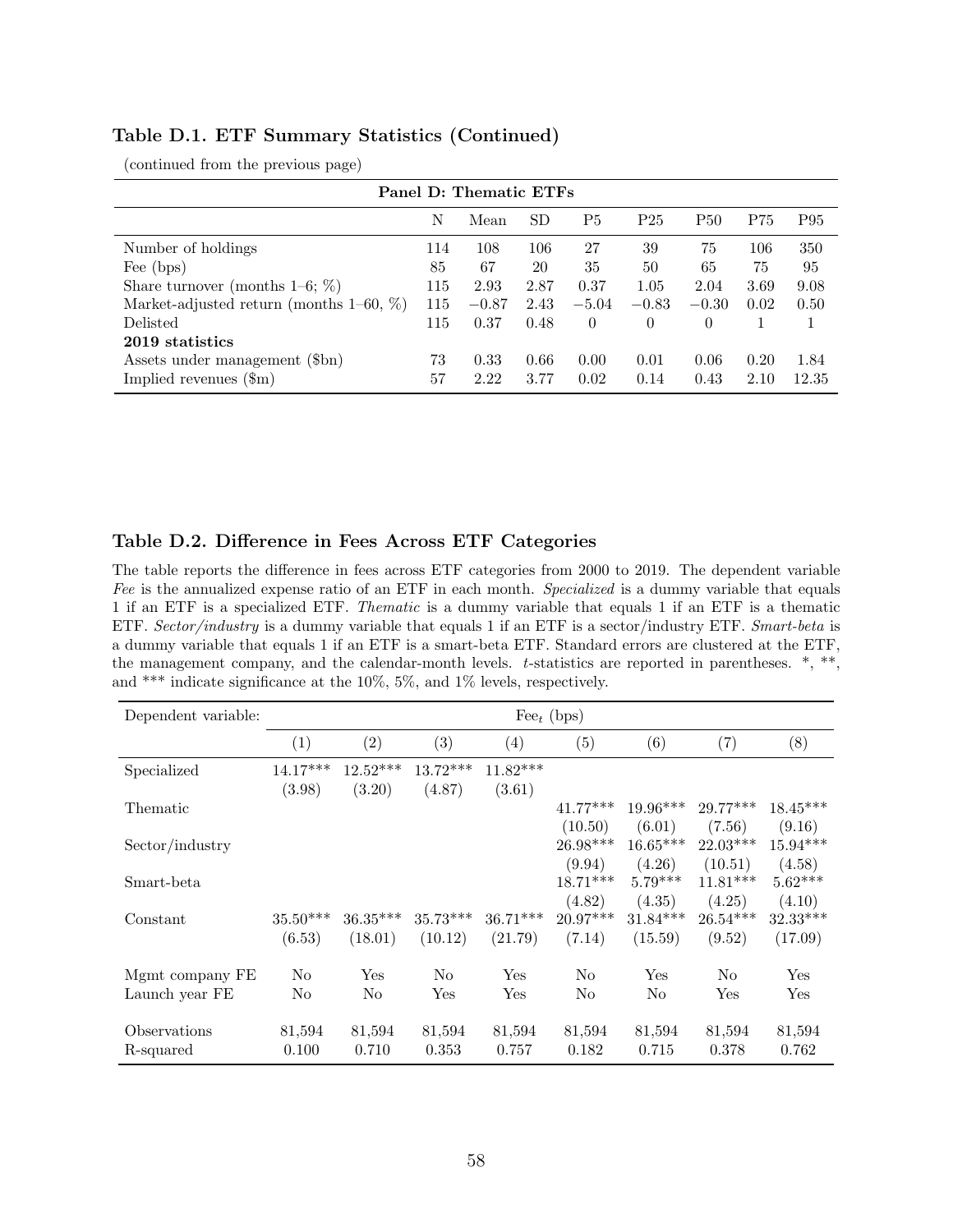#### Table D.3. Concentration Among Issuers

The table presents the number of ETFs and issuers across ETF categories from 1993 to 2019. We also report the concentration among issuers within each ETF category in 2019. We proxy the concentration level by computing the Herfindahl-Hirschman Index (HHI) of issuers' market shares in 2019.

|                 | $\#$ ETFs | $#$ Issuers | $\#$ Issuers/ $\#$ ETFs HHI (2019) |      |
|-----------------|-----------|-------------|------------------------------------|------|
| Broad-index     | 90        | 26          | 0.289                              | 0.31 |
| Smart-beta      | 464       | 86          | 0.185                              | 0.28 |
| Sector/industry | 411       | 50          | 0.122                              | 0.24 |
| Thematic        | 115       | 44          | 0.383                              | 0.20 |

#### Table D.4. Sensitivity of ETF Flows to Fees (Robustness)

The table reports the flow sensitivity of ETFs to their fees. The sample period is from 2000 to 2019. The observations are at the ETF level. The dependent variable is cumulative flows over a 12-month or 24-month window after the launch of each ETF. Fee is the average annualized expense ratio of an ETF over the 12month or 24-month time window. Return rank is the average percentile rank of returns within each month over the 12-month or 24-month time window. Specialized is a dummy variable that equals 1 if an ETF is a specialized ETF. t-statistics are reported in parentheses. \*, \*\*, and \*\*\* indicate significance at the 10%, 5%, and 1% levels, respectively.

| Dependent variable:              | Cumulative flows $(\%)$ over     |                                               |  |  |  |
|----------------------------------|----------------------------------|-----------------------------------------------|--|--|--|
|                                  |                                  | 12 months since launch 24 months since launch |  |  |  |
| Fee (bps)                        | $-0.58***$                       | $-0.92***$                                    |  |  |  |
| Fee $\times$ Specialized         | $(-2.67)$<br>$0.70**$<br>(2.08)  | $(-3.63)$<br>$0.76*$<br>(1.92)                |  |  |  |
| Return rank                      | 1.10<br>(1.55)                   | $2.57**$<br>(2.34)                            |  |  |  |
| Return rank $\times$ Specialized | 0.60                             | $-1.34$                                       |  |  |  |
| Specialized                      | (0.69)<br>$-82.03*$<br>$(-1.65)$ | $(-1.00)$<br>17.32<br>(0.23)                  |  |  |  |
| Launch year FE                   | Yes                              | Yes                                           |  |  |  |
| Observations<br>$R^2$            | 931<br>0.084                     | 931<br>0.100                                  |  |  |  |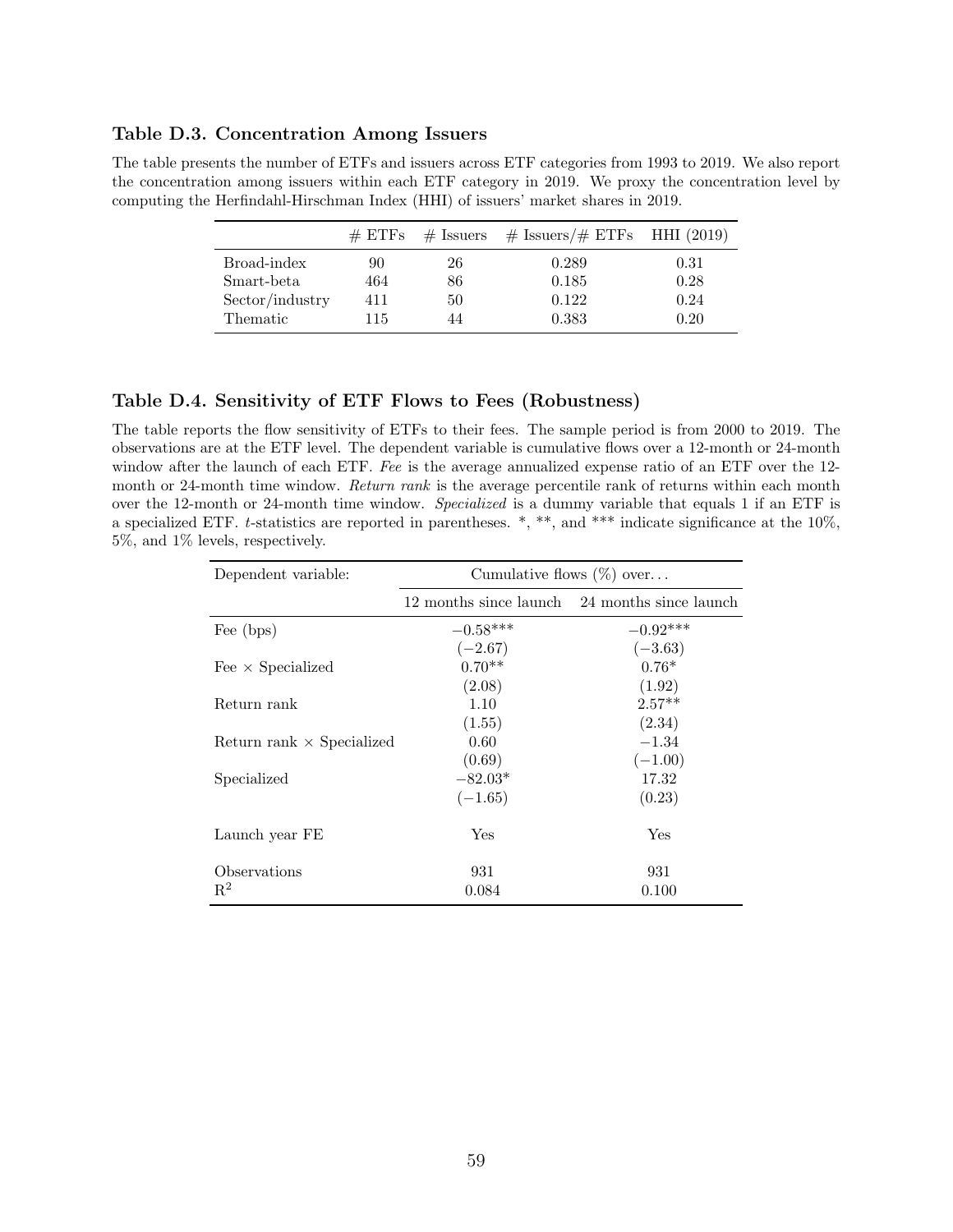## Figure D.1. Number of ETF Issuers

The Venn diagram presents the number of issuers per ETF category from 1993 to 2019.

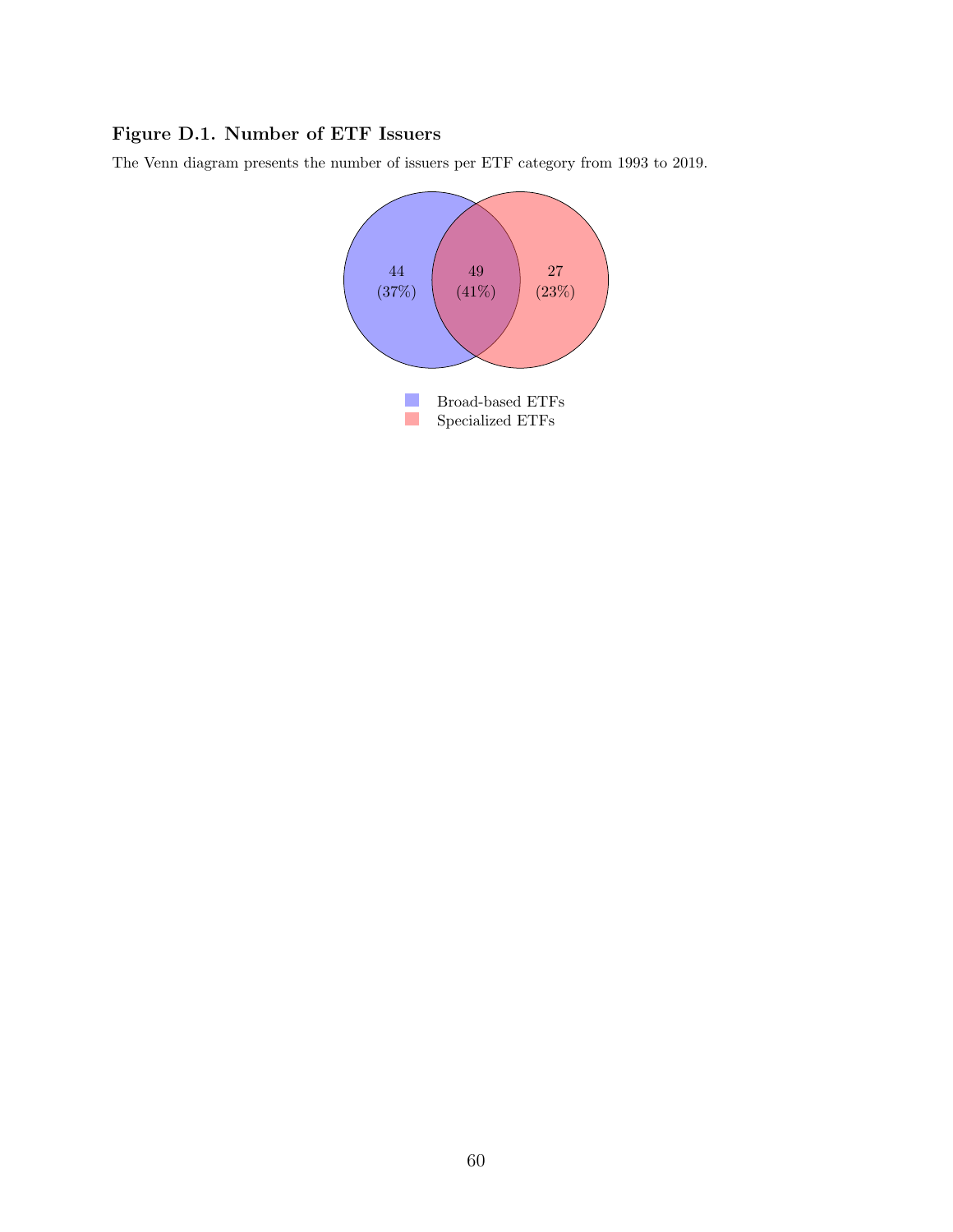# Appendix E Flow-Performance Sensitivity (Robustness)

In Appendix Figure [E.1,](#page-62-0) we replicate the analysis in Figure [5](#page-23-0) using market-adjusted returns and the percentile rank of returns within each month. We confirm that the inferences remain unchanged. In Appendix Figure [E.2,](#page-63-0) we show that the same flow-performance sensitivity pattern is present when we measure the performance at the quarterly and annual frequencies.

## <span id="page-62-0"></span>Figure E.1. Flow-Performance Sensitivity with Alternative Performance Measure

The figure presents the flow-performance sensitivity of ETFs per ETF category. The sample period is from 2000 to 2019. Flows are computed as  $(AUM_{t+1} - AUM_t \times ETF$  return $_{t+1})/AUM_t$ . Market-adjusted returns are raw ETF returns in excess of CRSP value-weighted returns. Return percentile rank is the percentile rank of returns within each month. We estimate a non-parametric relation between flows and returns using local polynomial approximations obtained with Stata's -lpoly- command with bandwidth of 0.04. The shaded areas represent 95% confidence intervals.

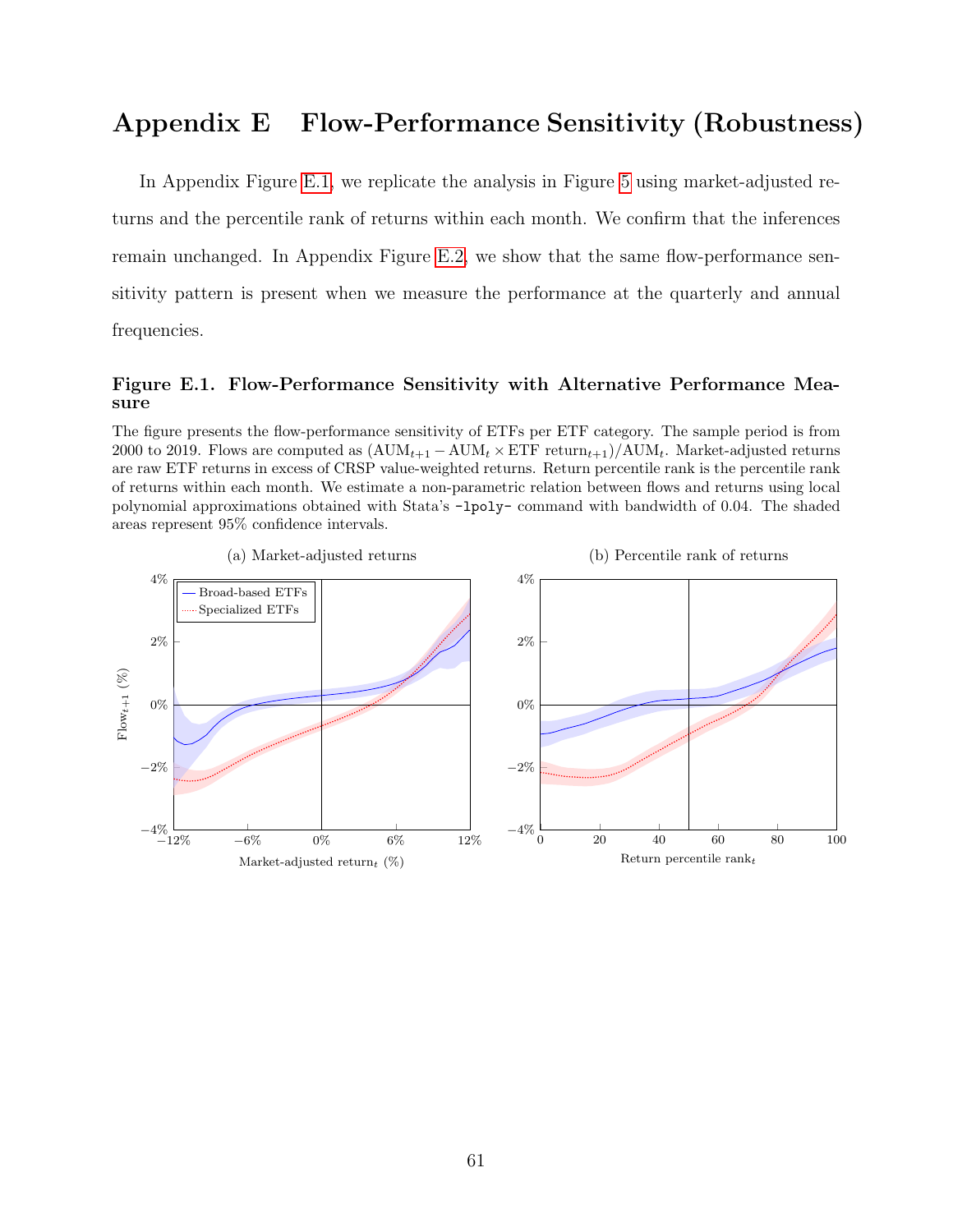#### <span id="page-63-0"></span>Figure E.2. Flow-Performance Sensitivity with Low Frequency Data

The figure presents the flow-performance sensitivity of ETFs per ETF category. The sample period is from 2000 to 2019. Flows are computed as  $(AUM_{t+1} - AUM_t \times ETF \ return_{t+1})/AUM_t$ . Returns are raw ETF returns. In Panel (a) (Panel (b)), we measure performance and flow at the quarterly (annual) frequency. We estimate a non-parametric relation between flows and returns using local polynomial approximations obtained with Stata's -lpoly- command with bandwidth of 0.04. The shaded areas represent 95% confidence intervals.

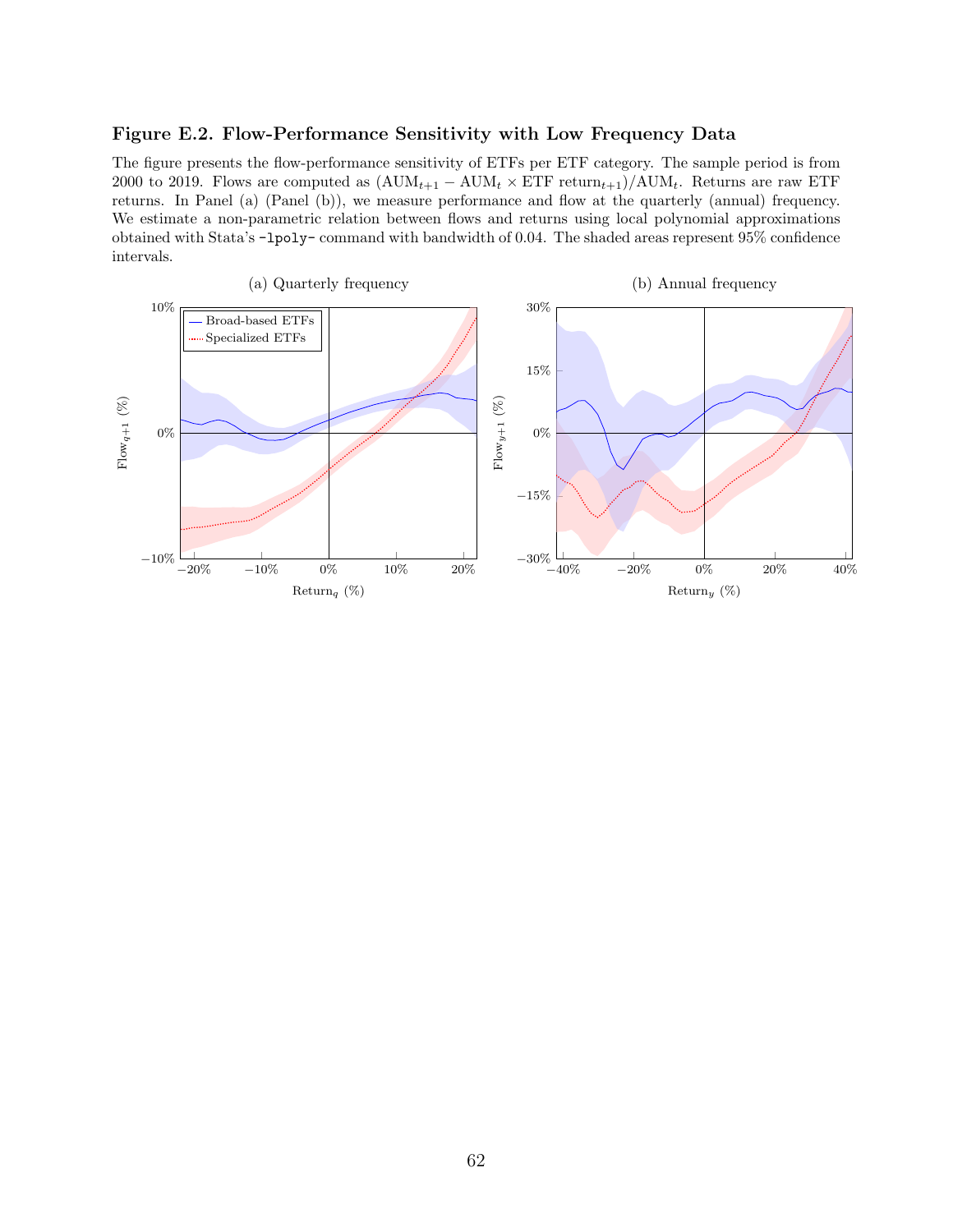# Appendix F ETF Performance (Robustness)

## F.1 ETF Performance with Equally Weighted Returns

Appendix Table [F.1](#page-64-0) reports the performance of ETFs with equal-weighted returns.

#### <span id="page-64-0"></span>Table F.1. Calendar-Time Portfolios of ETFs (Equally-Weighted)

The table presents the risk-adjusted performance of ETFs from 2000 to 2019. In Panel A, we form portfolios consisting of all ETFs in the same category. In Panel B, we identify new ETFs that were launched in the previous five years in each month. We then form portfolios consisting of all new ETFs in the same category. In Panel C, we identify seasoned ETFs that were launched more than five years prior in each month. The portfolio returns are equal-weighted. Excess return refers to the average monthly return in excess of the risk-free rate. CAPM, FF3, FFC4, FF5, FF6, and Q denote alphas with respect to the Capital Asset Pricing Model [\(Sharpe, 1964;](#page-51-4) [Lintner, 1965;](#page-51-5) [Mossin, 1966\)](#page-51-6), the Fama-French three-factor model [\(Fama](#page-49-0) [and French, 1993\)](#page-49-0), the Fama-French-Carhart four-factor model [\(Carhart, 1997\)](#page-48-4), the Fama-French five-factor model [\(Fama and French, 2015\)](#page-49-4), the Fama-French six-factor model [\(Fama and French, 2018\)](#page-49-5), and the Qfactor model [\(Hou et al., 2015\)](#page-50-1), respectively. The portfolios of all broad-based (specialized) ETFs comprise 171 (189) ETFs on average. Sp minus BB denotes the specialized ETF portfolio minus the broad-based ETF portfolio. The excess return and alphas are in percentage points, and t-statistics are reported in parentheses. \*, \*\*, and \*\*\* indicate significance at the 10%, 5%, and 1% levels, respectively.

| Panel A: All Months     |               |             |                           |            |                 |                 |           |
|-------------------------|---------------|-------------|---------------------------|------------|-----------------|-----------------|-----------|
|                         | Excess return | <b>CAPM</b> | FF3                       | FFC4       | FF <sub>5</sub> | FF <sub>6</sub> | Q         |
| Broad-based ETFs        | $0.50*$       | 0.02        | $-0.03$                   | $-0.02$    | $-0.05$         | $-0.05$         | $-0.03$   |
|                         | (1.73)        | (0.41)      | $(-0.77)$                 | $(-0.48)$  | $(-1.47)$       | $(-1.38)$       | $(-0.90)$ |
| Specialized ETFs        | 0.29          | $-0.25***$  | $-0.25***$                | $-0.20***$ | $-0.19**$       | $-0.17**$       | $-0.11$   |
|                         | (0.89)        | $(-3.02)$   | $(-3.06)$                 | $(-2.72)$  | $(-2.27)$       | $(-2.25)$       | $(-1.50)$ |
| Sp minus BB             | $-0.20**$     | $-0.26***$  | $-0.22***$                | $-0.18**$  | $-0.14*$        | $-0.12*$        | $-0.08$   |
|                         | $(-2.37)$     | $(-3.31)$   | $(-2.92)$                 | $(-2.58)$  | $(-1.79)$       | $(-1.71)$       | $(-1.15)$ |
|                         |               |             | Panel B: Months $\leq 60$ |            |                 |                 |           |
|                         | Excess return | <b>CAPM</b> | FF3                       | FFC4       | FF5             | FF <sub>6</sub> | Q         |
| <b>Broad-based ETFs</b> | 0.47          | $-0.00$     | $-0.05$                   | $-0.04$    | $-0.05$         | $-0.05$         | $-0.05$   |
|                         | (1.65)        | $(-0.07)$   | $(-1.27)$                 | $(-1.03)$  | $(-1.38)$       | $(-1.29)$       | $(-1.20)$ |
| Specialized ETFs        | 0.21          | $-0.34***$  | $-0.34***$                | $-0.29***$ | $-0.28***$      | $-0.26***$      | $-0.19**$ |
|                         | (0.62)        | $(-3.49)$   | $(-3.58)$                 | $(-3.29)$  | $(-2.85)$       | $(-2.85)$       | $(-2.13)$ |
| Sp minus BB             | $-0.26**$     | $-0.33***$  | $-0.29***$                | $-0.25***$ | $-0.23**$       | $-0.21**$       | $-0.15*$  |
|                         | $(-2.53)$     | $(-3.53)$   | $(-3.20)$                 | $(-2.89)$  | $(-2.39)$       | $(-2.34)$       | $(-1.70)$ |
|                         |               |             | Panel C: Months $> 60$    |            |                 |                 |           |
|                         | Excess return | <b>CAPM</b> | FF3                       | FFC4       | FF5             | FF6             | Q         |
| Broad-based ETFs        | $0.69**$      | $-0.06$     | $-0.03$                   | $-0.03$    | $-0.06**$       | $-0.06**$       | $-0.03$   |
|                         | (2.27)        | $(-1.41)$   | $(-1.25)$                 | $(-1.13)$  | $(-2.13)$       | $(-2.00)$       | $(-0.87)$ |
| Specialized ETFs        | $0.65**$      | $-0.10$     | $-0.09$                   | $-0.07$    | $-0.08$         | $-0.06$         | $-0.02$   |
|                         | (2.12)        | $(-1.55)$   | $(-1.46)$                 | $(-1.24)$  | $(-1.20)$       | $(-0.95)$       | $(-0.38)$ |
| Sp minus BB             | $-0.05$       | $-0.04$     | $-0.06$                   | $-0.04$    | $-0.02$         | $-0.00$         | 0.00      |
|                         | $(-0.86)$     | $(-0.67)$   | $(-1.00)$                 | $(-0.79)$  | $(-0.31)$       | $(-0.05)$       | (0.07)    |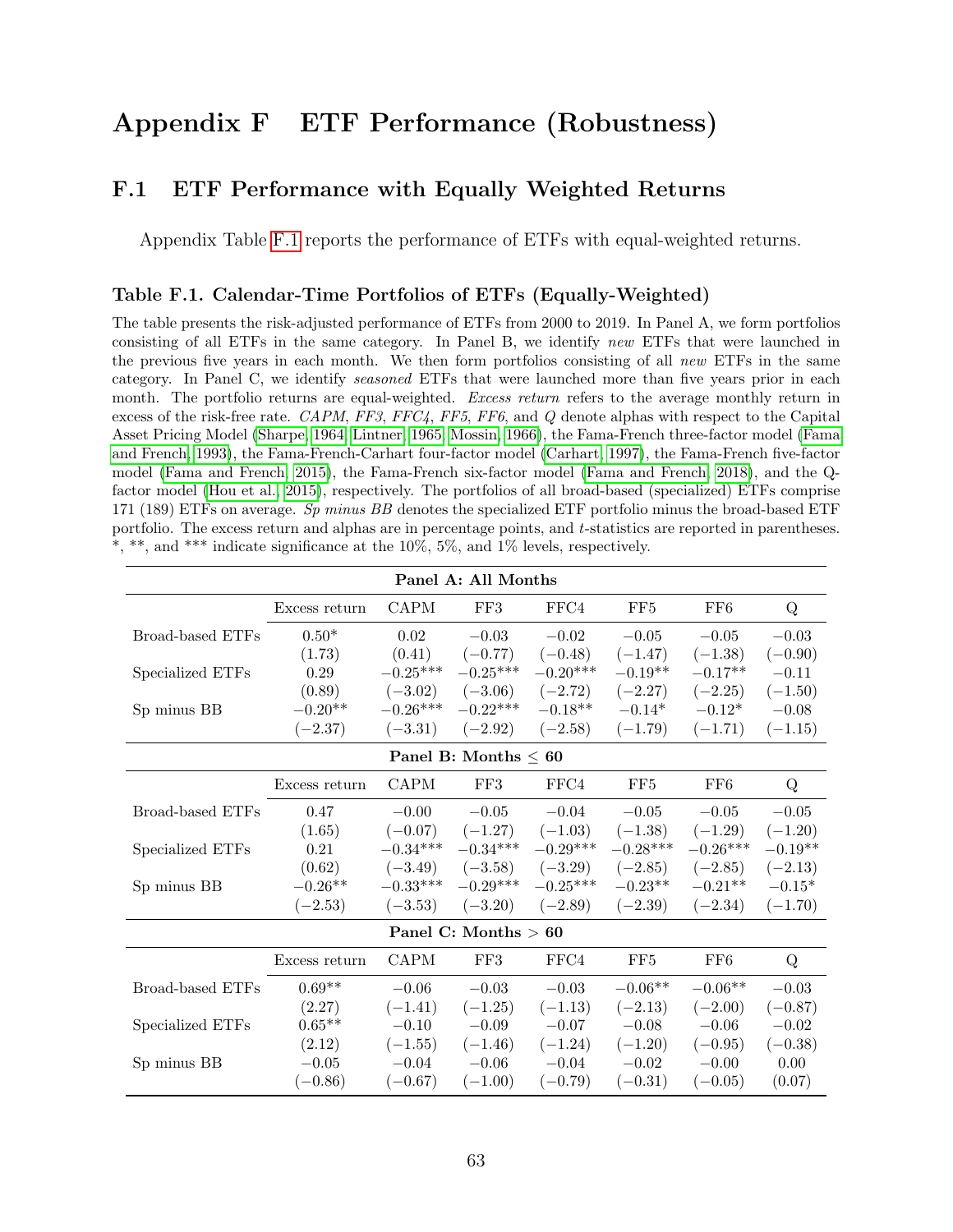## F.2 ETF Performance with Gross Returns

We replicate the results on ETF performance with gross-of-fee returns. Appendix Fig-

ure [F.1](#page-65-0) reproduces Figure [2,](#page-6-0) and Appendix Table [F.2](#page-66-0) reproduces Table [3.](#page-26-0)

#### <span id="page-65-0"></span>Figure F.1. Performance of ETFs Around Launch with Gross Returns

The figure reproduces Figure [2](#page-6-0) with gross-of-fee returns. For each ETF group, we form 60 calendar-time portfolios that include returns of ETFs in their month  $+1$ ,  $+2$ ,  $\ldots$ ,  $+60$  since the launch date (month 0). The portfolio returns are value-weighted using one-month-lagged market capitalization. We have 60 time series of portfolio returns per ETF category. To adjust returns for risk factors, we estimate the Fama-French-Carhart four-factor model (FFC-4) alphas of the portfolios [\(Fama and French, 1993;](#page-49-0) [Carhart, 1997\)](#page-48-4). We have 60 estimated FFC-4 alphas per ETF category. The lines represent cumulative FFC-4 alphas, and the shaded areas represent 95% confidence intervals.

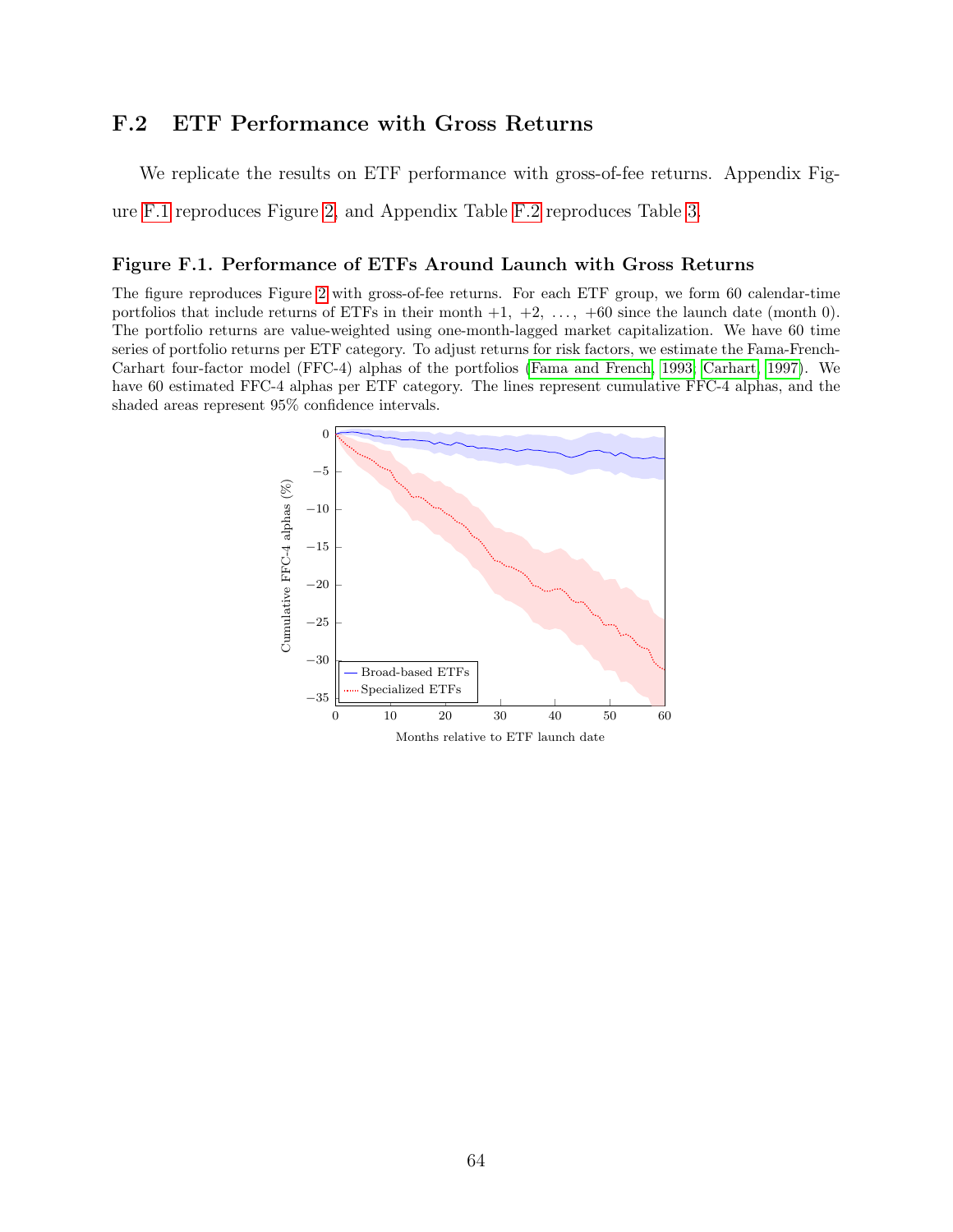#### <span id="page-66-0"></span>Table F.2. Calendar-Time Portfolios of ETFs with Gross Returns

The table presents reproduces Table [3](#page-26-0) with gross-of-fee returns. In Panel A, we form portfolios consisting of all ETFs in the same category. In Panel B, we identify new ETFs that were launched in the previous five years in each month. We then form portfolios consisting of all new ETFs in the same category. In Panel C, we identify seasoned ETFs that were launched more than five years prior in each month. We then form portfolios consisting of all seasoned ETFs in the same category. The portfolio returns are value-weighted using one-month-lagged market capitalization. Excess return refers to the average monthly return in excess of the risk-free rate. CAPM, FF3, FFC4, FF5, FF6, and Q alpha denote alphas with respect to the Capital Asset Pricing Model [\(Sharpe, 1964;](#page-51-4) [Lintner, 1965;](#page-51-5) [Mossin, 1966\)](#page-51-6), the Fama-French three-factor model [\(Fama](#page-49-0) [and French, 1993\)](#page-49-0), the Fama-French-Carhart four-factor model [\(Carhart, 1997\)](#page-48-4), the Fama-French five-factor model [\(Fama and French, 2015\)](#page-49-4), the Fama-French six-factor model [\(Fama and French, 2018\)](#page-49-5), and the Qfactor model [\(Hou et al., 2015\)](#page-50-1), respectively. The portfolios of all broad-based (specialized) ETFs comprise 171 (189) ETFs on average. Sp minus BB denotes the specialized ETF portfolio minus the broad-based ETF portfolio. The excess return and alphas are in percentage points, and t-statistics are reported in parentheses. \*, \*\*, and \*\*\* indicate significance at the 10%, 5%, and 1% levels, respectively.

| Panel A: All Months |               |             |                           |            |            |                 |           |
|---------------------|---------------|-------------|---------------------------|------------|------------|-----------------|-----------|
|                     | Excess return | <b>CAPM</b> | FF3                       | FFC4       | FF5        | FF <sub>6</sub> | Q         |
| Broad-based ETFs    | 0.47          | $-0.03$     | $-0.02$                   | $-0.01$    | 0.07       | 0.07            | 0.06      |
|                     | (1.55)        | $(-0.52)$   | $(-0.38)$                 | $(-0.14)$  | (1.29)     | (1.36)          | (1.15)    |
| Specialized ETFs    | 0.23          | $-0.29***$  | $-0.25***$                | $-0.24***$ | $-0.10$    | $-0.10$         | $-0.10$   |
|                     | (0.71)        | $(-3.06)$   | $(-3.07)$                 | $(-2.93)$  | $(-1.21)$  | $(-1.19)$       | $(-1.24)$ |
| Sp minus BB         | $-0.24***$    | $-0.26***$  | $-0.23***$                | $-0.24***$ | $-0.16**$  | $-0.16**$       | $-0.16**$ |
|                     | $(-3.02)$     | $(-3.27)$   | $(-3.02)$                 | $(-3.01)$  | $(-2.02)$  | $(-2.04)$       | $(-2.02)$ |
|                     |               |             | Panel B: Months $\leq 60$ |            |            |                 |           |
|                     | Excess return | <b>CAPM</b> | FF3                       | FFC4       | FF5        | FF <sub>6</sub> | Q         |
| Broad-based ETFs    | 0.33          | $-0.20$     | $-0.15$                   | $-0.11$    | 0.11       | 0.12            | 0.07      |
|                     | (0.96)        | $(-1.53)$   | $(-1.33)$                 | $(-0.99)$  | (1.06)     | (1.20)          | (0.69)    |
| Specialized ETFs    | 0.03          | $-0.51***$  | $-0.49***$                | $-0.46***$ | $-0.31**$  | $-0.31**$       | $-0.30**$ |
|                     | (0.10)        | $(-3.80)$   | $(-3.88)$                 | $(-3.70)$  | $(-2.49)$  | $(-2.45)$       | $(-2.45)$ |
| Sp minus BB         | $-0.29**$     | $-0.30**$   | $-0.34**$                 | $-0.35**$  | $-0.42***$ | $-0.43***$      | $-0.37**$ |
|                     | $(-2.06)$     | $(-2.12)$   | $(-2.36)$                 | $(-2.48)$  | $(-2.87)$  | $(-2.91)$       | $(-2.50)$ |
|                     |               |             | Panel C: Months $> 60$    |            |            |                 |           |
|                     | Excess return | <b>CAPM</b> | FF3                       | FFC4       | FF5        | FF6             | Q         |
| Broad-based ETFs    | $0.71**$      | $-0.02$     | $-0.02$                   | $-0.02$    | $-0.03$    | $-0.03$         | $-0.01$   |
|                     | (2.42)        | $(-0.79)$   | $(-0.71)$                 | $(-0.69)$  | $(-1.35)$  | $(-1.32)$       | $(-0.59)$ |
| Specialized ETFs    | $0.63**$      | $-0.09$     | $-0.09$                   | $-0.09$    | $-0.09$    | $-0.09$         | $-0.05$   |
|                     | (2.12)        | $(-1.22)$   | $(-1.21)$                 | $(-1.21)$  | $(-1.20)$  | $(-1.21)$       | $(-0.64)$ |
| Sp minus BB         | $-0.09$       | $-0.07$     | $-0.07$                   | $-0.07$    | $-0.06$    | $-0.06$         | $-0.03$   |
|                     | $(-1.30)$     | $(-1.01)$   | $(-1.06)$                 | $(-1.07)$  | $(-0.84)$  | $(-0.87)$       | $(-0.48)$ |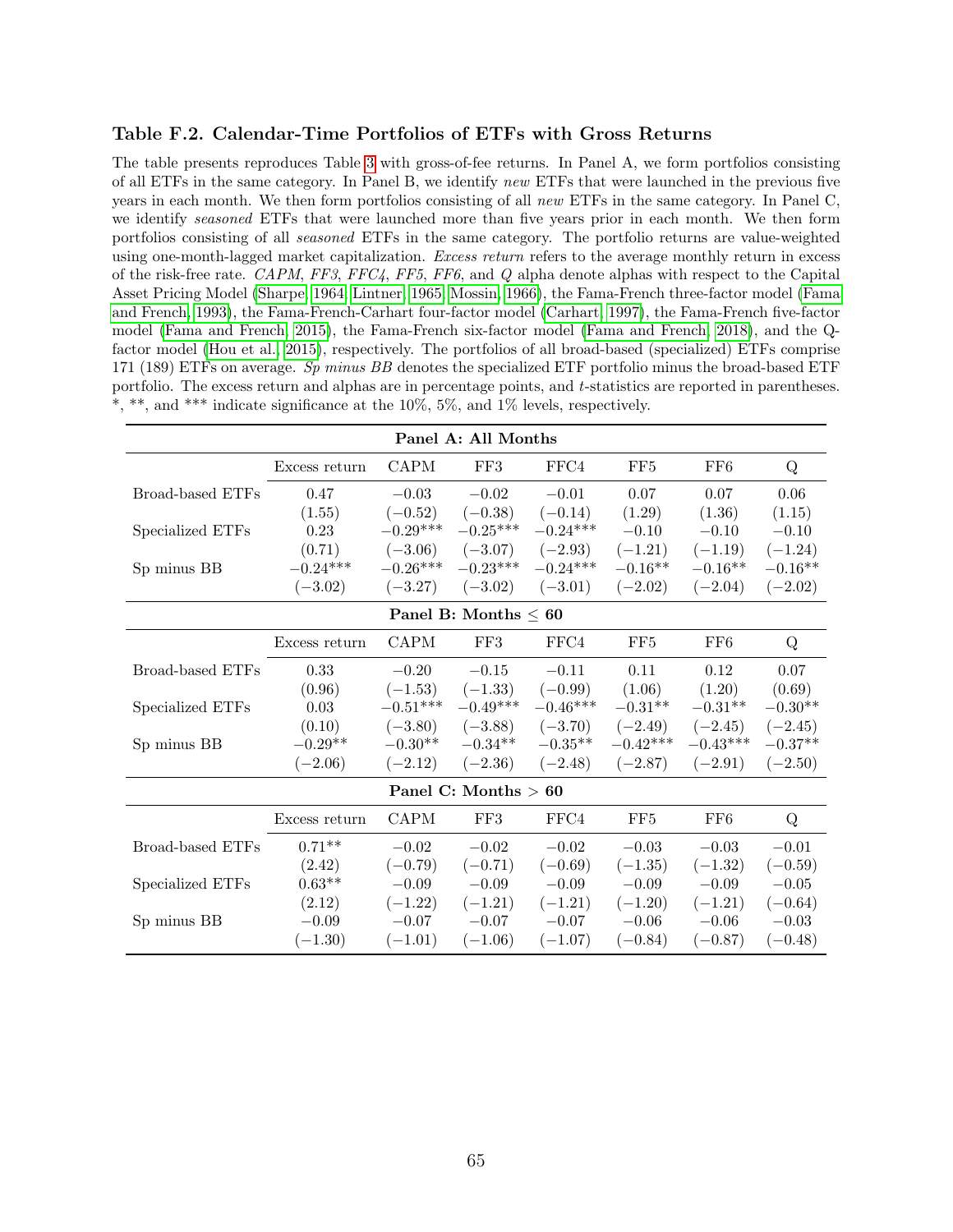## F.3 ETF Performance: U.S. Equity ETFs

In Appendix Table [F.3,](#page-67-0) we restrict the sample of broad-based and specialized ETFs to those that include at least 80% of their market capitalization invested in stocks traded in the United States, and estimate risk-adjusted returns using the calendar-time portfolio approach as in Table [3.](#page-26-0) The results of the analysis are similar to those reported in Table [3.](#page-26-0)

#### <span id="page-67-0"></span>Table F.3. Calendar-Time Portfolios Around ETF Launches (U.S. Equity ETFs)

The table presents risk-adjusted performance of ETFs from 2000 to 2019. We require ETFs to hold at least 80% of their AUM in U.S. stocks. In each month, we identify new ETFs that were launched within the previous five years. We then form a portfolio consisting of all new ETFs in the same category. The portfolio returns are value-weighted using one-month-lagged market capitalization. Excess return refers to the average monthly return in excess of the risk-free rate. CAPM, FF3, FFC4, FF5, FF6, and Q alpha denote alphas with respect to the Capital Asset Pricing Model [\(Sharpe, 1964;](#page-51-4) [Lintner, 1965;](#page-51-5) [Mossin, 1966\)](#page-51-6), the Fama-French three-factor model [\(Fama and French, 1993\)](#page-49-0), the Fama-French-Carhart four-factor model [\(Carhart, 1997\)](#page-48-4), the Fama-French five-factor model [\(Fama and French, 2015\)](#page-49-4), the Fama-French six-factor model [\(Fama and French, 2018\)](#page-49-5), and the Q-factor model [\(Hou et al., 2015\)](#page-50-1), respectively. The portfolios of broad-based (specialized) ETFs include 89 (79) ETFs on average. Sp minus BB denotes the specialized ETF portfolio minus the broad-based ETFs portfolio. The excess return and alphas are in percentage points, and t-statistics are reported in parentheses. \*, \*\*, and \*\*\* indicate significance at the  $10\%$ , 5%, and 1% levels, respectively.

|                  | Excess return | <b>CAPM</b> | FF3        | FFC4       | FF5        | FF6        | Q.         |
|------------------|---------------|-------------|------------|------------|------------|------------|------------|
| Broad-based ETFs | 0.31          | $-0.22*$    | $-0.18$    | $-0.13$    | 0.10       | 0.11       | 0.06       |
|                  | (0.90)        | $(-1.67)$   | $(-1.55)$  | $(-1.20)$  | (1.00)     | (1.10)     | (0.53)     |
| Specialized ETFs | $-0.07$       | $-0.62***$  | $-0.60***$ | $-0.58***$ | $-0.42***$ | $-0.42***$ | $-0.42***$ |
|                  | $(-0.07)$     | $(-3.78)$   | $(-3.85)$  | $(-3.72)$  | $(-2.65)$  | $(-2.63)$  | $(-2.72)$  |
| Sp minus BB      | $-0.38**$     | $-0.40**$   | $-0.42**$  | $-0.45**$  | $-0.53***$ | $-0.54***$ | $-0.48**$  |
|                  | $(-2.11)$     | $(-2.19)$   | $(-2.32)$  | $(-2.47)$  | $(-2.78)$  | $(-2.81)$  | $(-2.54)$  |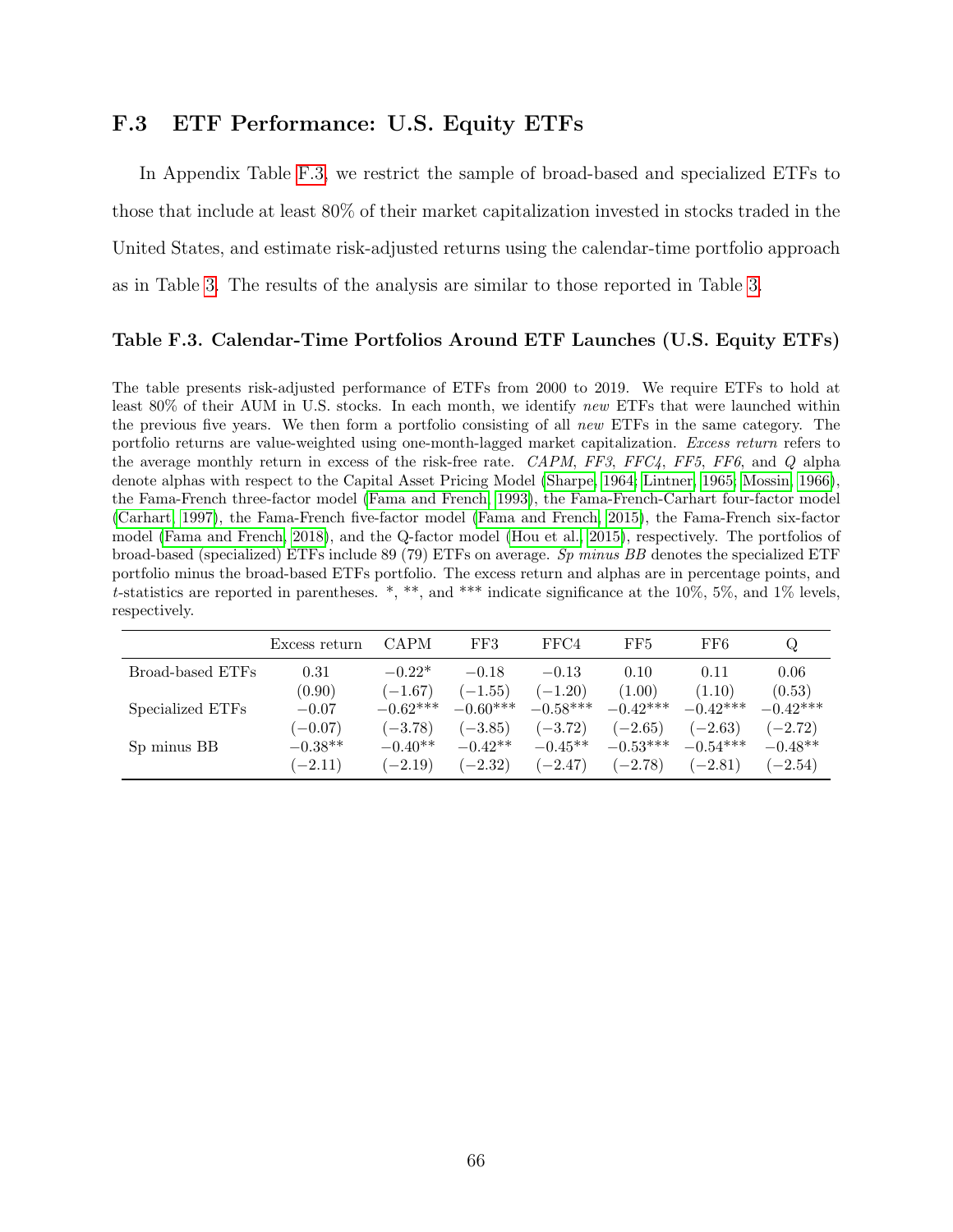## F.4 ETF Performance: Alternative Classification

In Appendix Table [F.4,](#page-68-0) we confirm the underperformance of specialized ETFs when we identify them as those with either a large active share, a small number of portfolio holdings, or those charging high fees.

In Appendix Table [F.5,](#page-70-0) we show that both sector/industry and thematic ETFs exhibit significant underperformance. The sample period starts in 2010 since few new thematic ETFs are available to form portfolios before 2010.

#### <span id="page-68-0"></span>Table F.4. New ETFs' Performance (Alternative Classification)

The table presents risk-adjusted performance of ETFs from 2000 to 2019. We identify new ETFs that were launched within the previous five years. In each month, we form 5 portfolios by sorting new ETFs on an active share (Panel A), the number of holdings (Panel B), or fee (Panel C). The three variables are measured within the first six months after the launch of ETFs. The portfolio returns are value-weighted using onemonth-lagged market capitalization. We exclude ETFs' first six months of returns to avoid a look-ahead bias. Excess return refers to the average monthly return in excess of the risk-free rate. CAPM, FF3, FFC4, FF5, FF6, and Q denote alphas with respect to the Capital Asset Pricing Model [\(Sharpe, 1964;](#page-51-4) [Lintner, 1965;](#page-51-5) [Mossin, 1966\)](#page-51-6), the Fama-French three-factor model [\(Fama and French, 1993\)](#page-49-0), the Fama-French-Carhart four-factor model [\(Carhart, 1997\)](#page-48-4), the Fama-French five-factor model [\(Fama and French, 2015\)](#page-49-4), the Fama-French six-factor model [\(Fama and French, 2018\)](#page-49-5), and the Q-factor model [\(Hou et al., 2015\)](#page-50-1), respectively. The excess return and alphas are in percentage points, and t-statistics are reported in parentheses. \*, \*\*, and \*\*\* indicate significance at the 10%, 5%, and 1% levels, respectively.

| Panel A: Portfolios Sorted by Active Share |               |             |            |            |           |           |           |  |
|--------------------------------------------|---------------|-------------|------------|------------|-----------|-----------|-----------|--|
|                                            | Excess return | <b>CAPM</b> | FF3        | FFC4       | FF5       | FF6       | Q         |  |
| Low active share                           | $0.52*$       | $-0.02$     | $-0.01$    | $-0.00$    | $-0.03$   | $-0.03$   | $-0.02$   |  |
|                                            | (1.94)        | $(-0.57)$   | $(-0.22)$  | $(-0.11)$  | $(-0.73)$ | $(-0.74)$ | $(-0.64)$ |  |
| Q2                                         | 0.45          | $-0.14*$    | $-0.14*$   | $-0.12$    | $-0.08$   | $-0.09$   | $-0.09$   |  |
|                                            | (1.49)        | $(-1.92)$   | $(-1.92)$  | $(-1.63)$  | $(-1.08)$ | $(-1.10)$ | $(-1.17)$ |  |
| Q3                                         | $0.56*$       | $-0.02$     | $-0.08$    | $-0.07$    | $-0.07$   | $-0.07$   | $-0.04$   |  |
|                                            | (1.86)        | $(-0.18)$   | $(-1.00)$  | $(-0.87)$  | $(-0.83)$ | $(-0.84)$ | $(-0.51)$ |  |
| Q4                                         | 0.46          | $-0.14$     | $-0.20$    | $-0.20$    | $-0.23*$  | $-0.23*$  | $-0.13$   |  |
|                                            | (1.42)        | $(-0.99)$   | $(-1.61)$  | $(-1.55)$  | $(-1.76)$ | $(-1.76)$ | $(-1.00)$ |  |
| High active share                          | $-0.05$       | $-0.62**$   | $-0.67***$ | $-0.66***$ | $-0.63**$ | $-0.63**$ | $-0.55**$ |  |
|                                            | $(-0.14)$     | $(-2.43)$   | $(-2.69)$  | $(-2.61)$  | $(-2.38)$ | $(-2.38)$ | $(-2.15)$ |  |
| High minus low                             | $-0.57**$     | $-0.60**$   | $-0.67***$ | $-0.66**$  | $-0.60**$ | $-0.60**$ | $-0.52**$ |  |
|                                            | $(-2.23)$     | $(-2.31)$   | $(-2.64)$  | $(-2.58)$  | $(-2.27)$ | $(-2.27)$ | $(-2.05)$ |  |

(continued below)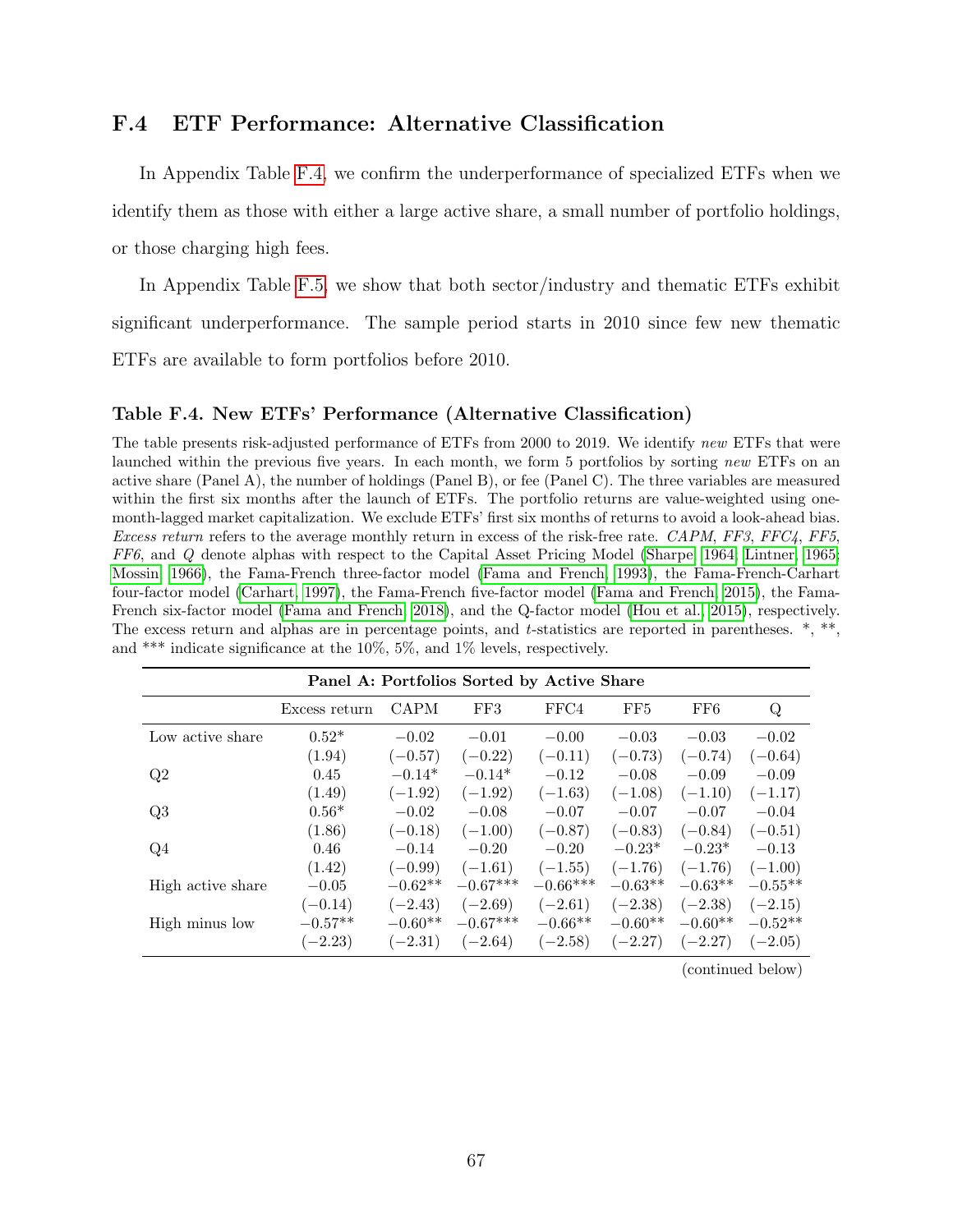| Panel B: Portfolios Sorted by $#$ Holdings |               |             |             |            |                 |                 |            |  |
|--------------------------------------------|---------------|-------------|-------------|------------|-----------------|-----------------|------------|--|
|                                            | Excess return | <b>CAPM</b> | ${\rm FF3}$ | FFC4       | FF <sub>5</sub> | FF <sub>6</sub> | Q          |  |
| Low $#$ holdings                           | 0.17          | $-0.44***$  | $-0.47***$  | $-0.42***$ | $-0.35**$       | $-0.35**$       | $-0.32**$  |  |
|                                            | (0.52)        | $(-3.22)$   | $(-3.52)$   | $(-3.21)$  | $(-2.51)$       | $(-2.57)$       | $(-2.46)$  |  |
| Q2                                         | $0.05\,$      | $-0.49**$   | $-0.51**$   | $-0.50**$  | $-0.53**$       | $-0.53**$       | $-0.45**$  |  |
|                                            | (0.14)        | $(-2.36)$   | $(-2.43)$   | $(-2.37)$  | $(-2.44)$       | $(-2.44)$       | $(-2.13)$  |  |
| Q3                                         | $0.48*$       | $-0.07$     | $-0.08$     | $-0.09$    | $-0.09$         | $-0.09$         | $-0.08$    |  |
|                                            | (1.69)        | $(-0.83)$   | $(-0.97)$   | $(-1.05)$  | $(-0.97)$       | $(-0.97)$       | $(-0.95)$  |  |
| Q4                                         | $0.54*$       | $-0.05$     | $-0.06$     | $-0.04$    | $-0.10$         | $-0.10$         | $-0.04$    |  |
|                                            | (1.82)        | $(-0.62)$   | $(-0.91)$   | $(-0.63)$  | $(-1.41)$       | $(-1.46)$       | $(-0.49)$  |  |
| $High \# holdings$                         | $0.65**$      | 0.05        | $-0.00$     | 0.01       | 0.01            | 0.00            | 0.02       |  |
|                                            | (2.13)        | (0.67)      | $(-0.03)$   | (0.18)     | (0.10)          | (0.09)          | (0.36)     |  |
| Low minus high                             | $-0.47***$    | $-0.49***$  | $-0.47***$  | $-0.43***$ | $-0.35***$      | $-0.35**$       | $-0.34**$  |  |
|                                            | $(-3.51)$     | $(-3.60)$   | $(-3.49)$   | $(-3.22)$  | $(-2.52)$       | $(-2.56)$       | $(-2.58)$  |  |
| Panel C: Portfolios Sorted by Fee          |               |             |             |            |                 |                 |            |  |
|                                            | Excess return | <b>CAPM</b> | FF3         | FFC4       | FF <sub>5</sub> | FF <sub>6</sub> | Q          |  |
| Low fee                                    | 0.36          | $-0.20$     | $-0.14$     | $-0.11$    | 0.12            | 0.13            | 0.08       |  |
|                                            | (0.99)        | $(-1.48)$   | $(-1.24)$   | $(-0.94)$  | (1.11)          | (1.22)          | (0.74)     |  |
| Q2                                         | $0.61*$       | 0.06        | 0.01        | 0.06       | 0.08            | 0.09            | 0.11       |  |
|                                            | (1.89)        | (0.45)      | (0.11)      | (0.48)     | (0.58)          | (0.66)          | (0.81)     |  |
| Q3                                         | 0.34          | $-0.13$     | $-0.08$     | $-0.01$    | $-0.08$         | $-0.05$         | 0.00       |  |
|                                            | (0.98)        | $(-0.62)$   | $(-0.41)$   | $(-0.05)$  | $(-0.37)$       | $(-0.24)$       | (0.02)     |  |
| Q4                                         | $0.16\,$      | $-0.44***$  | $-0.47***$  | $-0.45***$ | $-0.47***$      | $-0.47***$      | $-0.40***$ |  |
|                                            | (0.49)        | $(-3.42)$   | $(-3.68)$   | $(-3.54)$  | $(-3.51)$       | $(-3.52)$       | $(-3.08)$  |  |
| High fee                                   | 0.03          | $-0.58***$  | $-0.60***$  | $-0.57***$ | $-0.76***$      | $-0.73***$      | $-0.68***$ |  |
|                                            | (0.09)        | $(-3.10)$   | $(-3.32)$   | $(-3.14)$  | $(-4.30)$       | $(-4.13)$       | $(-3.56)$  |  |
| High minus low                             | $-0.43*$      | $-0.40$     | $-0.46*$    | $-0.44*$   | $-0.83***$      | $-0.80***$      | $-0.75***$ |  |
|                                            | $(-1.69)$     | $(-1.57)$   | $(-1.94)$   | $(-1.85)$  | $(-3.84)$       | $(-3.70)$       | $(-3.04)$  |  |

Table F.4. New ETFs' performance (Alternative Classification)

(continued from the previous page)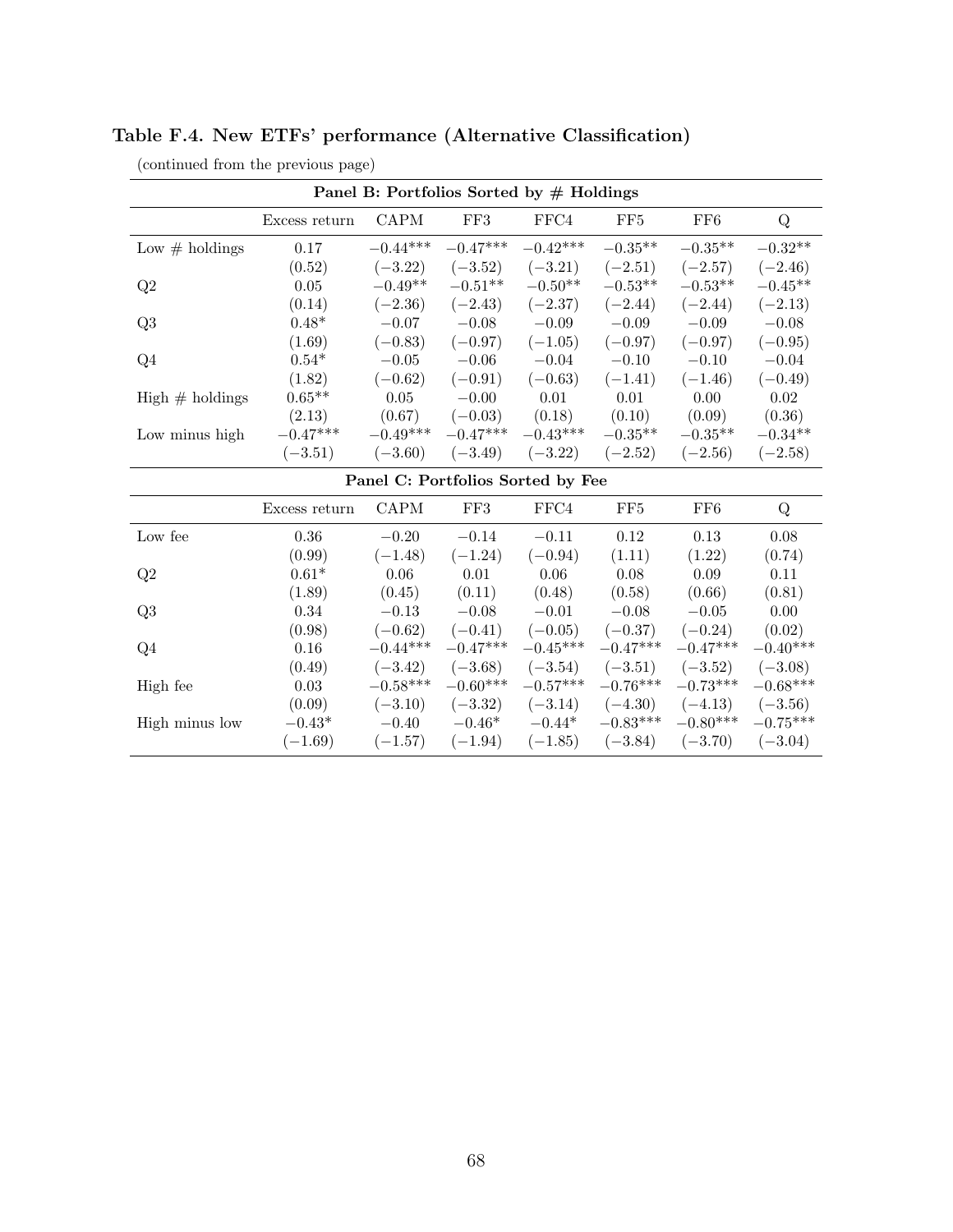#### <span id="page-70-0"></span>Table F.5. New ETFs' Performance by Categories

The table presents risk-adjusted performance of ETFs from 2010 to 2019. In each month, we identify new ETFs that were launched within the previous five years. We then form a portfolio consisting of all new ETFs in the same category. The portfolio returns are value-weighted using one-month-lagged market capitalization. Excess return refers to the average monthly return in excess of the risk-free rate. CAPM, FF3, FFC4, FF5, FF6, and Q denote alphas with respect to the Capital Asset Pricing Model [\(Sharpe, 1964;](#page-51-4) [Lintner, 1965;](#page-51-5) [Mossin, 1966\)](#page-51-6), the Fama-French three-factor model [\(Fama and French, 1993\)](#page-49-0), the Fama-French-Carhart four-factor model [\(Carhart, 1997\)](#page-48-4), the Fama-French five-factor model [\(Fama and French, 2015\)](#page-49-4), the Fama-French six-factor model [\(Fama and French, 2018\)](#page-49-5), and the Q-factor model [\(Hou et al., 2015\)](#page-50-1), respectively. The excess return and alphas are in percentage points, and t-statistics are reported in parentheses.  $*, **$ , and \*\*\* indicate significance at the 10%, 5%, and 1% levels, respectively.

|                 | Excess return | CAPM       | FF3        | FFC4       | FF5        | FF6        | Q          |
|-----------------|---------------|------------|------------|------------|------------|------------|------------|
| Broad-index     | $1.01***$     | $-0.04$    | $-0.03$    | $-0.03$    | $-0.03$    | $-0.03$    | $-0.03$    |
|                 | (3.04)        | $(-1.07)$  | $(-0.72)$  | $(-0.69)$  | $(-0.79)$  | $(-0.77)$  | $(-0.64)$  |
| Smart-beta      | $0.92***$     | 0.04       | 0.03       | 0.04       | $-0.03$    | $-0.01$    | $-0.01$    |
|                 | (3.21)        | (0.47)     | (0.34)     | (0.51)     | $(-0.34)$  | $(-0.16)$  | $(-0.09)$  |
| Sector/industry | 0.36          | $-0.69***$ | $-0.65***$ | $-0.60***$ | $-0.60***$ | $-0.55***$ | $-0.46**$  |
|                 | (0.95)        | $(-3.39)$  | $(-3.21)$  | $(-2.99)$  | $(-2.93)$  | $(-2.73)$  | $(-2.38)$  |
| Thematic        | 0.55          | $-0.71***$ | $-0.79***$ | $-0.75***$ | $-0.73***$ | $-0.70***$ | $-0.71***$ |
|                 | (1.26)        | $(-3.77)$  | $(-4.18)$  | $(-3.99)$  | $(-3.88)$  | $(-3.72)$  | $(-3.79)$  |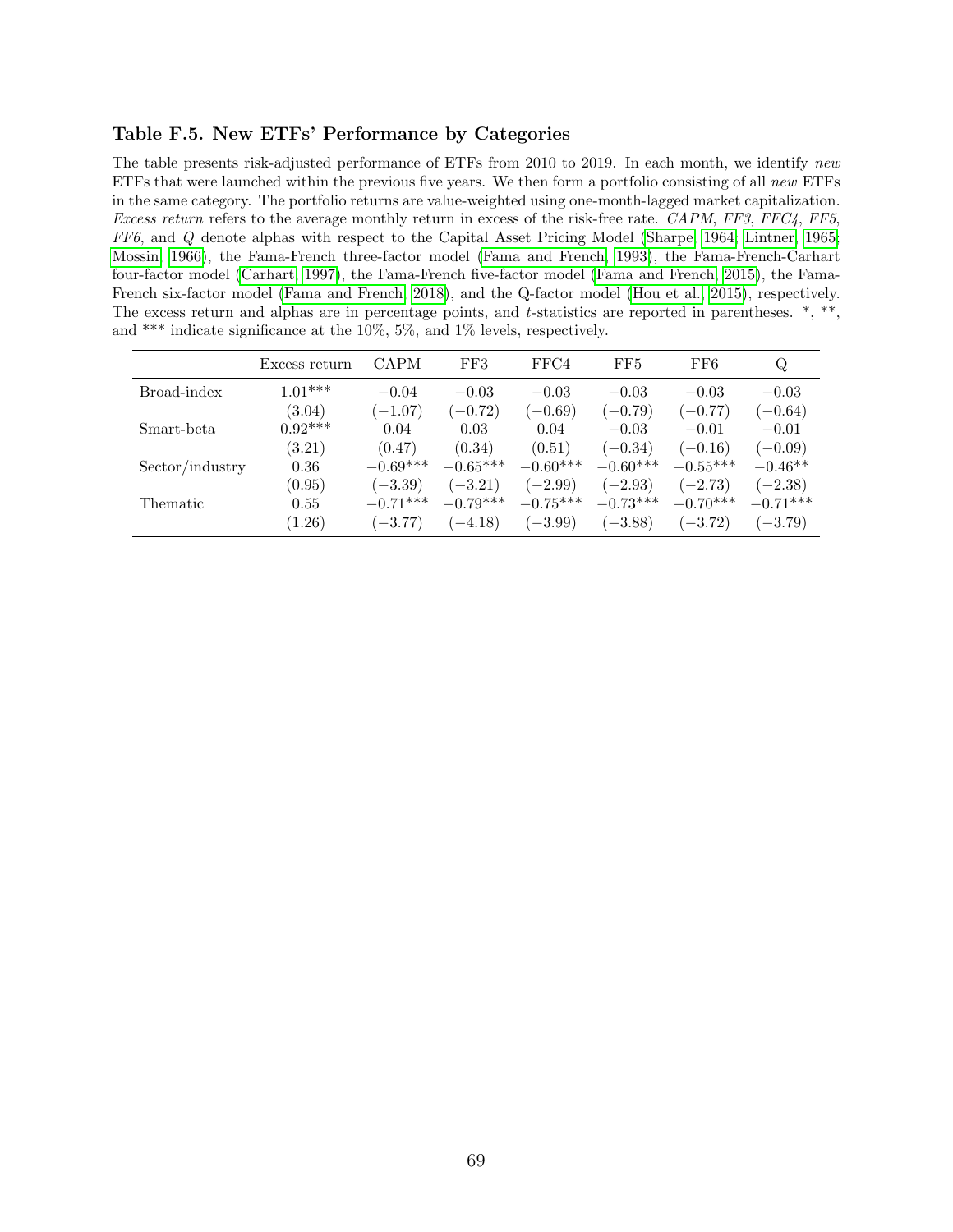## F.5 A Stock-Level Trading Strategy

In Appendix Table [F.6,](#page-71-0) we propose a simple stock-level trading strategy instead of relying on ETF returns. In each month, we identify the top-five holdings of specialized ETFs at the time of launch. Then, we use a moving window and collect the top holdings from all specialized ETFs launched in the previous 12 months. Finally, we use this stock list to construct a portfolio with monthly rebalancing. We present results with equal- and valueweighted returns with one-month-lagged market capitalization.

#### <span id="page-71-0"></span>Table F.6. Stock-Level Trading Strategy

The table presents the performance of the stock-level trading strategy from 2000 to 2019. In each month, we identify the top-five holdings of specialized ETFs launched within the previous 12 months. We then form a portfolio consisting of all distinct stocks in the recently launched specialized ETFs. The portfolio returns are equal- or value-weighted using one-month-lagged market capitalization with monthly rebalancing. Excess return refers to the average monthly return in excess of the risk-free rate. CAPM, FF3, FFC4, FF5, FF6, and Q denote alphas with respect to the Capital Asset Pricing Model [\(Sharpe, 1964;](#page-51-4) [Lintner, 1965;](#page-51-5) [Mossin,](#page-51-6) [1966\)](#page-51-6), the Fama-French three-factor model [\(Fama and French, 1993\)](#page-49-0), the Fama-French-Carhart four-factor model [\(Carhart, 1997\)](#page-48-4), the Fama-French five-factor model [\(Fama and French, 2015\)](#page-49-4), the Fama-French sixfactor model [\(Fama and French, 2018\)](#page-49-5), and the Q-factor model [\(Hou et al., 2015\)](#page-50-1), respectively. The excess return and alphas are in percentage points, and t-statistics are reported in parentheses.  $*, **$ , and  $***$ indicate significance at the 10%, 5%, and 1% levels, respectively.

|                | Excess return | <b>CAPM</b> | FF3        | FFC4       | FF5        | FF6        |           |
|----------------|---------------|-------------|------------|------------|------------|------------|-----------|
| Equal-weighted | $-0.01$       | $-0.53***$  | $-0.51***$ | $-0.50***$ | $-0.57***$ | $-0.56***$ | $-0.45**$ |
|                | $-0.02)$      | $(-3.08)$   | $(-2.98)$  | $(-2.87)$  | $(-3.17)$  | $(-3.14)$  | $-2.54)$  |
| Value-weighted | $-0.00$       | $-0.43**$   | $-0.33**$  | $-0.32**$  | $-0.40**$  | $-0.40**$  | $-0.30*$  |
|                | $(-0.00)$     | $(-2.52)$   | $(-2.20)$  | $(-2.08)$  | $(-2.52)$  | $(-2.48)$  | $(-1.84)$ |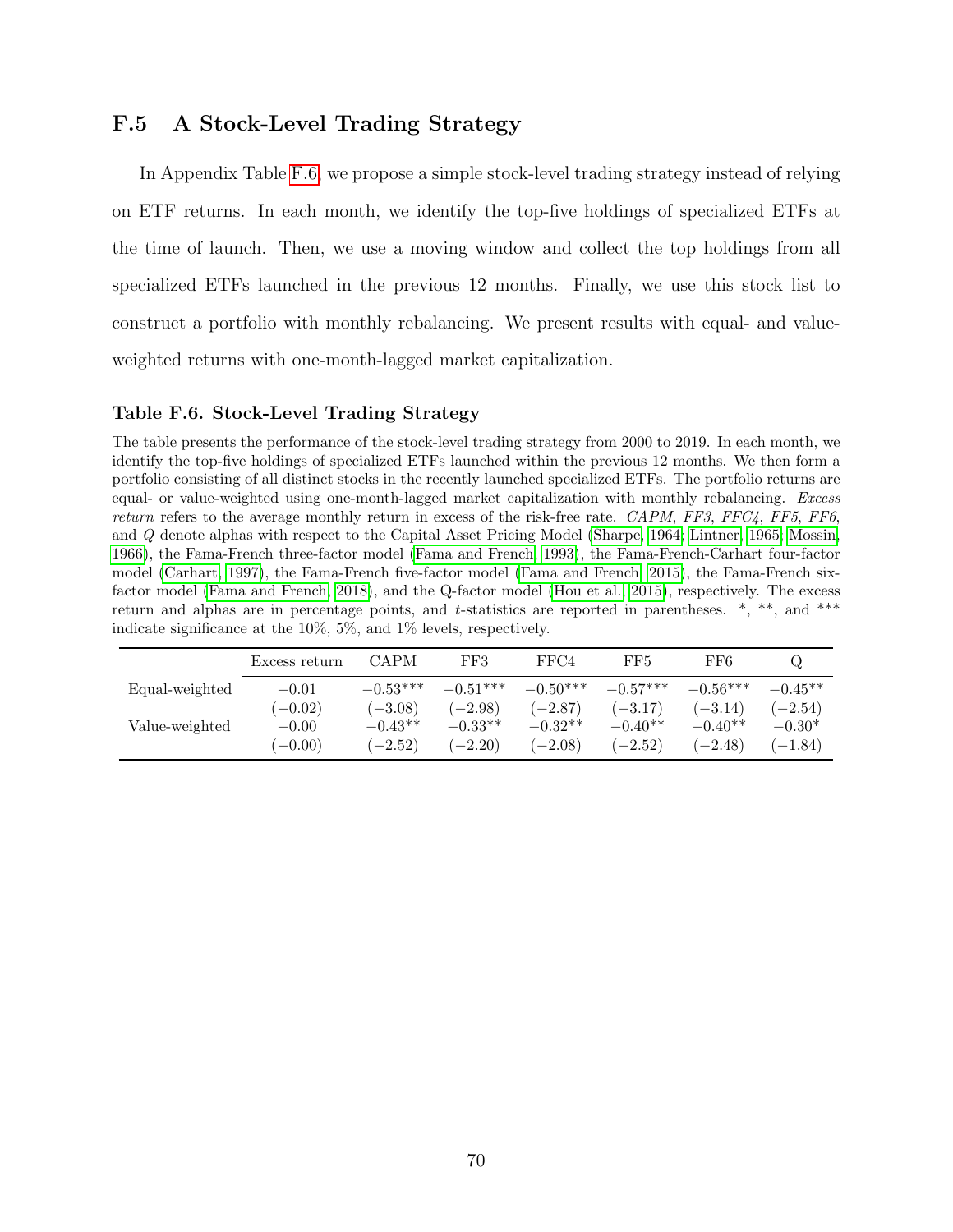## F.6 ETF Performance: Potential Price Impact of Short Sales

In Appendix Table [F.7,](#page-72-0) we study the performance of ETFs in the first year since launch

conditioning on ETFs that do not have lendable shares in their first year.

#### <span id="page-72-0"></span>Table F.7. First-Year ETF Performance for ETFs with Zero Lendable Shares

The table presents the first-year-after-launch alphas computed based on different asset pricing models. The sample period is from 2000 to 2019. ETFs are split according to two criteria:  $i$ ) whether there were lendable shares available on Markit in the first year since launch, and ii) ETF classification as broad-based or specialized. The Markit variable that we use to measure the availability of lendable shares for market participants is Total Demand Quantity (TDQ). There were 412 (366) broad-based (specialized) ETFs that did not have lendable shares in the first year. Excess return refers to the average monthly return in excess of the risk-free rate. CAPM, FF3, FFC4, FF5, FF6, and Q denote monthly alphas with respect to the Capital Asset Pricing Model [\(Sharpe, 1964;](#page-51-0) [Lintner, 1965;](#page-51-1) [Mossin, 1966\)](#page-51-2), the Fama-French three-factor model [\(Fama](#page-49-0) [and French, 1993\)](#page-49-0), the Fama-French-Carhart four-factor model [\(Carhart, 1997\)](#page-48-0), the Fama-French five-factor model [\(Fama and French, 2015\)](#page-49-1), the Fama-French six-factor model [\(Fama and French, 2018\)](#page-49-2), and the Qfactor model [\(Hou et al., 2015\)](#page-50-0), respectively. The excess return and alphas are in percentage points, and t-statistics are reported in parentheses. \*, \*\*, and \*\*\* indicate significance at the  $10\%$ , 5%, and 1% levels, respectively.

| First year performance of ETFs without lendable shares within the first year |                   |                      |                         |                         |                     |                     |                         |
|------------------------------------------------------------------------------|-------------------|----------------------|-------------------------|-------------------------|---------------------|---------------------|-------------------------|
|                                                                              | Excess Return     | <b>CAPM</b>          | FF3                     | FFC4                    | FF5                 | FF6                 | Q                       |
| Broad-based ETFs                                                             | 0.46              | 0.02                 | $-0.03$                 | $-0.05$                 | 0.05                | 0.04                | $-0.04$                 |
| Specialized ETFs                                                             | (1.64)<br>$-0.09$ | (0.19)<br>$-0.63***$ | $(-0.36)$<br>$-0.61***$ | $(-0.57)$<br>$-0.59***$ | (0.56)<br>$-0.37**$ | (0.43)<br>$-0.36**$ | $(-0.47)$<br>$-0.43***$ |
|                                                                              | $(-0.21)$         | $(-3.20)$            | $(-3.60)$               | $(-3.48)$               | $(-2.17)$           | $(-2.15)$           | $(-2.63)$               |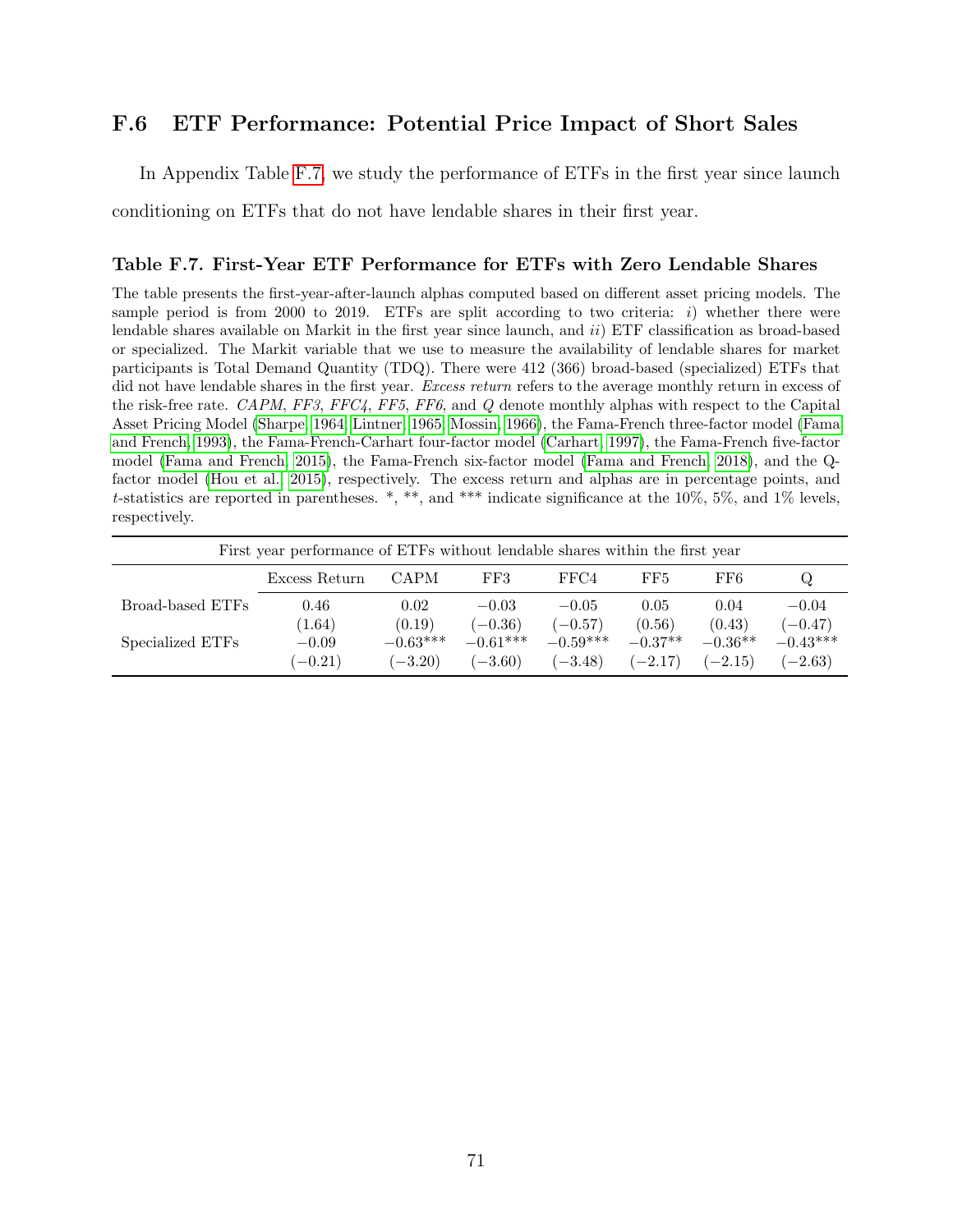## F.7 ETF Performance: Potential Price Impact of ETF Flows

There are three distinct time periods around the launch of an ETF in which investors' flows can create price impact in the underlying portfolio.

#### F.7.1 Front-Running a Future ETF

Investors could front-run an ETF prior to its launch by buying the underlying portfolio. While this possibility is technically possible, it is not likely to generate the run up in prices of the underlying portfolio, which is observed in the three years prior to launch (Figure [6\)](#page-28-0). The reason is the time scale: while the run up window is about three years, it takes three to five months to launch an ETF.

Furthermore, for specialized ETFs, the price of the underlying indexes seems to stabilize in the few months just before the launch. Thus, front-running an ETF prior to its launch date is not likely to drive the price run-up of the underlying securities. Nevertheless, it is possible that the observed plateau/minor decline of the underlying indexes prior to ETF launches (Figure [6\)](#page-28-0) reflects the net performance, combining the price pressure of market participants front-running the ETF and the start of the decline of the overvaluation.

#### F.7.2 Initial Construction of an ETF Portfolio

The initial construction of an ETF portfolio requires the ETF issuer to purchase the securities of the underlying index. These purchases can create upwards price pressure on the stocks. We estimate the price pressure to be in the order of 0.3%. In the next paragraphs, we describe how we reached this conclusion.

#### F.7.3 ETF Flows Over the ETF's Life

Flows over the life of the ETF can create price impact on the underlying assets, consistent with [Ben-David et al.](#page-47-0) [\(2018\)](#page-47-0). The magnitude of this price impact will depend on the extent to which the money that goes into/out of the ETFs is not channeled from/to the underlying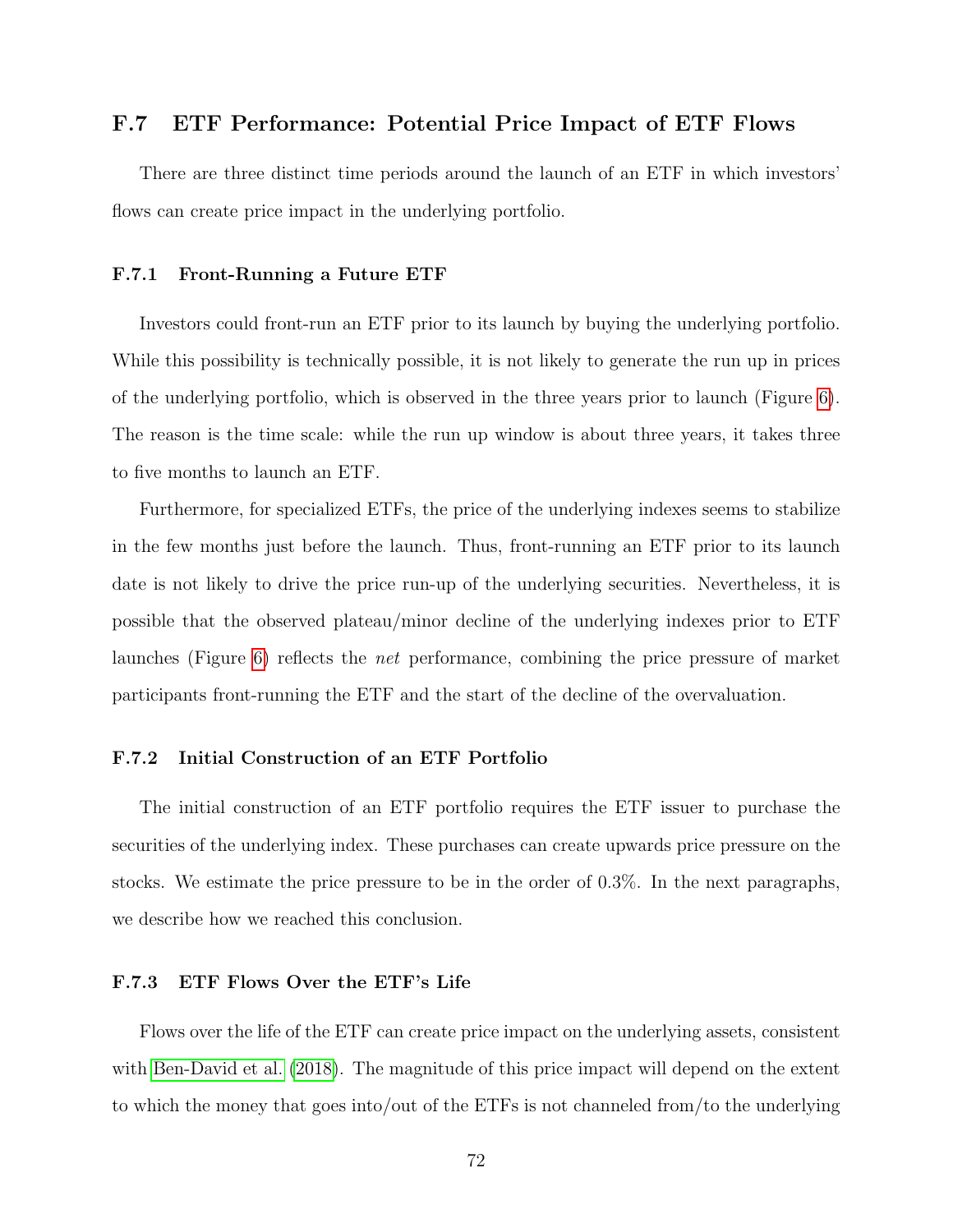securities. To illustrate, if the flows to an ETF that invests in high-tech firms are replacing current investments in the same firms, the price impact will be minimal.

To estimate the potential price impact of ETF flows, including the price impact due to the initial portfolio construction (as discussed above), we draw inspiration from the work of [Gabaix and Koijen](#page-49-3) [\(2021\)](#page-49-3). More precisely, we estimate the upper bound of price impact of ETF flows assuming that the flows originate from outside the equity market (e.g., from scaling down a bond portfolio) and that the multiplier for \$1 of flows is  $5.^{44}$  $5.^{44}$  $5.^{44}$ 

Moreover, we need to make assumptions about the horizon over which the price impact dissipates. At one extreme, we assume that its half life is one month. At the other extreme, we assume that the price impact is permanent. We also have two intermediate cases with half lives of about two months and six months. In other words, we assume that the price impact at the monthly frequency has a rate of exponential persistence taking values in  $\{0.5$ ,  $0.7, 0.9, \text{ and } 1$ .

In greater detail, using all the ETFs in a specific category, we compute the price impact of their flows in a given month on all the stocks in their portfolios apportioning the flows according to the ETF weights. We can then obtain a counterfactual price level that we would have observed in the absence of flows by subtracting the price impact from the observed market prices of the underlying stocks. We note that the price impact could be negative, in principle, if the flows in a given month are negative. Then, using the counterfactual price level, we can construct the event-time evolution of the value of the ETF basket after launch and compare it to the series in the original Figure [2.](#page-6-0)

We report these results in Appendix Figure [F.2.](#page-75-0) In the figure, the *observed* series are constructed using the actual market prices (solid lines), and the counterfactual series (dotted lines) are constructed netting out the price impact, as described above. We note that because we conduct this analysis using the prices of the stocks underlying the ETF baskets, as opposed to the ETFs' prices, the magnitudes of the next results are not directly compareble to those

<span id="page-74-0"></span><sup>&</sup>lt;sup>44</sup>From our data, there is no way to know where the demand comes from. Therefore, we estimate the upper bound of the effect, assuming that all flows reflect external capital flows.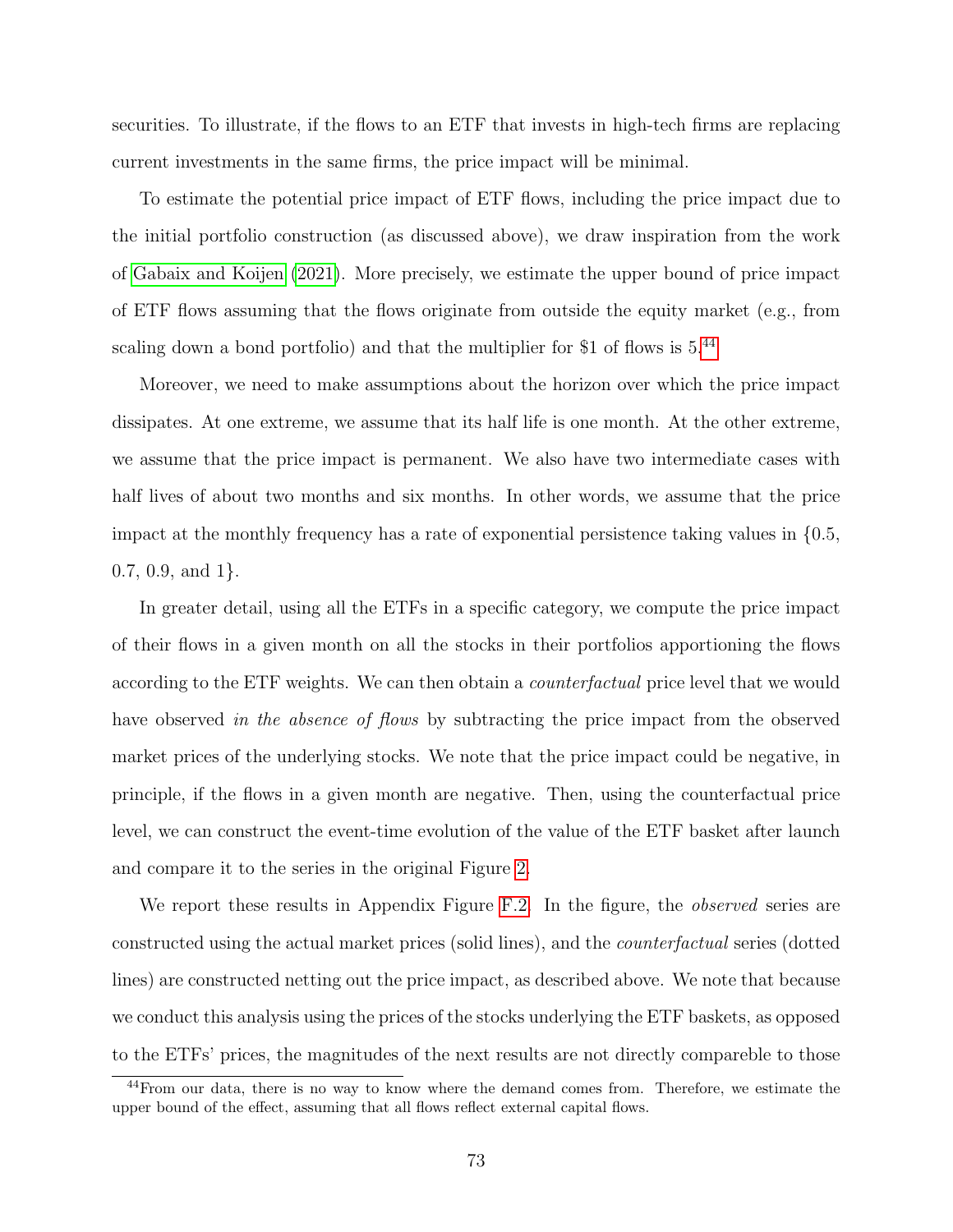<span id="page-75-0"></span>in Figure [2.](#page-6-0)

#### Figure F.2. Performance of the ETFs' Underlying Portfolios: Potential Price Impact of ETF Flows

The figure shows the performance of ETFs around launch, split by groups of broad-based (BB) and specialized (Sp) ETFs. The sample period is from 2000 to 2019. We estimate monthly ETF returns using the ETF portfolio weights and stock returns. We then obtain the counterfactual returns of broad-based (specialized) ETFs by subtracting the estimated price impact arising from flows of broad-based (specialized) ETFs from observed market prices according to the ETF weights. We assume that flows originate from outside the equity market and that the multiplier for \$1 of flows is 5. For each ETF group, we form 60 calendar-time portfolios that include returns of ETFs in their month  $+1$ ,  $+2$ ,  $\ldots$ ,  $+60$  since the launch date (month 0). The portfolio returns are value-weighted using one-month-lagged market capitalization. We have 60 time series of portfolio returns per ETF category. We repeat this process with the counterfactual ETF returns. To adjust returns for risk factors, we estimate the Fama-French-Carhart four-factor model (FFC-4) alphas of the portfolios [\(Fama and French, 1993;](#page-49-0) [Carhart, 1997\)](#page-48-0). We have 60 estimated FFC-4 alphas per ETF category with observed ETF returns and additional 60 estimated FFC-4 alphas per ETF category with the counterfactual ETF returns. The solid lines represent the estimated performance of ETFs with observed stock returns, and the dotted lines represent that with counterfactual stock returns.



Our evidence suggests the following. First, the price impact of the initial construction of the portfolio is relatively small, with a magnitude of 0.3%. Second, in the case of permanent price impact, because the average flows are positive and the price impact never reverts, the cumulative price impact of flows raises the prices of the underlying securities above the counterfactual prices, which are net of price pressure. Third, in all other cases (smoothing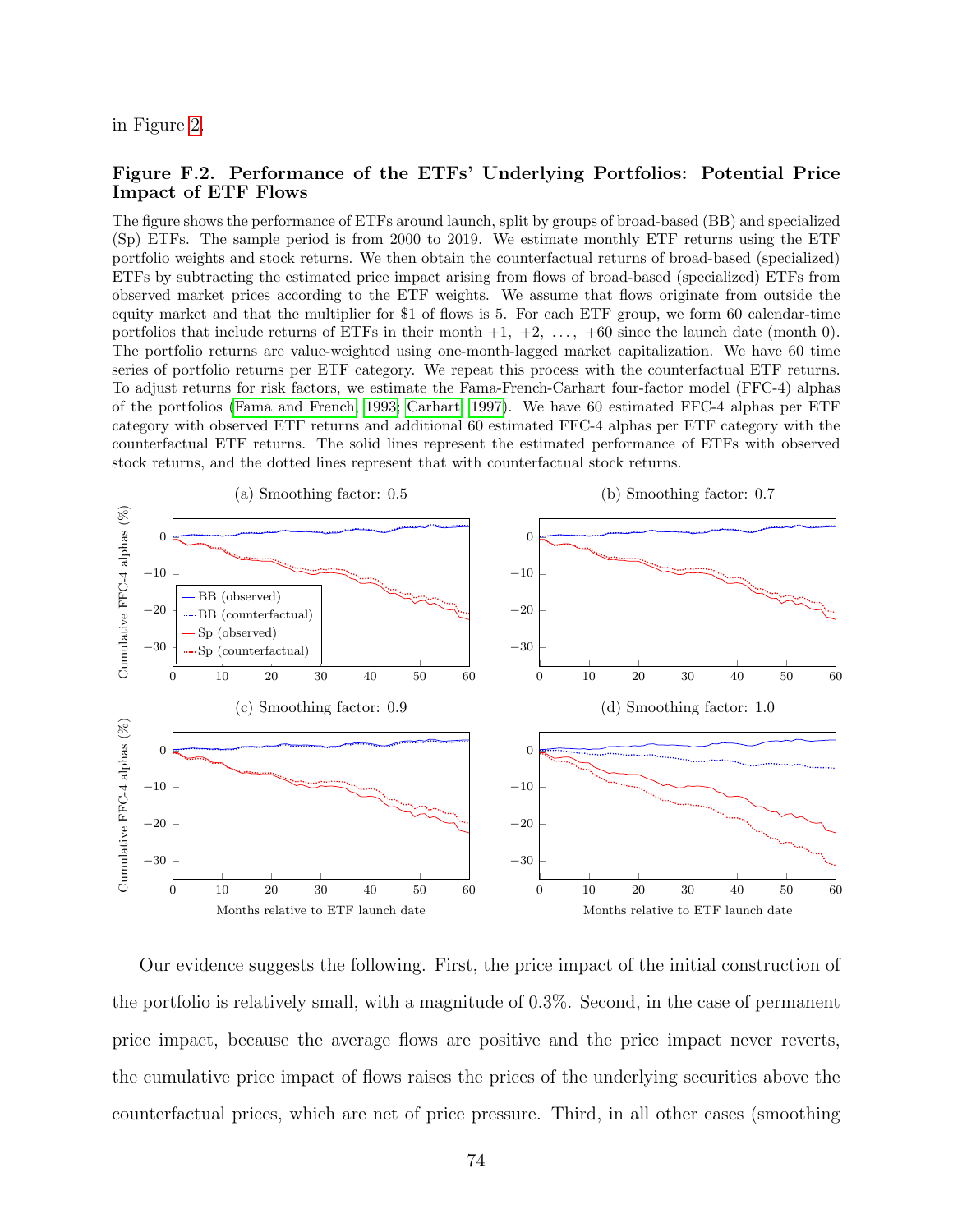factors equal to 0.5, 0.7, and 0.9), we observe the negative price impact of disappointed flows. In these cases, when flows turn negative, the early positive price impact has already dissipated and, eventually, it leaves the way to the negative impact of the disappointed flows. At the end of our window, the prices of the stocks in the specialized basket are below the level they would have in the counterfactual case of no price pressure from ETF flows.

Again, these results represent a limit case. However, their magnitude is potentially economically significant. The maximum price impact that we observe is a positive 7.7% in the case of broad-based ETFs and a positive 8.9% in the case of specialized ETFs with a smoothing factor equal to 1 (Panel (d)).

With a more realistic smoothing factor of 0.9 (Panel (c)), the cumulative price impact is negligible for broad-based ETFs; instead, for specialized ETFs, the negative cumulative price impact of flows at the end of the 60-month horizon is −2.7%.

Importantly, the main evidence of a decline in the specialized ETF prices exists irrespective of the amplifying effect of negative flows.